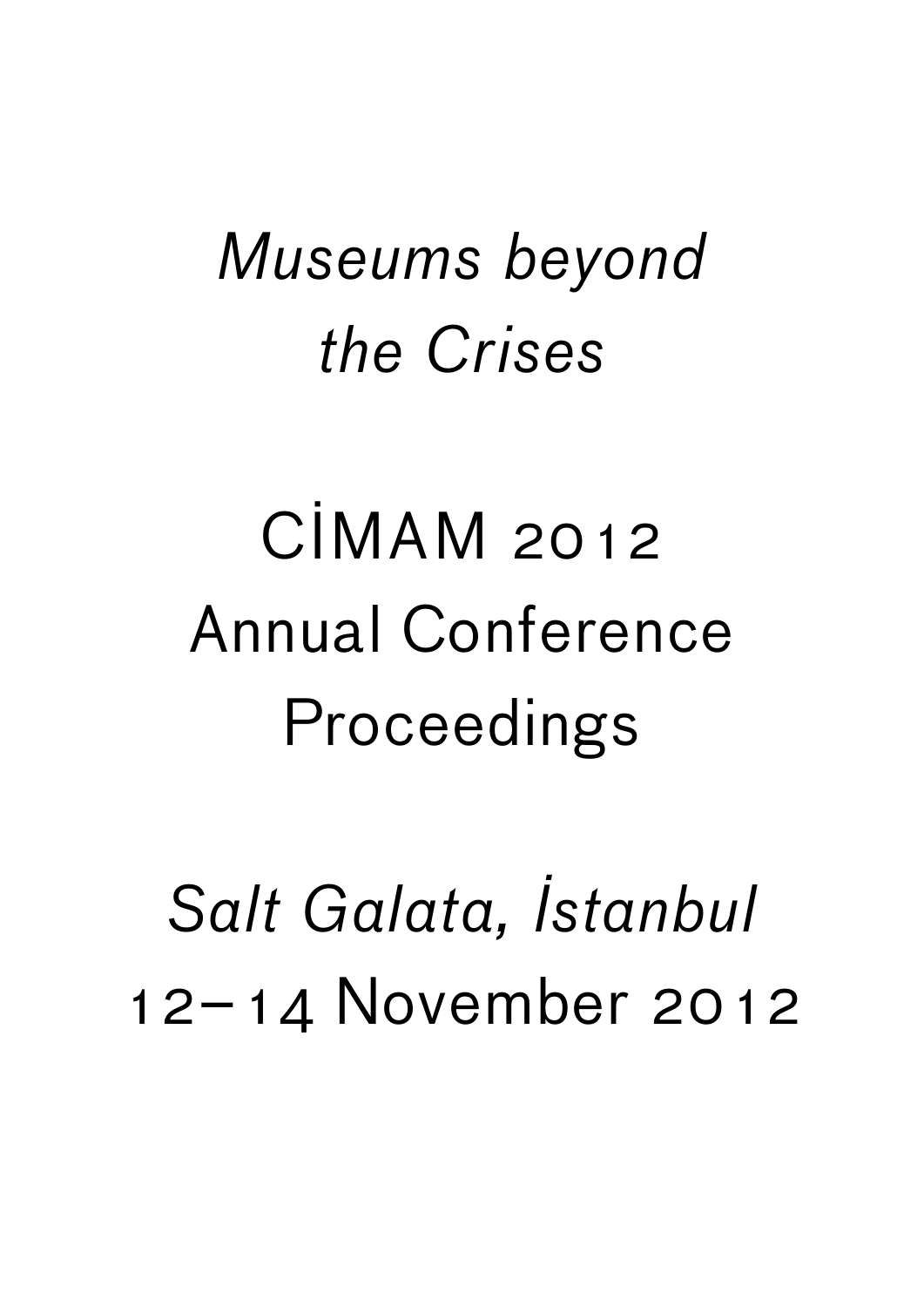# <span id="page-1-1"></span>Program

### [Monday](#page-3-0)  12 November 2012

#### *Welcoming remarks:*

[Zdenka Badovinac — President of CIMAM,](#page-4-0)  Director, Moderna galerija, Ljubljana and Vasif Kortun, Board Member of CIMAM, Director, Research and Programs, SALT, Istanbul, Turkey

*Keynote 1:* 

Ismail Ertürk — Senior Lecturer in Banking, [PMO Division, Manchester Business School,](#page-6-0)  Manchester

*Case Study 1: New Regions:*  [Sarah Rifky — Co-Director, Beirut, Cairo](#page-20-0)

*Understanding Local Context 1:*  [Merve Çaglar — General Secretary, SAHA](#page-23-0)  Association, Istanbul

*Case Study 2: New Histories:*  [Eungie Joo — Director, Art and Cultural](#page-32-0)  Programs, Instituto Inhotim, Inhotim

<span id="page-1-0"></span>*Case Study 3: New Histories:*  [Tirdad Zolghadr — Independent Curator,](#page-38-0)  Berlin / New York

*Understanding Local Context 2:*  [Emre Baykal — Exhibitions director and](#page-50-0)  curator, ARTER, Istanbul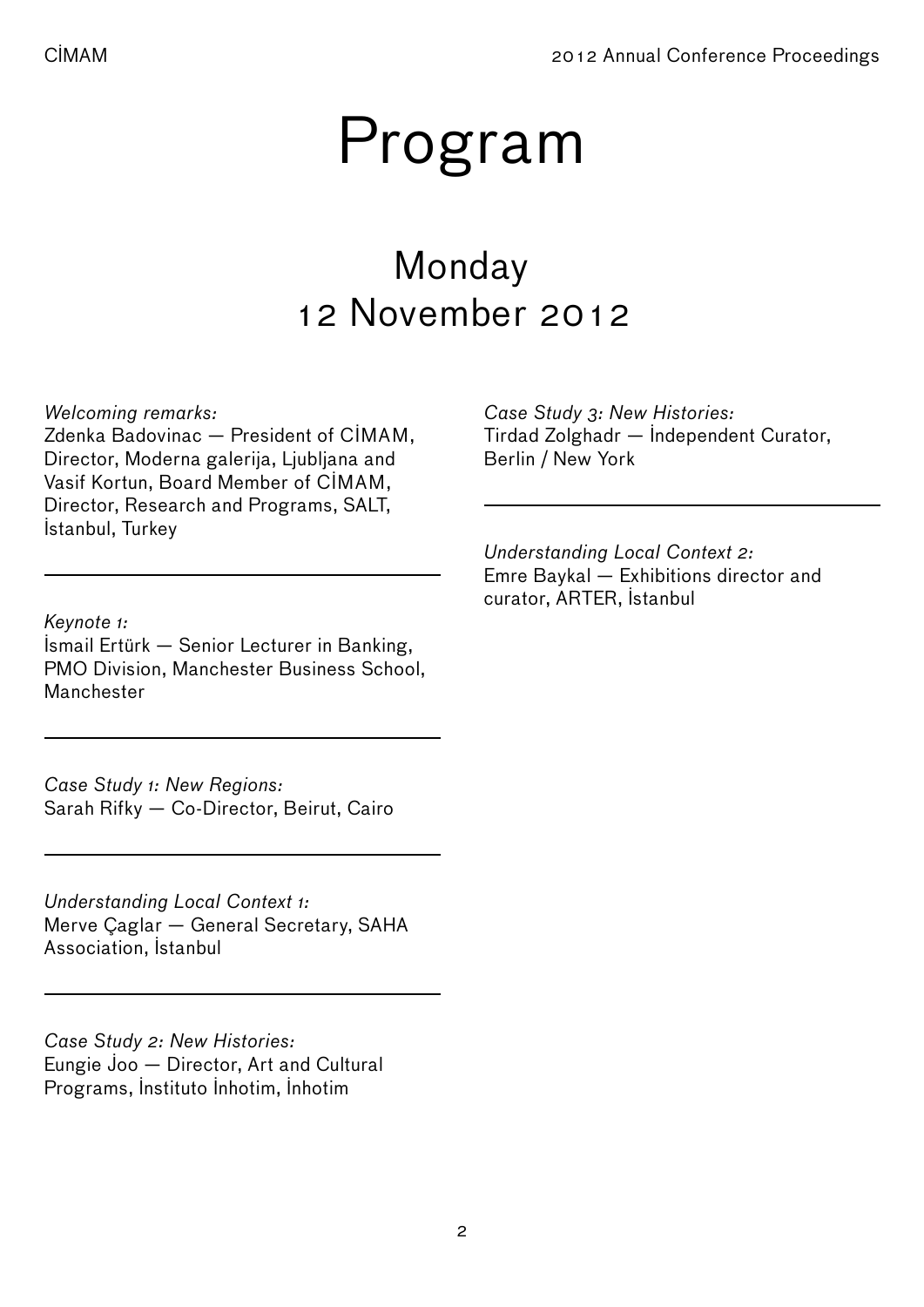#### [Tuesday](#page-55-0)  13 November 2012

*Keynote 2:*  Bassam El Baroni — Founder and Director, [Alexandria Contemporary Arts Forum \(Acaf\),](#page-56-0)  Alexandria

*Case Study 5: New Dialogues:*  [Koyo Kouoh — Founder and Artistic Director,](#page-69-0)  Raw Material Company, Dakar

*Case Study 4: New Dialogues:*  [Sandra Terdjman — Founding Director, Kadist](#page-64-0)  Art Foundation, Paris

*Case Study 7: New Contingencies:*  [Cosmin Costinas — Executive Director, Para /](#page-76-0)  Site Art Space, Hong Kong

# [Wednesday](#page-85-0)  14 November 2012

*Keynote 3:*  [Keti Chukhrov — Philosopher, Berlin /](#page-86-0)  Moscow

*Understanding Local Context 5:*  Panel Discussion — Volkan Aslan, Co-Founder Director, *5533*; [Banu Cennetoglu, Artist, Founder, BAS;](#page-98-0)  Didem Özbek, Director, PIST///; Moderated by Özge Ersoy

*Case Study 9: New Collaborations for a Global Heritage:*  Róza El Hassan — artist, Zaytoon, Syria / [Cairo and Shadi Alshhadeh, activist, writer,](#page-119-0)  artist and cyber-activist, Syria / Cairo

*[Workshop conclusions](#page-124-0)*

*[Conference closing remarks](#page-130-0)  and General Assembly*

*Case Study 8: New Collaborations for a Global Heritage:*  [Miguel A. López — Independent Curator, Lima](#page-109-0)

*[Credits](#page-137-0)*

[\(in the document click on any page number to return to the table of contents\)](#page-1-1)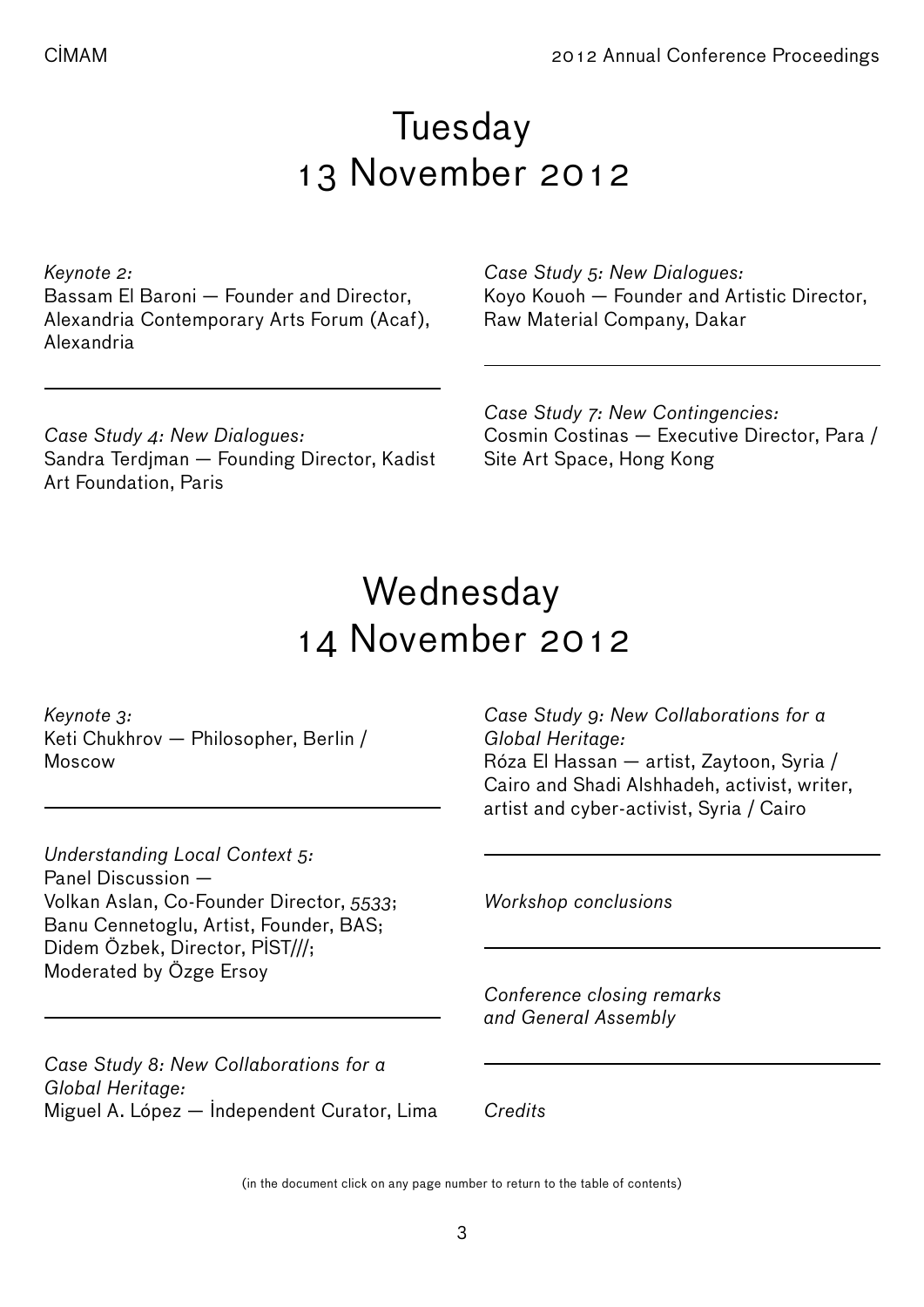# <span id="page-3-0"></span>Monday 12 November 2012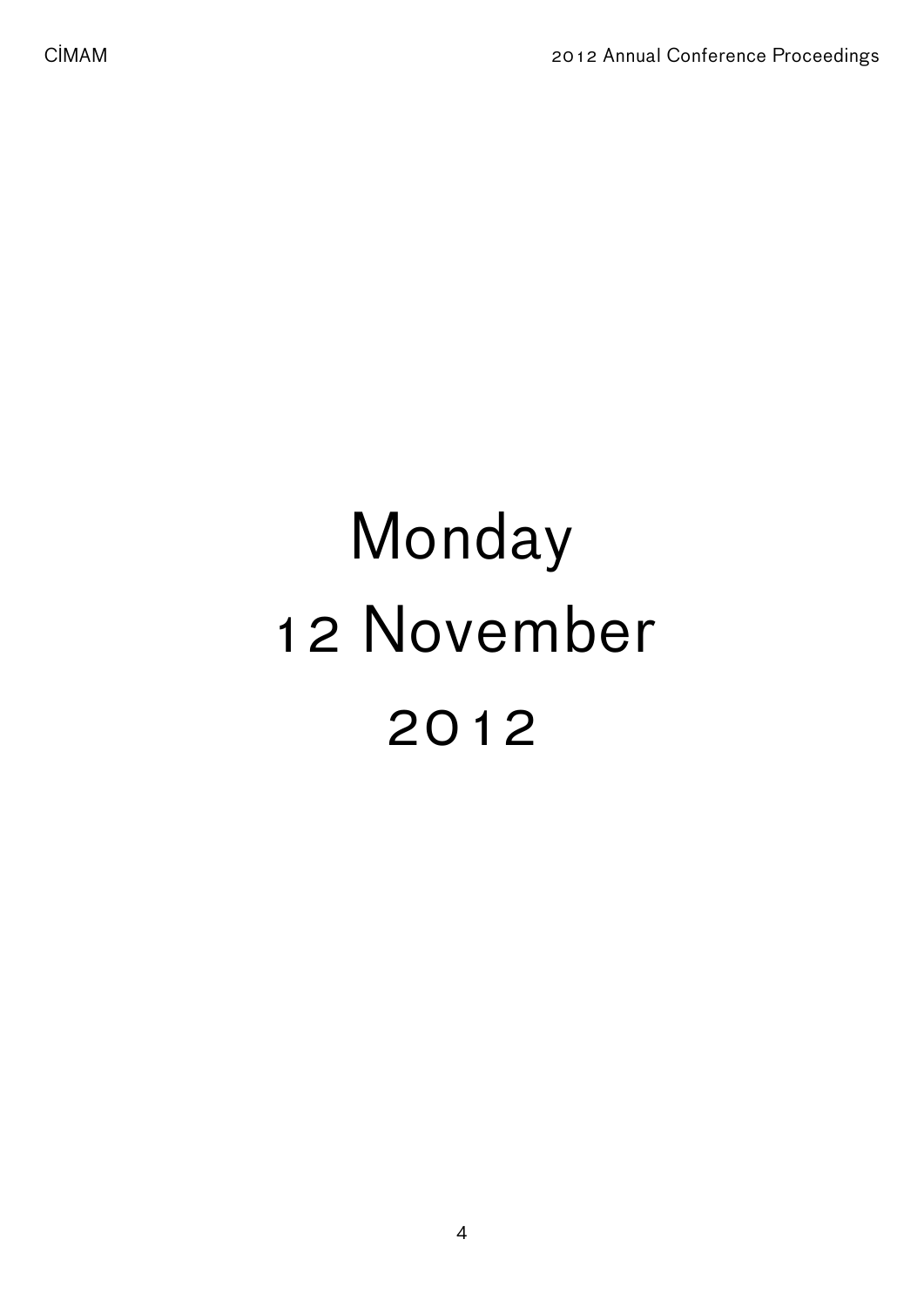#### Welcoming remarks

<span id="page-4-0"></span>*Zdenka Badovinac President of* CIMAM *Director, Moderna galerija, Ljubljana, Slovenia*

It has been a great pleasure to organize this meeting in collaboration with SALT. I would like to thank Vasif Kortun, Director of Programs and Research, for his commitment, for subsidizing the organization of the conference, and all the support we have received from his office. I would also wish to thank *Turkish Airlines* for their support to fund our speakers' travel, the *Getty Foundation*, the *Fundación Cisneros/Colección Patricia Phelps de Cisneros,* and the *British Consul* for their donations and grants, the result of which twenty-three professionals from lowand middle-income countries, five professionals from Latin America, and four from the United Kingdom have been able to take part in this conference.

Finally, I should like to express my deepest gratitude to the institutions and private collectors who have opened their doors to us. Thank you all for contributing to the success of this conference. This year's meeting draws attendance from over two hundred leading professionals from over fifty-five countries in relation to subject as the art world is rapidly changing and new regions are increasingly asking for their share in dialogues as the need to reconsider the places of the role of the museum in society is evident. We often hear nowadays that there are no more centers and peripheries and that the groundwork for meaningful dialogue has already been laid. This type of thinking can have its pitfalls. The only real difference

seems to be that the positions of power are harder to define and locate. The relations between the influential and the less influential are changing much more rapidly than before and things can no longer be put under a common denominator.

But is that really so? The common denominator we have chosen for out conference is the crisis, which is considered global. At the same time, this CIMAM conference is being hosted by a country that can boast economic growth. And Turkey is not alone in this, yet there seems to be no immunity against crisis—sometimes the crisis is next door. Yet in Turkey's immediate vicinity, for instance, there are spaces of permanent economic and political crisis that affect not only art of the new approaches to the cultural production in spaces that have only recently become interesting to the art world: new monuments and new histories are becoming produced. That is using global capital for the global exchange of ideas. One of the questions we have suggested the speakers of this conference to address is: What kinds of international dialogue are most suitable in this situation? The different spaces worldwide increasingly impact one another and also increasingly recognize the traits they share and those in which they differ. Unfortunately, the traits shared by all these unstable working conditions go by either poor funding or by underdeveloped infrastructure. This leads to the formation of new alliances and new alternative collaborative networks, both globally and locally. And these developments also give us an idea of the future that lies ahead. One thing is certain: things will never be the way they were, and this includes museums. To paraphrase the title of our conference, we are facing the future of museums beyond the museum.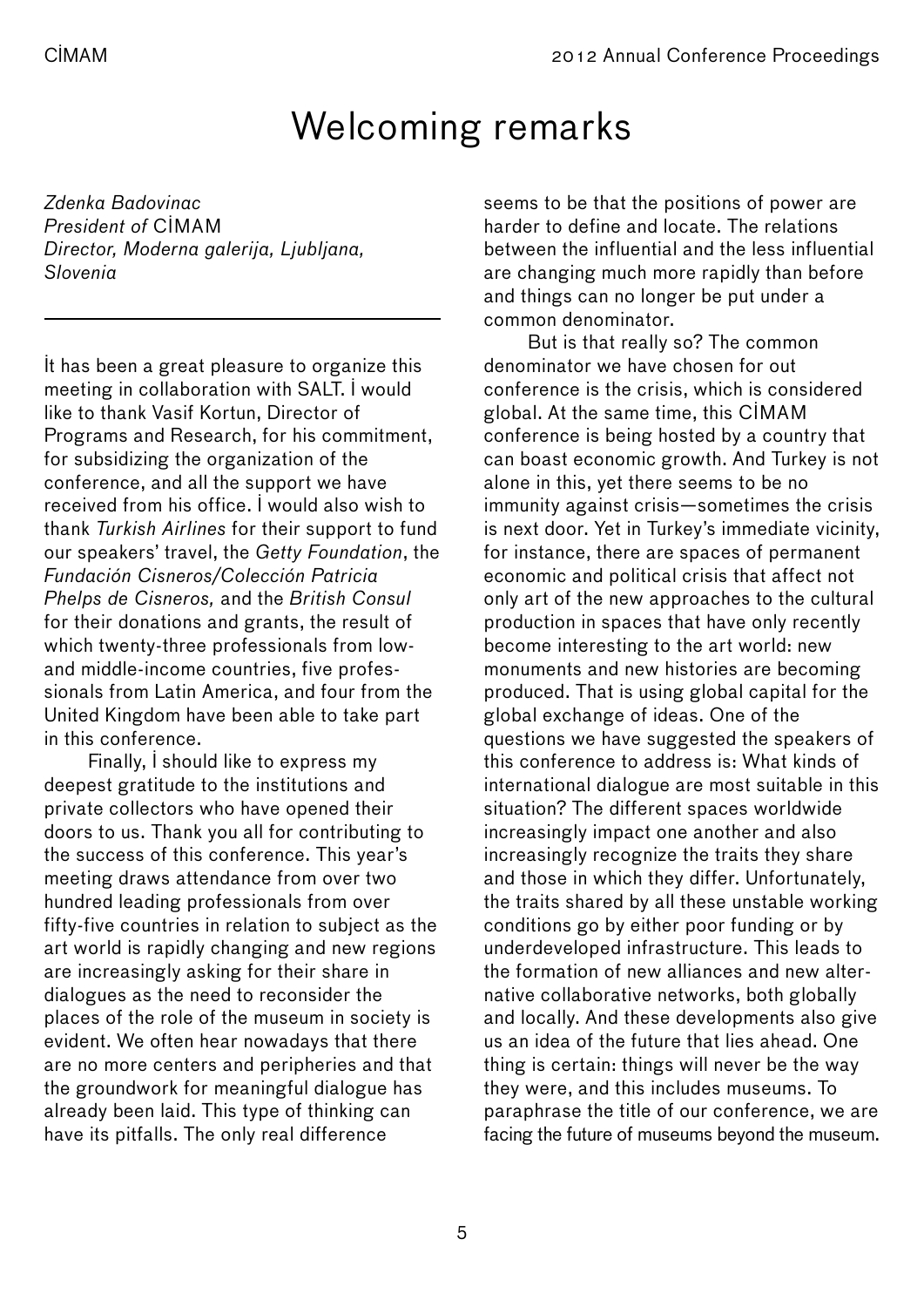We have gathered an excellent group of speakers. Their experience and fields of interest are quite different and we are confident that they will generate thought-provoking debates. As you may imagine, involvement is vital for the success of the meeting. I therefore hope that you will actively participate in all the discussions. Wishing you a very stimulating and enriching conference, last but not least I would like to thank our executive director, Jenny Gil Schmitz, and the coordinator of the program at CIMAM Inés Jover, for the really excellent organization of this year's conference. Now I would like to invite Vasif to say some words.

*Vasif Kortun Board Member of* CIMAM *Director, Research and Programs, SALT Istanbul, Turkey*

Thank you, Zdenka. Great seeing all of you at CIMAM this year, and I'm thankful for the participation of the CIMAM team and the organization and my colleagues in Istanbul who have done their best to see that this operation has a minimum level of inconvenience to you all. We cannot control the city government—sorry about the streets—or the traffic, but we try to keep the house in control.

It's been over fifty years since such a strong international gathering has taken place in Istanbul. The first and the last one was in 1954. And 1954 is telling because Turkey had recently entered NATO and had started naturalization also; it had sent soldiers to Korea to the war that they did not know about and it was enjoying a phenomenal economic growth rate. So today in Istanbul there are similarities to 1954.

To pick up where Zdenka has left off, and discuss the beyond the crises, it's not to say

that the museum has always been in crisis. As far as I remember, it was the Marxist art historian Otto Werckmeister in 1982 wrote a seminal article about the discipline of art history in crisis. And I hope CIMAM will be a facilitator in the conference over the next few days. Thank you so much for being here.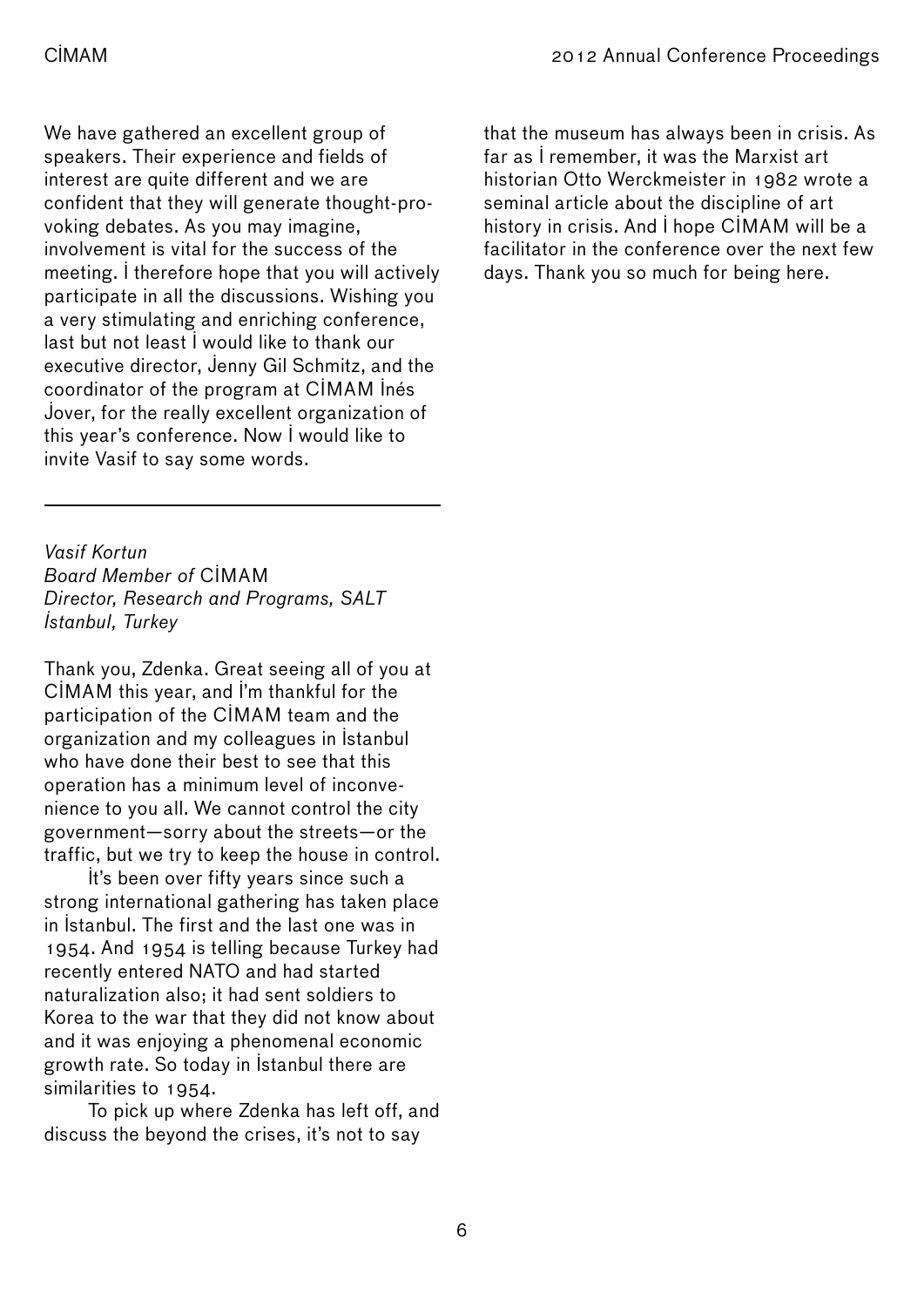### Keynote 1

## <span id="page-6-0"></span>*Mapping the Distance of Museums and Culture from the Vortex of Financial Crisis*

I would like to introduce our first keynote speaker, Ismail Ertürk. Ismail Ertürk is an old colleague of mine; he was one year my senior in high school and I know him as a philosopher, someone who was always reading books all the time, not as an economist. He is Senior Lecturer in Banking at *Manchester Business School*. *Vasif Kortun*

*Ismail Ertürk Senior Lecturer in Banking, PMO Division, Manchester Business School, Manchester*

#### *Mapping the Distance of Museums and Culture from the Vortex of Financial Crisis*

I would like to thank CIMAM and especially Zdenka for inviting me to be keynote speaker. Also to Vasif Kortun for enlightening me about my past, not revealing the secrets, but for organizing this well in this beautiful building.

I am an economist but my interest is not limited to economics. The kind of economics I do is called 'cultural economy'*,* and I'm sure you'll find out—hopefully by the end of my speech—what I mean by cultural

economy. Now, the title of my speech has 'museums' and 'crisis'*,* in it because this is what this year's CIMAM meeting is about. And I put some other interesting things in the title like 'vortex'*,* so it sounds fancier. But the vortex of finance is a research project that I'm working on and I've already published on, with my colleagues in Manchester at the *Centre for Research on Socio-cultural Change*, where we study finance and economics in an interdisciplinary way. Now, because I'm an economist, I'll start with an equation: FS > AS.



As you can see, Duchamp's iconic urinal becomes the sign for 'greater than.' 'AS' is 'Scandalous Art'*,* in quotations. And 'FS' is 'Scandalous Finance.' So you art guys are well behind bankers in creating scandals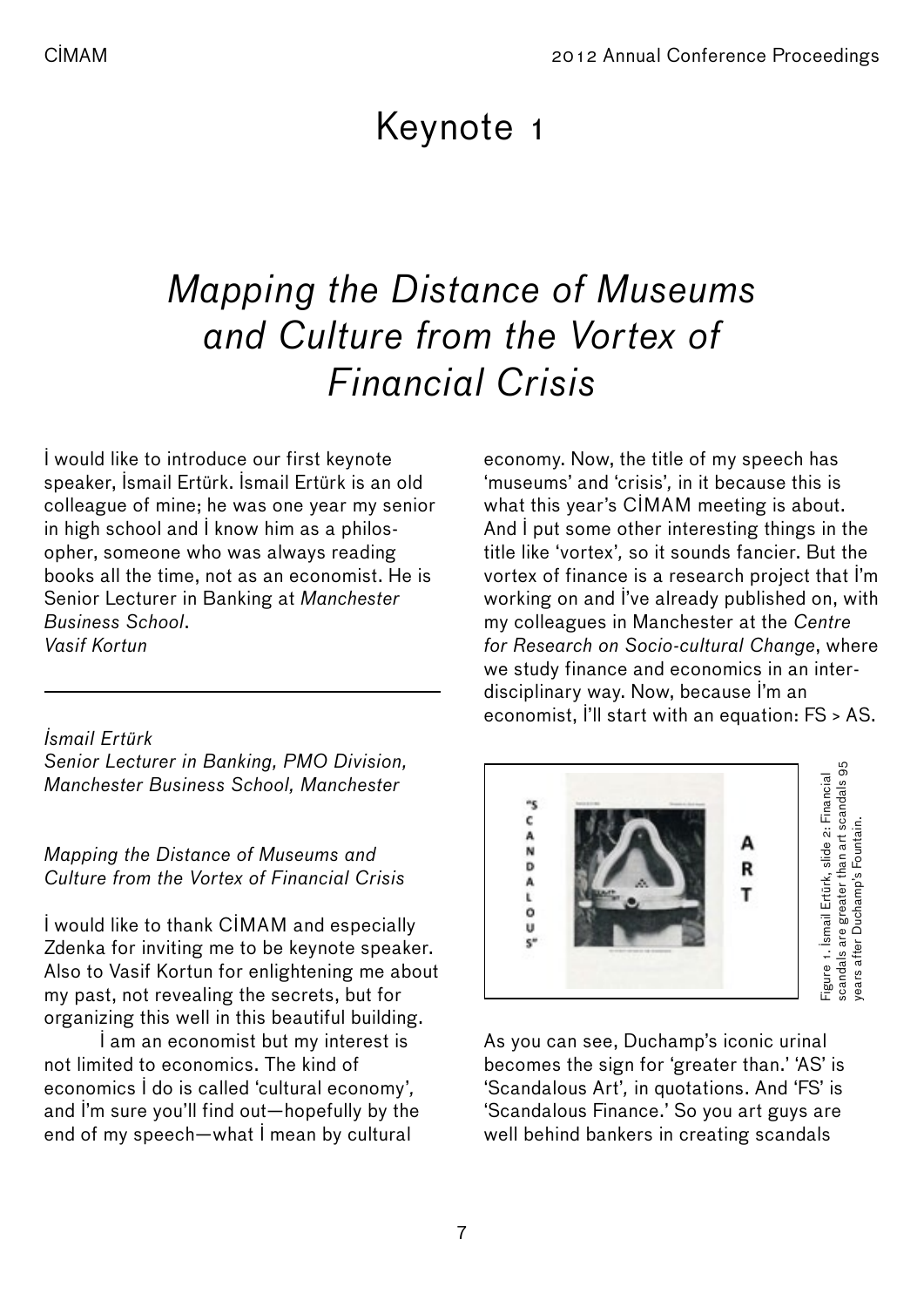these days. The world and society have been shocked by what is happening in finance and banking recently. And the most recent scandal in finance is the *Libor* scandal (as fig. 2 visually describes). The banking crisis has been going on for quite some time. It all started with the subprime crisis in the U.S. in 2007, and since then we've seen a number of other scandals—disclosures about how bankers make themselves rich at the expense of the rest of society. But financial scandals do not seem to be coming to an end. Each day we hear of a new type of financial scandal— JP Morgan Chase's *Big Whale*, HSBC's money laundering, UBS's fraudulent trader, etc. Two days ago, one of the finance journalists called me about a new scandal that came out that weekend. I'm sure you're going to read about it in the papers next week. Now, this is important, the *Libor* scandal, because banking is about trust and the bankers who are responsible for setting the *Libor* rate misused the trust of the society.



This CIMAM meeting mentions 'ethics' in the list of things that will be discussed during the course of this conference. Banking, too, for quite some time has been discussing how to be ethical and whether the society should trust bankers. So ethics bring the art and finance worlds together just like scandals do. Now let me go back to the *Libor* scandal:

'*Libor*' stands for '*London Interbank Offered Rate*' and to most people it is a technical banking term. However, *Libor* influences most people's lives directly or indirectly. The technical side of banking and finance has grown in size and importance immensely in our financialized economy; this has become a source of danger for stability. With its complex technicality and jargon, modern-day finance mesmerizes people and politicians. Figure 2 shows the movement of the *Libor* rate in the last quarter of 2008, when it was manipulated by bankers. By the way, these graphs showing financial market data always look beautiful, full of certainty and meaningfulness. But there are dangers lurking behind them that are not disclosed and are not immediately visible. *Libor* is a price at which banks agree among themselves to lend and borrow wholesale money. *Libor* is very important: it's a benchmark. And on this benchmark other prices of money are determined in the market. So if you borrowed from the bank to buy a house, the fee that you pay to the bank, i.e., the interest rate, is based on this benchmark rate. Bankers fixed this rate, so there are double meanings here—'fixing' they have to fix it, i.e., establish a rate, but there is also a second meaning of fixing, i.e., they collaborated to manipulate the rate.



of fourth-generation collateralized debt

obligation (CDO).

[8](#page-1-0)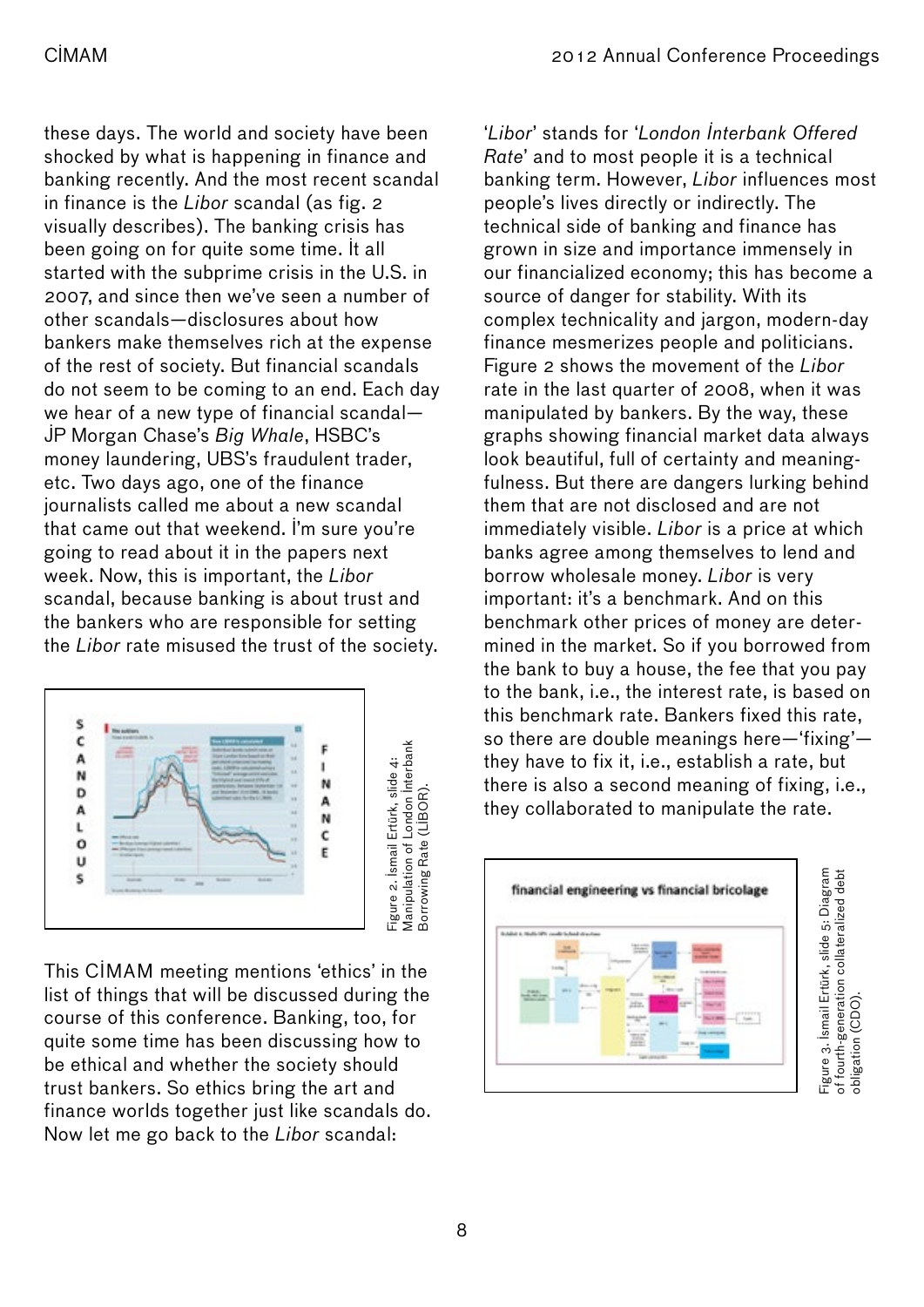Figure 3 shows a fourth-generation CDO, collateralized debt obligation. If you read the academic literature on finance (by some academics who won the Nobel Prize in economics for example), or if you talk to bankers who describe themselves as talented and work in big investment banks, they call this 'financial engineering.' Most mainstream financial economists and most investment bankers and regulators, such as important and influential people like Bernanke and Greenspan, believe that financial engineering delivers economic efficiency. CDO is about credit risk management.

As a result of this financial engineering, we are told by these academics, bankers, and regulators that ordinary people can have access to credit; finance becomes democratized, and low-income people can borrow at lower rates to buy houses. So this is how the bankers sold financial innovation. Now, as you can see, *Libor* appears in many parts of this diagram in fig. 3. Before the crisis, bankers sold the regulators and politicians the idea that they were the masters of risk management. So we would enter into a new economic era that would have sustainable economic growth, because bankers can manage the economy through these innovative financial products. Now, my view on this is that this is not financial engineering, which associates itself with science, this is financial bricolage. I have already published an article on financial bricolage with my colleagues, and luckily I'm one of the few economists who had written about these designs in a critical way before the crisis. So I'm not one of those economists who just started to look at these things critically; I had publications before 2007 that criticized financial engineering and the re-invented banking firms by adopting the 'cultural economy' approach.

Here I'm using the anthropologist Claude Lévi-Strauss's concept of '*bricolage*'. As you may be familiar from anthropology, Lévi-Strauss looked at traditional societies and tried to understand how they thought differently than Western societies or sciencedriven societies. If I can explain in a very crude way: according to Lévi-Strauss an engineer starts his/her work with a concept (abstraction) and then creates an event, a concrete thing, a structure. But in traditional societies, thinking starts with the structure, the concrete, the event to be created. For example, if they want to build a bridge they start searching for and collecting the inputs, ready-mades—just like how an artist works that are necessary to build the bridge. In contemporary finance, bankers start with a concrete objective, namely, how to make more money for themselves. They do not start like scientists or engineers with an abstract concept about how to build an efficient economy, stable financial system, and so on. So this CDO structure is not an engineer's, a scientist's work. This is financial bricolage. But the major economics departments and business schools in the world explained these financial instruments to their students, and then their students introduced these to the financial community as financial engineering. (There is another critical literature on finance under the category of social studies of finance, which describes this process as performativity, i.e., economic models shaping, formatting the economy). This was supposed to be financial engineering and scientific way of managing risk.

Well, my view is that this is not about managing risk scientifically because this diagram of so-called financial engineering hides many things. One of the things it doesn't disclose is the amount of bonuses these schemes create: more arrows, more boxes, more bonus-generating opportunities. The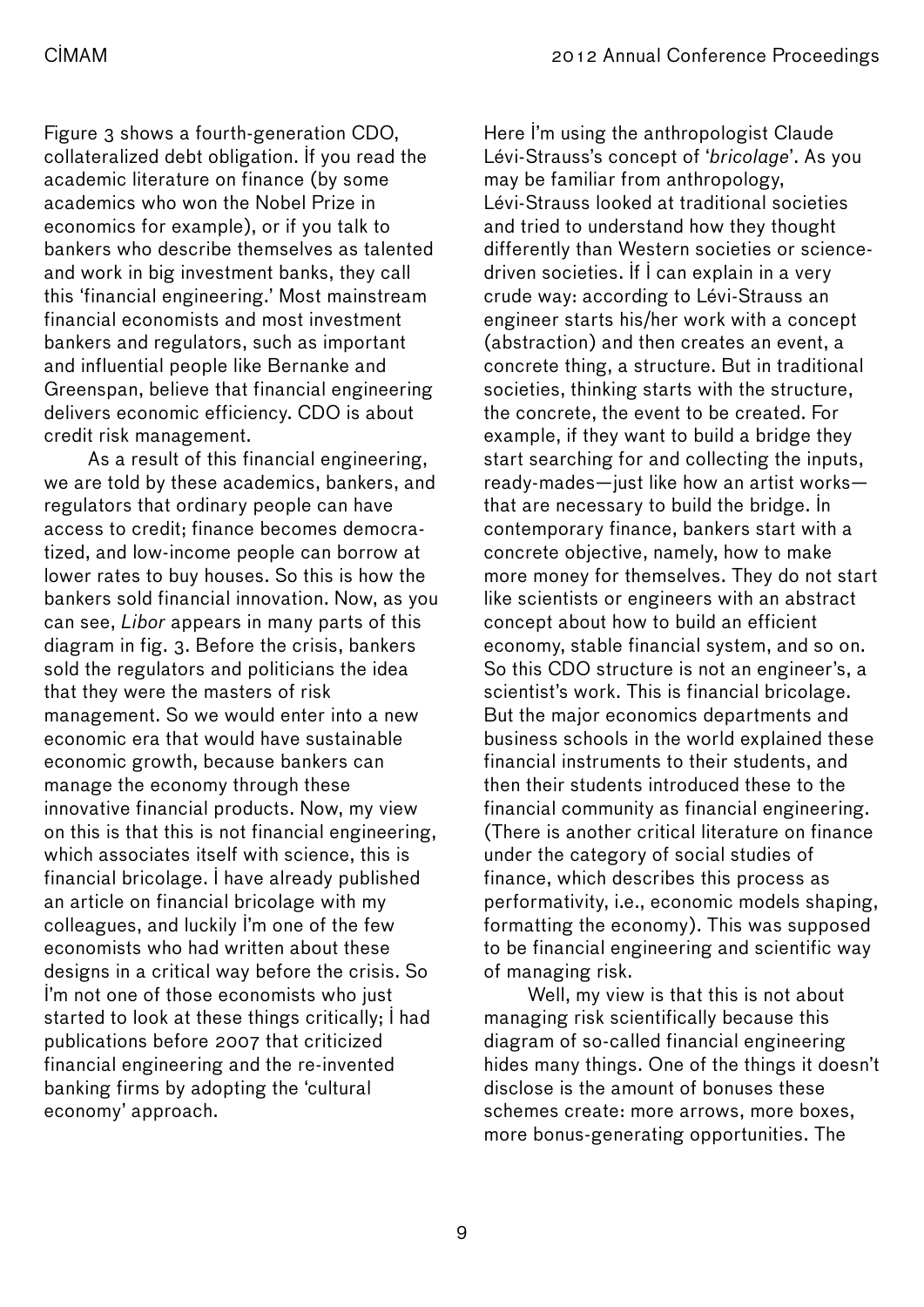objective here is to create a structure that serves bankers' interests. This is not a laboratory-tested innovation. That's why I call it financial bricolage. I have to be very brief here and simplify things. The concept of financial bricolage is explained in much more detail and sophistication in my co-authored academic publication. But nevertheless I hope it is clear that the objective of a CDO is, ultimately, to maximize bankers' bonuses and fee income for the financial institutions involved. So that's the objective, the concrete result to be achieved. And then bankers start putting together various tools to create the structure, just like the tribal societies, or traditional societies. *Libor* is one of those tools, and regulatory changes are, for example, other tools. In this case it is something called the *Basel Capital Adequacy* accord.

After the crisis, the regulators said: 'Banking is so complex!' and the financial crisis is a failure, an accident that happens in most complex systems, like nuclear plants. Therefore, the regulators wanted to map this complexity. If you thought the CDO diagram that I have just shown you was complex enough, look at this diagram (fig.  $\Delta$ ); this is called 'shadow banking'*,* and this diagram was created by the economists at the *Federal Reserve Bank* of New York. It does look complex, like a circuit board in an electronic device. But my main concern with this kind of epistemology that deals with banking and finance is that it is about looking at stabilities—arrows, boxes.



This really comes from economists' obsession that economics is a science like physics: i.e., if we can discover the laws of economics, like the physical sciences discover the laws of nature, then we can map the economic reality; we can control the economy because we know how it works, we know its laws.

Now with bricolage, my view is that bankers will move on and the connections among the numerous financial institutions on this map will change and the map itself will be continually reconfigured. Hence my concept of vortex, which I borrowed from Michel Serres, and about which I will talk in greater detail later on. Economic reality is like a vortex, which is both stable and unstable at the same time and whose laws are not universal.

But this map of shadow banking is what the regulators came up with after the crisis, and that's why we are still in serious trouble because the regulators reduce the problems in finance to one of being able to map the complexity. My view is that unless we have an epistemological paradigm shift about how we study finance and economics, we will not find a socially useful solution to the problem of finance. This epistemological shift requires seeing today's finance as a vortex, not as a mappable, fixed complex system that invites the application of principles of physics of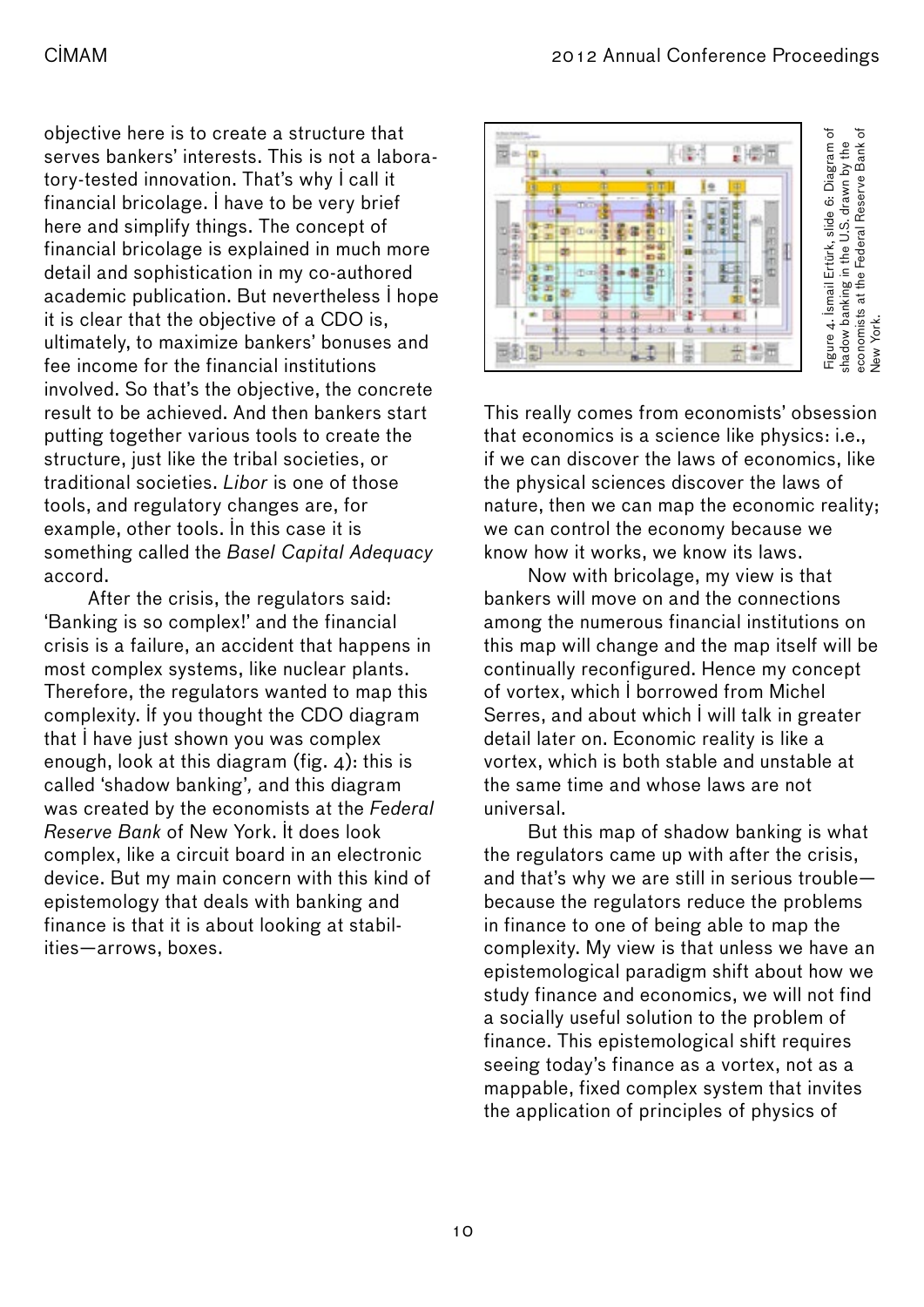solid materials. Present-day finance is more like a system of hurricanes, whirlpools, or spinning tops.



Figure 5 is about how finance and real economy are connected. However, I call this intermediation process 'meta-finance'; that's again a concept that is developed from my cultural economy approach to finance.

This diagram, created by the economists at the *Bank of England*, is an example that shows how the regulators and policy makers think about the relationship between banking and productive economy. You will see in this diagram that the productive activities generating employment and growth and the financial economy are linked through financial innovation—instruments called CDOs, which I talked about earlier. This is the complication that the bankers claim that they have created through financial innovation to make the real economy more efficient. However, I call it 'meta-finance'*,* because most of the activities described in this diagram are between financial institutions, not between firms, households, and banks. This is a self-referential system where the value and price of all transactions are determined by the community of financiers between themselves.

The meaning of all these boxes and arrows are only understood by the finance community. This is finance about finance. This is not finance about real economy, where

goods and services are produced. This is meta-finance. Like modern art it is self-referential: In modern art, self-referentiality works and nobody gets hurt. But in finance self-referentiality wastes economic resources and creates economic crises, as we have just experienced. So, we live in an age where finance is meta-finance; it is self-referential. It is possible to demonstrate this empirically as well, by measuring the activities among financial institutions—for example, financial institutions lend less to the firms and individuals; they lend more to each other. There are more transactions between financial institutions than there are between financial institutions and firms and households. I call that 'meta-finance.' So it is finance about itself, trading among financial institutions themselves. Financial innovation creates lots of boxes, arrows, relations, and transactions among financial institutions, not between the real economy and finance (fig. 5).

What I've been telling you so far has been turned into a contemporary art piece by Goldin + Senneby. Here (fig. 6) is the actor, Hamadi, as me, and this is me in the white shirt, lecturing my students, and in the background you see the blow-up of the shadow-banking map. And you also see a priest in this picture; this is a reference to Luis Buñuel's film *The Discreet Charm of Bourgeoisie*—to which I'll come back in a moment. So my idea of 'meta-finance'*,* through collaboration with Goldin + Senneby, turned into a performance in Rotterdam's *Witte de With*, a contemporary art museum. Increasingly I'm engaged with contemporary artists discussing finance and economy. My cultural-economy approach to finance appeals to them. But contemporary artists appeal to me as well. Goldin + Senneby approached me because they read a collective article that I wrote with my colleagues in Manchester on hedge funds.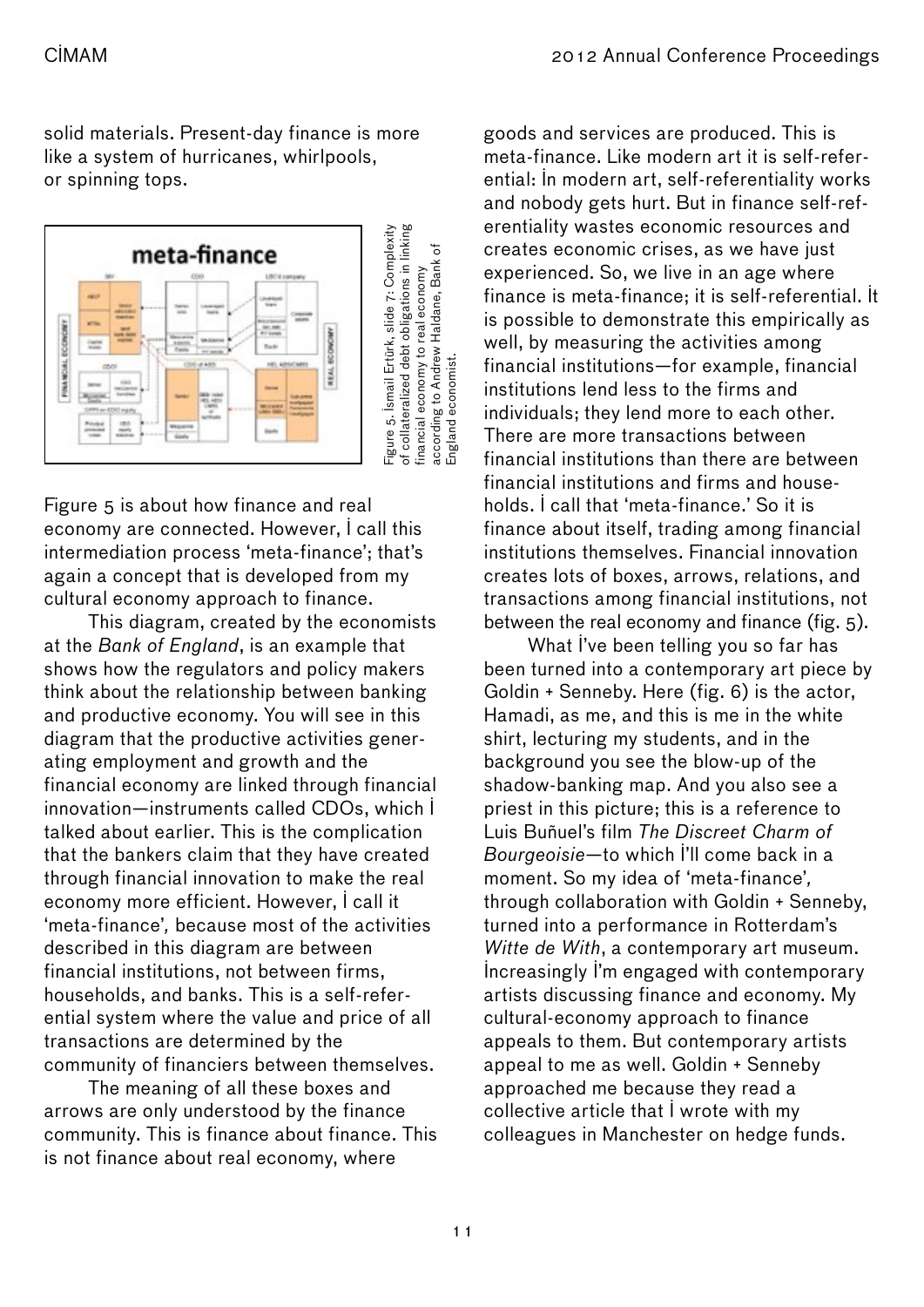

from Goldin + Senneby's The Discreet Scene Figure 6. Ismail Ertürk, slide 8: Scene rom Goldin + Senneby's The Discreet Figure 6. İsmail Ertürk, slide 8: 9 Charm of Meta-finance. Charm of Meta-finance.

Now hedge fund managers, you've probably heard, are the nasty people, the nasty financers. Some hedge funds are alleged to have attacked banks, bond markets, and stock markets to make personal gain. The mainstream economy sees them as useful institutions because they are arbitrageurs. In economics, if you are an arbitrageur you create efficiency in the market; you help the market to discover the right price. But then the hedge funds attacked banks in 2008—it was with something called short selling: basically you expect that the banks' stock prices will go down and you sell stock that you don't own, which means it is in your interest that the economy gets worse. Hedge funds were benefiting from the economy getting worse. And then the media called them 'speculators'*,* 'bad people.'

My conceptualization was they're neither arbitrageurs nor speculators, they are nomadic war machines, again a concept that I borrowed from Deleuze and Guattari. In Deleuze and Guattari's idea of the nomadic war machine you have the state organ. Here in fig. 7 you see, in 2011 in Cannes, the state wanted to perpetuate the organs of power; this time, they wanted to control the euro crisis; they want to save the euro. But then you have the nomadic war machine. The *Daily Mail* reported in February 2010: 'A secretive group of Wall Street hedge-fund bosses are said to be behind a plot to cash in on the

decline of the euro.' This is the nomadic war machine!—they've been doing this since the early 1990s, attacking the European exchange rate mechanism, attacking the Malaysian currency market in the late 1990s, attacking the banks' stocks in Europe and the U.S. in late 2000s. And now the hedge funds plan to attack the euro, as reported in Daily Mail at the 'ideas dinner' at a private townhouse in Manhattan.



Figure 7. Ismail Ertürk, slide 9: Leaders of Figure 7. İsmail Ertürk, slide 9: Leaders of G20 countries at the 2011 meeting,<br>where the eurozone crisis was discussed. where the eurozone crisis was discussed. G20 countries at the 2011 meeting,

So what we have in the eurozone is the state—state power, regular economy—trying to fight the finance. And on the other side we have a nomadic war machine. But both exist together. Hedge fund owners and managers are like gang leaders or stars. They are not the heads of states. They can be easily abandoned by their people. At the moment they are bad people, but in my nomadic war machine framework—again using the Deleuze and Guattari's concept—they are interrelated with the state; interrelated with the central power. Without access to contacts, both in politics and in big banks, hedge funds cannot operate. Just like a nomadic war machine.

So we're moving, now, from the banking crisis of 2007, which was caused by CDOs, to the euro crisis. Figure 8 is my view of things: this is a scene from Buñuel's *Exterminating Angel*.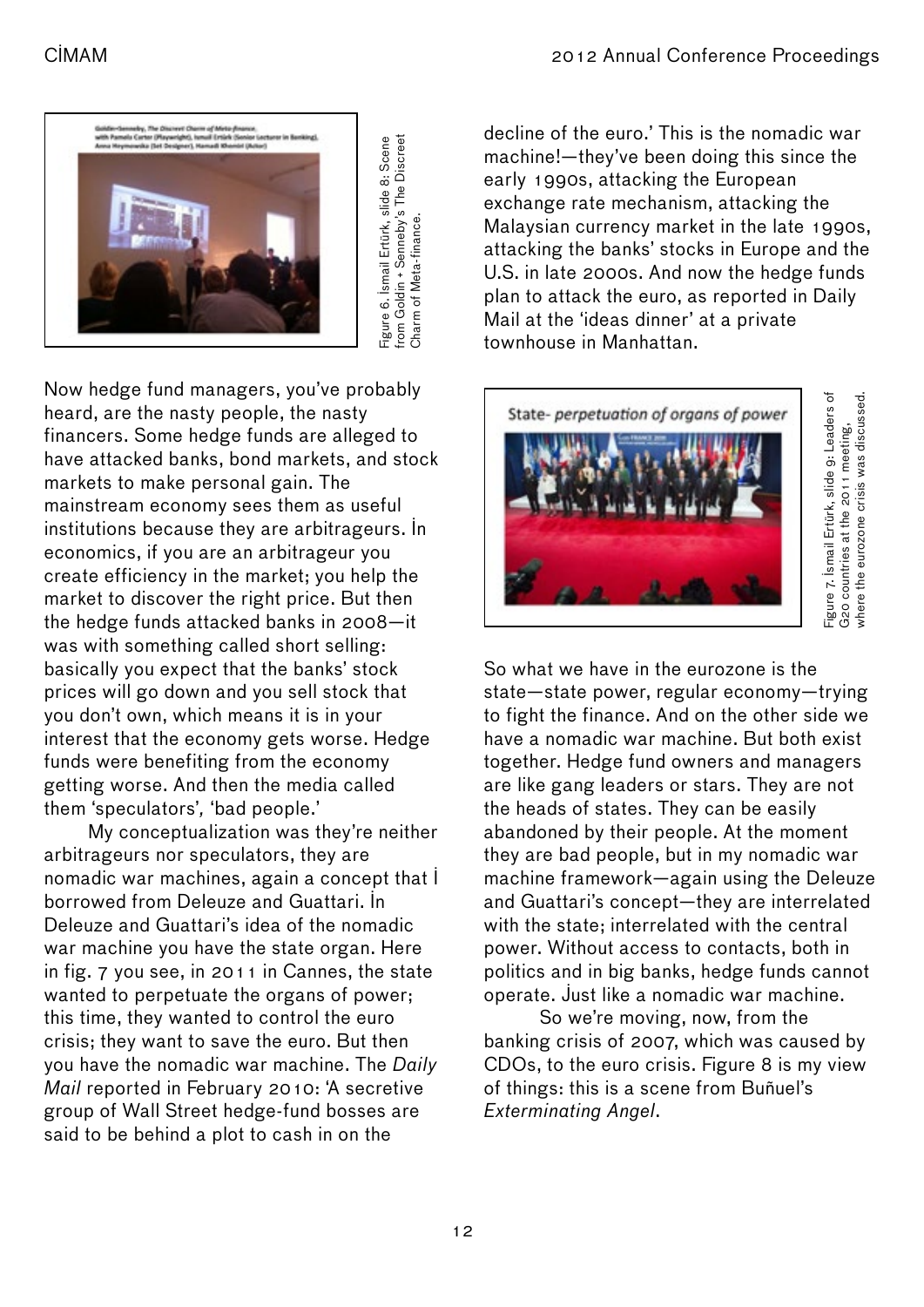

If you've seen the film, you'll know that the elite, or the bourgeoisie, have a very civilized dinner but then—you know Buñuel is a Surrealist—they cannot leave the dining room for some unexplained and surreal reason. As they cannot leave the dining room, they become very uncivilized and take to cannibalism. When I look at this scene, I recall the scene in fig. 7, where the *Group 20* heads of states, at their 2010 meeting in Cannes, cannot exit the eurozone crisis. They've been living this problem for four years now, like the nightmare in Buñuel's *Exterminating Angel*. Our political and financial elites fight each other. Respected hedge fund managers like George Soros appear in newspapers as plotters against the euro. Our elites cannot exit the problem that they have collectively created.

|             | 952 to X 52 U.D.C. (lacel-refered-core) unit/or paired techniques conseil annual accord- |                         |                  |                          |       |       |            |                      |      |           |             |       |  |
|-------------|------------------------------------------------------------------------------------------|-------------------------|------------------|--------------------------|-------|-------|------------|----------------------|------|-----------|-------------|-------|--|
|             |                                                                                          | <b>Auto Bright Ford</b> |                  | <b>Canadary Colorate</b> |       |       |            | <b>Edy Retholend</b> |      |           |             |       |  |
|             |                                                                                          |                         |                  |                          |       |       |            |                      |      |           |             |       |  |
| antalis     |                                                                                          |                         | 1176             |                          |       | 1.376 | 14, 84, 94 |                      |      |           |             |       |  |
|             | D'MA.                                                                                    |                         | 3.9%             |                          |       |       | <b>LIN</b> |                      |      |           |             |       |  |
| <b>WIND</b> |                                                                                          | 9.262                   |                  | 正面                       | 136   | L%    | 三次         | <b>CN</b>            |      |           | 13.8%       | DG 12 |  |
|             | 176                                                                                      |                         | 1.76 1.84        |                          | 476   | 186   | 4.7%       |                      |      | 1.4%      |             |       |  |
| Ξ           | 148.                                                                                     |                         | <b>ETN: 64HL</b> |                          |       | 1.95% | 0.5%       |                      |      |           | m           |       |  |
|             | 14%                                                                                      | 2,996                   | 1.50%            |                          | 1.476 |       | 5.8%       | 19%                  |      |           |             |       |  |
|             | 146                                                                                      | 6.2%                    | L%               | 0.00                     | 4.7%  | 0.76  |            | 1.3h                 | 1.76 | 128       | 139         |       |  |
|             | 1,976                                                                                    |                         | 2.176            |                          |       | 1.2%  | SON:       |                      | 1,8% | to press  | <b>SURV</b> |       |  |
|             | 0.2%                                                                                     | <b>C.Dk</b>             | 1,2%             | 1.401                    | 4.476 | 13RL  | 2.336      | 4.3%                 |      | 2.25      | <b>Late</b> |       |  |
|             | 0.06                                                                                     | 1.76                    | 28               | 426                      | 4.56  | 1.76  | 200        | 1.76                 | A.M. |           | 王阳          |       |  |
|             |                                                                                          | GHU KHU                 | <b>TO ALL</b>    | <b>Lift</b>              | G.M.  | KR.   | 1.36       | <b>LTL</b>           |      | 1.30 4.94 |             |       |  |

porder credit flows among the eurozone border credit flows among the eurozone borace contries plus the UK-the high intercontectedness of banking systems.<br>nectedness of banking systems. countries plus the UK—the high intercon-Figure 9. Ismail Ertürk, slide 12: Crossgure 9. Ismail Ertürk, slide 12: Crossnectedness of banking systems.

Figure 9 shows my response as a serious economist. My cultural economy analysis does not go well with most mainstream economists but the kind of analysis in fig. 9 does go well. What does this table in fig. 9 tell us? If you remember in the euro crisis, the common framing of the problem identifies the 'saving north' and the 'lazy south, Mediterranean countries.' In this kind of analysis, the solution to the eurozone problem is to get the lazy southerners—the Greeks, Spanish, Italians, Portuguese—to work harder, to be more productive. Well, the situation is not like that. Economics tends to aggregate things—this is a framework that I borrow from Michel Serres. In the case of the euro crisis, the mainstream economists aggregate countries in the eurozone into good economies versus bad economies, productive economies versus lazy economies, economies that save versus economies that don't save, developed countries versus less-developed countries, etc. It's again the epistemological problem in economics that I mentioned earlier.

My approach to economics is different. I believe we need to disaggregate rather than aggregate; we need to look at the specifics; we need to study the particularities. The table in fig. 9 is my disaggregation of the Eurozone crisis. If you look at, for example, France on this table, you see how much banks in France lend to those countries at the top. This is lending to banks, private institutions, and governments in those countries, as a percentage of GDP. French banks lend 16.2 percent of their French GDP to the Italian economy. That's huge, 16.2 percent! Now I can understand why Berlusconi had to go; it was a coup d'état—if this had happened in Latin America it would have been called coup d'état. Berlusconi—whether we like him or not—was a democratically elected politician. He had to go, because of the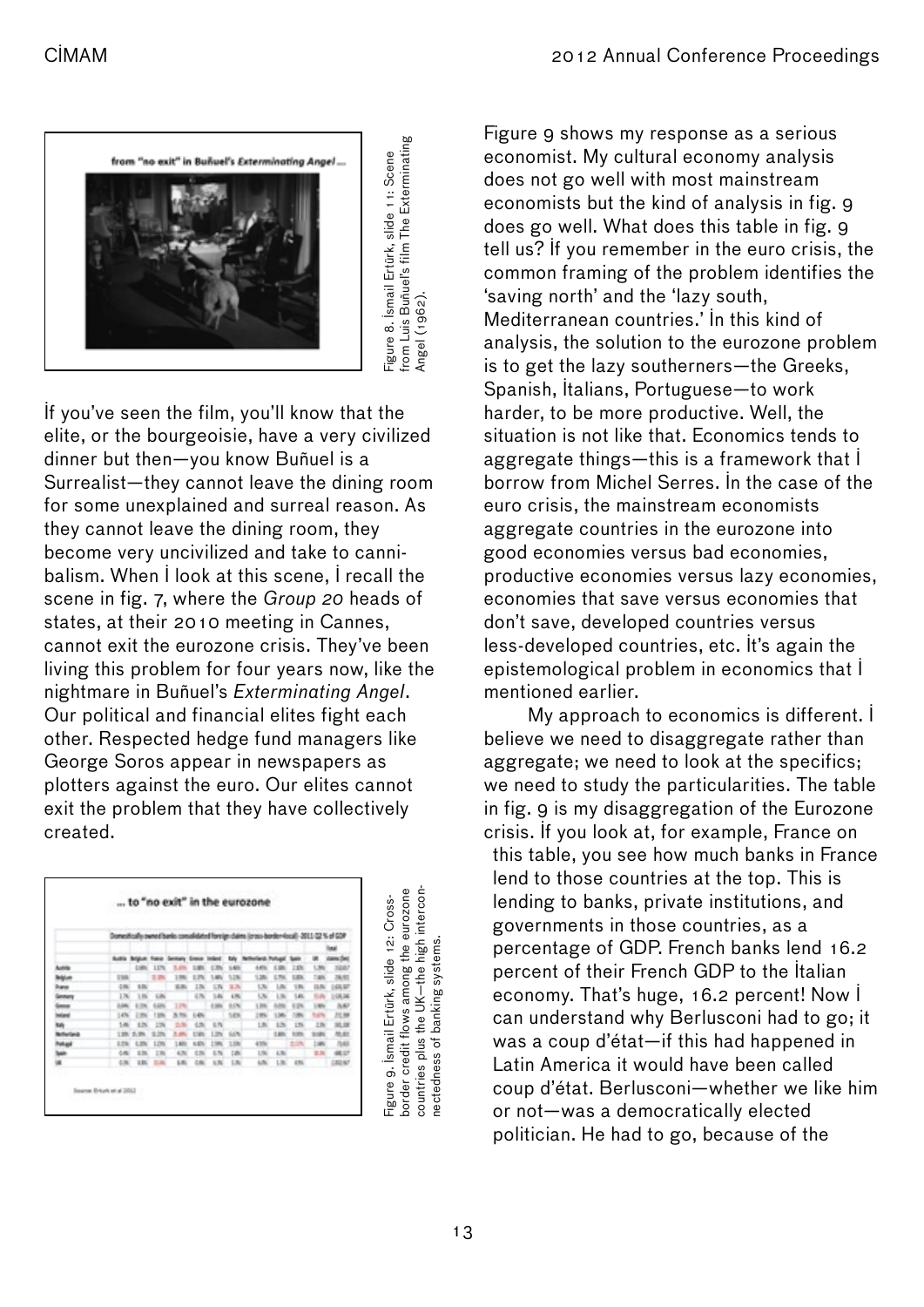French banks' exposure to the Italian economy. Hence my use of Buñuel: when things get worse, our elites behave in an uncivilized manner. That means in Europe, we can forget democracy for a while. Well, that analysis of mine was turned into another performance by Goldin + Senneby. I like working with them. This performance was in the Contemporary Art Museum in Aachen. In fig. 10 you see Hamadi, playing me, explaining these things to the audience.

Now I'll try to move to the art world. The art world and finance have similarities. Figure 11 shows a scene from Orson Welles's *F for Fake*. This film is about fraudsters, forged art, lying, tricks. That's what the bankers have been doing. The crisis involved a group of U.S. banks generating fraudulent financial assets that were supposed to be financial innovation products, i.e., subprime mortgages that were converted into the CDOs that I mentioned earlier. Financial innovation turned risky lending to subprime borrowers into securitized bonds; then these bonds were sold. Some German banks, *Landesbanks*, were supposed to be conservative banks. After the crisis, these German *Landesbanks*  blamed the American banks for selling them fake, fraudulent financial assets.



Figure 10. İsmail Ertürk, slide 13: Scene<br>from Goldin + Senneby's İdispense,<br>divide, assign, keep, hold. Figure 10. Ismail Ertürk, slide 13: Scene from Goldin + Senneby's I dispense, divide, assign, keep, hold.

Remember the 'no exit' in Buñuel's *Exterminating Angel*, where civilized people were behaving in an uncivilized way and start attacking each other? What is the value of a piece of paper that a German bank buys from an American bank?

We've seen in fig. 7 how the so-called financial engineering involved lots of different intricate calculations and mechanisms to turn risky loans into riskless bonds. So as in this film *F for Fake*, we have these people, German *Landesbanks* who wanted an object riskless bonds—and paid for it, then afterward they found it was a fraud. But as long as nobody discovers it's forged, it's ok. And in this film, you will remember, Orson Welles interviews Elmyr de Hory, the big arts fraudster, who says: 'look, the big galleries bought this stuff from me and didn't ask me whether it was forged or not. Because there was someone who was going to pay for it and galleries sold them my fake paintings.'



So before the crisis, everybody was happy, because there was a price at which they could sell someone else what they had bought. Now moving into your territories—linking again economics with contemporary art—this photo in fig. 12 is from the *New York Times*, from September 9, 2012, and this gentleman is Hans-Joachim Fuchtel, a deputy labor minister and member of the German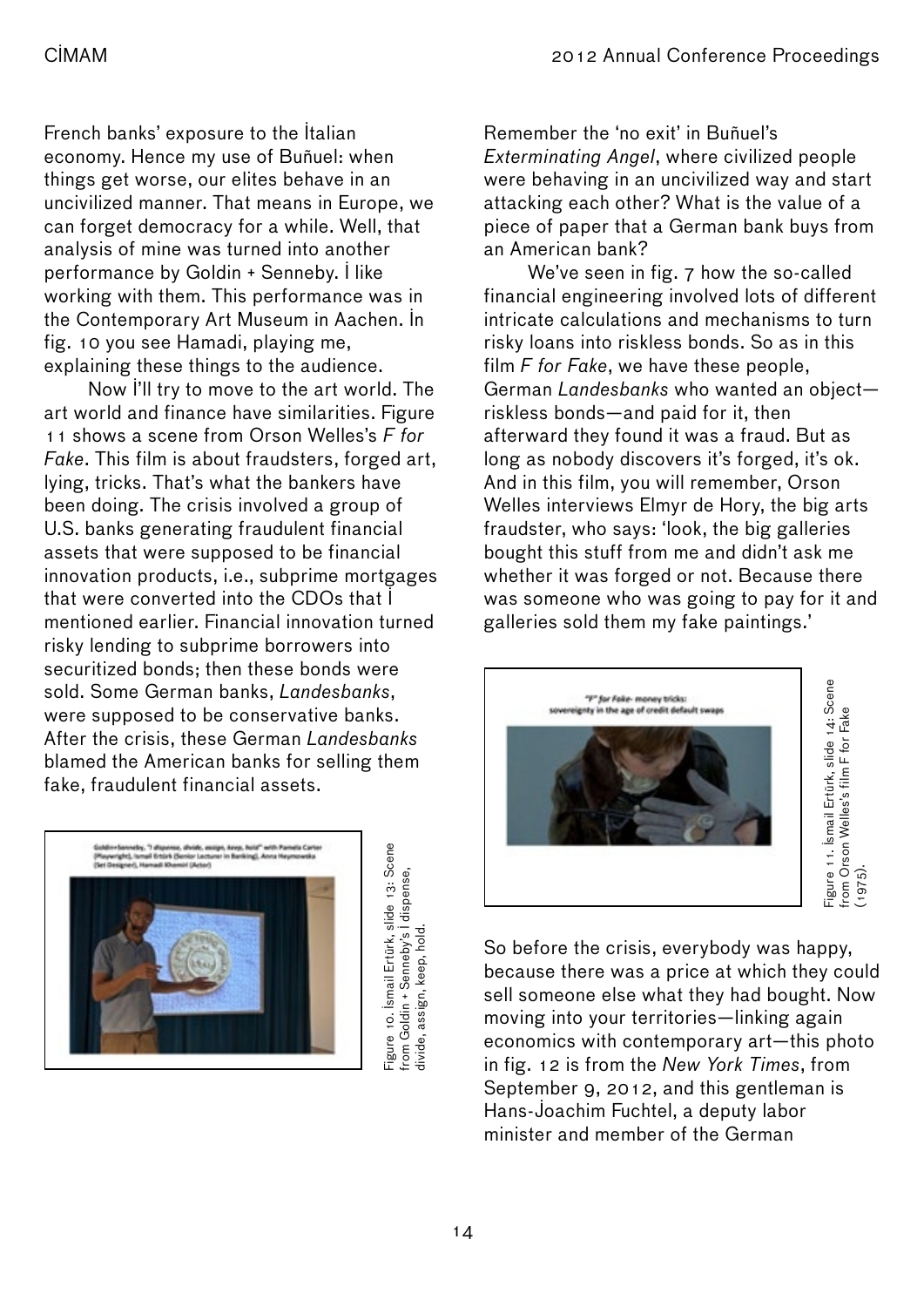Parliament. Angela Merkel sent him to Greece to mend relationships. Read the top bit, this is the quotation from the newspaper: 'During his final dinner in Corfu…' That again reminds me of Buñuel's troubled bourgeoisie, where they keep having those dinners but they never finish. Well apparently he masterminded a camel race in Berlin, so he's a creative person, yeah. And he gave some advice on how to rescue the Greek economy. For example, he proposed a 'televised cooking program with a German chef and a Greek chef' to generate some revenue for Greece. He also proposed exhibiting Greek contemporary art in forty shows across Germany again to generate revenue for the Greek economy. Now, this is called 'financialized economy.' In a financialized economy, contemporary art can become an asset class just like stock shares and bonds and currencies and just like these financial assets can create a bubble.



Figure 12. Ismail Ertürk, slide 15: German Ertürk, slide 15: German politician Mr. Fuchtel tells the Greeks to politician Mr. Fuchtel tells the Greeks to export contemporary art to pay their<br>debts. export contemporary art to pay their İsmail E gure 12.

Fuchtel must have heard about how the Goldin + Senneby performance and exhibition at Aachen has become a collectable item (fig. 13). He might have thought that if contemporary art in northern Europe is creating a market out of the euro crisis, why should not the Greek artists turn the Greek crisis into money-generating activity? I am just joking.

Now I am returning, as I promised at the beginning of my discussion, to the concept of the vortex of meta-finance—how finance sucks different realms of the economy, including the art world, into its vortex. And then it creates bubbles. I'm not being judgmental here about the contemporary art world. I'm just observing. Now what do I mean by vortex? To answer this question I need to talk about financialized economy. As you can see so far, I've never talked about neoliberalism or globalization.



dispense, divide, assign, keep, hold at divide, assign, keep, hold Figure 13. Ismail Ertürk, slide 16: Exhibition of Goldin + Senneby's I Figure 13. İsmail Ertürk, slide 16: Exhibition of Goldin + Senneby's Neuer Aachener Kunstverein Jeuer Aachener Kunstvereir dispense,

ta

I think these are old baggage to explain what is happening in today's economy. We need new concepts to understand new realities. And we need to develop new concepts for specific things.



Figure 14. Ismail Ertürk, slide 18: Global Figure 14. İsmail Ertürk, slide 18: Global inancial assets are two or three times financial assets are two or three times bigger than global production and bigger than global production and services.ervices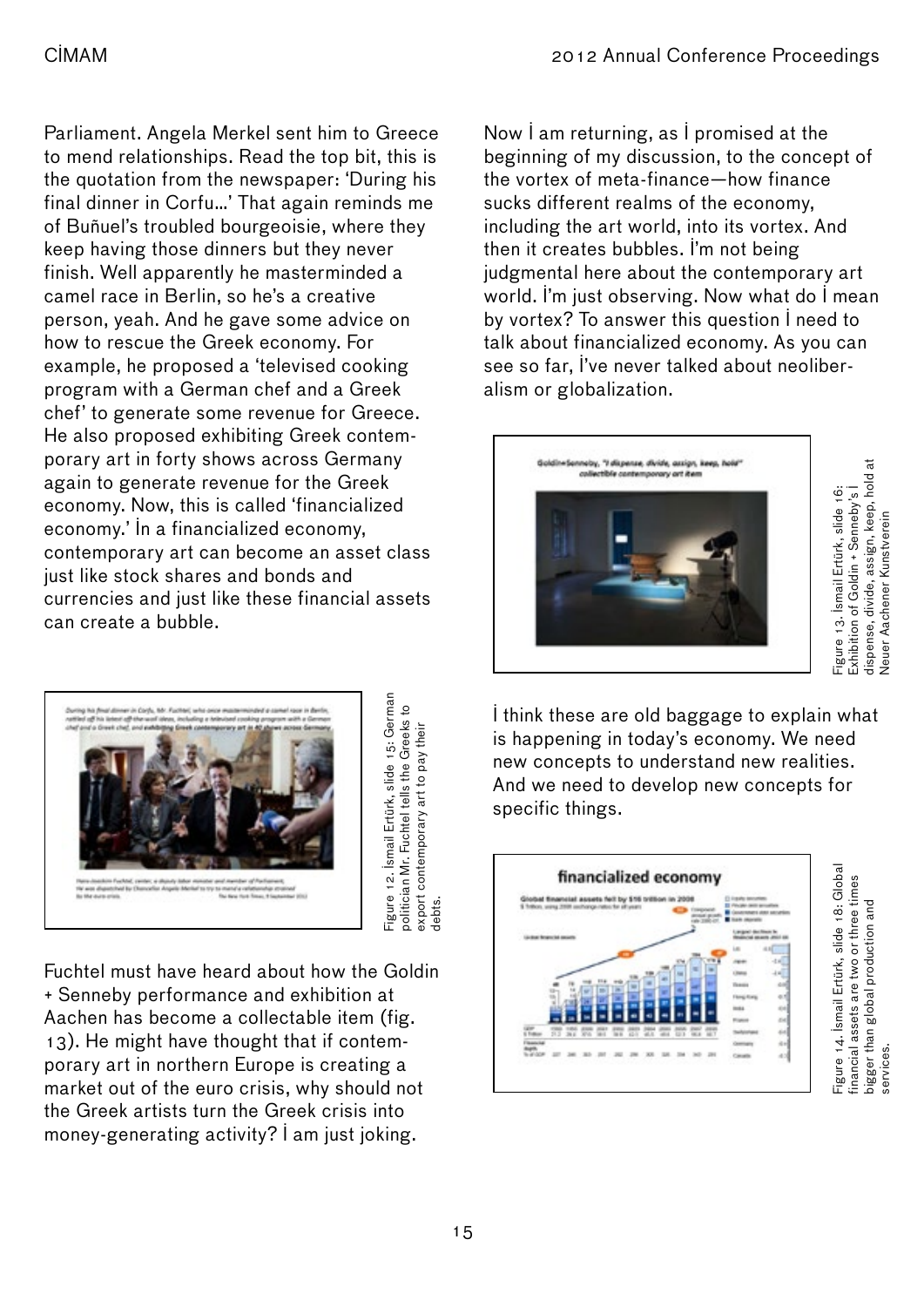We live in a financialized economy, which is when the amount of money in the economy is much greater than the real goods and services. You see in 1990, the amount of financial assets is 227 percent of the world GDP (fig. 14). Just before the crisis, in 2007, it had reached 343 percent. So we have too much liquidity in the world economy. That's why we have these bubbles. That liquidity searches for high yield in financial markets rather than going to real economy and to investments. So as a result, when the stock market goes down, some of that money wants to go into a new asset class. Just like the way the hedge funds I mentioned earlier want to make the euro a new asset class, currencies in a financialized economy become an asset class. Since the 2007 crisis, some of this liquidity goes into contemporary art as this quote from *The New Criterion* shows (fig. 15).

#### contemporary art as asset class in financialized present-day economy

"Messrs. Lewis and Ford analyze what's happening in the world of contemporary art-or, rather, in the world of the contemporary art market-as a "classic investment bubble." There's a lot to be said for the analogy-or maybe it's more than an analogy. The metabolism of the contemporary art market has learned a lot from the "specullecting" practices-part collecting, larger part financial... The New Criterion, January 2009

I have a student in China—a PhD student whose father owns a wealth management company. So he's going to take it over, and therefore he's preparing himself. Last year or was it two years ago?—creative industries had become an important sector for investments in Chinese five-year plan. And in China there is a shortage of investments that wealthy people can invest in, and the Chinese government allowed contemporary art to become an investible asset. So that's why we're seeing make big purchases of contemporary art in China.

Now in a financialized economy, the quantity of money is very important. But stories are important too. Without stories, people don't move their money; they do not invest money in new asset classes. As Roland Barthes so effectively explained, stories have exchange values. In our financialized economy there is a story that the creative industries in which art plays a role will generate the next economic growth. These stories need to be supported by initiatives. For example, UNESCO now has a *Creative Cities Network*; big cities in the world become a part of that network, as fig. 16 shows. So that matter is important.



 $\overline{5}$ economy Barthes and exchange value of Creative Cities Network. Performatvity Creative Cities Network. Performatvity Barthes and exchange value The Figure 16. Ismail Ertürk, slide 20: The and narratves driven financialized and narratves driven financialized Figure 16. İsmail Ertürk, slide 20: economy E<br>stories.

That's why both in the developing world and the developed world the policy makers, the mayors, and local authorities use these theories of creative economy as models of development. Policy makers perform the theory. They want to make their cities globally competitive and the creative industries play a big role in achieving this. And such performativity can play a fantastic role in places like Abu Dhabi: fig. 17 shows the '*Saadiyat*', the cultural village in Abu Dhabi. Here you see their branch of the Louvre, and this is the

Figure 15. Ismail Ertürk, slide 19: Investment bubble in the contemporary

Figure 15. İsmail Ertürk, slide 19:<br>İnvestment bubble in the contemporary<br>art market.

art market.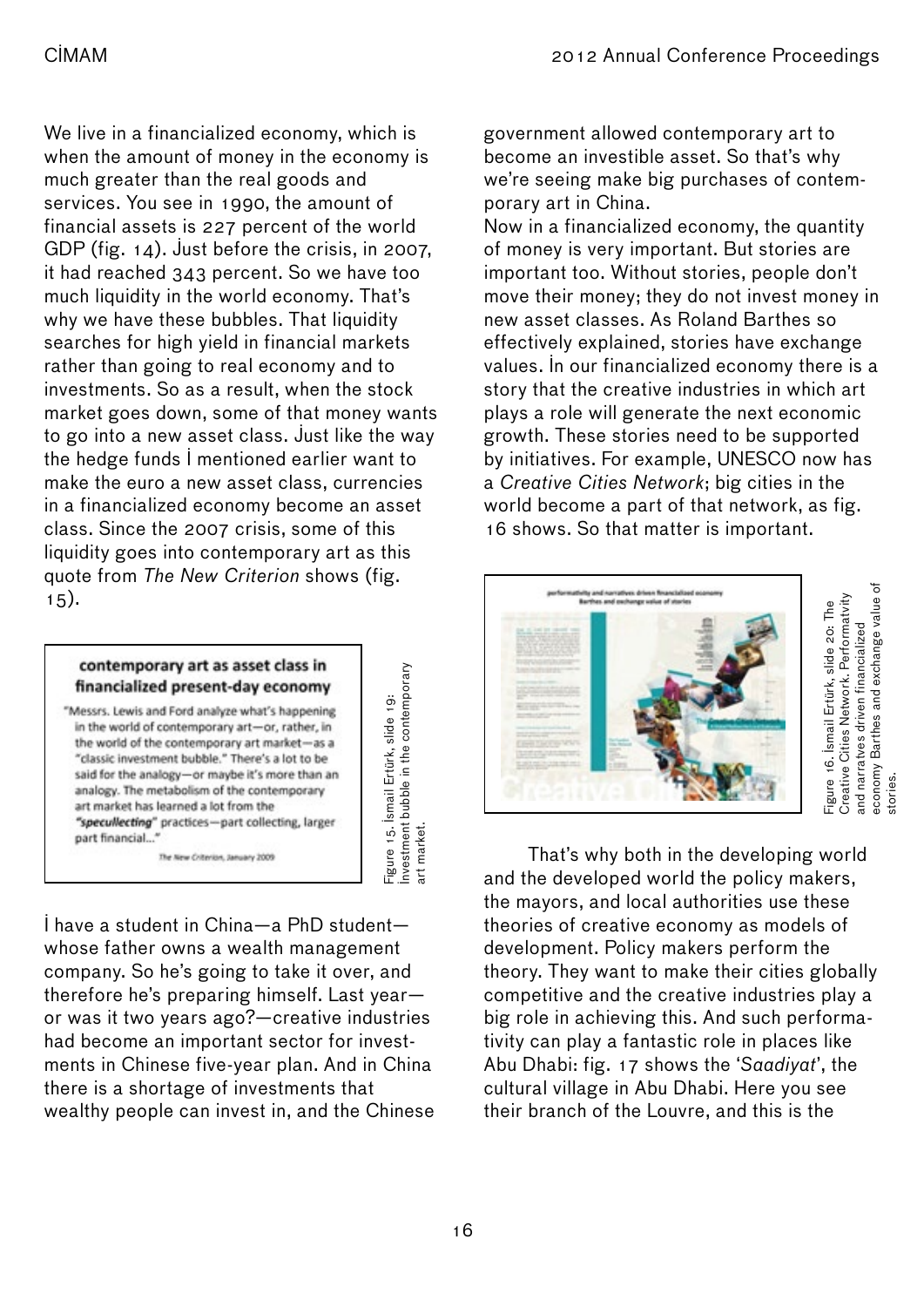branch of Guggenheim. And they want to have content in these museums and hence there will be a lot demand for art in places like Saadiyat.



Computer image of Saadiyat Island in Abu Dhabi, where Guggenheim and Louvre will Computer image of Saadiyat İsland in Abu<br>Dhabi, where Guggenheim and Louvre will Figure 17. Ismail Ertürk, slide 21: igure 17. İsmail Ertürk, slide 21: open branches. branches pen l

So my view of present-day economics is that it is like a vortex—a vortex of a financialized economy. We have conjunctures in a financialized economy, periods of five to seven years where there is stability when a bubble builds up. Remember the films *Wall Street* (1987) and then the sequel, *Wall Street: Money Never Sleeps* (2010)? Wall Street I was the vortex of the late 1980s, the junk bond conjuncture, and Wall Street II was the vortex of early 2000s, the subprime conjuncture.

Again, these are concepts I borrow from Michel Serres: there is 'turba' and 'turbo.' Turba is the disorder, the confusion, whereas turbo is like a spinning top. Before the bubble bursts and the crisis starts, we have a turbo, an orderly movement, and during the crisis period we have a turba—confusion, chaos. So now we are in a turba period in finance. But in art you could be in a turbo period, an orderly movement before the bubble bursts. Again, I don't want to over-simplify things, I'm just suggesting ideas. I'm more comfortable with these things in finance. I have not analyzed the art market. I know (that) in a financialized economy there is a logic; this logic creates

asset classes. Contemporary art is becoming an asset in our financialized world. There's a narrative about creative industries and creative economies where the countries and the cities perform that idea by building museums, organizing art events, and encouraging artistic activities.



I talked about ethics, because we all have economists have—ethical concerns. My personal view is that in economics we need to forget the physics-based economics, where the economists believe that there are laws of economics that the economists can discover and then can use to control the economic phenomena. My view is that in economics we need to use fluid physics as a model and acknowledge that economics is like a vortex, like the examples in fig. 18 show. And in a vortex you have the circumference and the axis, and those create storms, hurricanes, spinning tops. What happened in finance is that we allowed finance to have a huge circumference, which was made possible because, as I showed you, we have financialization and too much liquidity, and there was also a long axis because there is a very long chain of interconnectedness in a global economy. So when this vortex collapsed, it collapsed to create great destruction. What we should do—and this is my current work on reforming the financial sector—is to make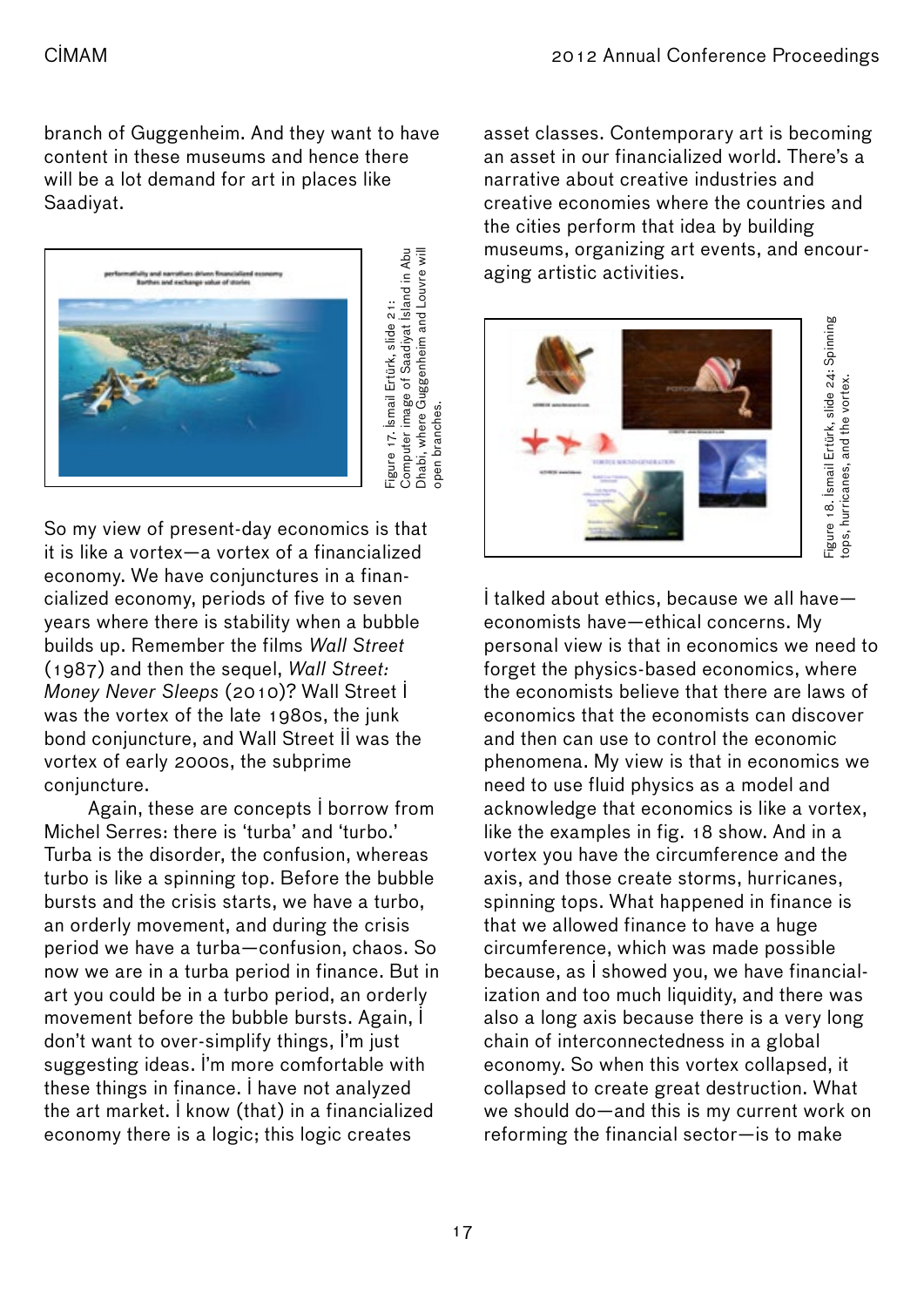finance simple. It should have a smaller circumference and a shorter axis, so if things go wrong, when it collapses it doesn't destroy us and the world.

#### *Questions and Answers Ismail Ertürk*

Question: Thank you very very much. Great talk. I have a whole set of questions but I'll try to narrow it into two maybe. I wanted you to talk about the extent that black money is in this system. In other words, money that is illegally obtained; in different ways, or its origin—its 'provenance'*,* to use an art word is not something that the owners wouldn't necessarily want to be traced, and the extent to which that has also contributed to the notion of contemporary art as an asset class. Because the value of contemporary art is rather like football—completely dependent upon a very small group of people determining whether something is 500,000, or 5 million, or 50 million. In a sense it doesn't matter as long as such people agree to that. So to what extent… or, Can we speculate around the percentage of that financialized economy that is actually black money or has its origin in semi, or illegal, practices?

And the other thing is: As I understand it—and it's a little bit vague—the contractive curve which we looked at, where mostly towards the end of that there is this process of financialization; that is at a time of profound lack of innovation and lack of creativity, historically, that actually waits to the second—which is a new form of innovation. It seems to me quite ironic that the moment we have an economy which claims itself to be creative; claims itself to be innovative, but actually—as I understand

it—through that contractiveanalysis you would say that it's in one of its periodic moments of stagnation.

Ismail Ertürk: All right, thank you. Black money has always existed and it's difficult to measure, but one of my professors at NYU, Ingo Walter, did this study in a book a long time ago, so I'm less concerned by the black money. Bubbles are created by legitimate money. It is legitimate money searching for high yield. High yield means 15 to 20 percent return, which is unachievable. But the bankers give the impression that it is achievable; it is sustainable. So we should be worried about the legitimate money creating bubbles and I'm less concerned about the black money. Of course there's black money trying to go into all sorts of pitch but it is the legitimate money. It is the asset class for pension money, it is asset class for wealthy individuals who pay taxes that's more important and that I'm more worried about.

Innovation, yes. Economy goes up and down; historically we can look at electricity, steam, but this is not innovation. I'm not buying that story. As I said financial innovation is a financial bricolage, and it ends up enriching bankers. All these scandals show us how they enrich themselves. So this wasn't a creative destruction at all. Now when you have a creative destruction you have some physical assets. We had several financial crises, we will have financial crisis. *Dot.com* was bubble; it burst, but it gave us *Amazon*! With this financial crisis, what do we have? Inflated houses in Spain. Inflated houses in Ireland. They are not productive. We did have a financial crisis in the 1980s in emerging economies, those countries borrowed lots of money, but at least they built roads, the built hospitals. They couldn't pay their loan back, but they had physical assets. But this is a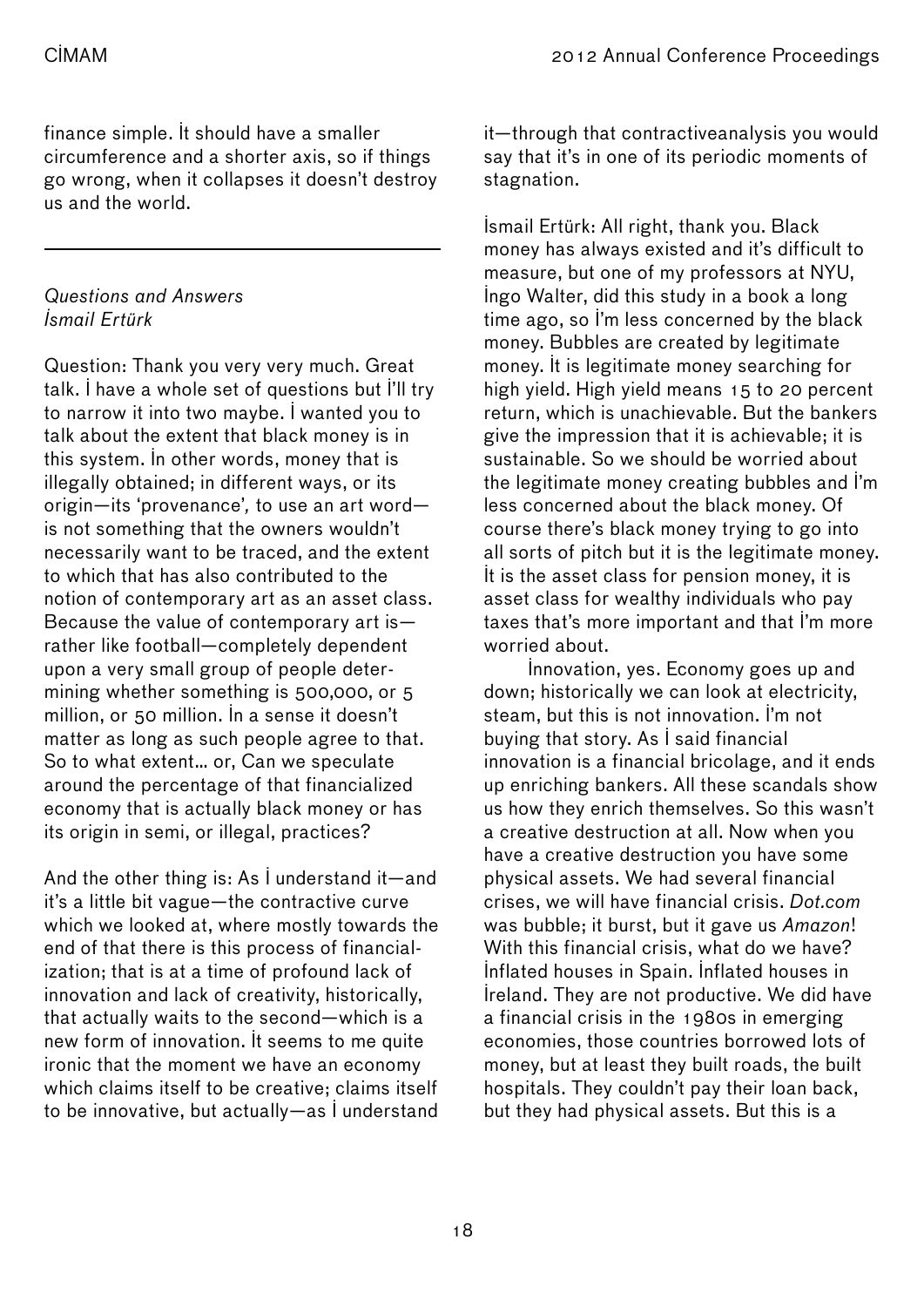different kind of crisis. It is a financialized economy, a financial innovation crisis, and it is not creative destruction.

Question: I also have two questions. You used the metaphor of 'nomadic machines' coming from Deleuze and Guattari. In Deleuze and Guattari, this is a revolutionary machine, which is undermining the logic of capital. And you, on the one hand, mentioned this as some kind of juxtaposition to the state, but on the other hand, you said that it's somehow connected to the state power. So what is this 'nomadic financial machine'? Is it a counter-force that is interconnected to the state power, legitimately producing this meta-finance or 'meta-power'? This is one question. Second is: You made some kind of differentiation between 'good; just financial world'*,* which you called 'bricolage'*,* and 'bad finance.' Isn't this 'bad finance' part of the logic of economy as such? Because from your speech we can say that there is 'good capitalism' and there is 'bad capitalism.' So this is the question.

Ismail Ertürk: You always have to be careful when you borrow from other humanities. I've been trying to be very careful when I applied it but yes, in Deleuze and Guattari, they have positive qualities in terms of alternative ways of doing things—epistemology. But at the same time he does talk about pillaging, killing… He gives the idea of Genghis Khan as a '*Nomadic War Machine*' because it turns a tool into a weapon. So I was using the assemblage to look at how hedge funds turn tools into weapons; work systems into war systems. So hedge funds they were using legitimate financial institutions like short selling—short selling is allowed—and they are using corporate governance reforms. But they were turning those tools that were

supposed to be helping us to create more efficient accountable economy into weapons for personal wealth. I'm using parts of it, but without being judgmental but also showing that the '*War Machine*' cannot exist without the state—i.e. Nomos can be bad, but law order—can have dirty relationships with nomos, as we've just seen in Congo today, or four years ago: Western powers used warlords—and then when they're finished with them then they-I can give lots of examples in Iraq, etc. And the same thing with hedge funds without being criticized. Some people go as far as to say that they cause the crisis. No! Nomos and law co-existed. So I'm using the co-existence rather than the separation of the enemies.

I've been doing lots of work with various financiers, since the crisis. One example I gave is—well I haven't said that before but I have to give specific examples—*American Express* used securitization, a financial innovation in a simple form, because credit cards were simple cards. And it was a useful thing, because before they get their salaries, people can buy things; they don't have to wait until they get their cash. In 2002, an investment bank went to *American Express* to sell these more complicated instruments. The CEO of *American Express* said: 'I don't understand this! So I'm not using it!' So *American Express* didn't use it. So financial innovations, they are useful, but there are certain companies, like *Lloyds Bank* in the UK, that didn't use it. But then sometimes they use it. But the majority uses this things and it created problem. (Things like) the building societies, savings and loans institutions, coop' banks, credit unions—So there is now a huge—At the moment I'm working with some of my colleagues on how to get pension funds involved in directly investing in infrastructure. I mean finance is not categorically bad. Not all financiers and bankers were. Again, I'm against aggregation. We need to disag-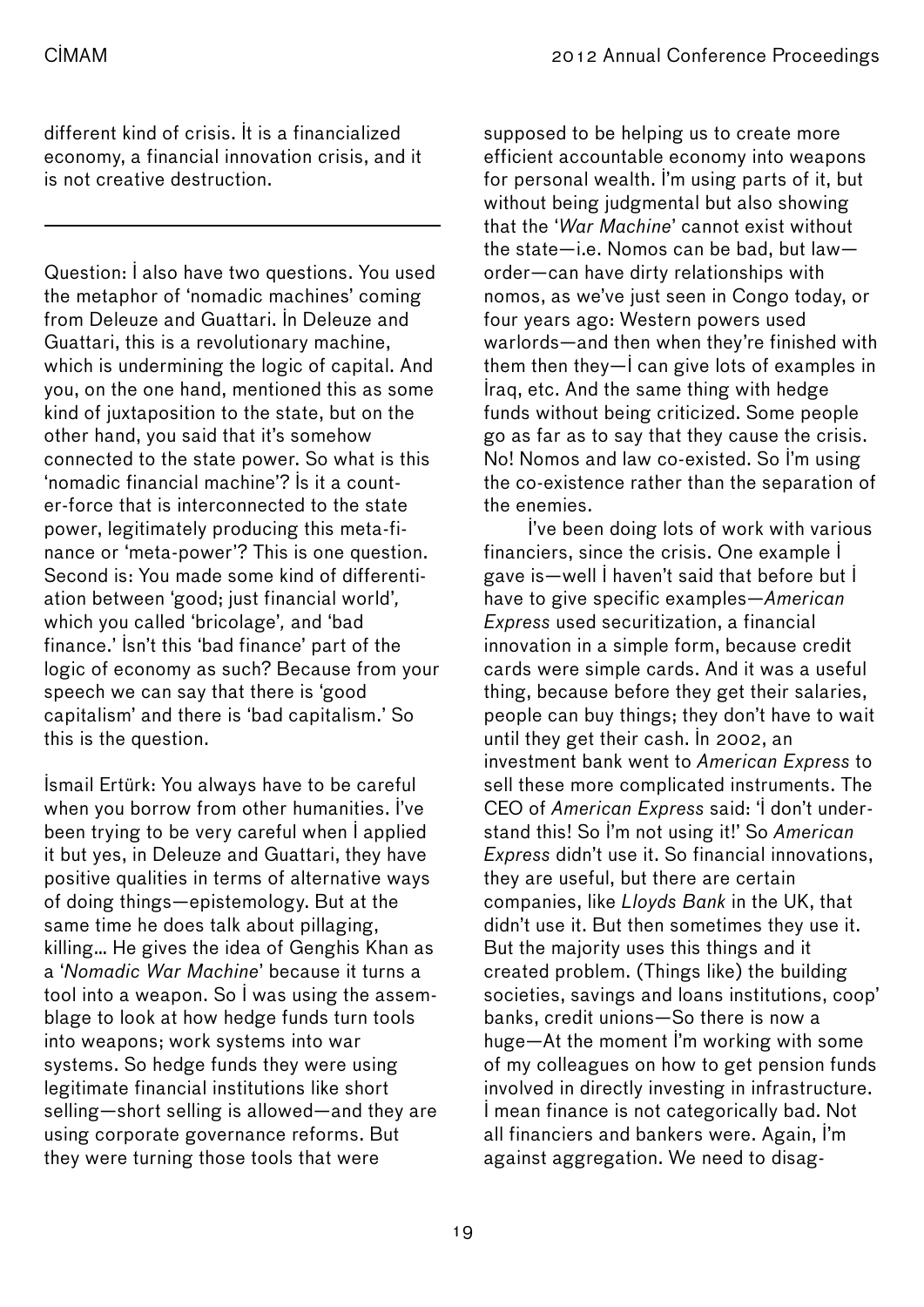gregate our categories. I agree, there is good finance, but there is a huge resistance political resistance—from the big finance.

Question: You seemed to be advocating for a 'smaller circumference.' I wondered if you could suggest what that might look like and whether smaller circumference would essentially mean more local.

Ismail Ertürk: Partly. Again, the work I do with pension funds in the UK, for example in Manchester, because banks don't lend to individuals or the SMEs, the *Manchester City Council* has its own pension funds and is using a part of these funds to lend to local SMEs and create social housing locally. And there are some extreme examples, for instance, in Bristol, in the UK, where they created their own currency: the *Bristol Pound*. So that people spend their currency locally, instead of the money going to investment bankers or pension funds and that might be invested in speculative things. But, what I mean with simplicity is—I'm sure you all heard about 'too-big-to-fail banks'; 'to-big-to-save banks.'

We need to split banks into smaller functional units: just doing retail banking or just doing investment banking. I'm not against hedge funds, but as long as there are people who want to put their money; who want to take the risk with hedge funds, I have no problem with that. But those hedge funds should not be using the deposited individual savings from the big banks. So if we take a bank like *Citibank*: they collect deposit from individuals and those individuals don't know that their money goes to hedge funds. So we need to have separation of banks and increasingly the banks—UBS finally decided to get rid of their

investment banking in order to concentrate on asset management and retail banking. So that's what I mean: we need much smaller, simpler units. Even Sandy Weill, who created in the U.S. this big bank idea said, finally, we need simple finance, simple financial institutions.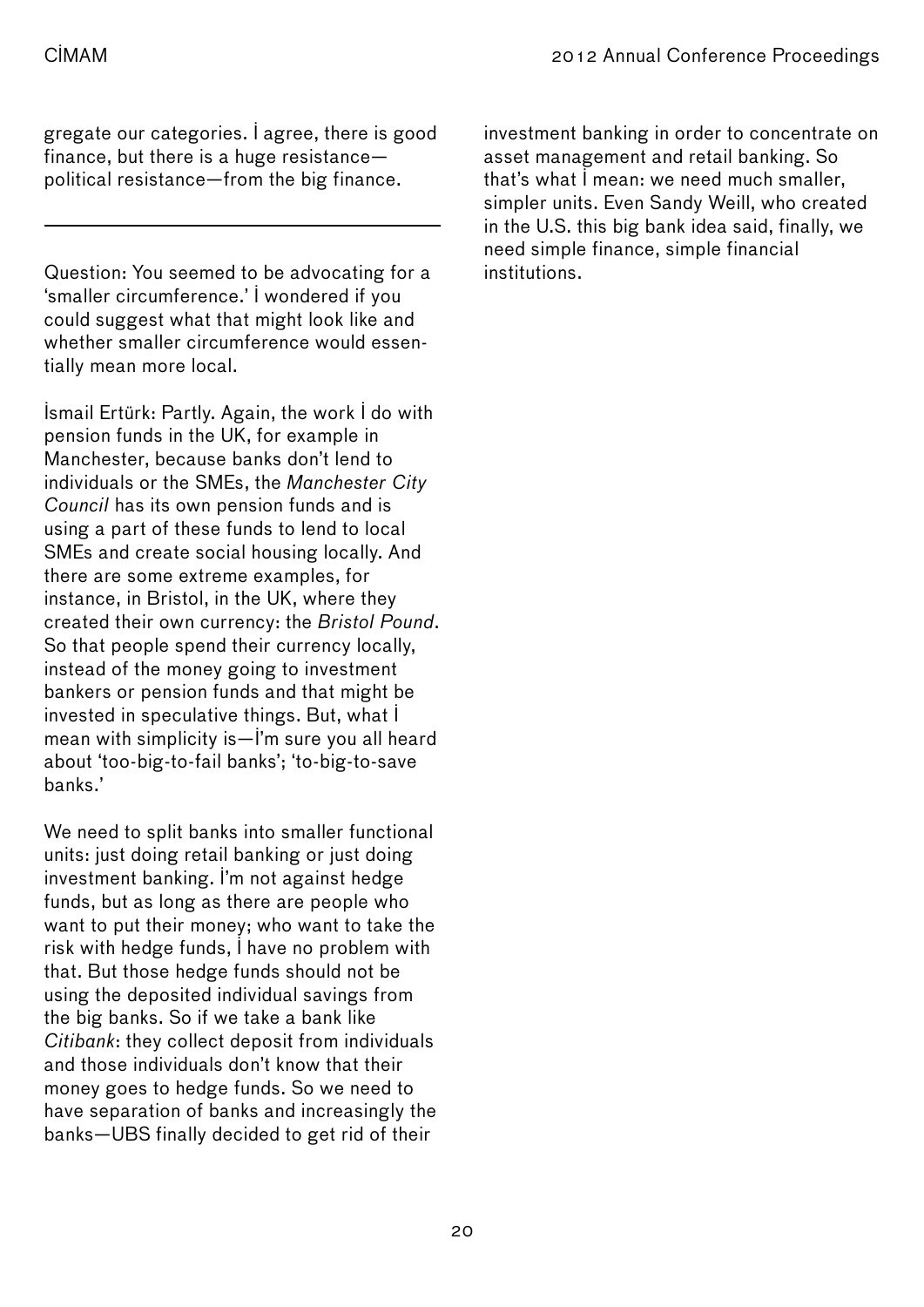## <span id="page-20-0"></span>Case Study 1: *New Regions*

#### From Beirut with Love...

Good morning again. *New Regions* is a chapter of the organization of this congress that looks at study cases and examples of how the Middle East, not Africa, has become a very relevant place for creativity and institutional development, and some weeks ago I received a message saying: 'Beirut opens in Cairo' and I imagine the entire city of Beirut just moving in Cairo and opening it up. But Cairo is an institution run by Sarah Rifky, who is a pleasure for me to introduce. Sarah Rifky is co-founder of CIRCA, the *Cairo International Resources Centre for Art*; she has been a curator at *Townhouse Gallery* since 2009 and she taught as well at the *American University of Cairo* together with Wael Shawky. She has been managing MASS *Alexandria*, which is a kind of a studio-study center, she also writes for various art magazines. It is my pleasure to welcome Sarah Rifky.

*Bartomeu Marí*

*Sarah Rifky Co-Director, Beirut, Cairo* *From Beirut with Love...*

In the context of the occasion of a talk on crisis, I am encouraged to think of myself as being part of a new region, or at least to speak on or on behalf of this position. But regions, like relationships, like home, are somehow not fixed. It is possible to suspend this question and to think of a place that temporarily is a little less hinged on certain mechanisms that govern art. I imagine that art is a resource, like oil or natural gas, that has not been identified in its raw form and hasn't been assimilated into a certain economy. Of course this is changing slightly, when we look at the region (of the Middle East, say) rather than just as cities (like Cairo or Beirut), isolated from one another. In the most hopeful way, I imagine that the space that contemporary art affords is still like an oasis, a possible parallel place for thought and practice, and inhabiting it sometimes feels like an illicit privilege.

When I was much younger, my refuge into art works and their stories was a little like my love for literature. Gradually this fantasy expanded from singular art works into spaces that manifested around art works—museums, exhibition spaces and so on. There was a transference of this fantasy space that an artwork could create to the idea of the institution: a museum of art, an art school, and so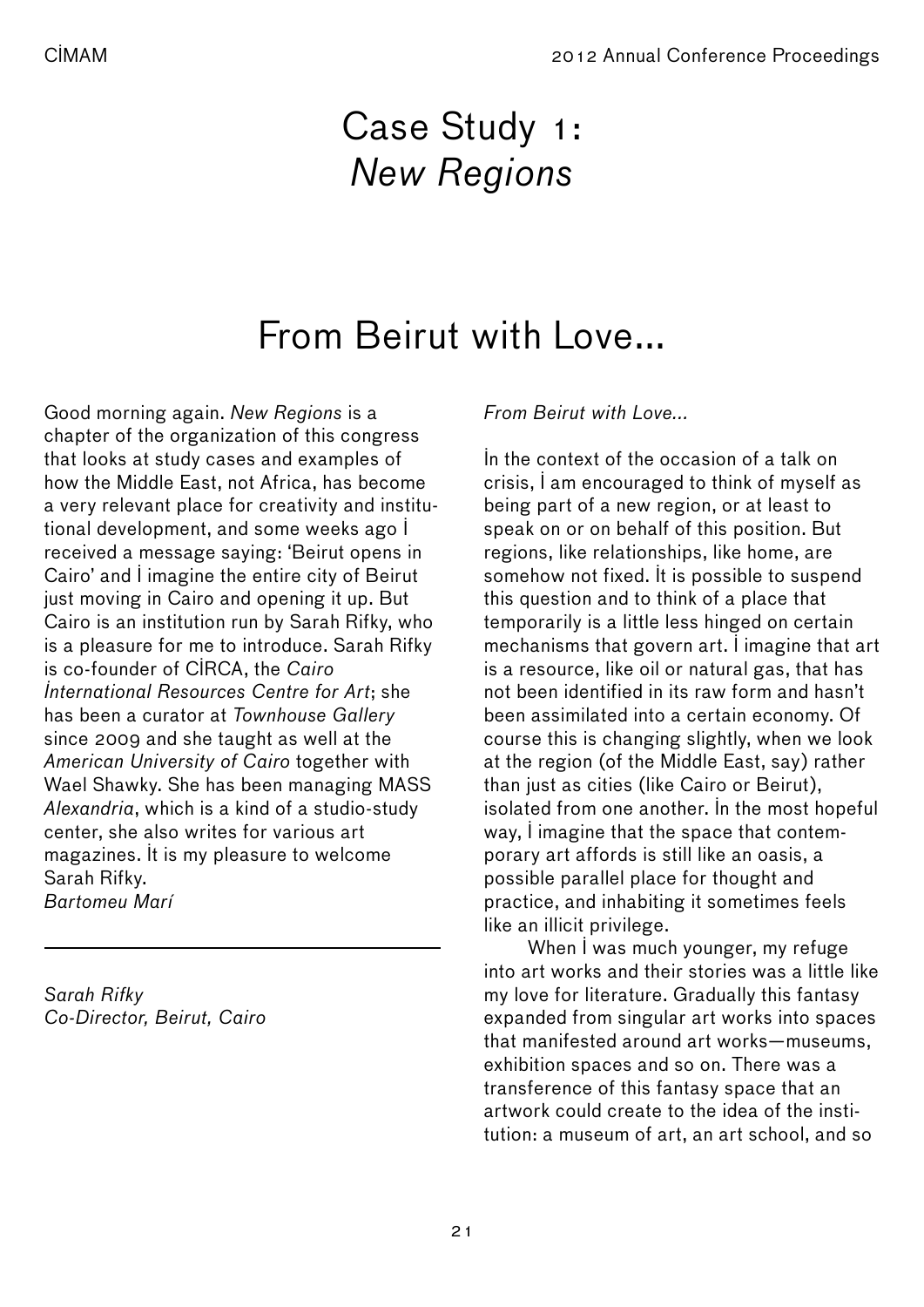on. This impulse, a love for institutions, predates my desires for creating institutions.

Some time ago, I came across a text, which is a key to some of my questions around thinking of institutions, which is helpful in this discussion on new regions. The text is by John Searle and is called '*What is an institution?*' It reminds me a little of the *Haddaway* song from the early nineties, 'What is love?' This is how it goes: ' I don't know… you're not there…what is right, what is wrong… give me a sign… what is love… baby, don't hurt me, don't hurt me no more….'

In the opening of his text, Searle poignantly points out the nuances of teaching economics; he speaks of the voice in which he was taught. Learning about equal investment, in the same tone of voice one uses to teach that force equals mass times acceleration, for example. He points to this uncontestable voice of science. This makes me think of what voice and what language we use to think and talk about art institutions today.

Over the course of my working in art, it was never suggested that the reality of the art world and market, and the reality of art institutions, like economic and historical realities, is largely dependent on human beliefs and attitudes.

In the same way that two dogs fight over a bone, and how their scuffle is an engagement in the disposal of scarce commodity, this kind of example is largely ignored in economics discourse. In the same way, I imagine one could turn to certain art works and imagine how they relate to a discourse on institution building and discussion on the art economy and its relationship to new regions.

It was in a lecture earlier this year that I misunderstood a point Diedrich Diedrichsen was making while talking about institutions. He said: 'I don't care if people chose to learn by going to school or to an art work. In my notes, I wrote: every art work is a school.'

Later on, I scribbled next to it: send institutions to art works.

I think of Walid Raad's S*cratching on Things I Could Disavow*, and a particular point he made of a physical phenomena, where colors, lines, and forms hide in documents, stationery paper, they become encrypted into the bureaucratic tools of an institution. I imagine it is safe to say that to safeguard art, perhaps it has to be also embedded within the structural realization of an institution.

When we came to think of starting a new institution in Cairo, there were many practical considerations at the backs of our minds. What type of institution would we start? And not in the programmatic sense, but what kind of structure, which means of financing it, and how do we conceive of its role within the constellation of already existing spaces? We realize that a large constituent of our public is not just artists, cultural producers, and an art audience, but also art institutions form a type of public. Much of our day-to-day communication is with program partners, readers of our grant proposal. As such, we conceive of Beirut and the backchannels of our work as part of our curatorial work. Each element of setting up the institution is conceived with artists. To give an example, the legal status and framework of the institution is being conceived through a set of instructions by the artists Goldin + Senneby.

To go back to Searle, a simplistic way of understanding his argument around institutions is that historically, thinkers have taken language for granted; therefore they have presumed the economy, the institution of economics. He goes back to question how with the writing of the social contract it is already presumed that people speak a language. The first question instated then becomes: How do these people, how do we form a social contract?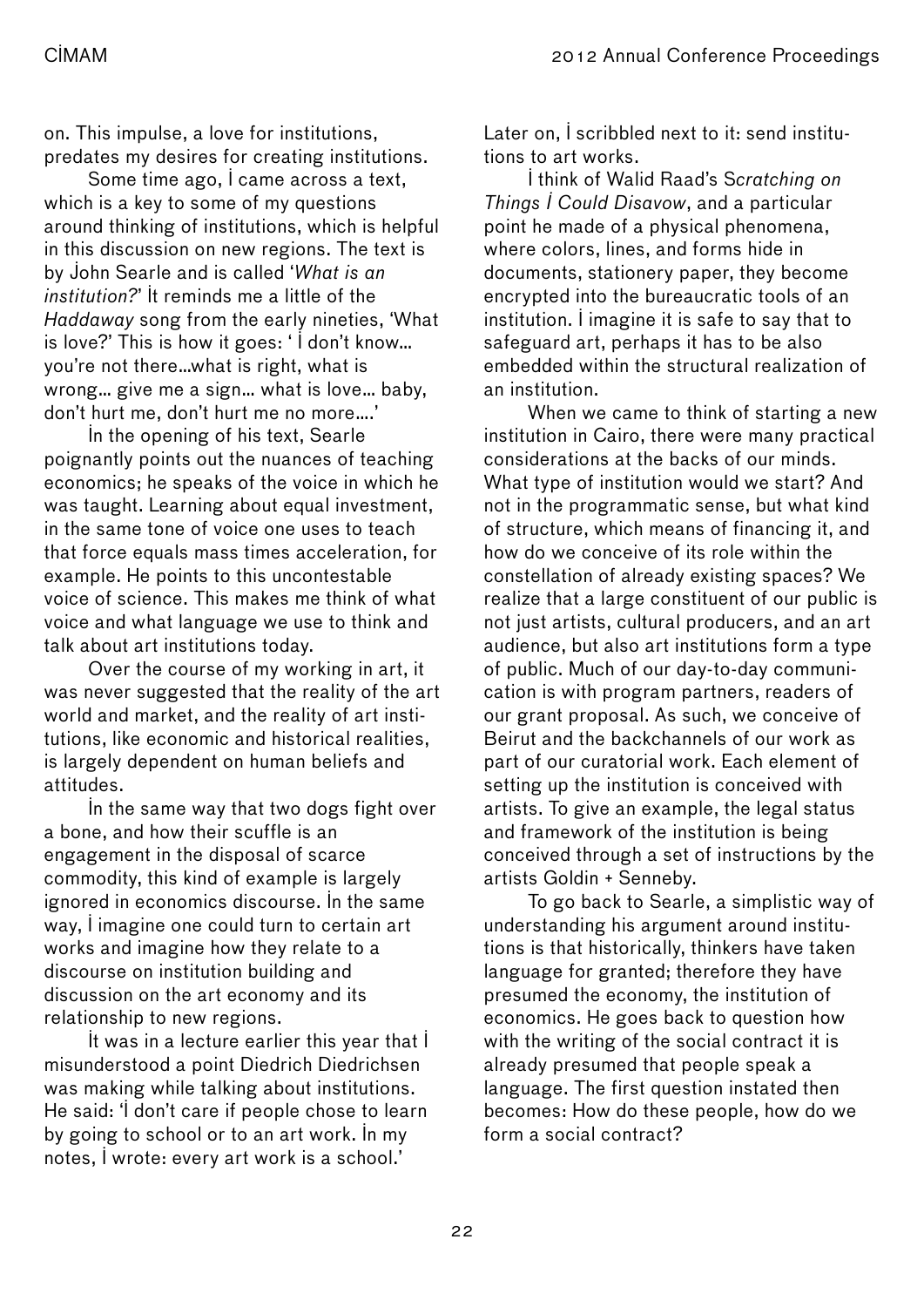When we speak of artists and art, we also speak of language, and here I wonder why, when thinking of institutions, their relations and their future, do we not assume a language that is more akin to art?

The glossary that informs much of how we speak of the conditions in which we work today, involves addressing crisis and austerity. Perhaps, like when I was much younger, escaping into art work and into books, as a space from which to perch myself onto imagination (or onto a stage) or open the world up laterally and side-ways, to conceive of a space, that playfully suggests a subtle reinstitution of places (Beirut in Cairo), I don't see it as a gesture that refrains from certain pleasures. Of course, one could say we work within an unstable situation and at a time of extreme difficulty, politically, ecologically, economically, though these conditions are not the only determinants of our work, and if they are, then they can also be generative of new thought.

I would like to conclude thinking of Sophie Calle's *Take Care of Yourself*. She receives an email telling her that her relationship is over. She doesn't know how to respond. It ends with the words 'take care of yourself.' A love crisis. Bent on investigating love, desire, and ourselves, we have all suffered, we suffer from crises of love. Orhan Pamuk and Elif Shafak both allude to this state of crisis of love, in love.

As art institutions, we are bound to each other. Some of us are dependent, co-dependent, or counter-dependent to one another. Ideally, we strive to be interdependent, in love. Sophie says: 'To deal with crisis, she invites over a hundred responses, from women (including two made of wood, and a parrot). To deal with crisis—to analyze it, comment on it, dance it, sing it. Dissect it. Exhaust it. Understand it for me. Answer for me. To take care of yourself. To take care of art. To take care of institutions. With love.'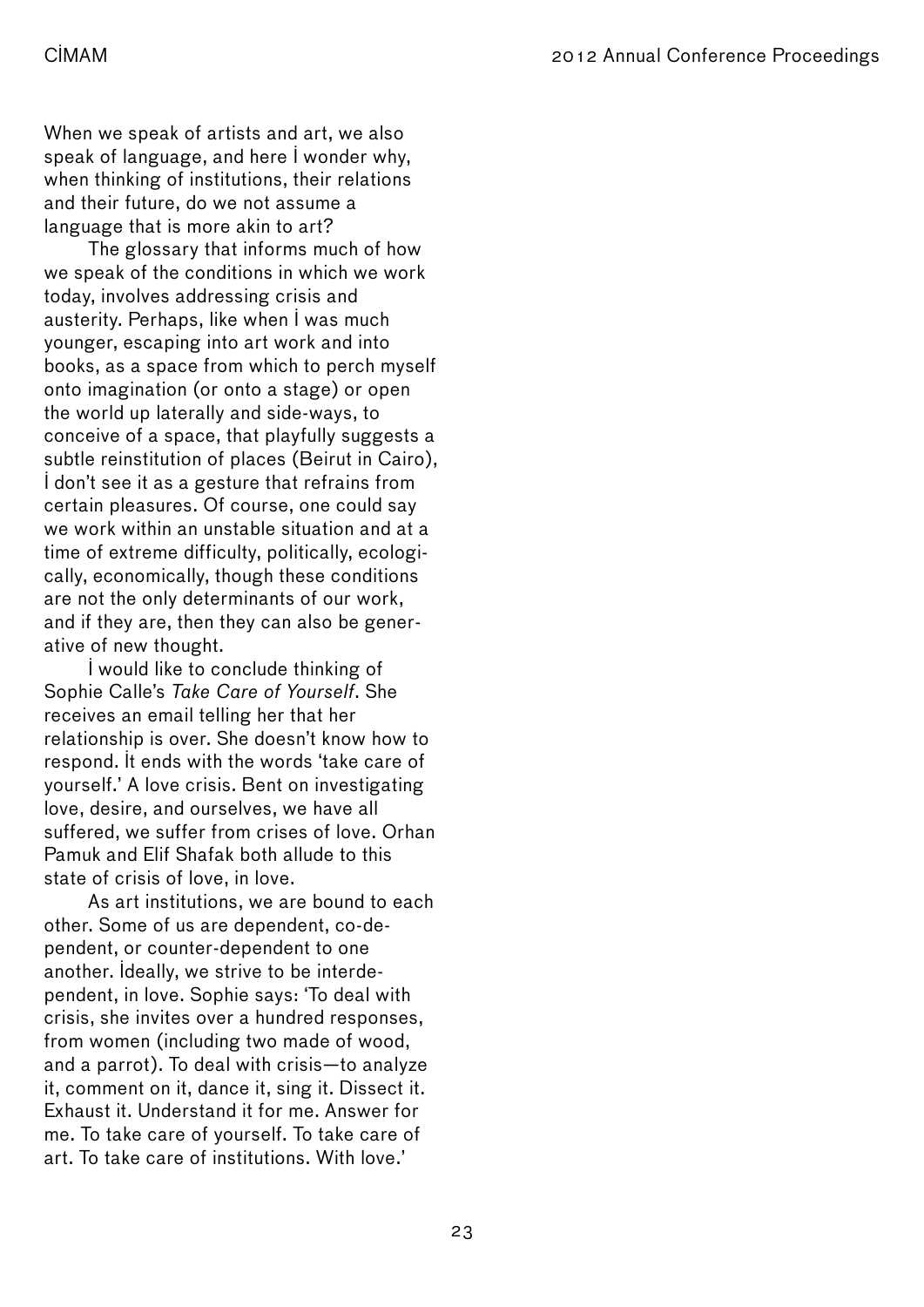### Understanding Local Context 1

<span id="page-23-0"></span>Thank you Sarah we are going to do the Q&A I think after the second session. It is my pleasure to invite Merve Caglar from SAHA, it's part of the *Understanding Local Context*  of Istanbul. Just briefly before she takes the stage I will say that at this moment a whole range of institutions in Istanbul are stepping into roles that the public sector has abandoned, and SAHA is one of those critical institutions that support curators, writers and artists for their exhibition projects outside the country. It's kind of an NGO serving the arts. Likewise, the Istanbul Foundation for Culture and Arts supports and organizes the Venice representations or Biennale representations of Turkey. They are not a state structure either and that's the hyper privatization that Istanbul is going through now. It is yet to see the results and consequences of this in the long run.Thank you, Merve. *Vasif Kortun*

*Merve Çaglar General Secretary, SAHA Association, Istanbul*

First of all, welcome. I would like to start my talk with a quotation from Martin Luther King, which I am sure many other speakers have done before me: 'Philanthropy is commendable but it must not cause the philanthropist to overlook the circumstances of economic injustice which make philanthropy necessary.'

Listening to Ismail Ertürk's speech before me, his enlightening speech where he outlined contemporary art becoming an asset class, at SAHA which is a non governmental organization supporting contemporary art

from Turkey, we try to create a model, a support mechanism that eliminates the patron of the arts from the equation. I will try to explain how and what we do.

I would like to thank CIMAM for providing this tremendous opportunity for us to introduce SAHA to our target audience and also to SALT for hosting this conference and of course to Vasif Kortun for supporting contemporary art from Turkey from many years and creating this important shift in perception of contemporary arts from Turkey and also the region with other outstanding individuals like himself and bringing the long-overdue reappraisal of contemporary arts from Turkey. You can see images that are flowing freely basically, these are the projects that we have supported. My speech will not be necessarily following up with the visuals. In the past year I I have worked with artists who have been invited to exhibitions but could not attend because they did not have the money to produce their works, I have seen artists who have been accepted to residency programs but could not attend because they could not pay their expenses, and I have seen curators with great ideas and venues to do exhibitions but could not realize their ideas because of budget constraints and the support that was provided was a temporary budget solution.

The idea behind establishing SAHA was the result of a collective enthusiasm to fulfill the lack of funds available to contemporary visual arts in the country. *The Ministry of Culture*'s reach does not yet include a support mechanism for contemporary arts and what is provided it is often inaccessible and inadequate in many respects. The sponsorships from corporations are constraining and often include a trade off and individual attempts to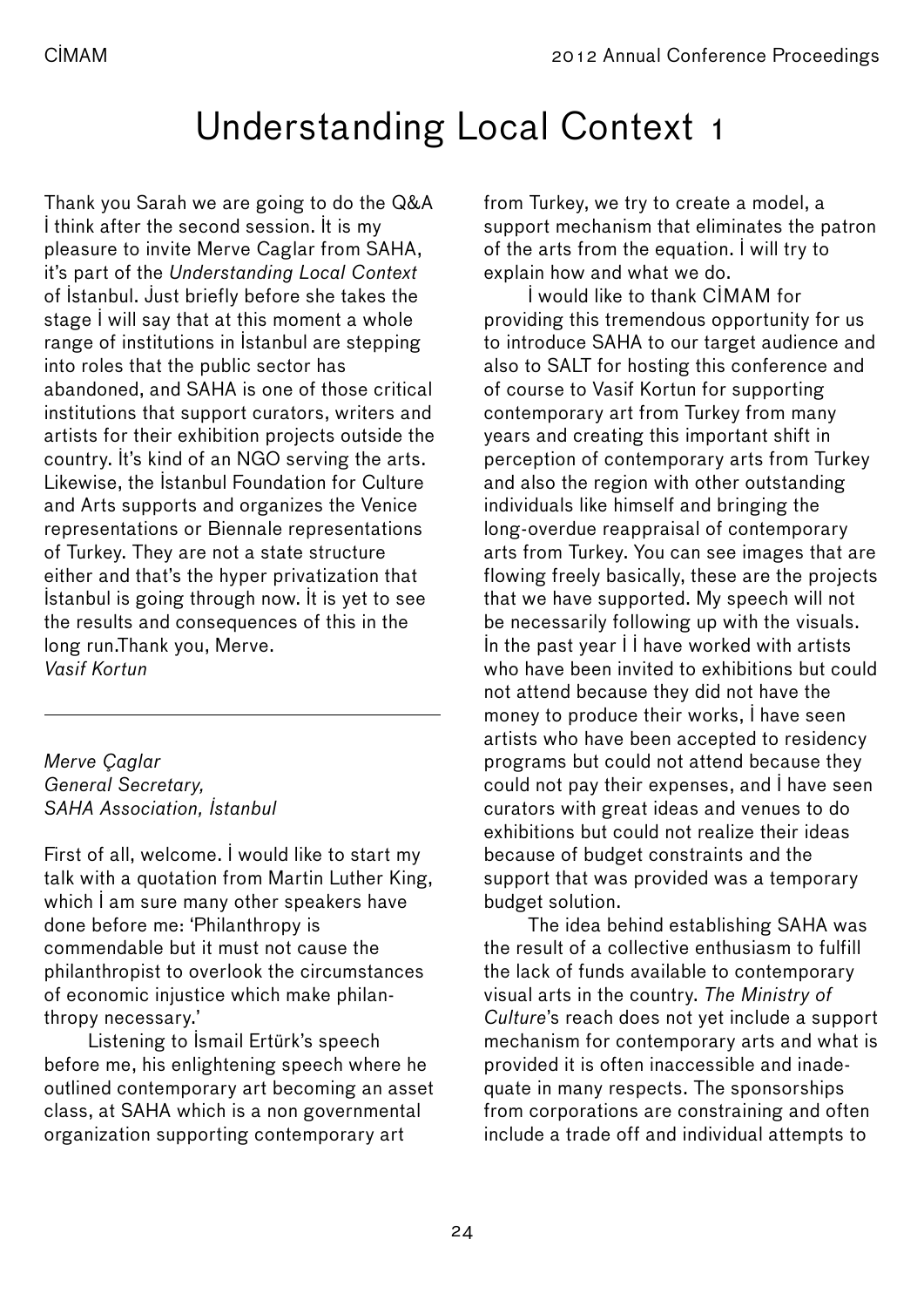support contemporary arts fail for lack of ambition and persistence, and state and individually supported projects mostly do not allow the existence of progressive perspectives especially with conservative-ruling governance in the country. The main principle behind SAHA was to consider all points of view from an equal bases and be approachable from all fronts.

When we took off, SAHA literally meaning 'field' in Turkish; we tried to create an open field for cotemporary arts in the country with a free environment, with a democratic approach respectable of universal values that enables diversity and opposing ideas to coexist and for individual perspectives to prosper.

How do we do this? Through a new model of supporting arts. We studied various support-structures around the world and our main principle was not to put any individual patron on a pedestal or bestow the right to choose whom to support. SAHA is basically a hybrid model that emphasizes the merit and the acknowledgment of institutions and not the personal taste or agendas of corporate entities or individuals. SAHA tries to support art without contemporary art ever becoming a PR tool for anyone or corporation. In a time when contemporary art sometimes becomes a means of power at SAHA we have supporters who also have collector identities. We tried to create a model that does not put any individual in the forefront.

The institutional approach does not allow a patron to be in a power relation with the supported individual. So how do we generate our money? Through the dispersal of monetary resources, which secures the sustainability of the model. With forty-nine members at SAHA today and also four corporations that have regularly supported our cause without receiving any solid sponsorship benefit, we have tried to sustain a budget of,

at the moment, around 320,000 euros in order to support contemporary art from the country. So how do we support when we do not select? Basically we collaborate directly with the institutions and support projects that either have been commissioned or approved and by not playing any role in the selection process. We do not get involved in the career planning of any individuals. And up until today—we were established in July of 2011—I am very happy to have supported quite a few projects.

The production cost of the artist that took part at the *Istanbul Biennial*, the 12th *Istanbul Biennial*, an artist in *Performa*, the production cost of artists at *la Triennale* in Paris, at *Documenta 13*, at *Manifesta*, the *Second Mardin Biennial*, and the *53rd October Salon* in Belgrade and we have been involved in the publication of a book about one of the artists that we represented at *Documenta*; a book in Turkish and English which involved figures from the international art scene as well as professionals from Turkey. We have been involved in education, we have supported educational programs; we have a three-year partnership with  $|C|$ .

Up until now we have supported four curators' participation in curatorial intensive programs, which we'll continue in the upcoming years. And we have had a three-year partnership with *Witte de With Center for Contemporary Art* in Rotterdam, with ongoing projects at the moment and the participation of an artist to take part in the creative summit organized by *Creative Time*, and we have just recently initiated a program, where the short-term accommodation of curators visiting Istanbul is provided for any curators interested in doing field research in the country.

So basically this is where I leave off, the word to the audience. You can see some of the projects, the images from the projects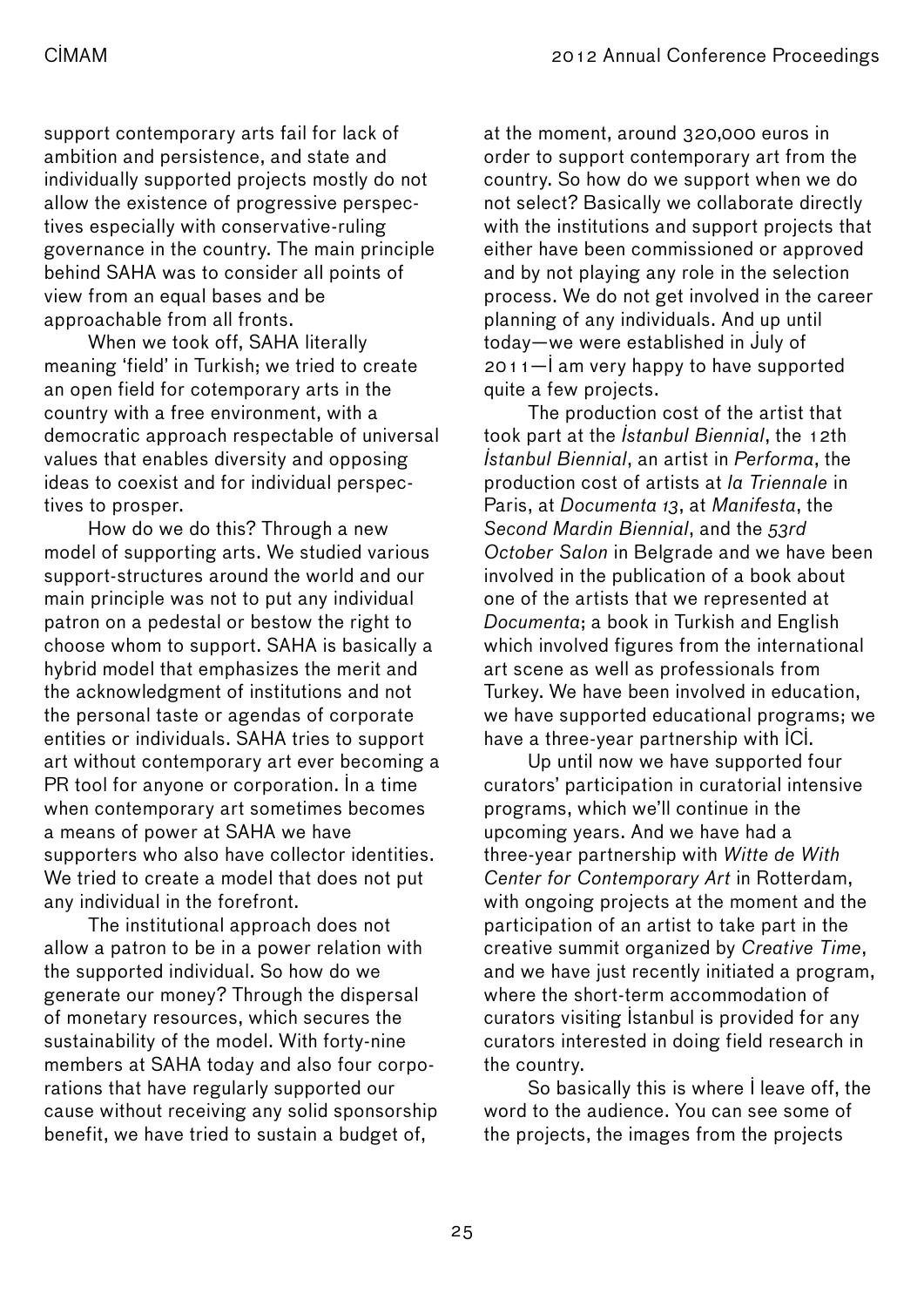that we have supported. Since we do not select we need all of you in order to make contemporary art from Turkey more visible and present in the future and in the international art scene. Thank you very much. I look forward to your questions and meeting each one of you individually.

#### *Questions and Answers: Merve Çaglar and Sarah Rifky*

Question: My question for both of you is, what is your take on the international? You know we are using the term 'new regions' as opposed to established regions so there is a certain notion of the hierarchy in the international. I would like to ask you what are your thoughts on the international.

Sarah Rikfy: I think, my thoughts on this have changed in very recent years. In 1998, when *Townhouse* was first established as the primary space that allowed for contemporary art to have a platform in the city, the aim was to offer, or support, young artists from Egypt and the region to be able to access the international world of art in some ways. I am summarizing, and I feel now there may be an inversion of that, that actually I do see young artists, maybe with difficulty, but mobility has increased. Artists, after soccer players, are the most traveled members of any vocation in the world and that also includes artists from the region. In the case of Cairo, for example, what I find missing is, is the other way around—it is actually the arrival of the international world of art in the city in the absence of museums, in the absence of a strong support structure of museums—state or private or otherwise, you also have a huge range of works, like art works and artists that actually don't arrive and we are constantly

welcoming a flux of visiting professionals, curators, and also many young artists and residents, but there is an entire range of things that we actually don't experience in the city.

Thus artists don't get to experience particular works, for example, so in this sense perhaps for me this question on the international is a bit inverted. I am sort of shifting a little bit, decontextualizing local art internationally to actually focus on contextualizing international art locally, to create a balance between the two. Perhaps it is a bit important because, there isn't a separation and the only tricky thing is within the funding structures that do exist, it comes with a certain benevolence and development language and all these things. You constantly try to push artists outward or give them opportunities—just an example off the top of my head, why it is important to have an Anish Kapoor sculpture in Cairo for six months? Nobody is going to give me money for that. I think this is my position now. Might change tomorrow.

Merve Çaglar: Well, yes of course we support artists from Turkey to be more visible in the international scene. What I mean by international is, of course there is a need to support art also in the country and we are very lucky at the moment to have, for example, SALT and institutions like ARTER that have been making really good presentations of contemporary art in the country. We have constituted an international scene, which is not only the West-when I was studying the West we understood it as the international art—– but just meaning that it's outside our country, because this is what we could concentrate on. Like Sarah just said with a Ministry of Culture that does not provide support for contemporary art here or outside, we had to concentrate on a certain specific scene and for example, we are also trying to establish programs not just west of Turkey but also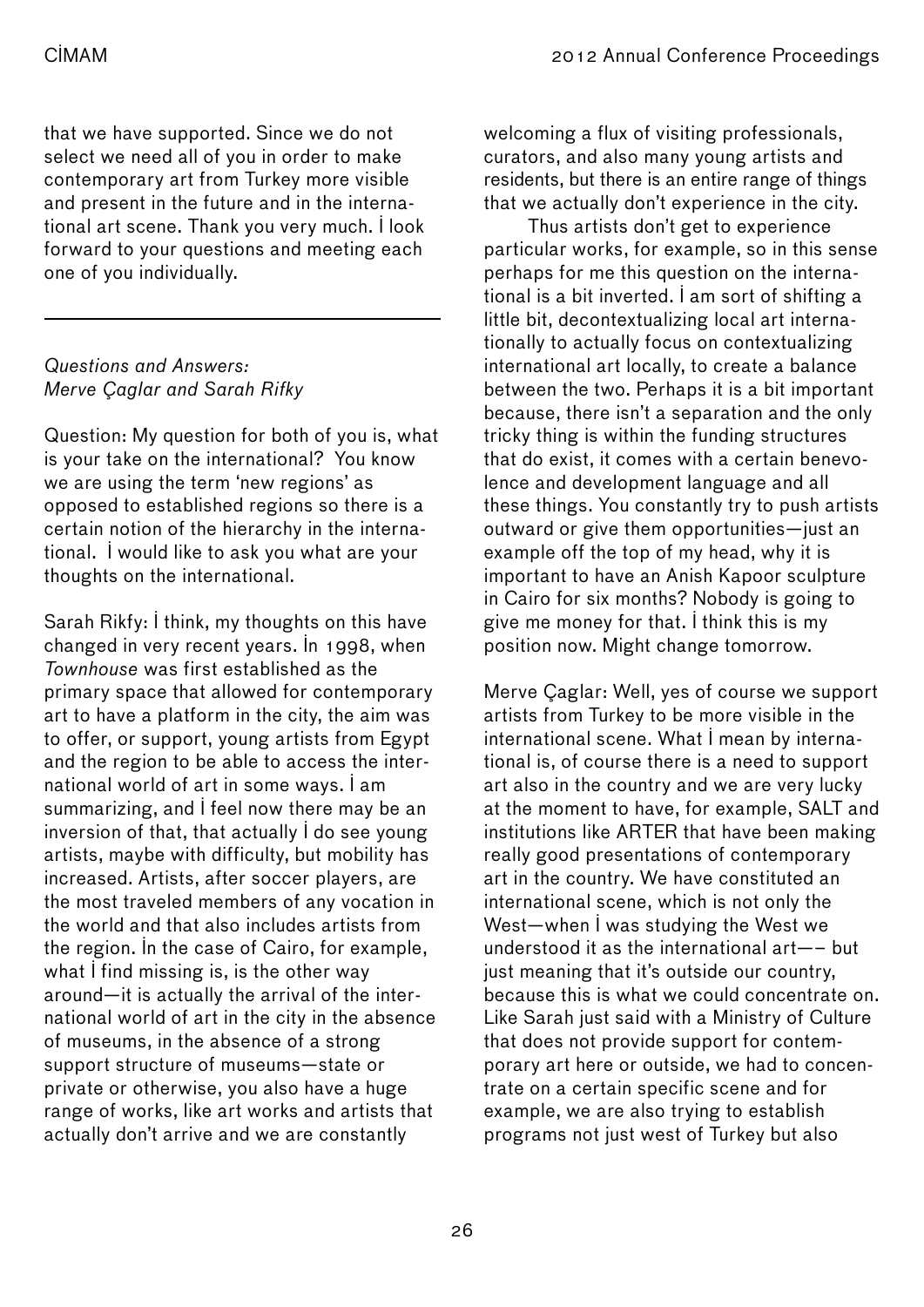east of Turkey. For example, a critical book that we are trying to establish with Bidoun at the moment. So for me, I guess international just means outside of Turkey.

Question: I have a question for Sarah. I've been listening very carefully to your idea of institutional building and also how you relate this to internationalism and I am very interested. Could you talk about your point of view on internationalism from the Cairo prospective? How much of a geographic consciousness do you put into the context of Egypt being in Africa?

Sarah Rifky: It's a very good question. I think, I mean definitely the awareness of geography, or being situated, let's say it's already given, I am encouraged to think of myself always as being placed in a certain city within certain parameters and that comes with particular realities. I would say, to provoke this further, it's maybe a choice and an interest in finding it more interesting to forge investigations where it is more difficult actually to like, to create that. By that I mean for example, to insist on having Cairo, looking more south, rather than collaborating in a northern way. It's actually more difficult because the funding flows are not given in that direction. So it's actually probably much easier to be able to receive one line of funding through Switzerland or through Denmark and then by encouraging that kind of exchange, more than trying to do a project with Dakar or art from Johannesburg. But this in itself already features its part of this map of mobility realities that I think we are extremely conscious of. But it also makes us think on a programmatic or content level to give a regional definition of artists' practices. Essentially the idea is to try and allow

geographic considerations enter the exhibition space as a platform of representation and try to make structure propositions on an institutional level. We insist more on forging relationships that are actually harder to maintain: long-distance, complicated relationships.

Question: Thank you for two wonderful presentations as you pursue the important work that SAHA is doing. I just wanted to air a few thoughts or ideas and maybe you could comment on them. I understand you want to evade the traditional sponsorship model of the philanthropist, but isn't it so that in end we are always making distinctions in the sort of Pierre Bourdieu sense; somebody is making choices, somebody is being left ultimately, maybe SAHA, who becomes the philanthropist to certain artists, and while you personally may not be choosing a given artist, somebody somewhere in this constellation is making a choice. I think that we need to be fair to artists, in the sense that they are also making choices and decisions constantly in their work and in many ways the reactions of curators and various support organizations are reflections also of their choices. I think that a world doesn't exist where distinctions and choices, and visibility don't exist. I mean you are visible here today.

Merve Çaglar: You are absolutely right. Of course, saying that we do not choose the people who are supported can also be controversial because we have many applications and we will have even more in the future. Up until now we have had twenty-one applications and we have supported ten of the projects. Some of them were not new work or a nonprofit institution. We do not always support established projects but we did not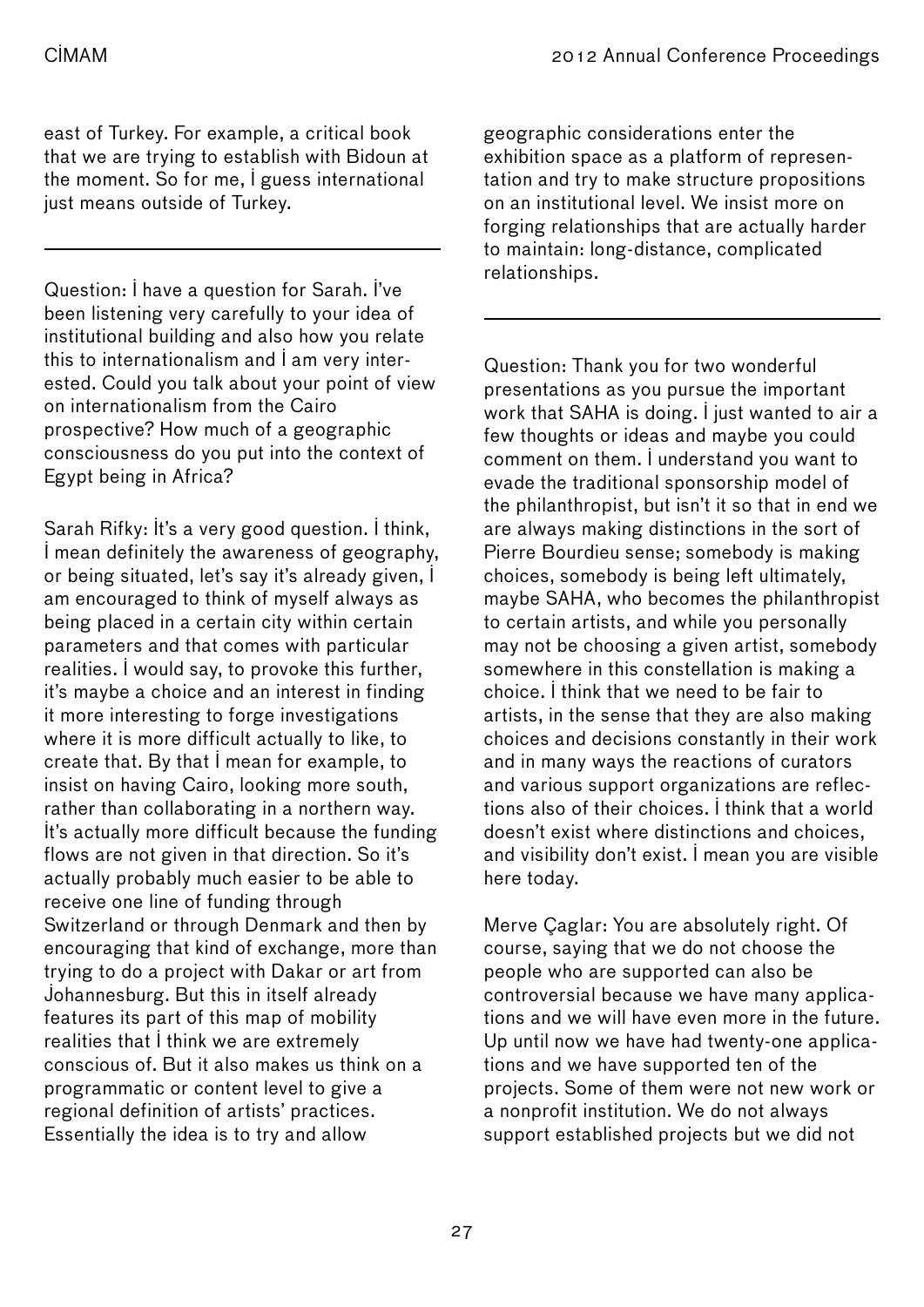think it was, just didn't. But how do we protect ourselves from this—basically also we try to disperse the application selection process.

Of course there are board members who are also the founders at the moment and the professional team that is at SAHA is also included in the voting and at times when we really cannot decide and we do not know enough about the project, about the institution, we have consultants, who change every year. This year they are Carolyn Christov-Bakargiev, Fulya Erdemci and Jessica Morgan, and they will change every year so that we can diversify the opinions of the people. We may have artists in the future, we may have curators again, and directors of institutions. What I have been coming to realize is, supporting contemporary art from Turkey comes down to a select few who are being circulated in the system. How can we change these select few? We are going to keep on having the same institutions, artists, and curators applying.

Sarah Rifky: Just to add: Many of the organizations or the entities that you listed are quite established internationally and so on and you say it's very open in terms of supporting all kinds of things. I don't know which parameters you use for accepting projects. You also currently or in the future plan on supporting much smaller initiatives with younger artists because I am assuming, also from the images, it seems quite established.

Merve Çaglar: Yes, basically we are open to everything, we have been established more than a year and these were the things that came to us through our existing networks. That is why I was saying that this is a tremendous opportunity to introduce SAHA because we need to have ambassadors. Recently at a meeting I told a group of very established curators, we have to have ambassadors so that people communicate the fact that there is support for contemporary art from Turkey and we are definitely open to supporting less-established exhibitions and institutions. We hope they will come to us.

Question: I'll go back again to Sarah actually, the relationship of the internationalization and the cross-reference—geographically. Why are you calling an institution Beirut if it is located in Cairo? I know it's the typical cliché but I think you knew this question would come back when you started. Thank you.

Sarah Rifky: I normally answer this question in private because there are different versions so I'll answer you afterward. The answer is often individualized, I am not joking. It will take us a lifetime now to say why it is called Beirut. Look how many of you thee are.

Well ok, just so you don't think I am just sidestepping the question, I put up one slide with a quote from a novel by an author that I really like, Sonallah Ibrahim's Beirut, Beirut. It is on its way to be translated into English and the story in short is, he leaves Cairo in the 60s, goes to Beirut tries to get his novel published, he thinks he ends up being distracted and never publishes his novel, and instead writes a novel that is called Beirut Beirut and there is an art space that features in that novel and it is quite interesting description—so that's one reason why it's called Beirut.

Question: I wanted to ask a question to go back to the creation of SAHA. You implied that it was partly to counteract the influence of private philanthropy and could you say a bit more about why that influence can be perni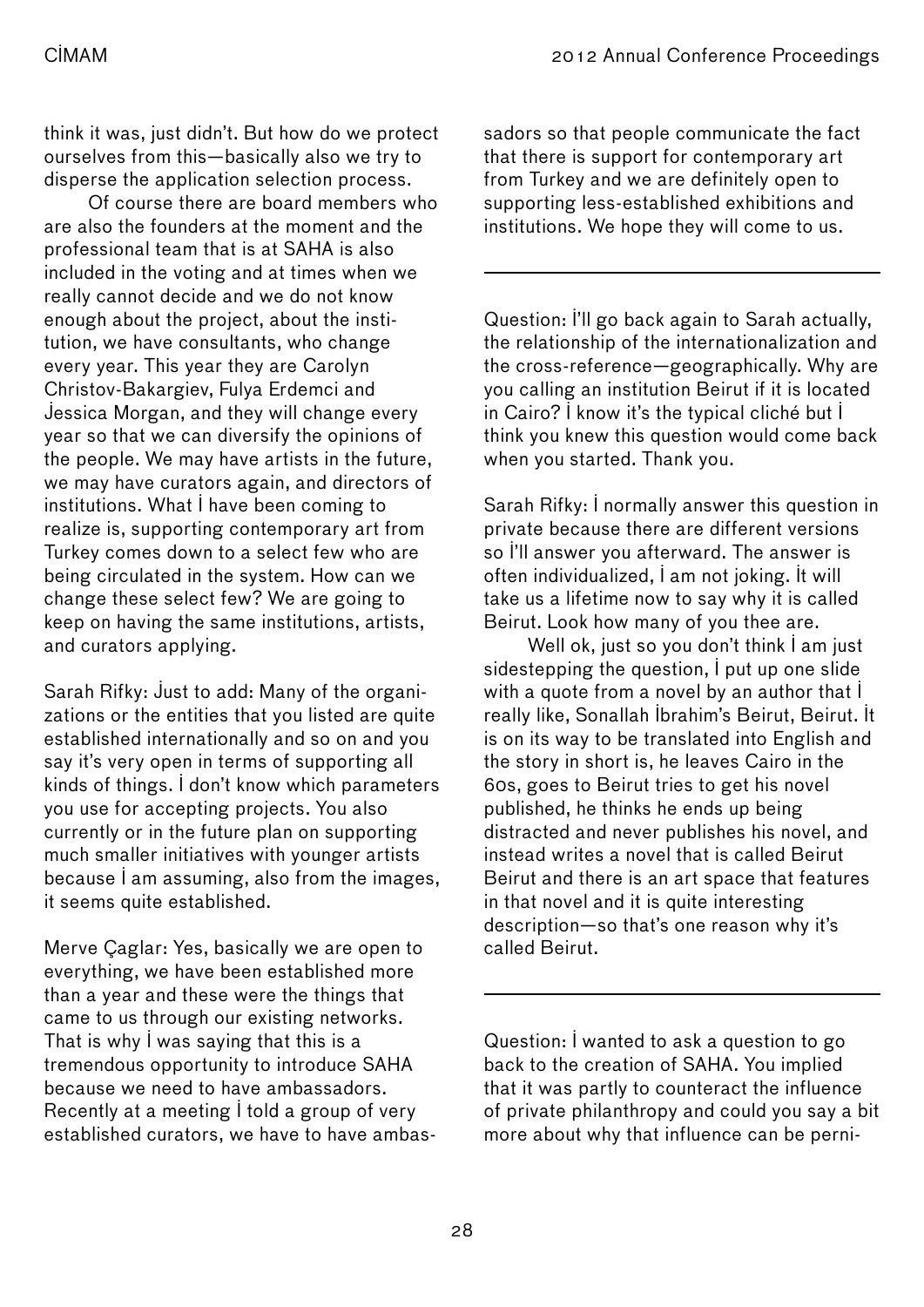cious or unhelpful and what were the motivations for the private individuals who are members of SAHA?

Merve Çaglar: It goes back to my moment in SAHA, looking at models basically we could see that a lot of patrons of the art have been in the forefront and probably would be making this introduction, instead of me, ecause a lot of people use it as a PR tool because at the moment the arts its powerful. There were nine founders creating SAHA and these were people who were individually supporting projects but not going very far in terms of creating networks and supporting on a large scale, and the motivations behind creating SAHA were that there was no institution like the *Mondrian Foundation* or *British Council* or like *Artangel*—of course all of these institutions do different things, but there is no support mechanism in such a way for contemporary arts in the country. There is a lack of funds available and I guess that was the motivation and some of the founders are collectors, some are not, and I guess they wanted to be involved in the contemporary arts more and they would like to talk about it more and make sense in the world.

Question: I wanted to ask you, to Merve that if you can tell a little bit more of the fronting streams of SAHA because I am not quite getting it, in the sense that it is an independent organization doing a quite a national program in terms of profiling Turkish contemporary artistic production abroad and, that's one question, and also do you have plans or ideas in the future to do the reverse program in terms of bringing the world to Turkey as opposed to, parallel to bringing Turkey to the world?

Merve Çaglar: İ guess İ can explain more simply how it works, at SAHA we have nine founders, and that's how we started in Turkey in order to establish a nonprofit organization. One of the methods could be to form an association that works through memberships, and at SAHA we have forty-nine members today an each pay annually, they pay 5,000 euros for their membership and this is the backbone of our budget basically and then we have four corporations that are supporting our cause and they pay 25,000 euros each year and through other donations basically we have a budget of around like I said 320,000 euros at the moment hopefully this will grow and the nine founders are also members of the board but every year, in association law you also have to choose the board members, so these board members may change but they have to be from the original members that have been in the association—so it is a nongovernmental organization but legally funded through memberships so that's how we operate, does this answer your question?

Yes, that I don't know, not for SAHA because in our mission statement and also since we started, we had to focus on something, we have to focus on specific points and SAHA is to increase the visibility and presence of contemporary art from Turkey in the international scene. Hopefully it will inspire other models where contemporary art that comes to Turkey is also supported.

Vasif Kortun: Just a brief question, Sarah what would you say, I mean 1998 was *Townhouse* and then it was an avalanche of everything, pretty much, in a way to institutions like *Alexander* and *Contemporary Arts Forum* and such—and to me this does not look like a genealogy of normalization for the Egyptian case, it's a different kind of genealogy, whereas the Istanbul or the Turkish case is a genealogy of normalization.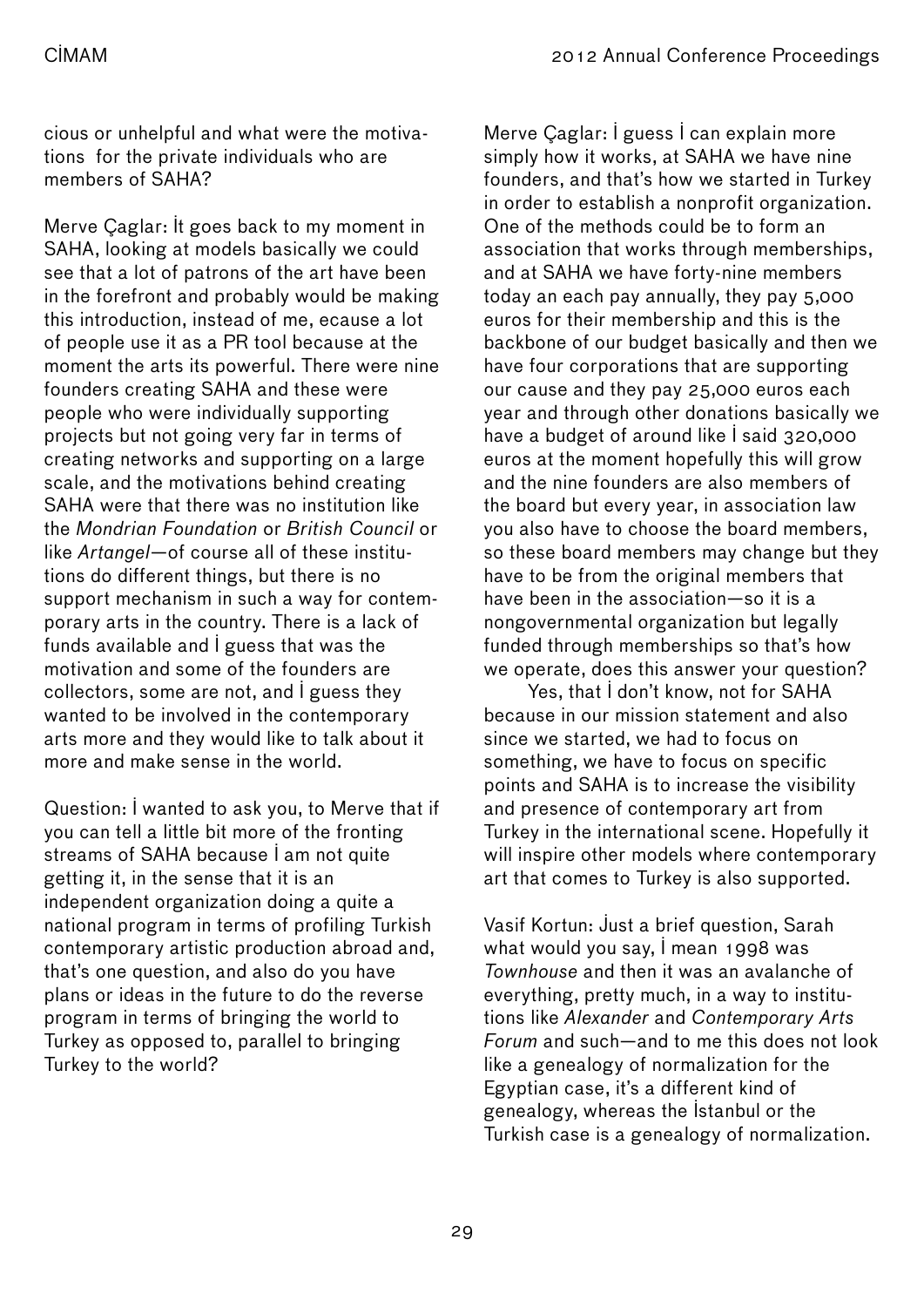(Sarah's question: What do you mean by normalization?) By normalization I mean institutions where you can actually predict what would happen and then it happens and then they do, it becomes a sectoral case, if you could just speak to that a little bit especially in the case of Beirut.

Sarah Rifky: I feel like bouncing the question to you and saying did you expect SALT to be what it is. But... I think there is of course-this is a huge question I think because—I think to be honest, like, when I was still a student and *Townhouse* was still starting and there was this all introduction into art and vocationally speaking, I imagined that the situation would become a lot less dire ten years from then and as it turns out it, is not that it becomes more dire, it just becomes more complicated and it becomes more unstable, like the more you dig beneath the surface, like the main structural problem in reality for art institutions in Egypt is at, at a sort of state organizational level that generally through the *Ministry of Social Solidarity* is extremely complicated to set up an NGO, I mean so when I hear you speaking about this association, I wish we had that. But it's actually extremely difficult to exist legally as any institution; it has been almost like impossible and riddled with many problems. So already you have a structure of co-dependence always somewhere on something else outside, in a way. So I think this produces other things, if it was a much more straightforward process we could actually easily just find any entity we wanted: maybe we wouldn't have small projects like Beirut, but I don't know if this actually answers your question, not really…

Vasif Kortun: Not really, because I am not talking about structures, but more like zones in the system that think differently and make

the system look differently opened up—when I look at the Egyptian situation, I see the Egyptian situation more like that.

Sarah Rifky: I think it relates, though, because if you didn't have these sort of like thorny complications and this terrain that it makes legally and financially impossible. You have no patrons, nobody buys contemporary art, there're no museums, there is not a single museum of contemporary art there is no corporate sponsorship for contemporary art—I mean all these categories that don't exist. So of course you have to be extremely inventive and also again co-dependent. If one is uncomfortable with the status quo you sort of start scratching the surface and that maybe produces things that are interesting but at the same time I can't also say that any of these structures existing or are completely sustainable I mean they relay on individuals, they relay on hope, they relay on people, they relay on other organizations, which to me it's simple call, I mean again, as you were saying to our public, I mean what it would be really nice is also to think a little bit about what it means this, o more honestly to put on the table what does it mean institutional interdependence, you know?

Can one or several smaller spaces in other places relay on sort of like networks like sort of more sustained institutions, older establishments of art in other places as a way of I don't know creating different kinds of circulations of art. I mean these are thoughts that I am constantly sort of considering, how not only to relay on particular types of funding but actually to make it art institution to art institution rather than art institution to please give me a grant, please give me a grant. So to create at list a mixture and I think through that to also vary the kind of support and to vary the kind of programming.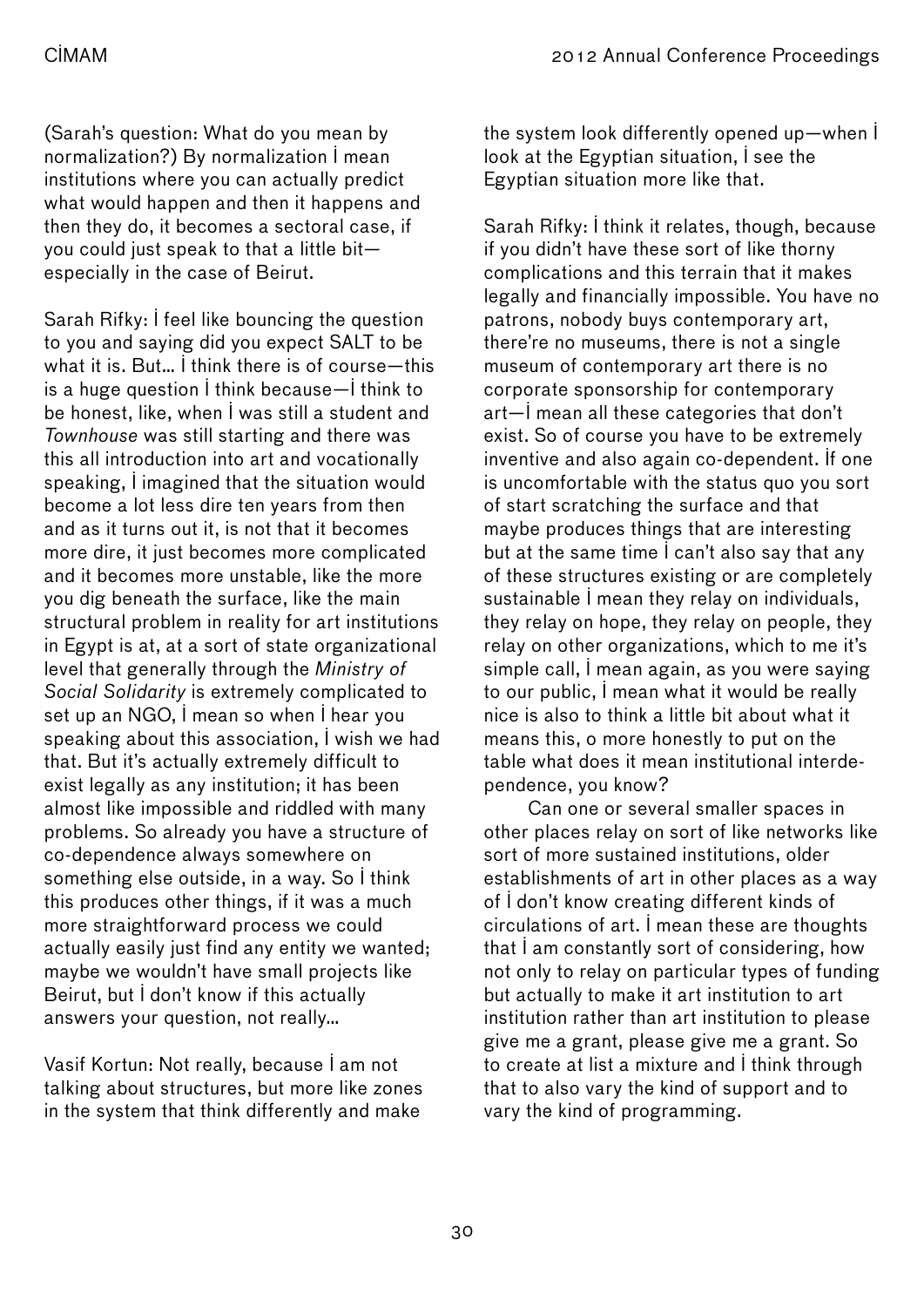Vasif Kortun: Ok, we have two more questions and then we are going to close the session.

Question: One more question for Sarah. I guess, my question is kind of a follow up on something that Vasif asked. I have two questions you can answer either one. I know Beirut just began but, this question of how institutions function in this context and negotiating the politics of funding etc., which is not just an Egypt question but obviously affects larger areas, if you see a history of your institution, is there a history of strategies that you would think of in terms of your own history, is there a history of institutions, there is a history of questions, I guess you sort of contextualize it in relationship to works of art but I guess I am interested especially in the strategic history of Beirut. And then my second question is, I visited the opening exhibition at Beirut and, it's an interesting exhibition but it is also a sort of conventional exhibition in the sense that you go and you see works of art in the wall so I am wondering how that connects or relates to the idea of having artists participate in the institutional building of Beirut and are there two classes of artists, the artists who show in the space and the artists who create the legal or administrative network foundations of the space. So those are my two questions.

Sarah Rifky: I'll answer the second and then the first. So the exhibition that is currently on, just for reference, is Maryam Jafri's work on labor. It looks very much like art yes. I think it's not exclusively one or the other but also we can't stipulate that every work that we show fits into the structural desires, so there are two parallel programs: so on the one hand we have the institutional building as a curatorial process which is one aspect of our

programs and then the other, parallel to that, is our seasonal program and every three months we depart from a set of questions which also maybe in some ways inform of what we think about things, so the first one being this question of labor and thinking about image making and working in art as also part of a labor process which ends sort of translates into tying in other projects for example, with Maryam it's a much wider kind of connection thematically, looking at the work or the image as a site of labor. So it is also to live with certain works that thing about some questions in the space that might inform our thoughts so it's not always artists working within the back channels.

The other question of the history: There is a set of strategies and it's still a learning process. For several years there has been this imaginary, this institution that has been directing my thoughts CIRCA, so *The Cairo International Resource Centre for Art*, which essentially wanted to be an institution without liability and as it turns out that in order to have an institution registered you must have a space, which is immediately a liability and so CIRCA insists on not having a space as such. It might become a shelf organization through which there are different models of raising support through this inter-institutional support, creating micro funds, through the support of a network of art institutions on the one hand, and the second part is actually something we are still developing, offering services to artist—we will talk about that later because that is not fully thought out yet. Essentially we will try to create a substructure within Beirut that would actually allow for raising in-kind resources like flight tickets, books, someone writing an essay for free.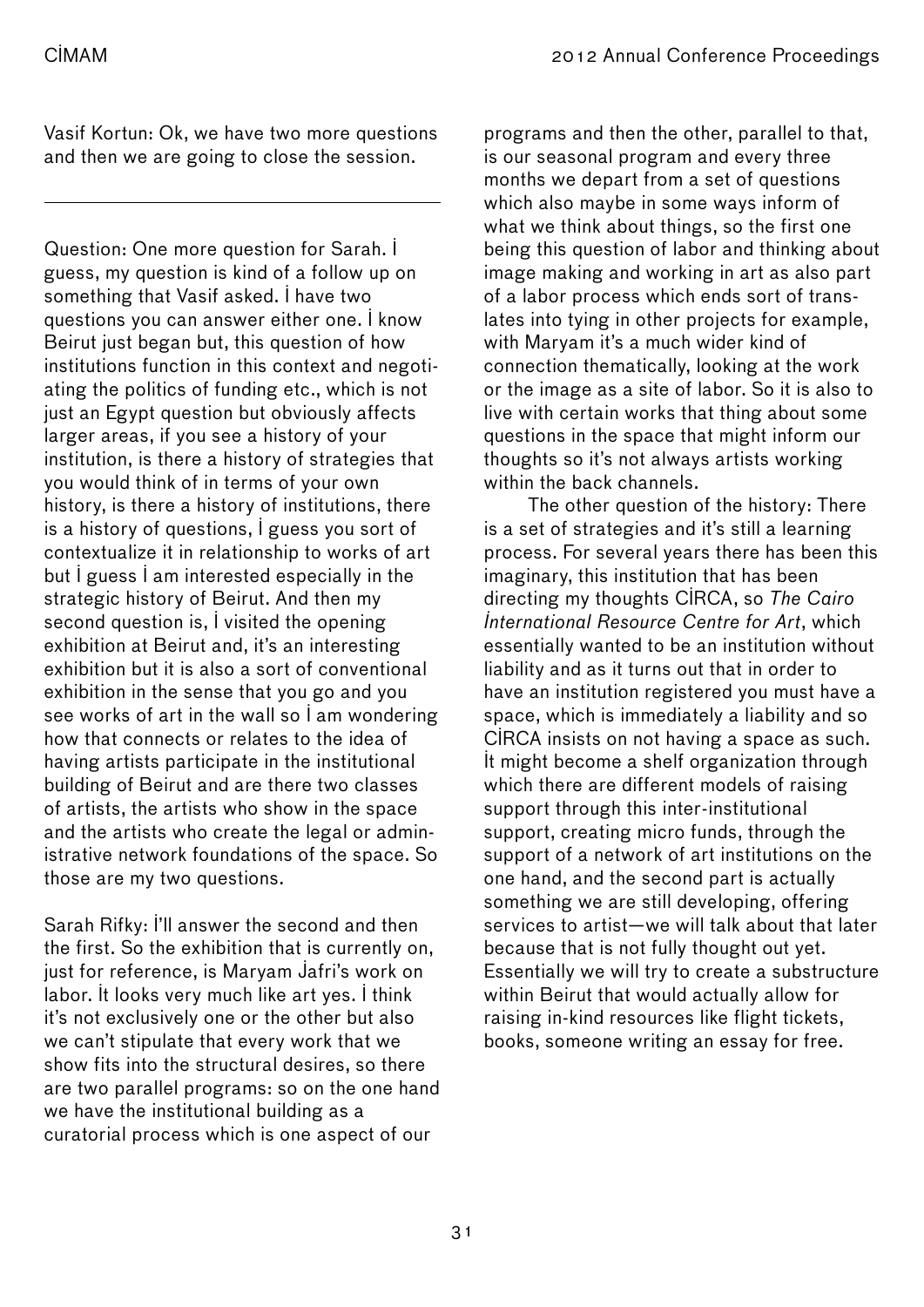Question: It's a question to Sarah. You alluded to that in various bits but, if you sort of complete-dream-thinking what would make a good international exchange for you, from where you are in Cairo at the moment.

Sarah Rifky: Do you wanna open a museum? And in Cairo? All right, so I imagine — Oh my God—It's like my birthday! It would be really nice to imagine, it would be really nice first of all to imagine maybe, this is vast, I mean I could start with saying like having a political lobby that ensures that there are certain structures that actually take care and you know all the existing artistic institutions but I could also say, you know, it would be really fantastic to, you know, start an art academy. There was a ongoing joke with William, who unfortunately isn't here today, where right after the January uprising, he was just going to some meeting or conference and I said, just tell everybody who wants to help to open a museum we can open a temporary museum for like two years where every museum that wants to sort of support the situation can loan a work for a number of years then you could have this traveling pop-up temporary museum. I mean I like museum, is not that they are the only model but I understand museum in a very lateral sense also. Egypt has an unusually high number of museums that are really the inversion of how you would think of a museum in New York: twenty thousand people, forty thousand people going every day in Egypt—very few people and they are not very welcome.

Yeah, I mean an Art School I think also would be really nice, a publishing house, I don't know maybe it's like an integrated multicomplex center for the arts in general with lots and lots of money.

Vasif Kortun: Well I guess Merve's and SAHA's subtext has a short biography, obviously—a year long and that biography is in a very, very Western direction which has to be obviously, rethought in the long run but that has to the applications that come in, if the applications don't come in from different directions. Thank you Merve, thank you Sarah.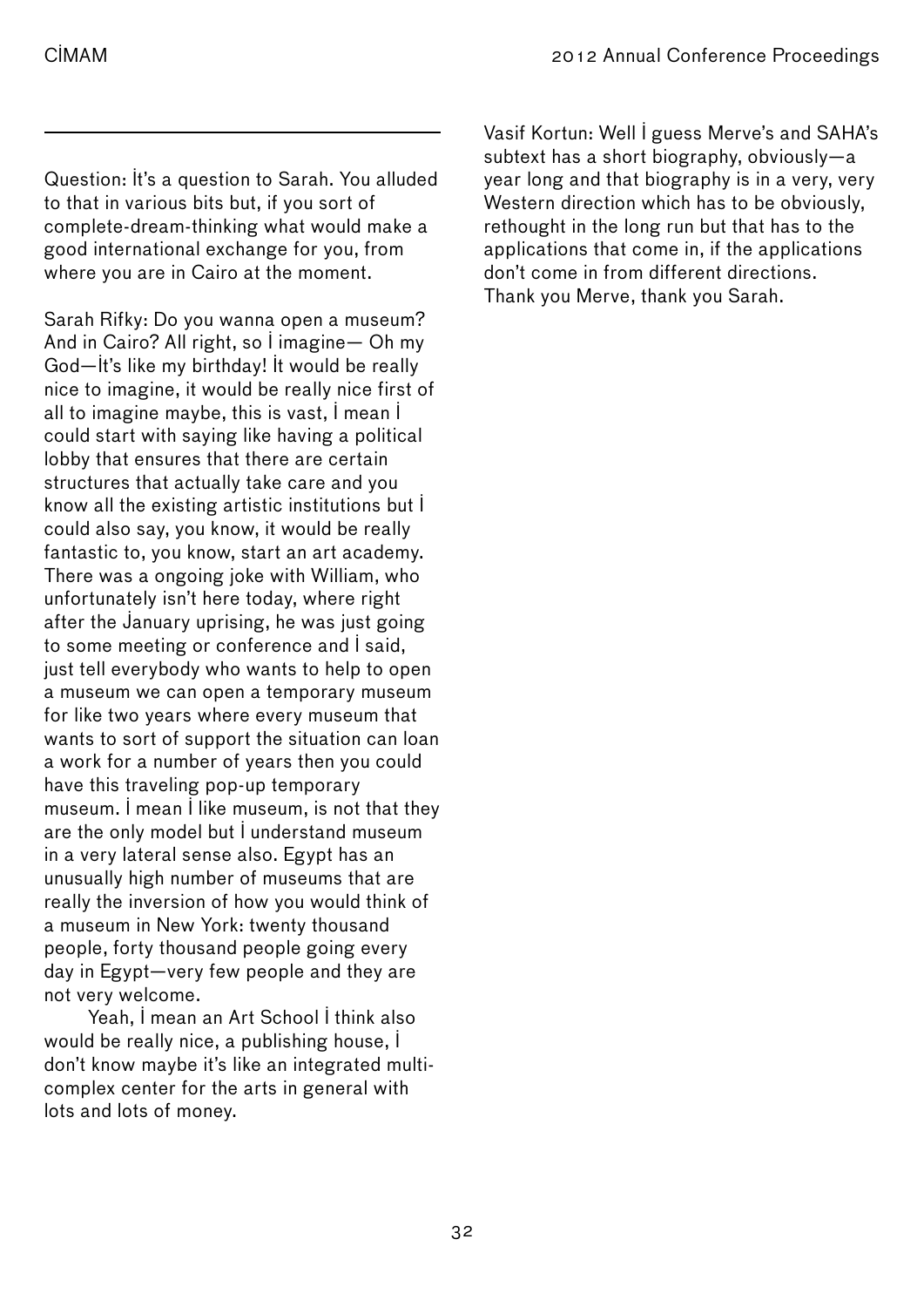### Case Study 2: New Histories

<span id="page-32-0"></span>Good afternoon. I would like to introduce our next speaker, Eungie Joo who is becoming the *Director of Art and Cultural Programs* at *Instituto Inhotim*, in Brumadinho. Before—or still—she is at the *New Museum* in New York, where she spearheaded the *Museum as Hub*. Actually Eungie is going to talk about this, and next time probably about Inhotim. Zdenka Badovinac

*Eungie Joo*

*Director, Art and Cultural Programs Instituto Inhotim, Inhotim Brumadinho, Brazil Flexible Futures*

I recently joined Inhotim, which is a unique site for contemporary art, featuring over twenty permanent installations in a vast botanical garden in Brumadinho, Brazil. But the organizers have asked me to speak today about a project that I have been working on for about six years, which I am no longer in charge of—now Lauren Cornell, who is curator at the *New Museum*, is taking over the *Museum as Hub*. But I am happy to speak a bit about the project, because I think the *Museum as Hub* offers an interesting model as a case study about how contemporary art institutions can think about collaboration and partnership over extended periods of time.

As you see in fig. 19, the original partners were *Insa Art Space* in Seoul, *Museo Tamayo* in Mexico City, *New Museum* in New York, the *Townhouse Gallery* in Cairo, and the *Van Abbemuseum* in Eindhoven. Many of those institutions are still part of the extended network, but some of the curators who had

been participating from the beginning have changed institutions and rather than stay strictly with the institutions, we tried to follow the ideas, and include also their new organizations: *Art Space Pool* (Seoul), Beirut (Cairo), *De\_Sitio* (Mexico City), and *Miami Art Museum*. This was based on a notion of flexibility around partnership that I think has been a very successful part of the experiment.

The Museum as Hub was founded in 2006 by the *New Museum*, conceived by the education, digital media, and curatorial teams at the museum, which then included Anne Barlow, Gerardo Mosquera, Defne Ayas, and Dan Cameron. As I understood the idea when I was first approached to direct the project, the *Museum as Hub* was to become a signature project, starting from the basic question of how a museum dedicated to contemporary art could best present art from around the world. And this would be presented through the direction of an education department and not a curatorial department.

So, I inherited this concept that I didn't create, and was charged with activating it with individuals and institutions with whom I did not have histories. For me, coming from a smaller art center in Los Angeles (REDCAT), associated with an art school, I was at that time interested in avoiding the part of curatorial and institutional work that makes us what Philippe Vergne has called 'exhibition-making machines'; this way of producing that might sometimes require us to be driven by calendars, marketing, and funding sources rather than ideas. I was interested in slowing down this part of the productivity and monetization of curatorial work and to instead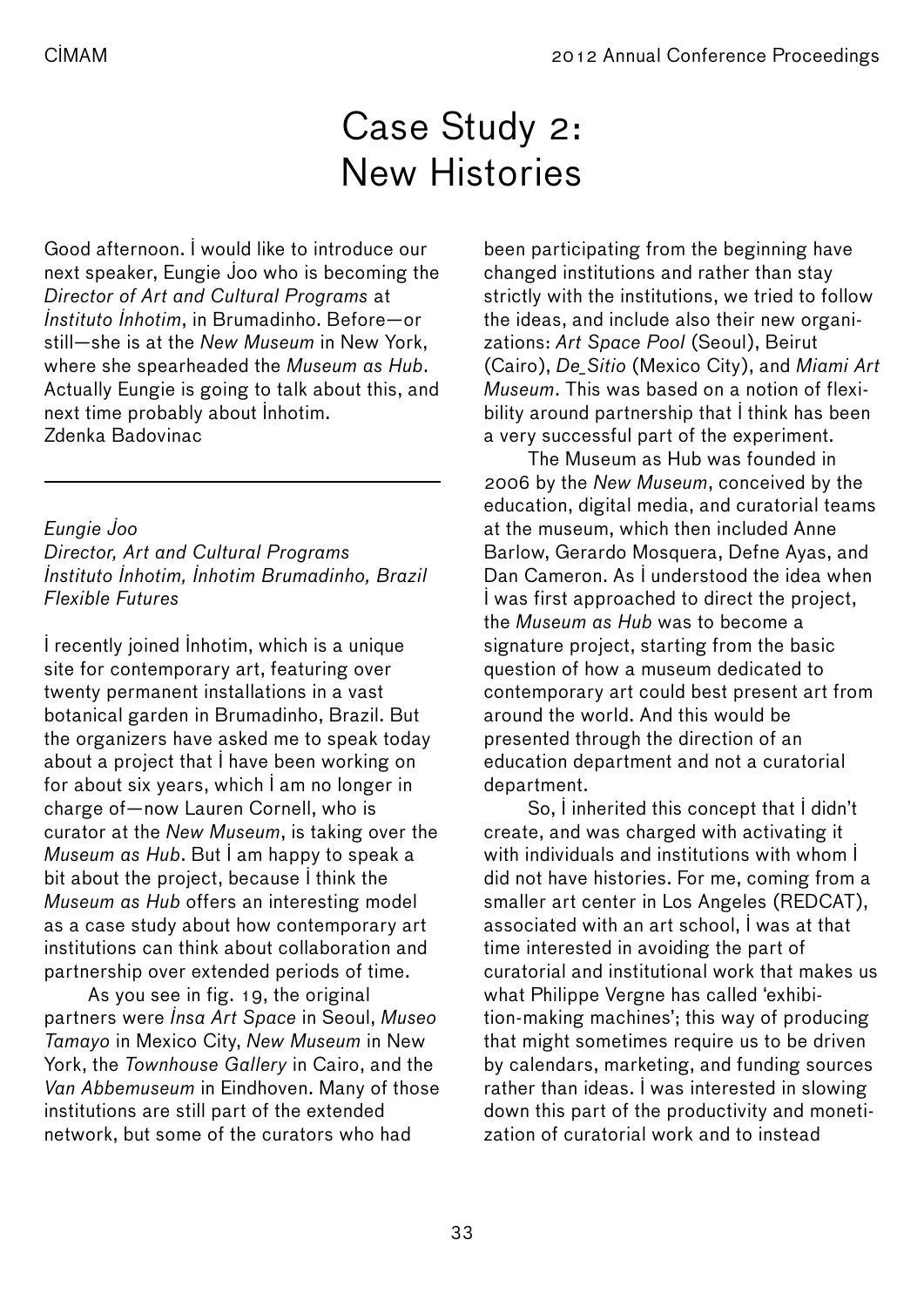engage with ideas around art and how we, as institutional practitioners, mediate contemporary art to the public. I was also interested in the artistic practices of the 1990s to 2000s, in which artists began to create complex mechanisms of nurturing their own and others' practices through discursive activities, collectivity, and various forms of knowledge production that continue today. My question when I began working with the *Museum as Hub* was the question that guided me for five years and continues in my collaboration as a representative from Inhotim to the *Hub*. And that is: What can art institutions committed to contemporary art do to follow contemporary art closely enough to respond, react, present, and support urgent needs and concerns?

The *Museum as Hub* is kind of a complex project. It's a collaboration among art institutions, a dynamic series of public programs. *Museum as Hub Fellows*—young scholars or curators recommended by the different institutions to work with the *Hub* in New York then take that knowledge back home with them. There are annual closed-door meetings of the *Museum as Hub* partners in various cities with a public conference and exhibitions in the fifth-floor space at the *New Museum*. Also, we tried—and we try still—to do manifestations of the project at the partnering institutions in the form of exhibitions, discussions, and sometimes sharing artists whom we are working with, maybe starting a residency in one place and traveling it to another. We had a desire to do some publications, and at the very end I'll show you the kind of publications that we produced together.

In the first year of activities at the *New Museum*, newspapers with commissioned texts accompanied each partner organization's presentation at the *New Museum* on their 'neighborhood.' That concept came to

the table at the December 2006 meeting, from an idea presented by the *New Museum* on nationalism. And allegedly a couple of the partners at that meeting said that they could not or would not address nationalism directly, so the compromise was to do it on the idea of neighborhood. In fact, it was a useful topic from the *New Museum*'s perspective because the launching of the *Museum as Hub* coincided with the reopening of the *New Museum* on the Bowery, which is a small neighborhood in downtown New York, on the Lower East Side. If you haven't been there before, the area was what people considered a derelict neighborhood for many years, with a lot of restaurant supply stores, artists' studios, a lot of immigrants, and a lot of veterans—homeless, forgotten veterans, living on the street. And along with the new *New Museum* came a period of great gentrification to this neighborhood. One of the big questions for me, coming into New York to work for an institution for the first time, was how to engage with the local population who are Mandarin Chinese speakers, Dominican Spanish speakers, native English speakers, as well as a lot of artists. So the opening was a chance for us to engage in some really interesting experiments with public programming, one of which was called *Night School*, a work by Anton Vidokle, based on unitednationsplaza in Berlin, an autonomous project located in a very nice building—a former grocery-store shopping mall. There they were doing one- to three-week-long workshop seminars with thinkers and artists. Many of you participated in that project so I will not go through it at length. It was a very special project, and one of the reasons why I became a director of education was to follow that kind of work.

We invited Anton to make an institutionalized version of unitednationsplaza for the *New Museum*, and he came up with this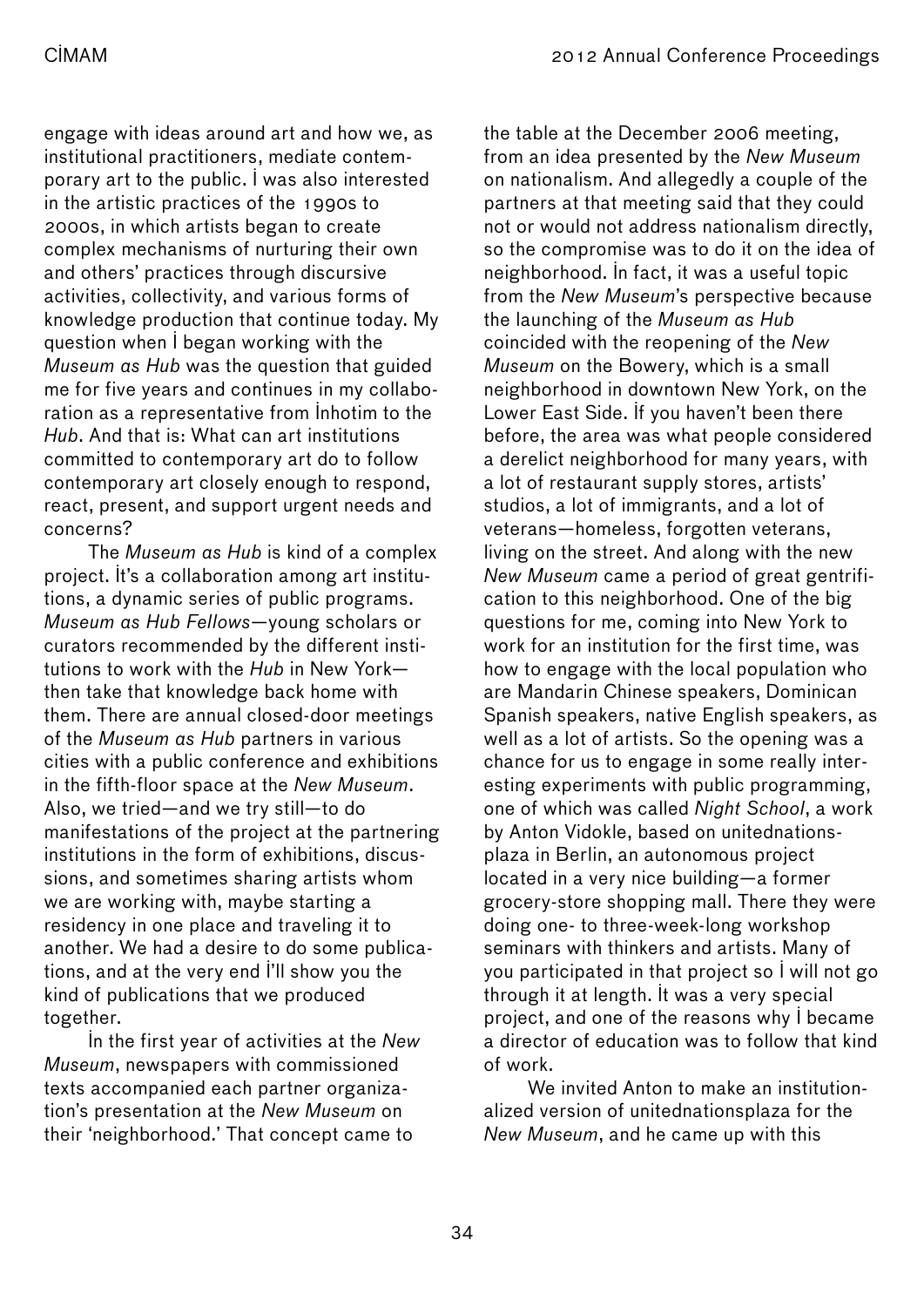project called Night School, which was a once-monthly workshop seminar with thirty core participants, students who applied to participate. There were three days of public lectures and presentations and then one closed session on a Sunday afternoon with the participants and presenters. This was an important project to be able to accomplish in our first year. It stated to our potential audience that even as the *New Museum* was moving into this very shiny building (with sometimes contentious programming for New Yorkers because of a nostalgia for what the *New Museum* once represented, or what they think it represented), we would also engage with practices less connected to the market.

The reason that I linger on the first year is because crucial concerns emerged that would go on to shape the relationship of the partners to the museum and force the *New Museum* to develop the project self-reflexively. One of the most important critiques was initiated by William Wells of *Townhouse Gallery*, who asked, 'Why should we produce anything for an institution in New York? Why should we spend our very limited resources to help you understand, as part of your programming, when we need so much help back here in Cairo?' Countering the assumption that presenting projects in New York would somehow be a prize in and of itself for the partners, his questioning underscored that this experimental initiative was in many ways repeating a form of exhibition production that reinforced certain ideas about otherness and marginal practices. So we tried to change that with a lot of discussions, telephone conference calls—now Skype every two weeks to discuss projects that we were working on to inspire the next project. And one of the discussions that was ongoing for a long time was about residencies and the problems of international residencies for institutions; how often, it was impossible to

cater to the needs of an artist, or that artists were mismatched, or that the artists felt that they were being instrumentalized by institutions' expectations of a residency.

I think it was probably early 2009, when the *Townhouse* organized a symposium on residencies and, based on that discussion of the symposium that they were organizing, we decided that the *Museum as Hub* would also approach the concept of residencies through a project called '*In and Out of Context*.' Part of the idea was to bring together projects that all of us had commissioned in our own institutions and shove them all together—to make a mess—to not be worried about developing a thematic group exhibition, but to start playing around with what we had been working on independently. We invited the artist Choi Jeong Hwa, from Korea, to redesign the fifth-floor space, because a lot of people were complaining that it was the ugliest space in the museum and that it was not a real gallery. So we tried to alleviate that limitation. But we also wanted a space that was flexible enough to use for smaller conversations. We wanted, on a Thursday night, to see what would happen when we were free to the public, if the entire space would stop because twenty people were sitting on benches and having a discussion. We were trying to disrupt our comfort in a clean institution.

Around this time we started a second seminar project called *Propositions*. The last session of the first proposition was a discussion with Kara Walker. She spoke about domestic violence, painting, and power, and she invited Soniya Munshi, a sociologist and activist who works on domestic violence in South Asian communities, to give a seemingly unrelated talk to bring these two ideas together.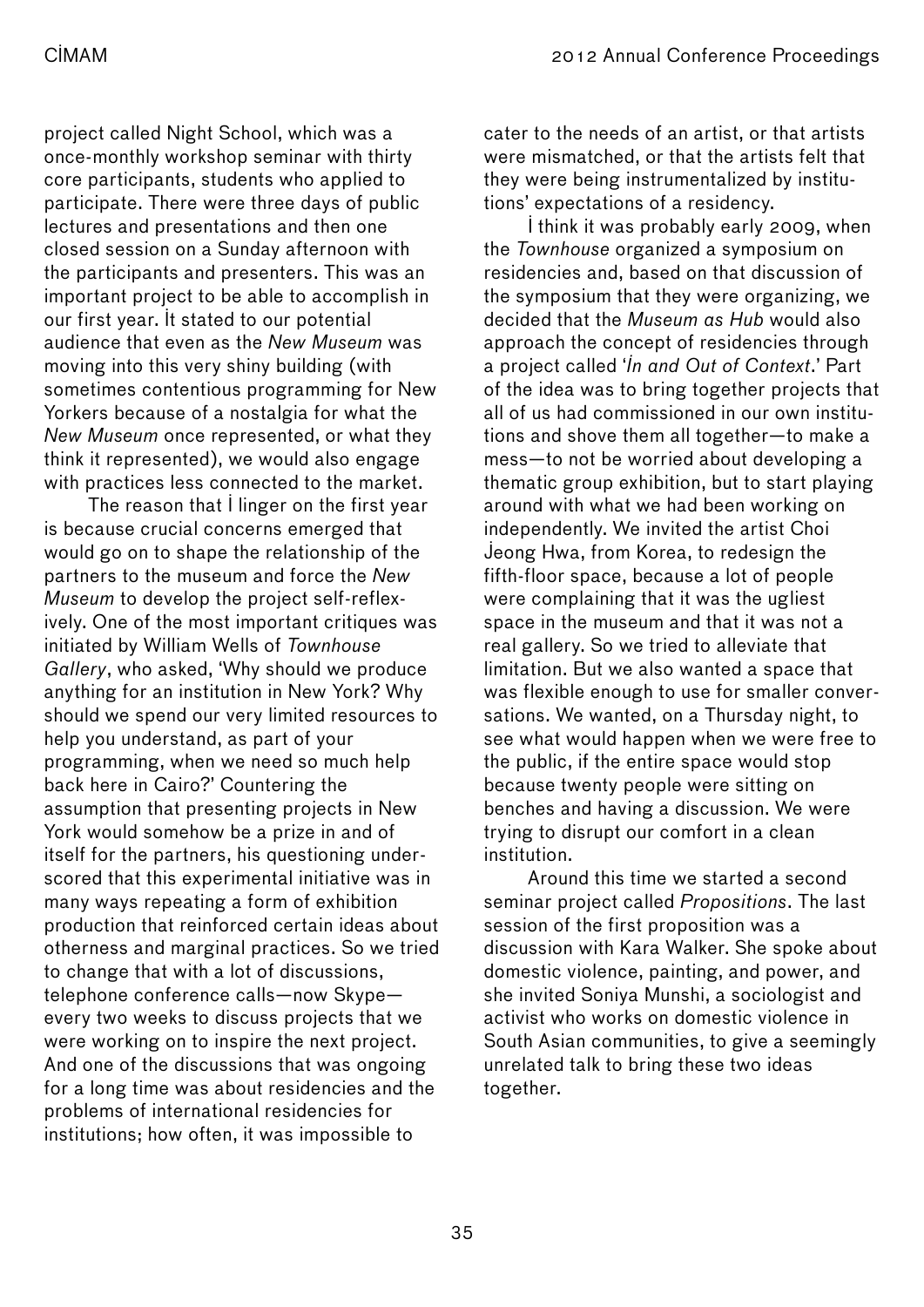That fall, in October, the *Museo Tamayo*, which was then an active member and may one day again be an active member of the *Hub*, invited Heejin Kim, the *Hub* partner from *Insa Art Space*, to their museum to make an exhibition: an important manifestation outside of the *New Museum*. She made an exhibition of Korean contemporary artists' work and one of the artists was Chan-Kyong Park. Then they invited me to moderate a conversation between Chan-Kyong Park and *Tercerunquinto*, a collective based in Mexico City.

Recently, before my colleagues knew officially that I was leaving the *New Museum*, the question came up: 'How would you assess the first five years and what would you say that we have accomplished together? What worked and what didn't work?' It was really nice to hear from William Wells actually, that he tried to get out of the *Hub* for years but every time he would see us and would talk about it, he would fall for it again. And he told me, 'it's actually your flexibility, your ability to take us yelling at you and still go 'ok then, what do you want to do?' that allowed us to continue to work together for this many years.' And I think it's really true and this is why I really wanted to acknowledge the people who started this project. I think they envisioned something and gave it away. It is my pleasure to have worked on this project for five years and now to pass it on to Lauren because we all make the institution, but to really believe that institutional work can change, we have also to make room for the next person to incorporate better ideas for moving forward.

If I were to summarize the first five years, I would point to the *Triennial* I curated for the museum last spring, as it bookends the whole project for me. That my experience managing the *Museum as Hub* resulted in an exhibition is kind of strange, but relevant. In fact, the 2012 *Triennial*, *The Ungovernables*,

was a great chance to use the access that we had gotten from the *Museum as Hub*, the many colleagues that we had met, and the many artists we had worked with. And a great chance to use that network to grow our information and try to put together an exhibition that would demonstrate the urgency of working with young artists from around the world without being in a position where we were 'discovering' artists, as though we were explorers, but to present the work of an international group of artists in New York who had established careers—or were having growing attention—in their countries, their 'regions'*,* and in different networks from those already acknowledged in New York.

We embarked on a really ambitious series of conversations with our *Hub* partners, who helped us to contact artists and to suggest projects. We developed the triennial to incorporate the activities of the *Hub* inside the exhibition by setting up a series of residencies that started a year before the exhibition opened, and continued beyond the exhibition. These residencies were administered by the *Museum as Hub* to bring most of the artists to New York to have an experience there that we could support institutionally, both financially and through the various resources that we had on the ground. This is the difference between making a triennial in an institution versus making a triennial that is its own institution. We have an audience at the *New Museum*; we work very hard to keep the conversation open with them and the hope was that we could continue the conversation through this kind of an exhibition.

The idea of *Public Movement* was to begin a rumor in New York before they participated in the exhibition. Group leader Dana Yahalomi came and spent most of 2011 with us in New York, working carefully to develop a relationship with the *Direct Action Group* of the *Occupy Wall Street* movement. Eventually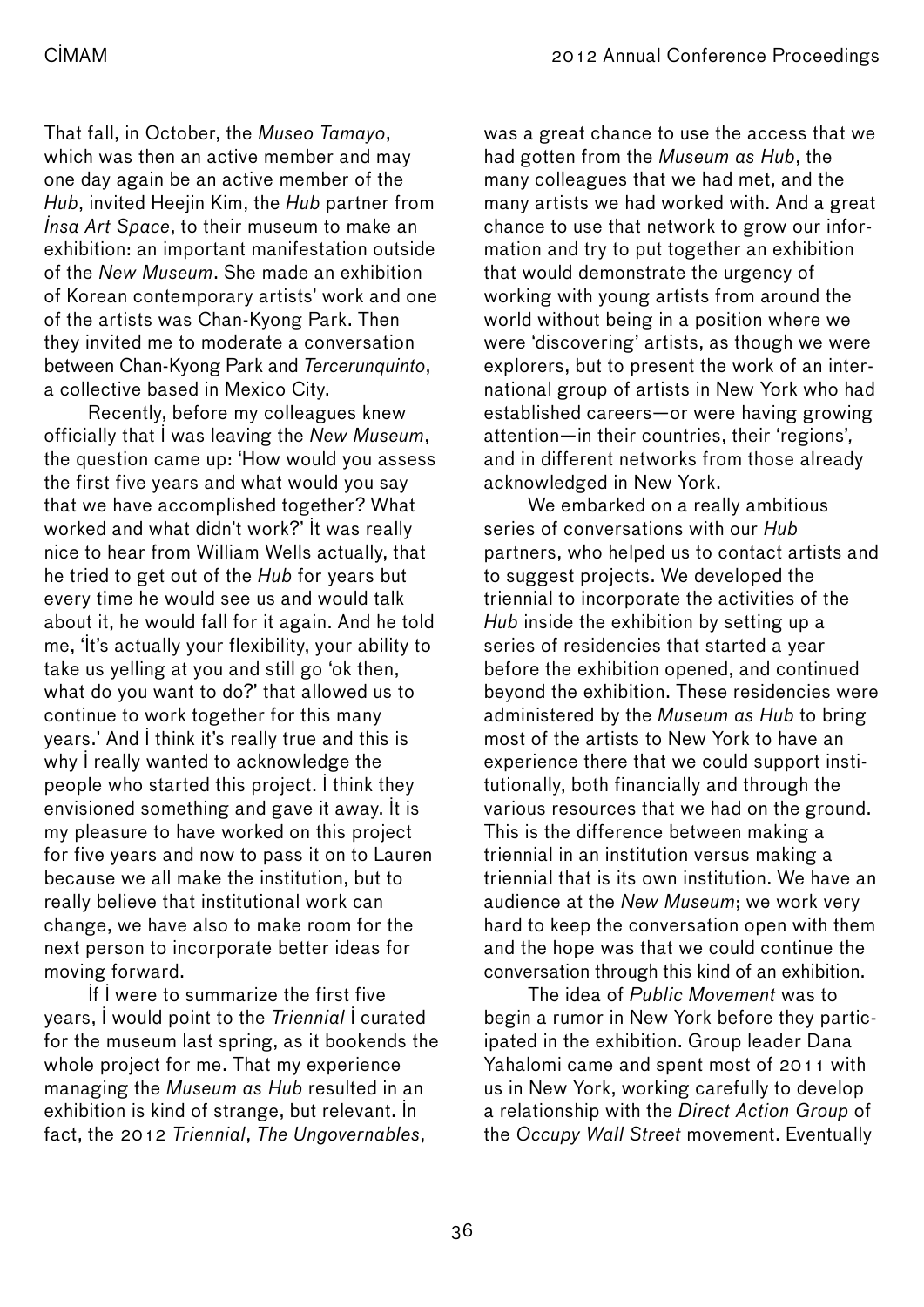she invited them to participate in her action to take the mic from her after *Positions* at Union Square under the cover of the institution's permit, and inform people about *Occupy*'s method of assembly. This developed into a series of salons that happened during the exhibition. *Public Movement* never appeared in the gallery, except for a small flag and a schedule of events, a series of five salons and a final action that had to do with interrogating the possibility of a birthright Palestine movement.

Nicolás París was similarly invited to participate in a residency that was invisible in the galleries, what we called an 'indefinite pedagogical residency.' We guaranteed him one year to pursue his ideas about drawing and pedagogy with our partner schools and educators, and that he could keep doing this for as long as he wanted to, and could resolve it in a way that had yet to unfold. So at some point he stopped working with the curatorial team and really began working with people specialized in education for high school students. And we had one very traditional residency—traditional in the sense that it was production-based—with Adrián Villar Rojas. We took the upstairs of 231 Bowery, which is a building next to the *New Museum*, and cleared it out so that his team could make a giant mess and build his project, which was included in the final exhibition.

I'm one of those unorganized curators who does not have any photographs of the exhibition, so I just downloaded these from the internet, so they are a little sketchy. I'll just mention that at the upper-left corner you see an installation by Jonathas de Andrade across from a beautiful work by Amalia Pica; to the right, the paintings on the back wall are by Lynette Yiadom-Boakye, a 'table' sculpture by Dave McKenzie, a sculpture by *Slavs and Tatars*, and the *Plexiglas* on the wall is work by Julia Dault. The lower right shows an

installation by Ala Younis featuring her floor work; on the back wall, drawings by Cevdet Erek; on the other wall, drawings by Doa Aly; and on the floor a film transferred to video by Masao Adachi and Kôji Wakamatsu. And finally, in the lower left corner, Kemang Wa Lehulere's wall drawing flanked by a DIY still called *Habemus Gasoline* by José Antonio Vega Macotela (fig. 19-21).



Figure 19. Eungie Joo. Courtesy New Museum, New York, photos by Benoit Figure 19. Eungie Joo. Courtesy New<br>Museum, New York, photos by Benoit<br>Pailley.



Museum, New York, photos by Benoit Figure 20. Eungie Joo. Courtesy New Museum, New York, photos by Benoit<br>Pailley. Eungie Joo. Courtesy New igure 20.



New Museum, New York, photos by Figure 2 1. Eungie Joo. Courtesy<br>New Museum, New York, photos by<br>Benoit Pailley. Figure 21. Eungie Joo. Courtesy Benoit Pailley.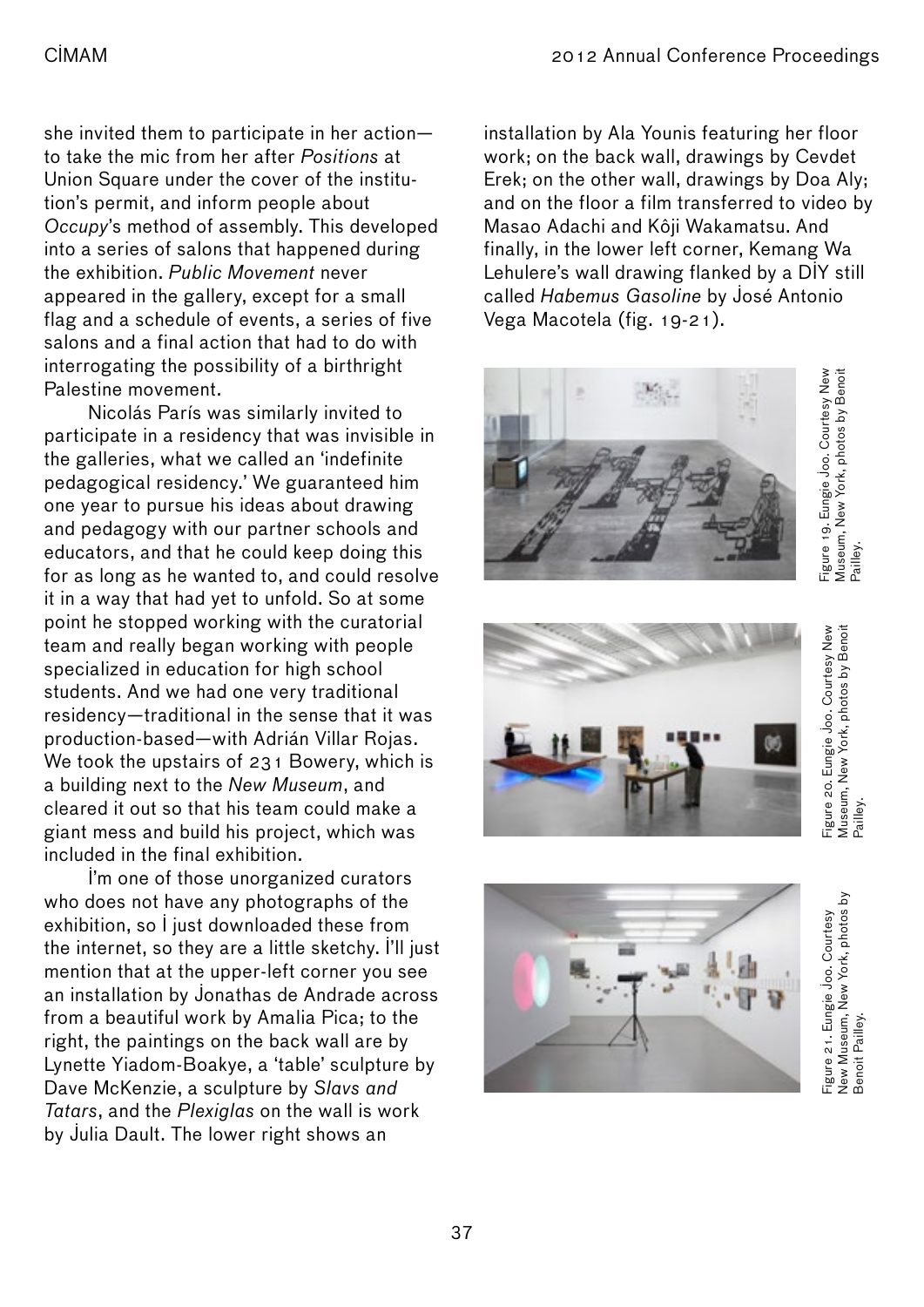If *The Ungovernables*, as an exhibition, was one culmination of our work together in the *Hub*, the other end of that was the publication of the *Art Spaces Directory*, a book in which many people in this room are included. It's a book that presents over 400 art spaces, from 96 countries, in a guide that was inspired by the Alternatives book by Furuichi Yasuko produced by the *Japan Foundation* about alternative spaces in Asia around 2000. Given our network, we wanted to do an international book that could potentially expand the network even further. As I left the *New Museum*, they were redesigning the website and they digitized this directory. So now the information on the directory is available online and I encourage you to go and check out people and their spaces on this website, because it is amazing: there are photographs, mission statements about each of the spaces, and really practical information about their focuses.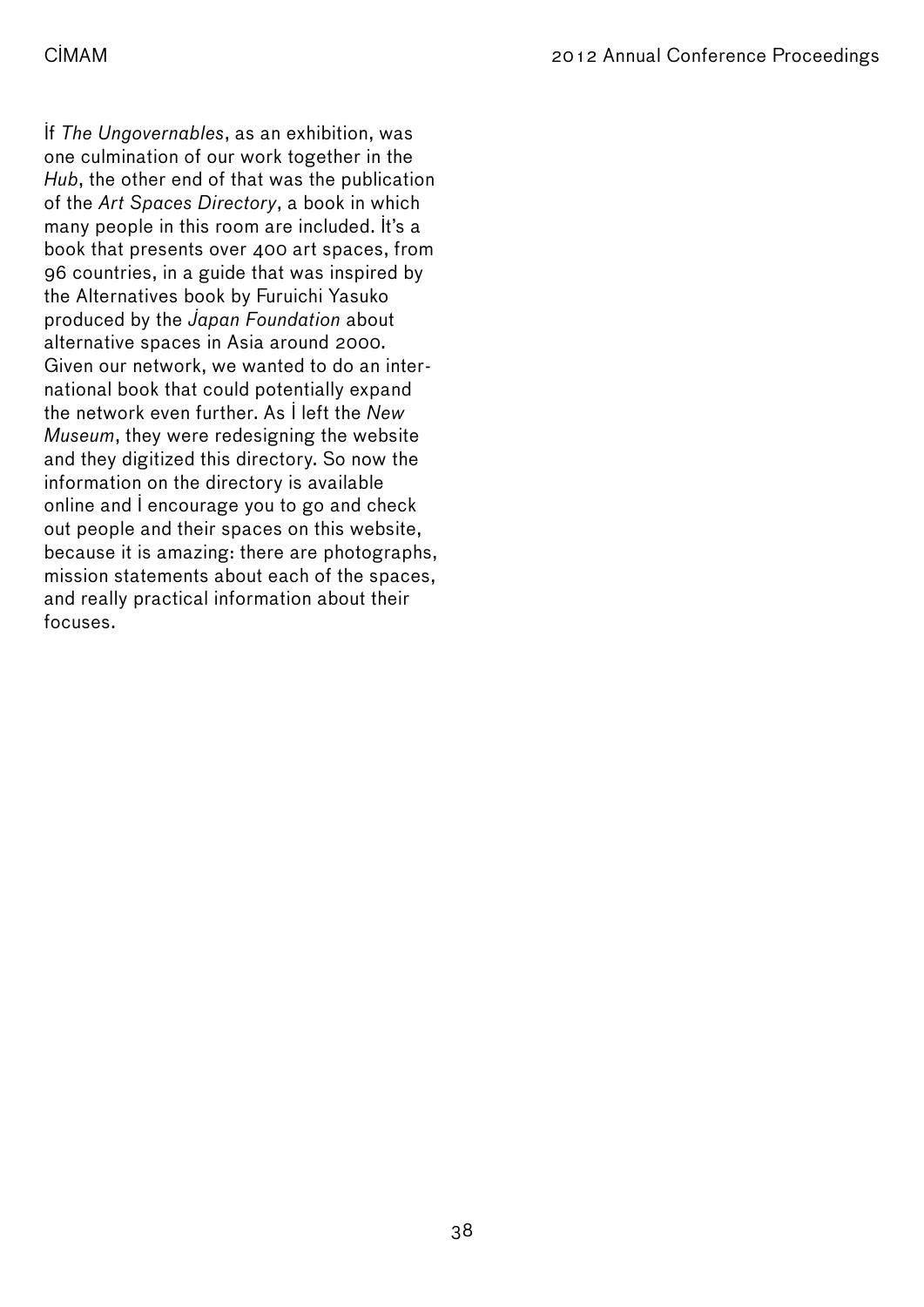# Case Study 3: New Histories

Thank you Eungie, that was fantastic. For those of you who don't know me I'm Elizabeth Ann MacGregor, I'm the director of the MCA in Sidney and a *Member of the Board* of CIMAM. It's a great pleasure to introduce you to our next speaker. There's a nice link back to our opening keynote speech today because I know that he's curated an exhibition with a wonderful title *Lapdogs of the Bourgeoisie*. That's not what he is going to talk about today, though. He's had and extraordinary range of international experience, from *Venice Biennale*, to *Taipei* and *Sharjah*. He is currently at the *Bard Center for Curatorial Studies* in New York. He's not in Berlin, he pointed out, as it says in your program, and he is going to talk to us today about Teheran. So please join me in welcoming Tirdad Zolghadr. Thank you. Elizabeth Ann MacGregor

*Tirdad Zolghadr Independent Curator, New York The Tehran Museum of Contemporary Art*

In many ways, the *Tehran Museum of Contemporary Art*, or *Muzeh*, as it is usually called, is just another sleepy public venue, its promise hampered by sluggish management, like thousands of other public museums across the globe (fig. 22–24). Maybe this leisureliness makes it the actual standard fare of what prototypically represents the public museum worldwide, contrary to the few museums that have become breathless infotainment multiplexes hogging the limelight. But that would be the object of

another, much longer essay. This particular essay is devoted to what distinguishes the *Muzeh* from other places. What distinguishes it, first and foremost, is the fact that, although the museum does its best to decontextualize and neutralize the art—as most art venues are wont to do—it does so only to immediately embed it within a proper matrix of political conflict, urban legend, and architectural idiosyncrasy. A framework so dense, you end up reading every show as yet another baffling *Muzeh* occurrence in its own right.



The *Muzeh* is often referred to as a museum of modern art. To be fair, that's what it is most famously: a prominent collection of modern art, encased within a striking example of modernist architecture. But as the institu-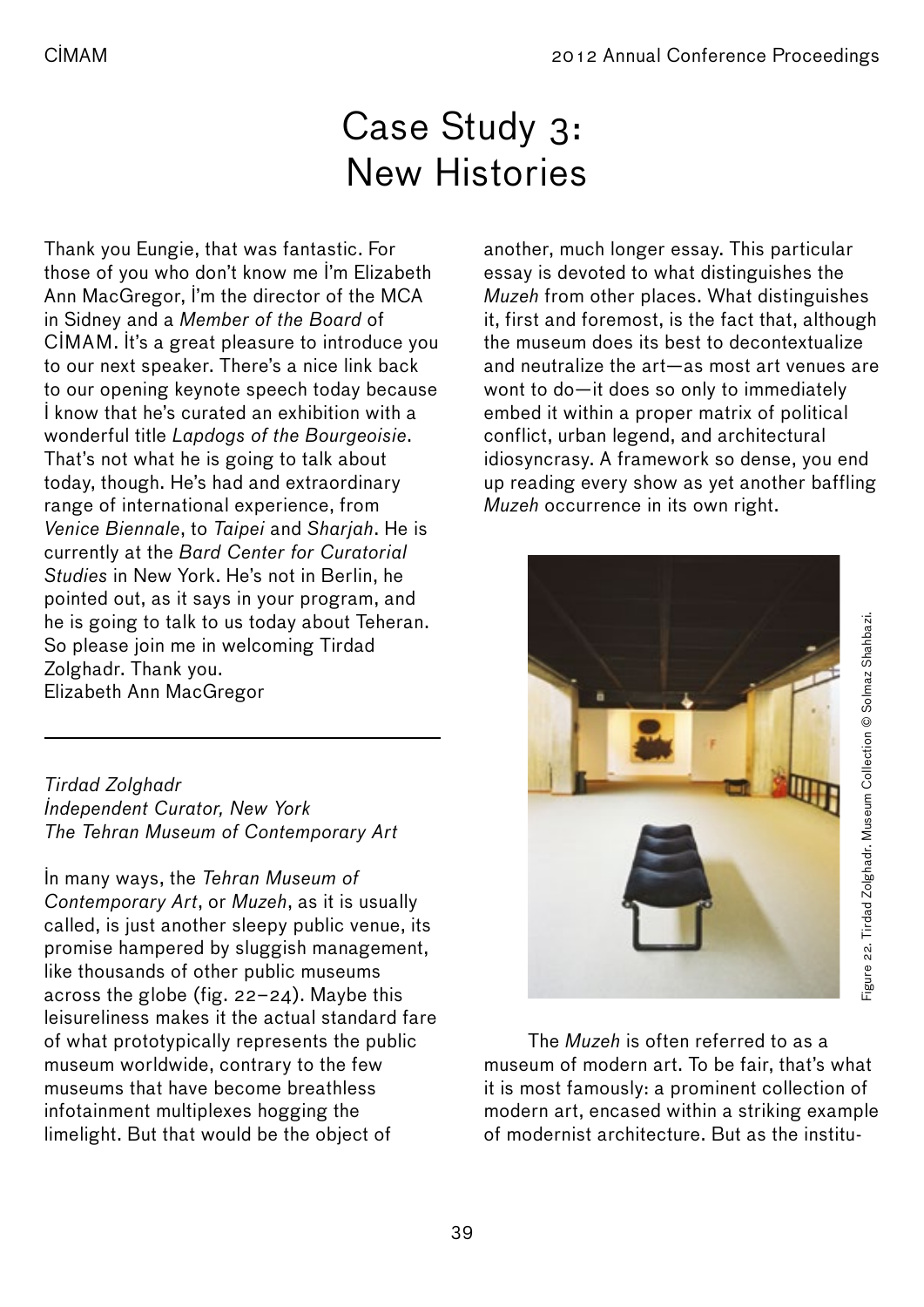tional epithet makes clear, this venue is devoted to the contemporary. And it's perhaps telling that 'modern' is not translated into any other lingo when used in the arts in Tehran, whereas, 'contemporary' becomes 'mo'aser.' Internationally speaking, the 'contemporary' is defined by a highly effective form of indeterminacy that allows it to travel far and wide, channeled primarily, if not exclusively, by the laws of capital. The *Muzeh*, however, reflects a definition of the contemporary that strays from the transcontinental consensus. To be clear, it's not uninterested in a transcontinental conversation. But it's not in a hurry. It also seems to insist on a conversation on its own terms.



This unhurried, obdurate temperament could rightly be referred to as a postcolonial one—a postcolonialism rather unlike the one we're accustomed to in contemporary art, transcontinentally speaking. The *Muzeh* has nothing in common with Mideastern curators quoting Deleuze at the CIMAM conference, nor with a *Documenta* workshop in Kabul. In other words, in the eyes of people who use terms like postcolonial in the way I do, the *Muzeh* is a frustrating, self-provincializing stick-in-the-mud. It's also a form of non-heroic refusal. To be sure, the art world routinely celebrates refusals of all kinds. (Even the *Frieze Art Fair* holds panel discussions to commend them.) But it's a celebration that

simply sees refusal as a more intelligent, edgy, sustainable form of business as usual. The refusal at play in the *Muzeh* is a little too unwieldy to fit into an agenda such as the *Frieze*'s, or ICOM's. But let's not get ahead of ourselves.



Figure 24. Tirdad Zolghadr. Museum Offices © Solmaz Shahbazi. Figure 24. Tirdad Zolghadr. Museum Offices © Solmaz Shahbazi.

It was the early 1970s when Queen Farah took an interest in contemporary art and announced the need for a public museum. Taking advantage of a slump in art market prices, Farah swiftly invested sizeable sums that actually saved scores of weathered American galleries from bankruptcy, and the collection quickly grew to include a spectacular range of Western canon masterworks which is now worth nearly \$4 billion USD.1 The budget was derived from the *National Iranian Oil Company*, the advisory team included David Galloway, who was

1 '*The Art No One Sees*', *The Guardian*, October 28, 2007.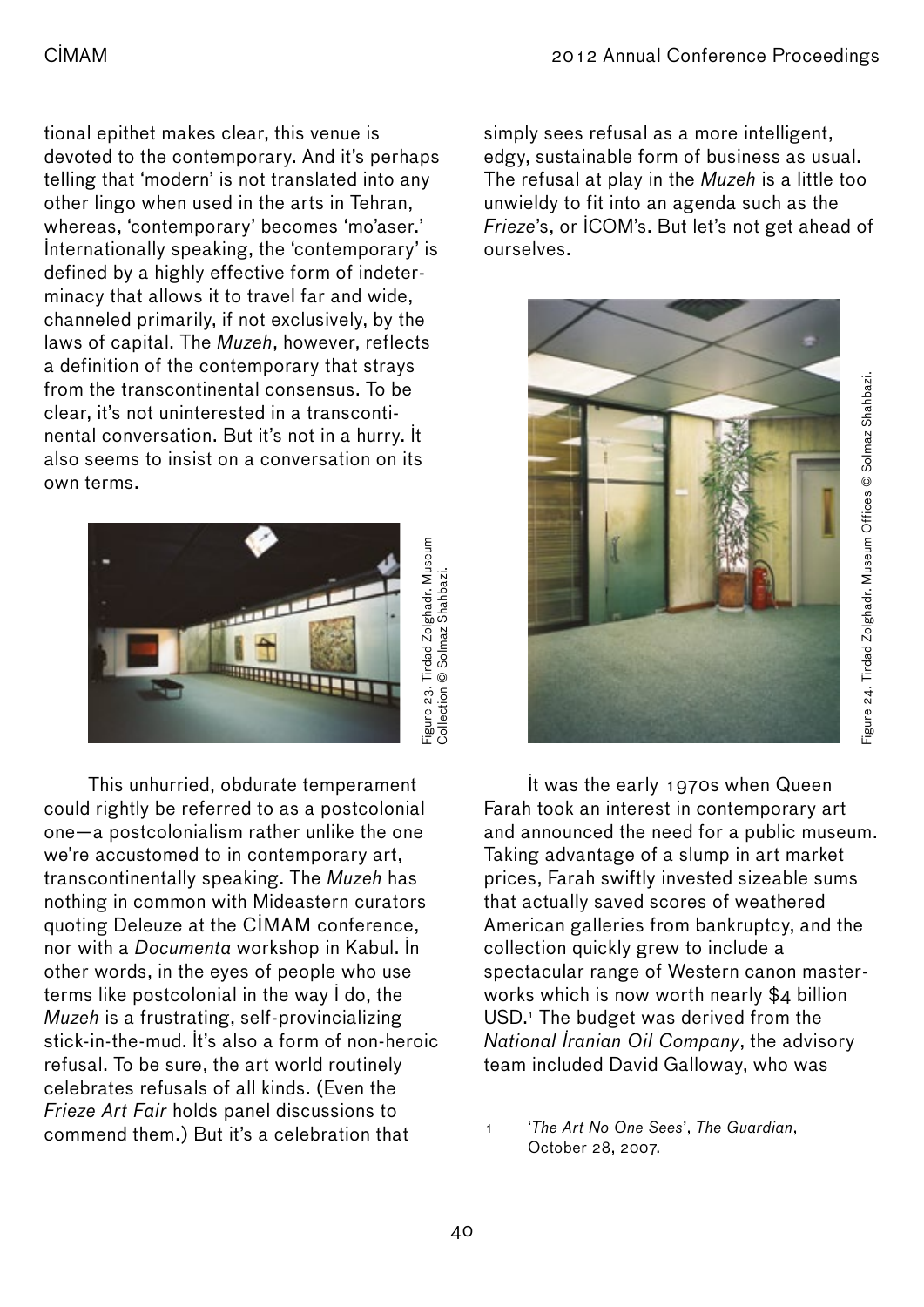appointed chief curator, Karimpasha Bahadori, chief of staff for the Shah's cabinet, the heads of *Christie*'s, *Sotheby*'s, and the *Beyeler*, and *Kamran* Diba. The latter multitasked as architect of the new venue, first director of the museum, and as cousin to the queen.

The 5,000-square-meter museum was inaugurated in summer 1977 with a solo show by David Hockney. It features a bewildering poly-circular trajectory that winds its way through generous hallways as well as small, quirky chambers, and back again, sometimes leading underground, at other times offering delightful views of a 7,000-square-meter park. In a style that is highly characteristic of the time, the edifice combined stark modernist architecture with local elements, most conspicuously in the form of turrets reminiscent of the wind funnels that mark traditional Iranian architecture. To say the least, the *Muzeh* does not exactly offer prime conditions for exhibiting art, at least in the *White Cube* sense of the term, but given the building's elegant idiosyncrasy, it's hard to hold that against it. It bears mentioning that the *Muzeh* was inaugurated at the same time as the *Pompidou*, also a brand-new venue right at the heart of a capital city, besaddled with heaps of national ambition. (On the other hand, the multidisciplinary temperament, the bare-bones architectural style—meant to promote an atmosphere of 'transparency' and the polemical tenor of the programming did set it apart from the top-down orientation of the *Muzeh*.)

From what I've heard over the years, despite the widespread coverage of systematic human-rights abuses in Iran, you'd be hard pressed to find an international artist in any field or genre, from Peter Brook to Andy Warhol, who had any qualms about being in the service of the monarchy. I did hear a rumor, however, that Lawrence Weiner had refused his invitation, and immediately asked him if this was true. Weiner replied that he was '70 years old'*,* and 'didn't have time to stand around and congratulate himself for his political credentials.' I take that to be a yes.

Today the museum is widely associated with the park surrounding it. It features stores, playgrounds, teahouses, teenage lovers, unemployed day laborers, and junkies on crystal meth, along with a sculpture garden including some Giacomettis being eaten away by acid rain, looking more measly and miserable than ever. Not to mention there is a stunning carpet museum, designed by Farah Diba herself, which holds a vast and fascinating collection. But it's also associated with its resources, given that most noticeable public funding for projects local or international are channeled through the *Muzeh*. Moreover, the venue serves as a allegory for the country at large. It's become a conversational cliché is to say that the *Muzeh* is a 'mirror of Iran.' Or as a discreet temple to what was once the glory of the Shah. Or as a melancholic waiting room resigned to its fate. Or as a building paying lip service to local flair, but adhering to a brutalist top-down temperament. Or as a mirror of reigning political paradoxa: paranoid and controlling, but offering surprising moments of openness. Finally, the *Muzeh* is also a thoroughly pedagogical experience. Few museums will impress themselves upon you with such vigor, and few will linger and haunt you as evocatively. In other words, as a didactic experience, a national emblem, a funding body, and a social space, the *Muzeh* ticks all the usual museum boxes.

With this, I am not trying to embellish or idealize. Inside the museum, you not only see occasional collection shows, clumsily curated, but exhibitions of anything from calligraphy to landscape to portraiture by local artists who are exceedingly traditionalist in the use of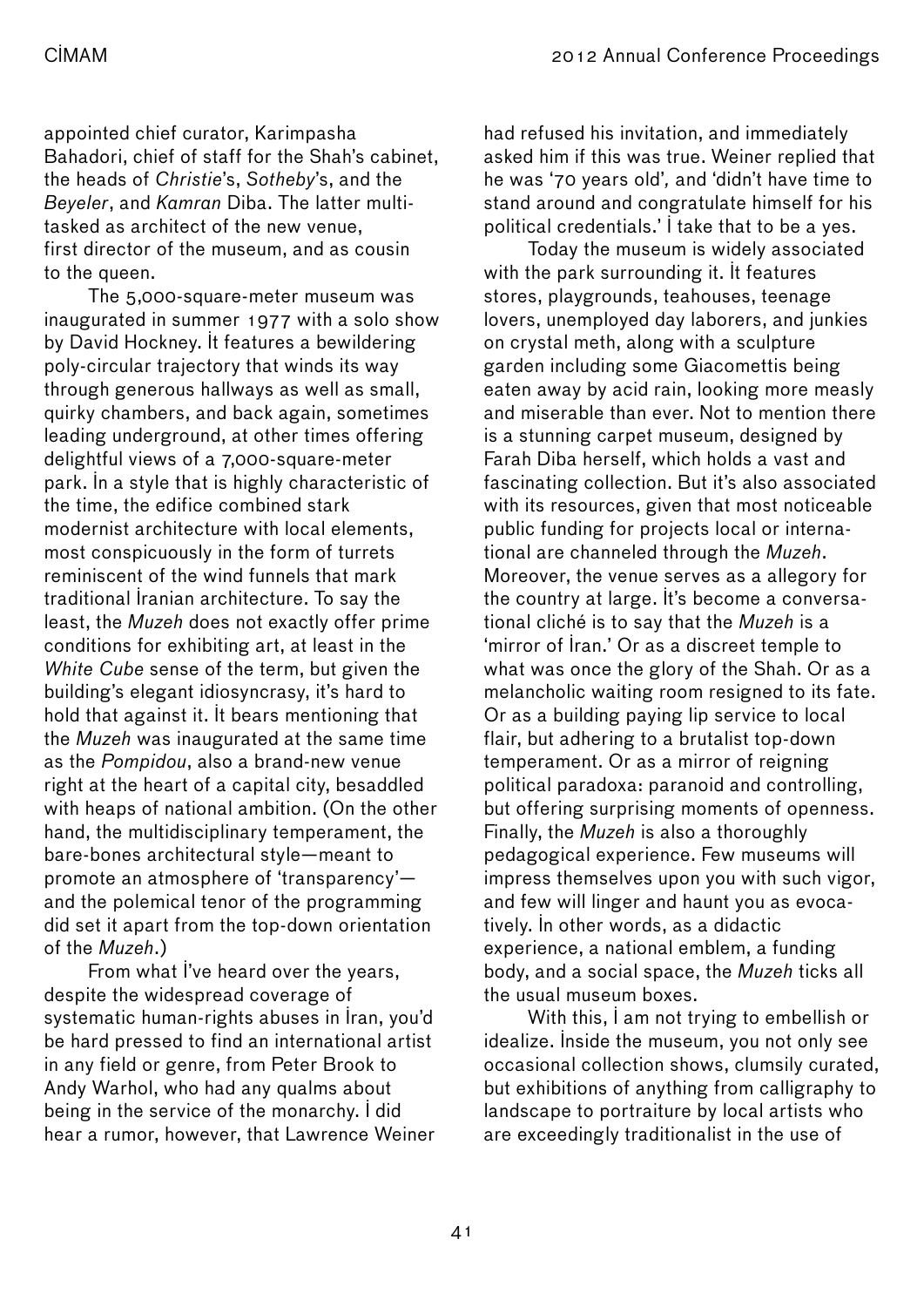their respective media. You will also see curatorial scandals at every turn. Clunky glass walls separating you from the art, a permanent soundtrack of traditional tunes or classical concertos, comical misspellings in wall labels and catalogues, baffling juxtapositions, a crooked Donald Judd, and so on. Said scandals also include financial mischief. In the one case I can substantiate beyond gossip, painter Khosro Hassanzadeh was once summoned as a court witness; he'd received 300 dollars as per diem for a Beirut show co-organized by the *Muzeh*, only a fraction of the money that reportedly disappeared into staff pockets.

Such colorful cases of mismanagement have everyone worried about the famous collection. Rumors abound. There are stories of cobwebs and dust, deaccession and theft. As far as I can see, no damages of any kind have been detected thus far, and there's been only one official case of deaccession. In 1994, the museum exchanged Willem de Kooning's *Woman III* (1953), for a 500-year-old volume of the ancient Persian epic Shahnameh, which belonged to American art collector Arthur Houghton at the time. Interestingly, the volume was worth about \$6 million—although a few years ago David Geffen reportedly sold *Woman III* for \$110 million.

For some reason, allegations tend to fly particularly thick and fast when, every few years, it comes to a rumored sale of Jackson Pollock's legendary *Mural on Indian Red Ground* (1950). The latest panic was sparked when the painting was loaned to the *National Museum of Modern Art* in Tokyo, and confiscated by the Iranian customs bureau upon its return to Tehran in 2012. The confiscation was basically a ransom demand. Customs officers were demanding the settlement of debts still owed to them on behalf of the *Ministry of Culture*. Obviously, hostage-taking represents a proud tradition in Iran.

As it happens, according to prominent Swiss journalist Serge Michel, the collection also includes a number of Adolf Hitler watercolors, which were presented to the public at a 2001 press conference, when the staff unveiled the works with a vague air of embarrassment, then simply carried them back to the cellar without a word of explanation.

I'd equally like to mention the striking permanent installations in the atrium of the museum. A 1977 rendition of Hiroki Haraguchi's *Matter & Mind* is a tub filled with oil that the Shah reportedly dipped his little finger in at the opening, as he was chatting to Nelson Rockefeller. A rumor so fitting that it deserves to be spread, regardless. Alexander Calder's *Orange Fish* (1946) now unendingly frames the portraits of Ayatollahs *Khomeini and Khamenei*, which come to mean something very different when glimpsed through the dangling contours of the dangly mobile—especially in the light of Calder as a pawn in the context of U.S. attempts to capture hearts and minds in Latin America and Iran. (A Cold War story exceedingly well told by artist Balteo Yazbeck and historian Media Farzin, via their research project *Cultural Diplomacy*, 2009.) Finally, Shahryar Ahmadi's *Spider s Web* (2001) has long been spanning the atrium, a classic example of institutional critique that became the hallmark of a 2001 show entitled *Conceptual Art*.

The said show was carnivalesque in the scope of practices it branded as 'conceptual'*,* but was also a spectacularly refreshing—and highly decisive—moment in a recurring collective learning process. In what is, again, fairly typical of institutional settings across the world, museum directorships are politicized in Iran, which means that every governmental transition brings a new museum director, along with a new team—burdened with brand-new suspicions and insecurities. Then, every new team becomes profession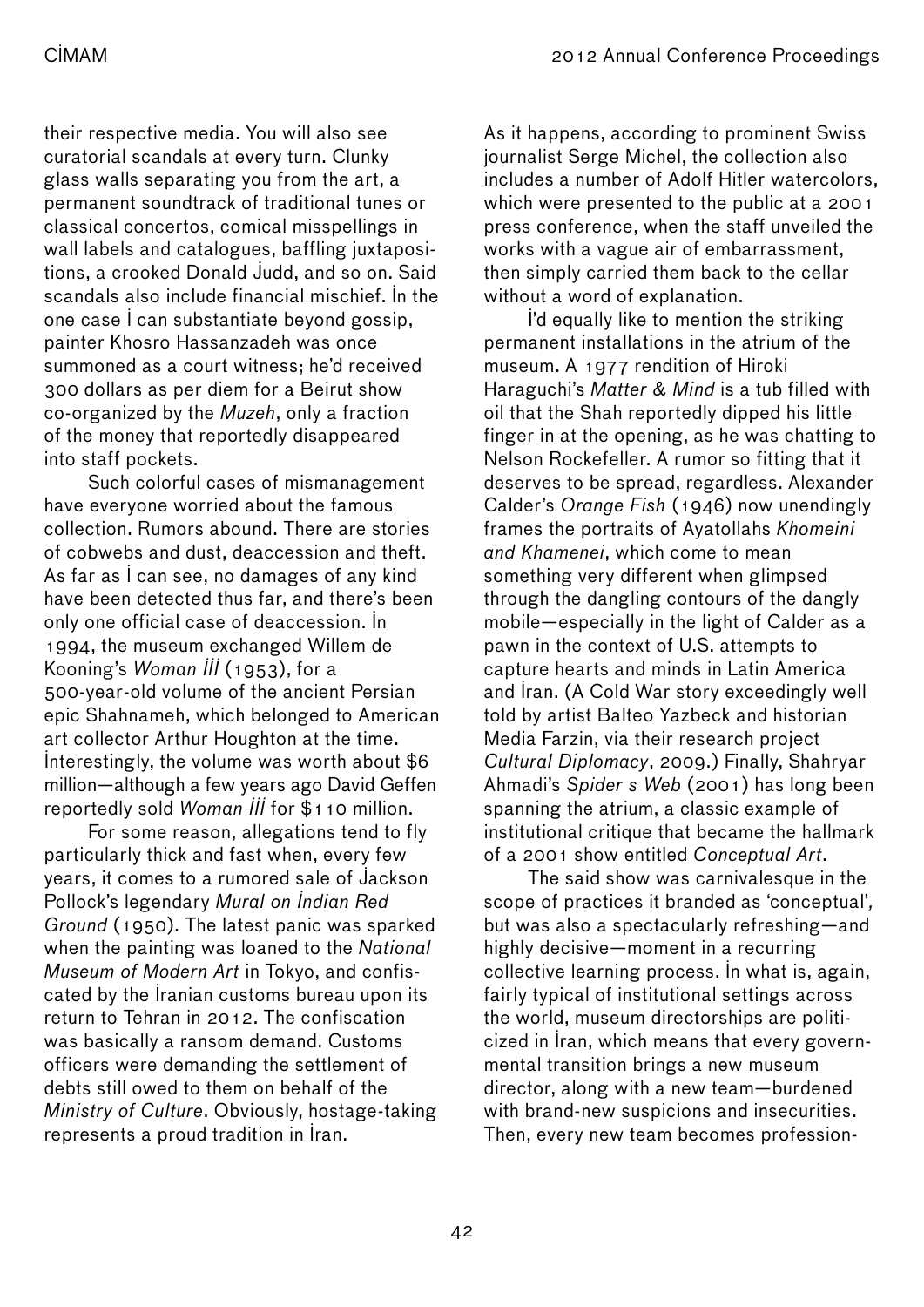alized over time, until a new president is elected and the whole process begins all over again.

Dr. Alireza Sami Azar was the director who marked the reformist era beginning in the mid-90s. He's opinionated, charismatic, disarmingly confident, and holds a PhD in architecture from the *University of Central England*. Sami Azar himself went through what he admits was an extensive learning process, but by now he's indisputably done more for the Tehran art field than any director before. Having served with sensational success as a consultant to *Christie*'s in Iranian art, Sami Azar now edits the Tehran art magazine *Art Tomorrow*. Like many others, he too sees the museum to be a metaphor for the country, citing excessive velocities of modernization. The notion that too much top-down modernization is violently counterproductive in Iran is currently very widespread. Though I personally have my doubts as to the maxim's real-life applicability to the museum or beyond, recent political history obviously lends it much credence.

My one professional experience at the *Muzeh* was on Sami Azar's watch; a week-long exhibition-in-progress entitled *Group Project*, in June 2000, featuring five emergent artists from Geneva, Switzerland. We were greeted with much suspicion, and not much support, but to be fair, it was a pleasant surprise to be able to do our thing within the museum to begin with, blustering whippersnappers that we were at the time.

As a goodbye gift, Sami Azar ended his tenure in autumn 2005 by putting on show of what was ostensibly almost the complete collection, under the terse exhibition title *The Modern Art Movement*, which ensured that the 188 artworks on display were documented in the public eye. The said eye was watchful, to say the least. *The Modern Art Movement* sparked eager, not to say lascivious coverage worldwide, some of it idiotically condescending, describing artistically starved Iranians gorging themselves on Picasso. Most coverage also heralded the factual inaccuracy that it was the 'first time' any of the collection was on display since the 1979 revolution.

I recently asked Sami Azar whether he'd do anything differently in retrospect, and he admitted that at the time of this tenure he was too circumspect with regards to the powers that be, and should have pushed harder for his ideas politically. Still, when asked what advice he might offer his successors, he said he'd tell them to step down, since the *Muzeh* had become a battle that could only be lost.

Incidentally, immediately after my afternoon tea with Sami Azar, I had the privilege of taking a cab to the *Muzeh* to meet current director Ehsan Aghai. I knew nothing about him and was somewhat apprehensive, and was pleasantly surprised to be introduced to a soft-spoken man my age who was friendly and forthcoming, and, again, did not sound markedly different from public museum directors elsewhere. Aghai pointed out the residencies that the *Muzeh* organizes in Paris, and the support it lends to the Iranian pavilions at the *Venice Biennale*, but also an upcoming survey of the work of Guenther Uecker. Of particular interest to me was his insistence on the problem of charismatic leadership. Aghai took issue with Sami Azar not along ideological lines, but due to the fact that he ran the museum according to personal whims and fancies, in a classic case of charismatic leadership. Aghai stated that he'd finally introduced a board to which he and other decision makers were accountable.

Before concluding, I'd like to introduce a brief parenthesis, and mention the somewhat lackluster documentary film *The Queen and I*  (2008), which culminates in a former Marxist revolutionary confronting the former queen of Iran. The ex-Marxist describes growing up in utter misery under Farah's reign, exclaiming,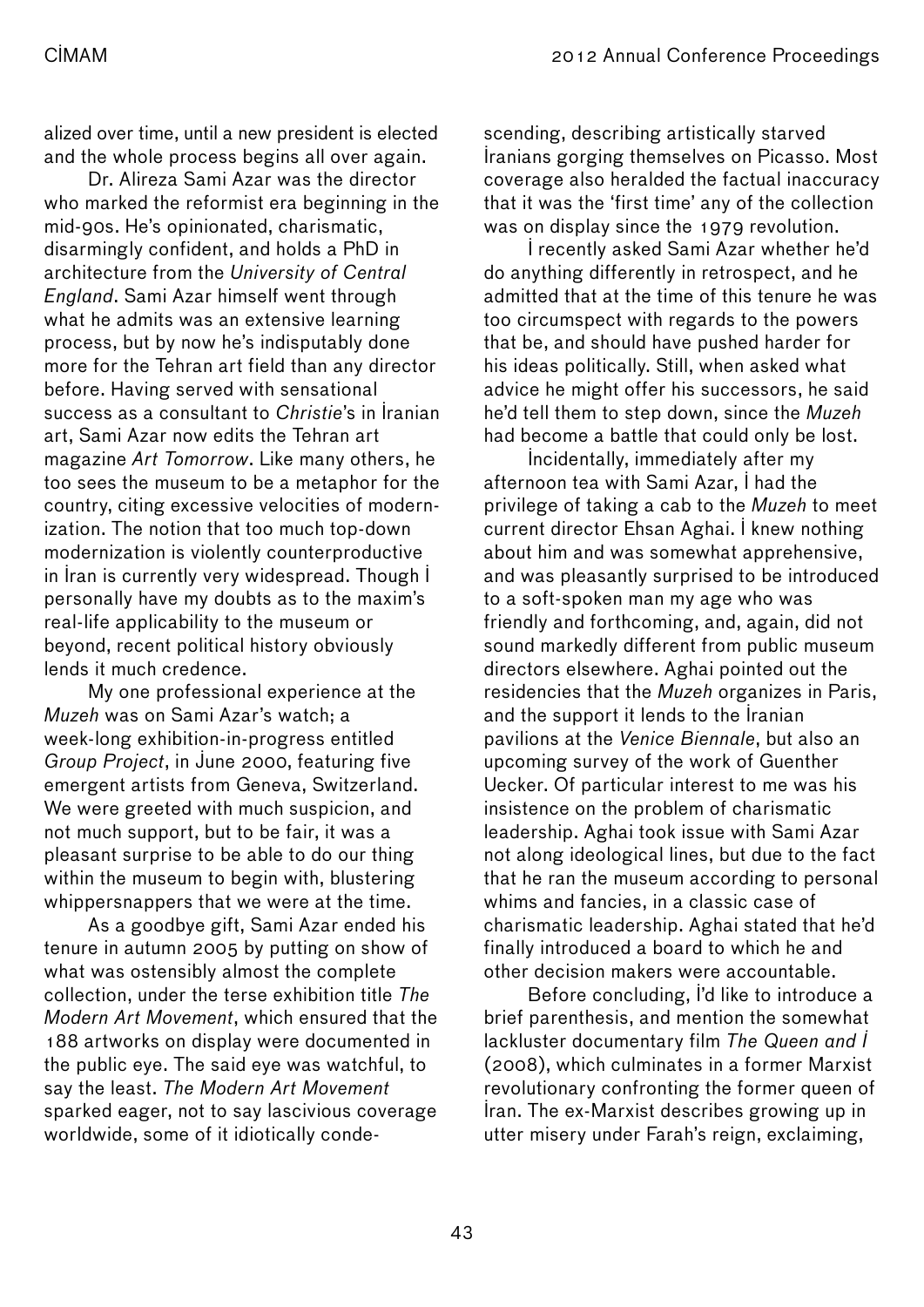'don't you understand why we hated you?' The queen's answer: 'You made one mistake—you should have written me a letter.' What comes to my mind is not only Farah's mind-boggling, arrogant naïveté. It also suggests a common denominator among museum decision makers in museums within Iran and without, before the revolution and after. A rhetoric of the devoted public servant that masks a complete lack of accountability. If I deal with your critique, I'll be praised and commended. If I don't, no one will notice, let alone dream of holding it against me. Which is why there's ultimately little interest in criteria on behalf of institutions—ethical criteria, qualitative criteria, political criteria—seeing as criteria would only serve to make you more accountable in the long run.

There is no curator who doesn't want to be empress of the *Muzeh*. Every curator who flies into Tehran and walks into the place, including myself, has that very fantasy. Oh, the things you could do. The irresistible, bittersweet spleen of what may have been and never will be. Our intuitive proposal is always to wake people up and speed things up—to do the Iranians a favor and interconnect. Somebody call CIMAM. But the question is, given what museums have become internationally, is the *Muzeh* really in need of 'wakening'? Personally, for a host of reasons that are described or hinted at in this essay, I cannot think of a museum experience that is more distinctive, more pedagogical, and more haunting than the *Muzeh*, especially if I compare it to the professional routines and the mainstream ideologies that currently define museums in New York and elsewhere.

In its brief for this 2012 Istanbul conference, CIMAM claims that 'museums have done away with the future.' When a number of museums are, in point of fact, busy creating precisely the kind of future the CIMAM brief is outlining—a future that is

all-inclusive, in which any specificity of contemporary art is abandoned, along with any specificity of strategies specific to place and time—if there's anything uniting most museums today, it's the call for the all-inclusive. Across the disciplines, professions, markets, borders, cultures, age groups etc. CIMAM subscribes to this too, calling for 'a common picture of our future'*,* for a 'global heritage, one that we all share and one that we all have access to' even for 'different cultural and epistemological traditions to be reconciled.' These and other, comparable tenets are unquestioningly espoused in our field. Once an internationalism of the socialist variety, the latter-day internationalism informing contemporary art is little more than undertheorized wanderlust channeled by economic opportunity. So it sounds tedious to ask who benefits from all the cultural and epistemological reconciliation. Or what reconciliation even means in this context. It seems tedious to question whether we really do need access to all shards of the global heritage. If we look at the overambitious biennials, the hyperambitious discourse, and the clunky transregionalist premises that litter the curatorial panorama, that's what reconciliation looks like. And as long as it's the best we have to offer, I do believe the *Muzeh* can afford to take its time.

#### *Questions and Answers Eungie Joo and Tirdad Zolghadr*

Zdenka Badovinac: Thank you Eungie, Thank you Tirdad. I was really inspired by both of your contributions; very provocative. also I am sure there are many questions in the auditorium. So let's start with the questions.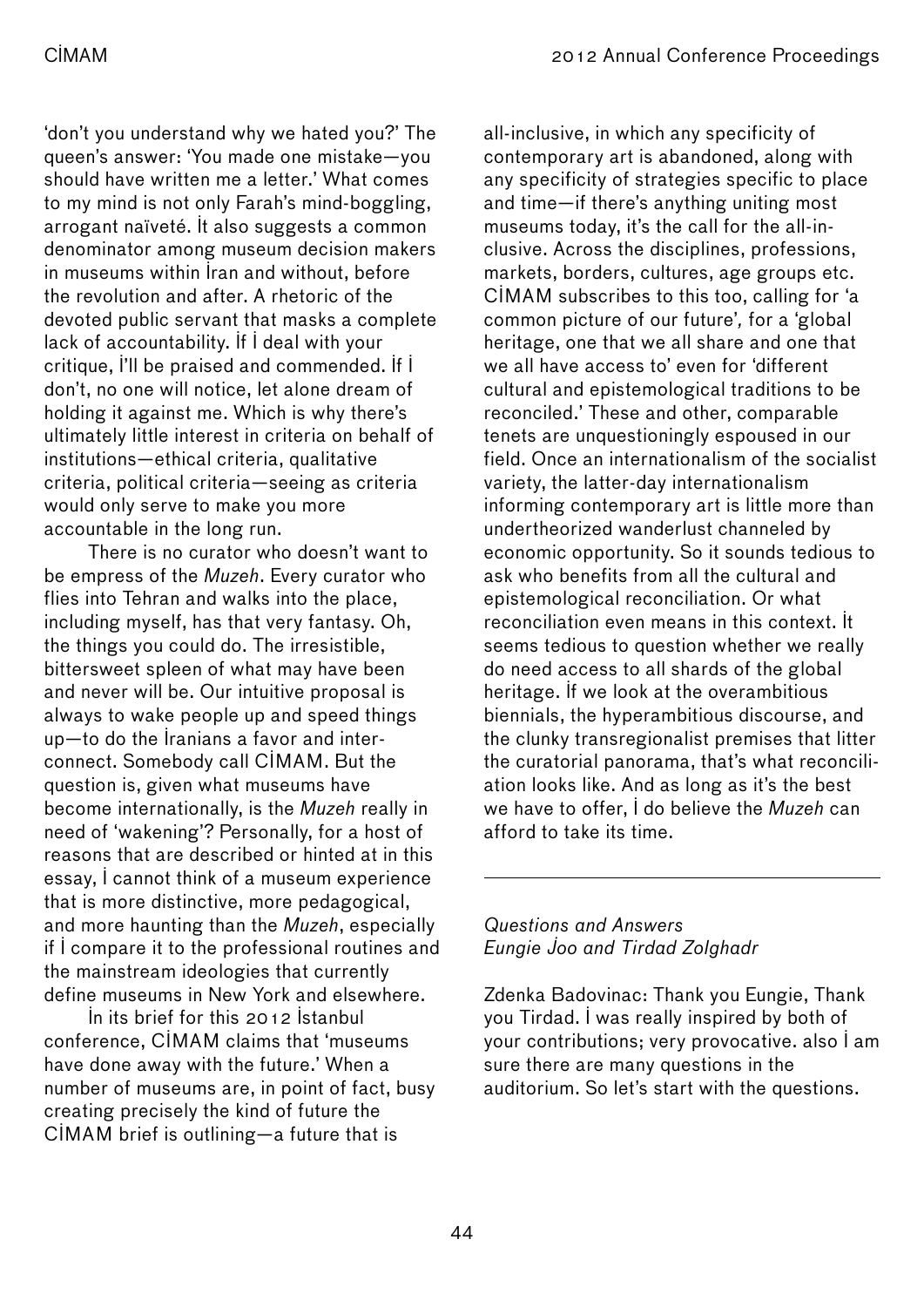Question: I have two questions for Eungie: One relates to the adaptation of the word 'hub': a traffic organization that supposes that there is a center and a periphery to this hub. How much do you use those distinctions within the *Museum as Hub* project? That's one question. The second is if you think that the rise of the relevance of the education department—as shown in this case—also translates, or occurs in relation to, the crisis of the traditional curatorial departments in the museum structures?

Eungie Joo: First, the first question about the *Hub*, probably Defne knows more than I do about why they used this terminology. I think there was always an understanding among the founding partners that we all inherited it from our directors. I mean, it was originally a meeting of directors of museums that became a collaboration of curators who were assigned this project. So I think we never got overly caught-up in the 'original design'; which is this issue of the flexibility to throw things away. So there was of course this issue that had to do with New York being this kind of market center, and things happening in New York in a certain way, and you know, places where maybe there is less of an art market, or no art market, were feeling that privileging New York within the organization was always going to be a problem; that there would always be a power imbalance that—as you are suggesting from the terminology—that would make things not work. So the first thing I did to try to alleviate that was actually to remove all the fees. The original structure was that each other institution got paid by the *New Museum* to participate in this project. So the first thing I did was cut that. Everybody said it was unequal so I said, 'Well then you're not going to be paid anymore. If you want to

be in this project you participate in it and we pay the artists, we don't pay the institutions.

As for the second question, I don't know that there has been a rise in the role of education departments in museums. I joke with colleagues of mine all the time that I had never had so many condolence letters as I did when I became a director of education. The question was always 'What happened at the *Redcat* that you became a director of education?'*,* I said: 'They fired me!' Well that's what I liked to say.

I think I've been asked by over twenty institutions, in the last five years, if I could tell them who else would do what I do, for them. And I honestly have to say that I'm not really super sure because curators would not want to become a director of education, because education departments are in service often to curatorial departments. So if I can credit the *New Museum* for doing something really strong, I think it was to empower the autonomy within the education department to behave not within the prescribed role. I think this is really the history of the education department at the *New Museum* that was revived with this initiative.

Question: This whole question about hierarchies is really fascinating to me, Eungie. I think the *New Museum* has been fantastic in the way you've dealt with it. But my question to you is: Who did you see as the audience for this project? And how was that different from the people of New York, or interstate or international, coming into the *New Museum* and how their perceptions of the *Hub* may or may not have been different from their perception of things done by the curatorial department? Do you think it was clear that there was a different ethos running through it? Eungie Joo: I think that as far as I understand it,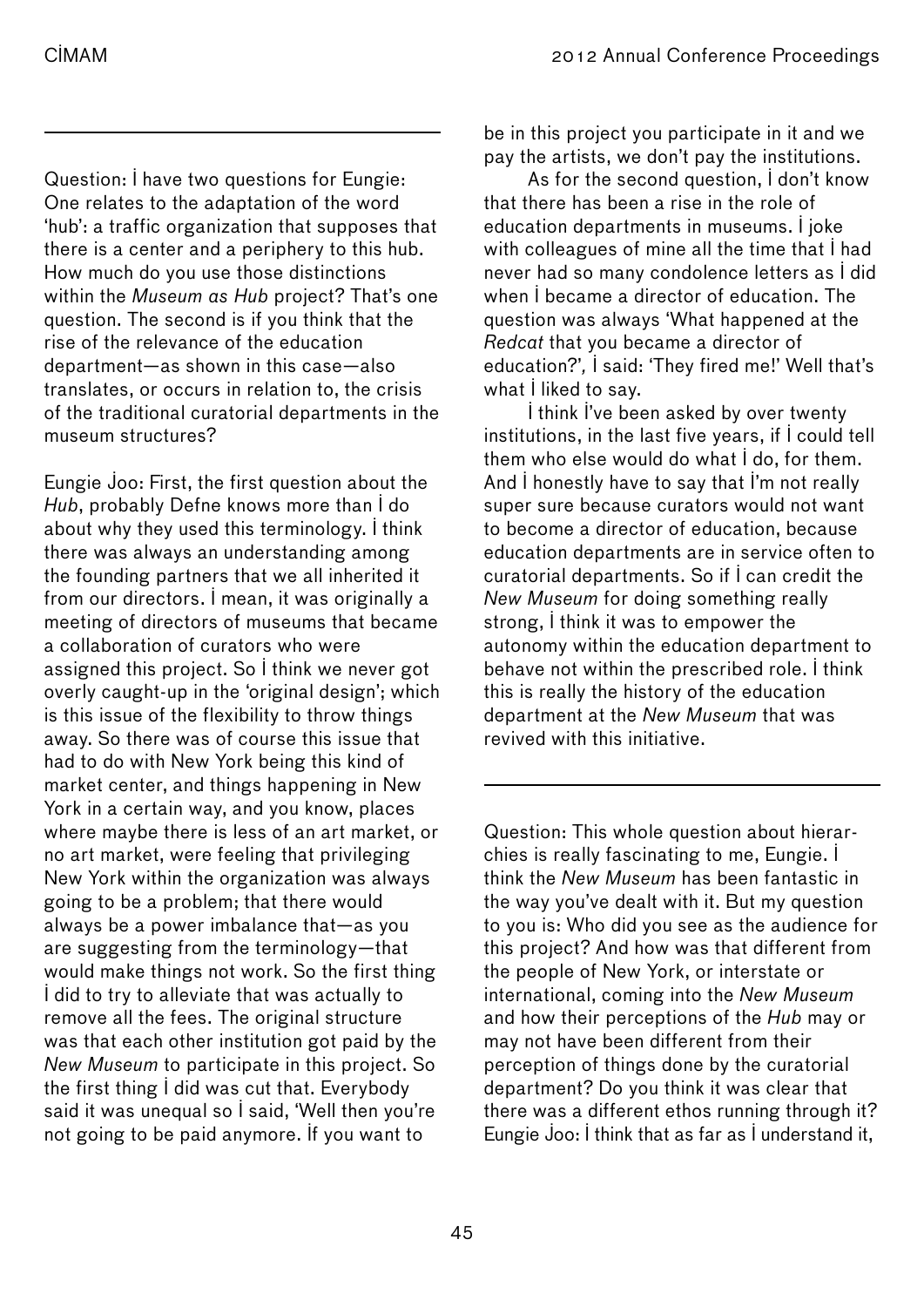the thing that made the *Hub* presentations stand out the most to the general public—and by 'general public' I mean people who would come on *Free Thursdays* because that is a good example: a lot of young people, which is traditionally the viewership of the *New Museum*, and people who don't want to pay 16 dollars to get into a museum. The only difference they could tell from the 4th floor to the 5th floor is that they thought it was a smaller space. Curators would say 'The *New Museum* is such a hard space! But, man, the Hub space sucks! It's really terrible.' I never felt that the *Hub* space sucked; I thought the *Hub* space was a little teeny strip of a space that could have been bigger, but if you watch the people reading about the history of military bases in South Korea with a lot of interest and asking about it quite a lot—you realize that also, for a lot of people, the scale of our museums are not comfortable for the public. A lot of people could linger. We are also the only floor that has seating, so a lot of people lingered there, they'd sit down; they'd catch up with what they had seen so far; they would take a little bit of time there.

But I think that in terms of programmation the public is not looking at the signs that we are looking at. So to get to the bigger issue of public and audience for this project, particularly—when I think about the audiences for museums in New York, I think about people who talk about this imaginary 'community'*,* which is always somehow implying people who are not as sophisticated as we are, it really infuriates me. I have always tried to say that the community for a museum is us. We are the community, and we are a valid community, along with a larger public. I'm not trying to sound egotistic or self-centered, but I always tried to program something that I would like to go see in the competition of all the things that happen in New York City, what was not happening. But

now it's quite different because now there's so much discursive programming happening in New York, but in 2007 there was not as much. It has changed a lot. Obviously, I think that very actively, the people that worked before me and the people who worked with me, were really hoping to provide some perspectives that maybe were not available in prominent places in New York at the time. Even if they totally existed in other places.

Tirdad Zolghadr: Would you say that if the *Hub* was located outside the institution would that solve some of the awkwardness that you were talking about, would that outweigh it? There would be a drop in audience figures obviously but would that bring something else to the table instead?

Eungie Joo: I think it's important for museums to attempt ways to approach the public that maybe are unequal. I actually like the inequality of it: not that you want to be in the basement, so to speak, but I think it's important for institutions to experiment with what we expect we are supposed to be doing and how we expect things are going to go. I'm sure many of you have had, have created, or have seen really high tech education centers in many museums that absolutely failed. But this was supposed to work; because people are going to want computers; they are going to want information technology. I think we have to try something, see if it works, see if it fails. Thinking about the *Museum as Hub* outside of the *New Museum*, as it could operate in many of our partnering institutions that are not formal museums, is a different project, which could have maybe much more intellectual nuance—and maybe even artistic nuance——but it couldn't necessarily have some of the nuances that we have.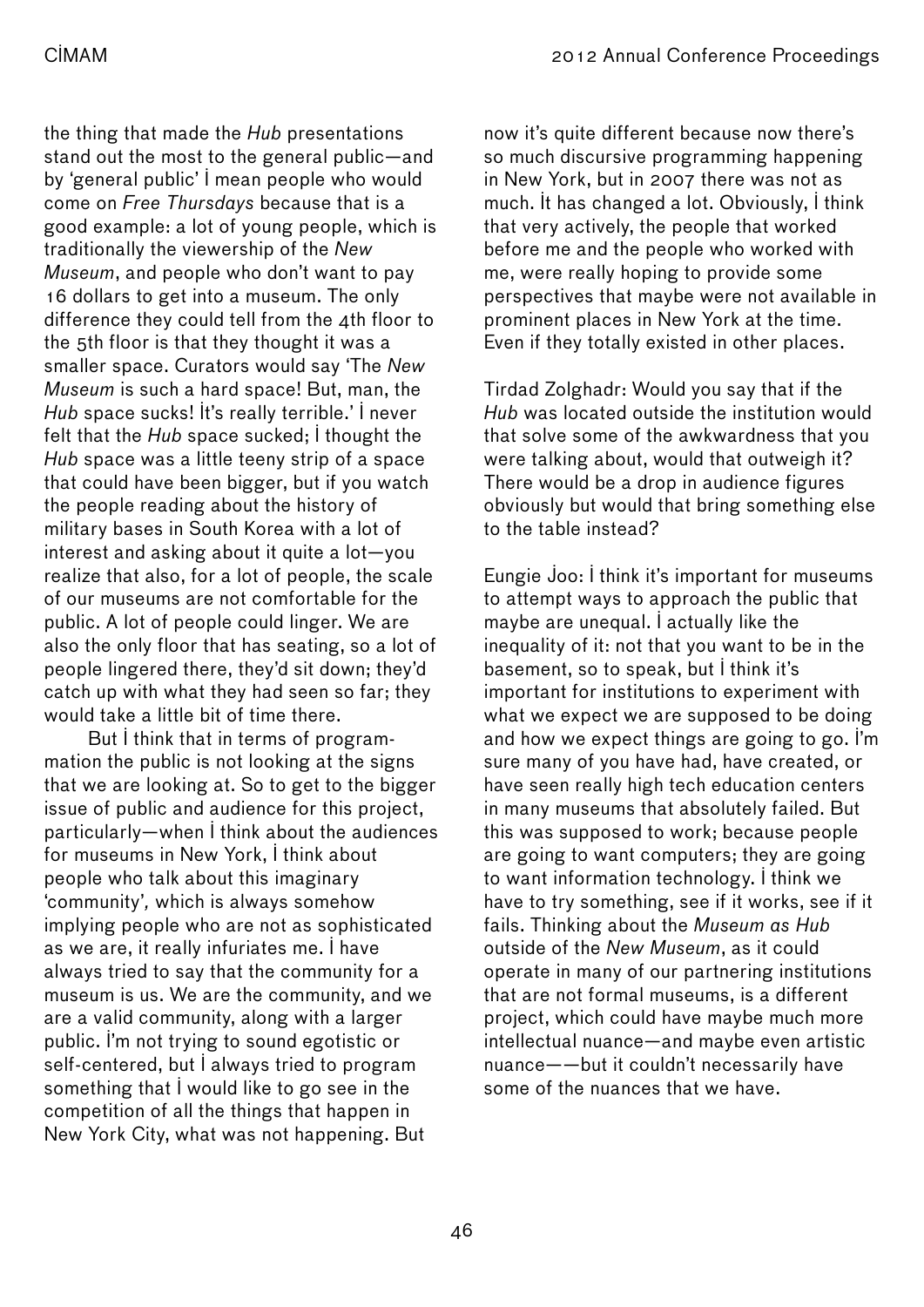Question: Tirdad, I really enjoyed your talk and want to thank you for what seemed like a really important challenge to all of us. Because it seemed to me that you were making the argument for benign neglect. I wonder how far we should take this as a professional community?

Tirdad Zolghadr: '*A Benign Neglect*', it's a good title for a show. I think it's important to understand that I was trying to be very specific to the place I'm speaking of. And, although I've worked in Teheran with artists in very different ways, I think it would be very clumsy and misplaced of me to start to explain how their needs would be catered to more precisely than what the museum is currently doing. Of course I have a few ideas but I think that what was more important—and more à propos in a setting such as this—is to think about how we would intuitively engage with a museum such as that. That is to say, how we would engage with it in a way that our gut instinct—our primary ideologies—as art professionals would dictate. And I think that would be in a way that strips it of a particularity that has accumulated over the years and which, for better of for worse, is something which stands apart as a museum experience. You might hate it for all the fuck-ups it's accumulated over the decades; but I think everyone will admit to it being an extremely instructive and bizarrely haunting experience of seeing the museum. So in a context where everyone is complaining about this endless circular—this cat chasing its tail—about the global and the local and how to be distinctive and how not to be condescending, I thought it would be most productive to simply describe and to maybe point to a potential critique of business as usual—which I partake in myself, I don't

exempt myself from this routine—than to try to say 'Well, the museum should be chastised for doing this and not giving money to these people and these people…' and so on and so forth.

Question: Tirdad, thank you for sharing such a wonderful research on which I think you've worked quite a bit. There was a word that you brought up in the end and maybe you two could discuss it: 'reconciliation.' If I understood correctly, you brought it in being very critical to the global condition of contemporary art, as being this platform that reconciles.

I had the impression that the final show at the *New Museum*, *The Ungovernables*, was reconciling as any other globalized exhibition. I was wondering what is inherently more neo-colonial; Is it the reconciliation of the global platform? Or is it the imported canon of Western modern art in Tehran? Or, Could we think that those are experiences of a certain neo-colonial experience?

Tirdad Zolghadr: What makes the question difficult to answer is what you said in the end. Because of these different shades of neo-colonialism that you are talking about. In a way what I was trying to do in my talk was to... How to put this? I think that framing contemporary art as a colonial endeavor has the advantage of marking a certain epistemic violence that we can visualize very clearly and that opens a more, in my eyes, refreshing conversation. And I know the problems that are inherent to that approach.

I'm aware of the problems of playing down the contributions of that which is mapped as the periphery in a frame such as mine. I know and I don't think there are any perfect solutions in this situation. But I think the highlighting of something as a colonial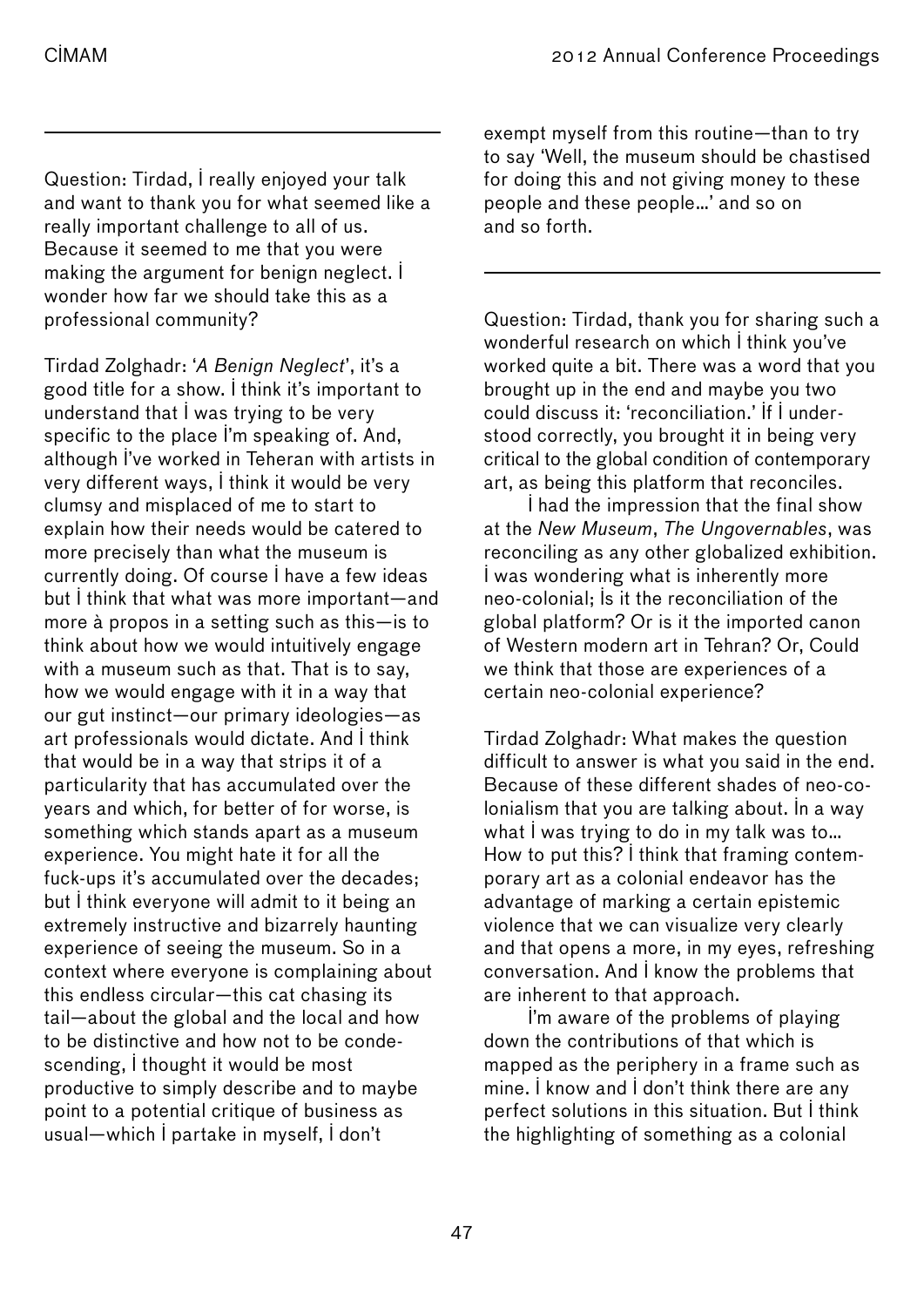project has very clear advantages. To get to what you were saying in terms of 'reconciliation': That's something that I plucked from the brief for the conference and I apologize for what might seem some hair-splitting textual analysis, but I thought that this is actually mirrored quite accurately in many contributions and I think that art's role as a supposed bridge-builder, is something which creates more problems than its marking as something which has unavoidably colonial sub-texts and ramifications. Does that make sense? You look a little dissatisfied from what I can see through these spotlights.

Zdenka Badovinac: I have an additional remark for this question, for Tirdad. I think it is not necessary to place it in this colonial context but I would still ask you if you have some alternative, utopian or existing models or ideas that you would rather apply in case of Tehran or other regions. Of course there are very utopian models (such as) Joseph Beuys democratic social structure; and there are less utopian models like Secession in Vienna, which was founded by artists and still today the artists' board decide what to exhibit and what to put on display. When you talk to other artists do you have other utopian ideas which you would prefer for a collection?

Tirdad Zolghadr: I was very sure of what I was going to say until the very last word of your question: the collection. I was thinking that maybe I should pretend that I didn't hear. I'll give you an answer to my ideal question…

Zdenka Badovinac: There are two questions, the first about the display and then second, about collection.

Tirdad Zolghadr: When it comes to a collection, it has to mirror such a wide array of factors, which would have to do with the

needs of the art scene but also with the political climate in the country and everything in between, that I think we would have to account for in quite a detailed case study when it comes to the museum, and in particular if it were not to devolve into a very general discussion of collection practices. I think it would be very hard to answer that.

Zdenka Badovinac: Maybe you can reduce it to local, regional experiences.

Tirdad Zolghadr: Well, that would open so many cans of worms. I've tried to be of help when it came to the impossible project that many in this room have been involved with in Abu Dhabi, where they are trying to build up a collection from scratch which would do justice to both the brand name of the museum and to local aspirations, and it's quite a tortuous discussion that goes round in circles and that we could only do justice to it in an interesting way if we really looked at certain details. Speculating on the collection here is not… Maybe someone else here would like to do it; I know there are others here who know it well.

As for the first part of your question, I would simply suggest that the utopian potential of what can unfold in art is simply something that doesn't travel that well. It is not something that you can easily summarize for a conference, whether it is CIMAM or—I'm thinking of the slide that was shown earlier: the *Creative Time Summit* in New York—other places that showcase deeply idealistic projects which have a strong local resonance, and the distinctive utopian features of which are simply not mirrored in a context like this. I'm involved in small projects in Teheran that do have far more idealistic ambitions than what I would have ever hoped to achieve through the *Museum of Contemporary Art*, but those are initiatives which, by definition, once you drag them into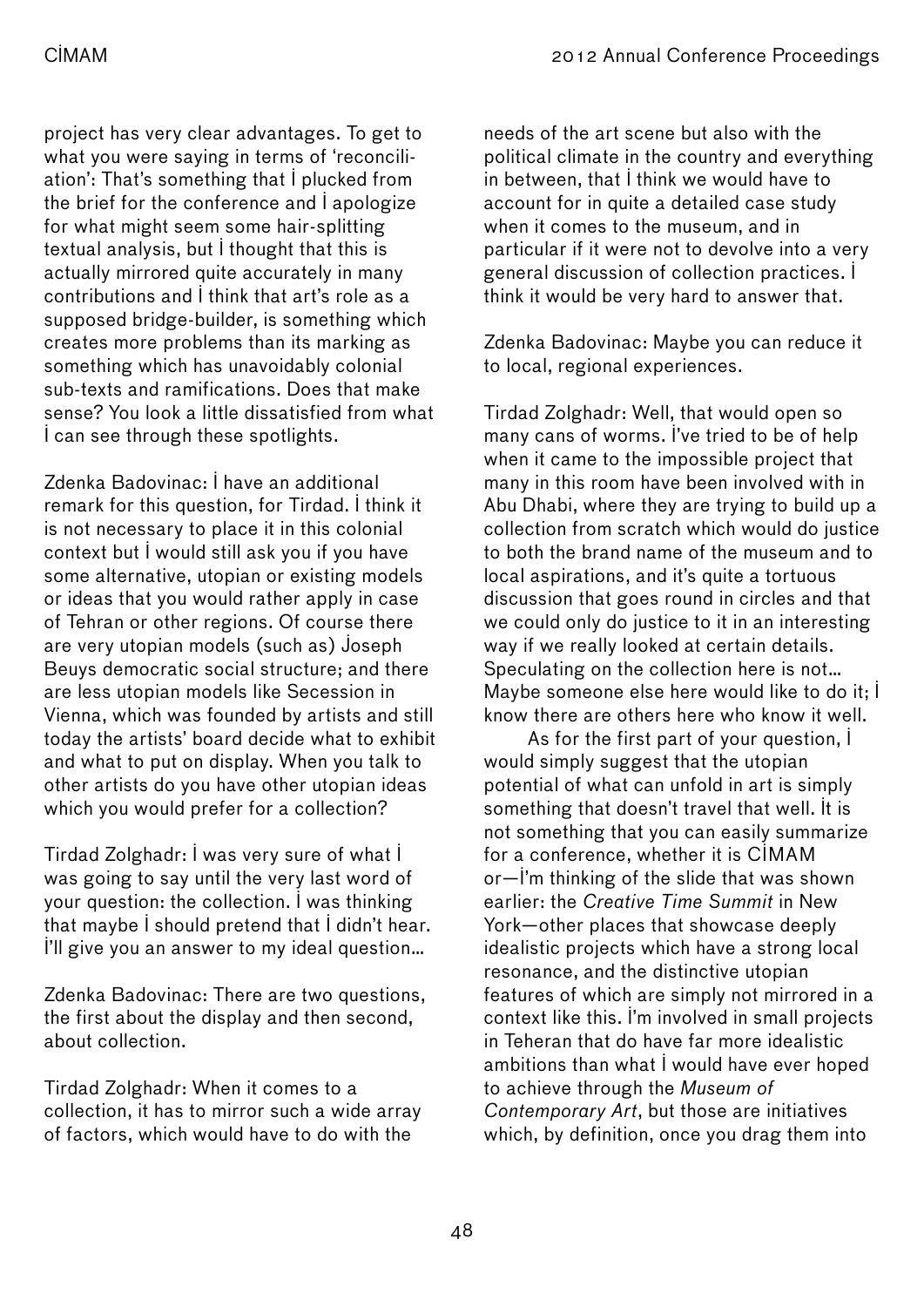the limelight, they tend to become caricatures of themselves. And you start to wonder why you even did that to begin with. My utopian fantasies are things that are aspired to in places that do not necessarily need visualization, or need this kind of bridge-building, to be realized.

Question: I was actually going to ask about the same two issues. One is about what you said about the post-colonial contemporary; I wonder if you also mean that in terms of the use of this term. In the case of Tehran, there isn't the shade of the biography of this term that is coming from modernism or museology. So your critique of the CIMAM's brief about reconciliation and also the idea of a kind of world culture that museums, as a community, could facilitate. Is the problem there a very fundamental epistemological violence that the very museology that we are looking at simply does not fit into local elements and very different multicultural situations? It is still something that has developed from enlightenment and modernism?

Tirdad Zolghadr: That would be the flip side of the pretense that I was describing earlier. Namely, the idea that I could account for what are the necessities of the local field in a place like this, with suggestions as to what the museum should do to be a more responsible slash, efficient—kind of place. Because if I were to say that the museum is out of place intrinsically, in terms of its very conceptual architecture and in terms of its history; that it was out of place in Tehran, that would be actually taking the very same position of representing a local context as a kind of speaker for something which is actually extremely complex and contradictory and which I couldn't do justice to, I could just

answer very speculatively and say that I don't think so. I would argue that the problems I've seen—and this is where I'm slipping into the role of the native informant and thus contradicting what I said earlier. But maybe, just to avoid this misunderstanding, I would just say that, on purely personal experience, the challenges that I have encountered in the local art field are not related to an intrinsic cultural alienation from the idea of a collection or museum that houses it. It's related to questions of class configuration, and other factors that are at play everywhere but that become even more difficult in a thirdworld context.

Question: I have more a comment—on the history of the *Museum as Hub*, and also maybe in relation to your question, the relationship between curatorial and education. When the education department at the *New Museum* took the lead and the leap to conceive the *Museum as Hub* project, it actually came via the adjunct curators (who were actually not living in New York—they were living in Latin America and so forth); it came via education because education felt like periphery. Because it never felt embraced by the rest of the museum, and it was a resistance project of the education department to actually make sense of the *New Museum* as it was all searching, post–Marcia Tucker, in the whole process of building a new building leaving the Broadway space and moving to Bowery—and that was also a time when *New Museum* was deciding whether to have a library or not; keep the Lucy Lippard archives or not (which was an inspiration for The *Museum as Hub*, obviously, her files from the 1980s). So it actually came via education but it was a whole vision for the whole museum. And then it was plugged into only one floor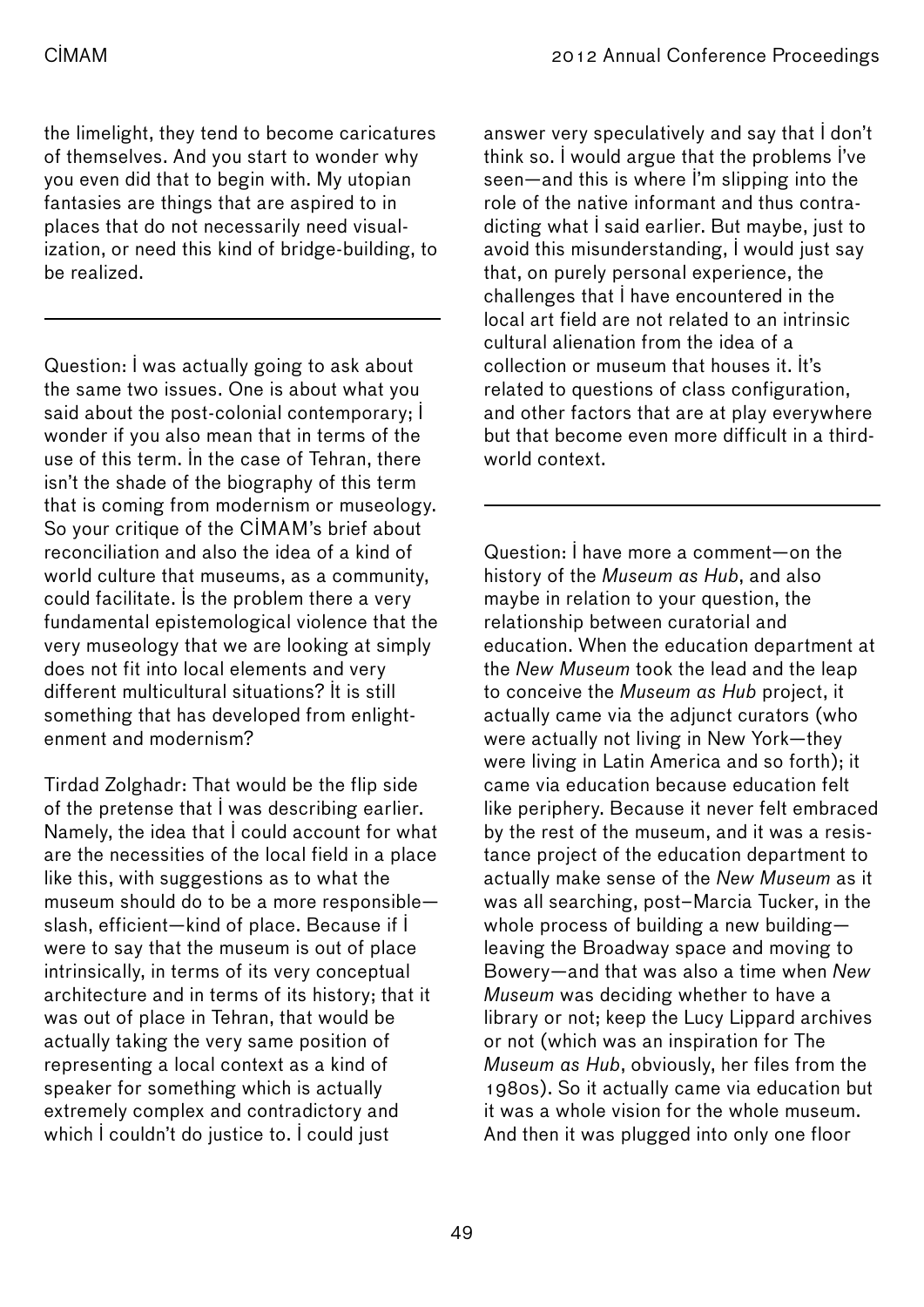and what you've done with the past five or six years was incredible of course, but in a way it was a bit of a collision between the curatorial and the education department and I think it's important to discuss it here, in a CIMAM context.

Eungie Joo: I think it's maybe something that is in front of us rather than behind us as well, because with my departure from the museum, the coordination of the *Hub* is actually leaving the education department. Lauren Cornell is a curator at the *New Museum* and the curator of the next *Triennial*. But then in another way it's swapped because now the *Hub* is associated with the *Triennial*; it's two separate projects but under one person which I think is interesting because I think that the possibility then of organizing public programs from curatorial, instead of education and public programs, as a foundational part of the *Hub*, could be an important advancement.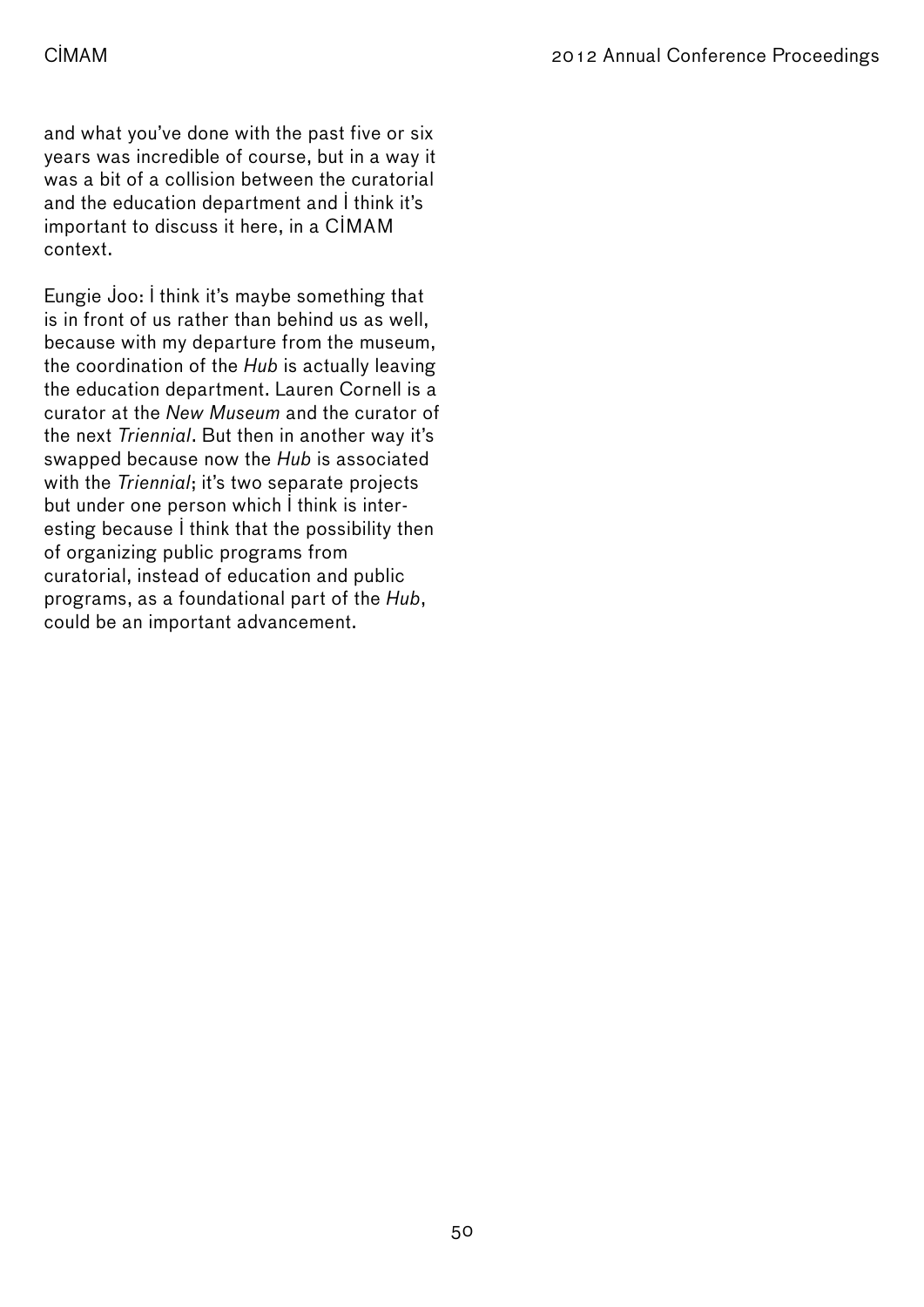### Understanding Local Context 2

This is the last session of the day before we get on the road and go to the institutions, one of which is going to be presented right now. This is the second part of the *Understanding Local Context* sessions of the day. It is my great pleasure to introduce Emre Baykal, the director and curator of ARTER art space. Thank you for coming Emre. *Vasif Kortun*

*Emre Baykal Exhibitions director and curator ARTER, Istanbul*

Thank you to Vasif. And I would like to thank to the organizers of CIMAM for inviting us to make a presentation on ARTER. ARTER is a new contemporary art project with its own space and program and it joint to the rapidly changing and developing art scene of Istanbul in 2010. It is initiated then supported by the *Vehbi Koç Foundation*. In the field of contemporary art the foundation has some other major undertakings as well and these are increasing in number and context especially in the last few years. So I will like to briefly mention some of them hoping that this would help a better definition for ARTER among other projects that are founded by the same foundation and clarify the relationships between these in a wider frame.

Established in 1969, the *Vehbi Koç Foundation* is the first private Turkish trust which has evolved from a grant-making institution to a major foundation with operations mainly in the areas of healthcare, education, culture, and arts. The flagship of its cultural operations is the *Sadberk Hanim Museum*, established in 1988 as the first private Turkish museum, this museum houses a fine

collection of Turkish and Islamic artworks as well as an archaeological collection based on *Anatolian* civilizations. Besides its other activities, the *Vehbi Koç Foundation* has developed three major projects for contemporary art in the last five years. It has been establishing the first institutional and at the same time exclusively contemporary art collection in Turkey; it has initiated and supported two projects: TANAS in Berlin and ARTER in Istanbul, and lastly a contemporary art project to be open in Istanbul, currently in the process of planning. The collection has been initiated in 2007 with the objective of forming the backbone of a future contemporary art museum in Istanbul.

Today the *Vehbi Koç Foundation Contemporary Art Collection* comprizes nearly 700 works by 240 artists with an emphasis on the art produced in Turkey; yet the collection embraces other geographies as well, especially the neighboring ones. The acquisitions by the collection have been directed by René Block and Melih Fereli: *The Vehbi Koç Foundation*'s culture and arts advisor and since 2010. I also became a member of the acquisition team. A small part of this collection was shown at ARTER's inaugural show curated by René Block. It was titled *Starter*, to start the new space and this exhibition was the first institutional display of the collection, even though it was not shown not in a museum yet with in a museological context. *Starter* presented 160 works by 87 artists at ARTER, which is neither a museum nor a space with a collection-based exhibition program and even though initiated and supported by the same foundation, ARTER is a separate entity from the collection and from the museum and it is, to tell you the truth, modest compared with any museum scale.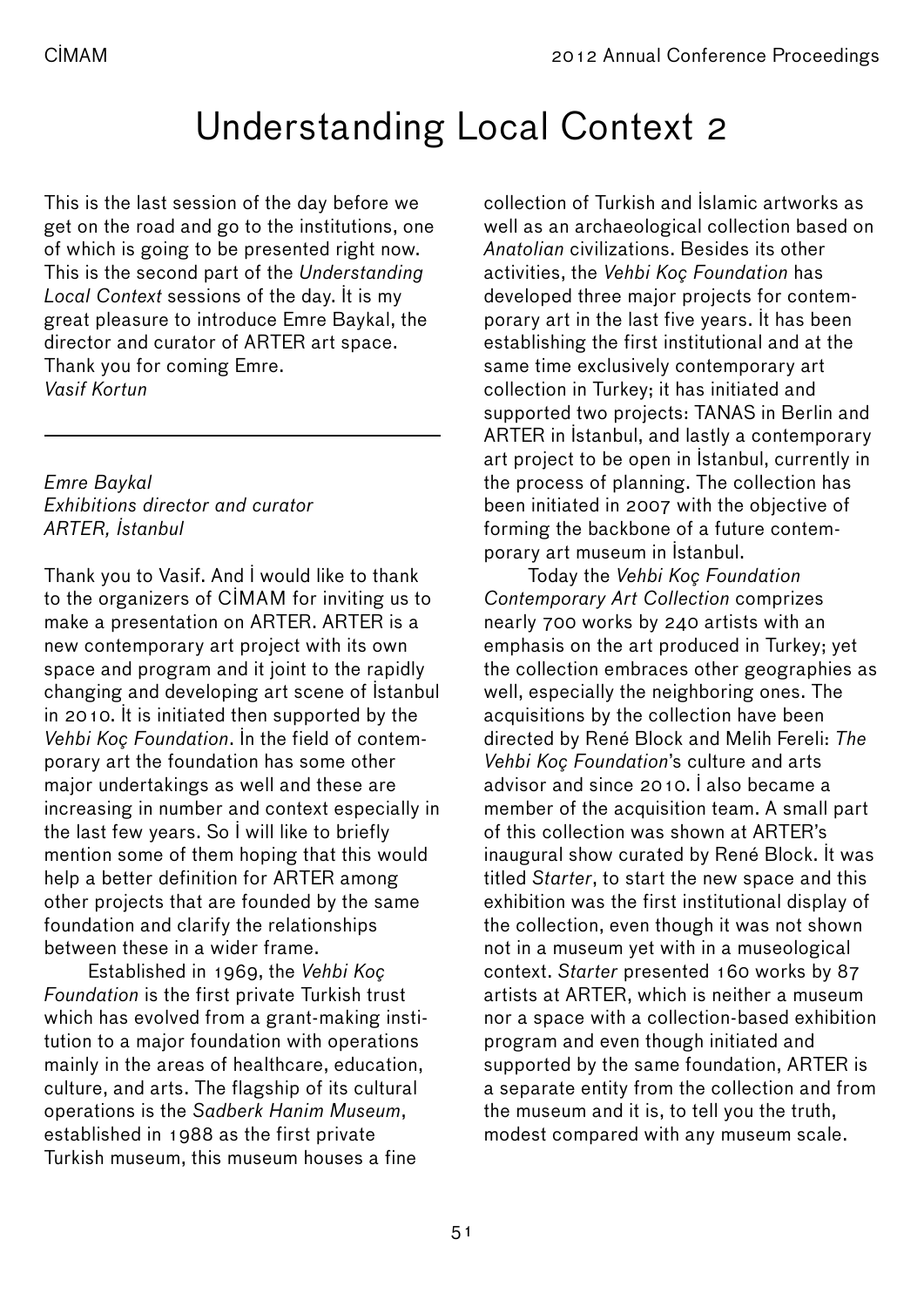ARTER has exemplified one of the concerns while making the collection is based on a geographical distribution: 45 percent of the collection is planned to have a focus on Turkey, 30 percent on neighboring countries, and 25 percent on the rest of the world. These are installation shots from May 201, when ARTER was opened. There is also an art-historical niche in the collection, which is dedicated to *Fluxus* moment of 1960s and '70s; this includes works from artists such as George Maciunas, Joseph Beuys, John Cage, just to name a few.

Another focus area for the collection which we have already started and wish to complete by the opening of the museum is the art produced in Turkey in the '70s and '80s, comprising seminal works by pioneering Turkish artists. Yet I have to underline that we are also very much interested in what is being produced today in Turkey: 60 percent of the works in the collection are dated 2005 and later but these are both by younger-generation artists as well as from more established ones. So in a sense the *Vehbi Koç Foundation Contemporary Art Collection* aims at preserving the past while at the same time bringing together today's production for the future and it is not a thematized collection.

So I wanted to show some pieces from the inaugural show to give you an idea about the collection and probably the establishment of this major contemporary art collection is, obviously, part of a preparatory process toward a museum. Yet two space-related projects preceded this bigger-scale museum project. One of them is TANAS. There is an installation shot from 2010, from an exhibition called *Mahrem*. This space was established in Berlin, for future Turkish contemporary art. It was founded to increase the visibility of contemporary Turkish art in the international context of Berlin and the space and its program is directed by an executive team led

by René Block. Later in 2010, TANAS was followed by ARTER in Istanbul as the second space-related project by the same foundation.

This is our building, ARTER is housed in a historical building on Istiklal Street—one of the most crowded pedestrian streets in the world, probably. It's modest in scale; it has an exhibition area of 900 cubic meters, on four floors. And a fifth floor is spared for the offices; the team is again not so big. The overall team comprizes 26 staff; this includes security and maintenance. ARTER is conceived as a space fully dedicated to the encouragement of artistic production by providing a relievable and sustainable infrastructure to Turkish and international artists and, we do this within the exhibition program, so what is being facilitated for the art scene at ARTER is actually being realized within a certain exhibition program. So first of all, it is a space for exhibitions. And while structuring this program's various concerns are taking into consideration but coming to all, each exhibition involves in its own scales, a process of production and presentation of new works, and actually the only collection-based exhibition in ARTER's program until now, was, was the *Starter*, the inaugural show.

We do not aim to have any other collection-based projects in the following years, and instead we prefer to continue with the program that allows us to collaborate closely with artists on the production of new works and new exhibitions. The second project, following the inauguration exhibition, was mainly based on this idea, on the idea of ARTER as a facilitator for artistic production. In that second exhibition we invited twenty artists from Turkey to produce works projecting the idea of institution and, in a narrower sense, art institution. I will show you some images from this exhibition and from the works that we have collaborated and produced together with the artists.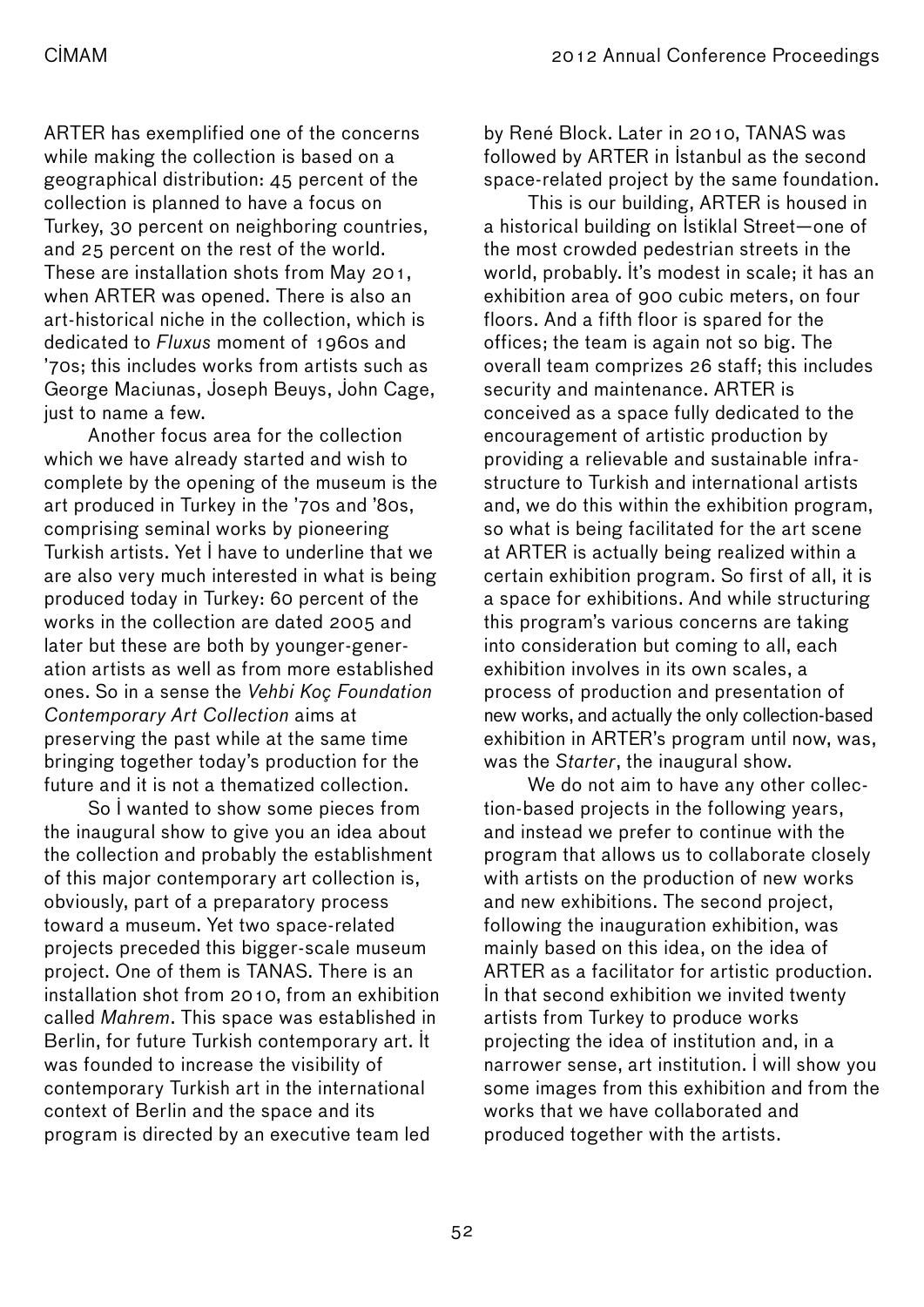But I have to tell you that each year in our program there is a similar kind of exhibition that entirely focuses on new productions. *The Second Exhibition* targeted a close collaboration between the institution and the artists and it also tried to trigger an encouragement for the expansion of production networks in Turkey, which is unfortunately still quite inadequate compared with the potentiality of this geography today. With the *Second Exhibition*, ARTER founded and realized the production of more than thirty works and two complementary books where published to accompany the project. Our program, each exhibition in the program is actually being accompanied by exhibition books, extensive publications, and these can be sometimes in two volumes, depending on the nature of the exhibition. If we are working on new productions, we have an opening, we have a book for the opening, and then we also like documenting the actual show, the actual exhibition and the process with a second publication.

Now, let me show you some of the works from this show and actually what you will see were later acquired for the collection as well. When we do work with new productions, when we organize exhibitions based on new commissions, actually we don't start with the idea of getting the works into the collection, but whenever there is a dialogue between the work and the collection then through further negotiation we like acquiring those works into the collection.

This is how ARTER looked from outside during the *Second Exhibition*, on the entrance Ayse Erkmen made a site-specific installation which was actually based on the history of this space of this new institution and it was trying to relocate ARTER into an environment which has changed drastically in a hundred years of time.

This is from the inside. On the front again an intervention by Canan Tolon,

basically it is scaffolding, holding the space together but at the same time somehow destroying the floors, the walls and the ceiling of the new institutional space. At the background you have a glimpse of Ali Kazma's multidiscipline video projection; it was called OK and I wish to show you a little extract from the video [video clip].

So this is how Ali Kazma represented monotonous and repetitive functioning of the institutional order beat in an art institution or elsewhere. This is a performative photograph by Volkan Aslan which actually brought a very familiar scene from the public space in Istanbul into the institutional art space. This was a large photograph covering a whole wall and again it was realized during the time of the inaugural show so you can have a glimpse of the first exhibition at ARTER.

This is a joint project by Banu Cennetoglu and Yasemin Kaya. When we invited Banu and Yasemin they sought assistance of a non artistic discipline to measure the space of the institution, so what you see the therapist holding in his hands is called '*Acmos lecher antenna*' this device is usually used to measure the energy flow in the body and they measure the energy flow to diagnose the problems in human bodies; this time it was served to diagnose the space itself; it was quite interesting experience for all of us and it resulted in a quite metaphorical reading of the new institutional space. So I really want to show you a very small excerpt from it [video clip]. So this is how we were diagnosed.

*The Second Exhibition* was followed by *Tactics of Invisibility*, which was a co-production by the *Vehbi Koç Foundation* and *Thyssen-Bornemisza Art Contemporary*. The project was conceptualized as an exhibition in three phases. It was launched in 2008 with some preparatory research, and then it was first realized in Vienna in 2010, later adapted to TANAS in Berlin and finally to ARTER as its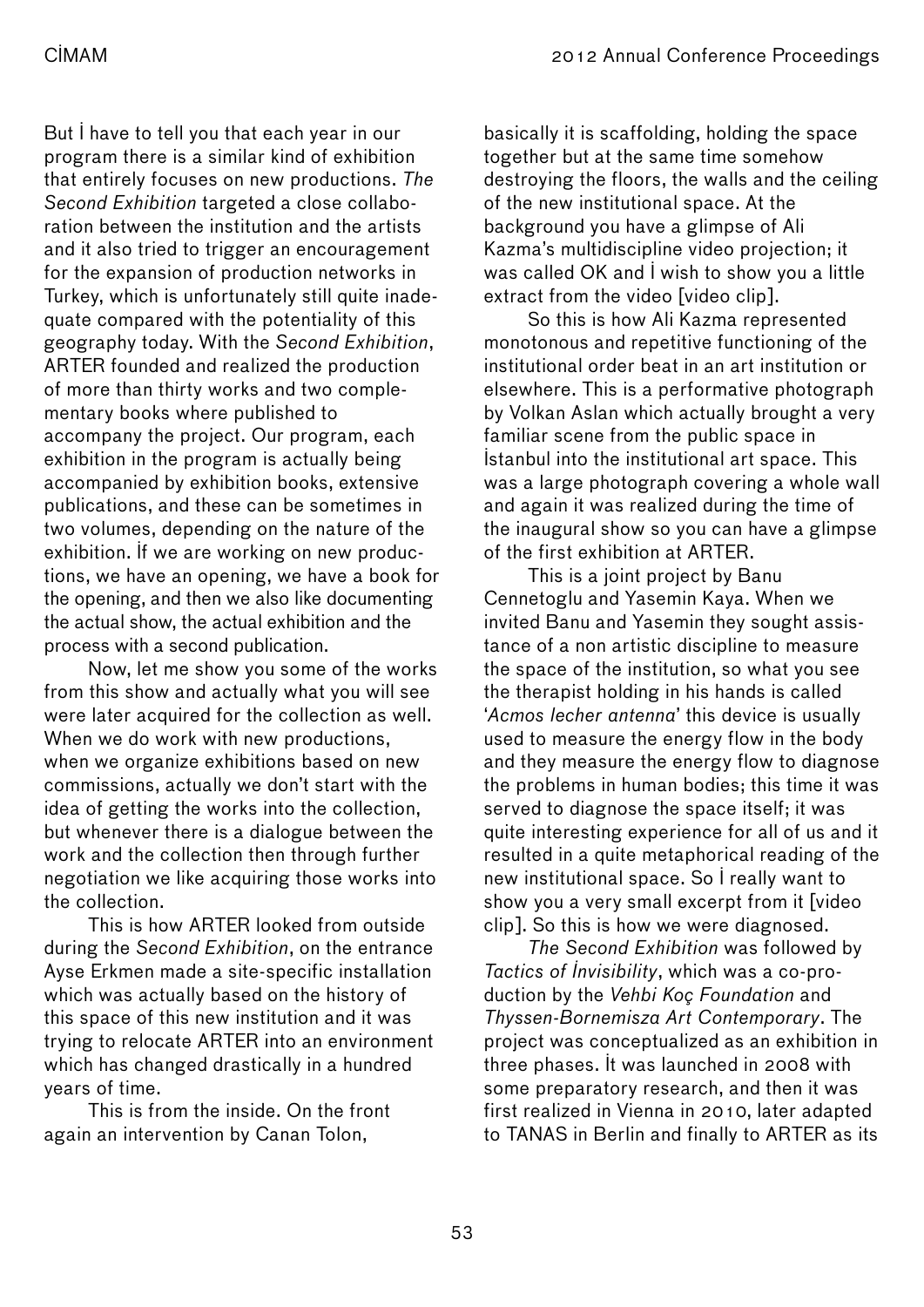final stage in the same year. And in line with the vision of both organizing institutions, the project also aimed at commissioning some new works besides already existing projects. So let me also show you some of the works from this exhibition. This is Cevdet Erek's piece it was called *Sky Ornamentation with 3 Sounding Dots and Anti-Pigeon Net*. What you see it's actually the indoor counter part of a larger intervention in the courtyard of T-B A21.

So the whole idea was based on the architecture of the space. The roof of the courtyard was, was covered with a pigeon net, which is used in Vienna to protect buildings from birds, and the three squares. The dots are a directional loudspeaker, so Cevdet was able to create three separate sound fields for the visitors coming into the space. This is a close-up and following Vienna, the project was adapted in a totally different manner to TANAS again, taking architecture as its starting point. TANAS has a lot of columns as part of its architecture, these elements are usually quite invisible to the eye and Cevdet created and added a fake column to the existing ones. And the same idea at ARTER. So we are very happy to have these pieces after the exhibition in the collection as well. It is just a coincidence but a second sound project proposal came from Ayse Erkmen for *Tactics of Invisibility*, which is again related to the history of the building of T-B A21. It was based on a rumor that Beethoven was living in that palace for two, three months and had a relation with the Countess Anna Maria Erdödy, the owner of the palace. Another rumor says that still there is a ghost of a girl, of a young girl still walking today in the building. So, some of the pieces of Beethoven were dedicated to Erdödy and Ayse Erkmen played with one of them, which was a canon and Ayse asked a soprano to sing the keys and adapted it to a single voice. So I will give you the sound of it for a little while [sound clip].

In addition to such group exhibitions, where we commission new works from artists, we also like working together with younger-generation artists on their large-scale projects, which actually cannot be realized without the support of an institution. *5 Person Bufet* by Deniz Gül, Stage by Nevin Aladag, and *Freedom to the Black* by Erdem Helvacioglu are projects in that series. I will show you some images from these projects. This is Deniz Gül's *5 Person Bufet*, which actually starts with a poetic text the artist has written a couple of years ago with the intention of finding its spatial counterparts in an exhibition space. So the text is not there anymore but instead of five persons she has lined up five pieces of furniture; somehow mixing the interior and exterior and the power relations between the two and into the exhibition space. This is an intervention she did on the window fence.

We had some boiling milk, which give smell to the whole project. '*Stage*' by Nevin Aladag occupied the third floor and transformed the space into an open transformed area. It was composed of stage units made of artificial hair of various colors. The installation referred to the performative aspect of gender identity through the material and the form. This is another installation shot. Last year we started also a new series based on sound art and these series is being curated by Melih Fereli. Kicking of this sound art series was an exhibition entitled *Freedom to the Black*, which was inspired by a work in the collection: *Piano Piece* by George Maciunas and it featured a composition by Erdem Helvacioglu. This is how it looked and this is how you feel when you are inside [sound clip].

Survey exhibitions of more established artists constitutes again a major part of the programming at ARTER. We have collaborated with artists such as: Kutlug Ataman, Patricia Piccinini, Berlinde De Bruyckere, and Mona Hatoum. And whenever possible we are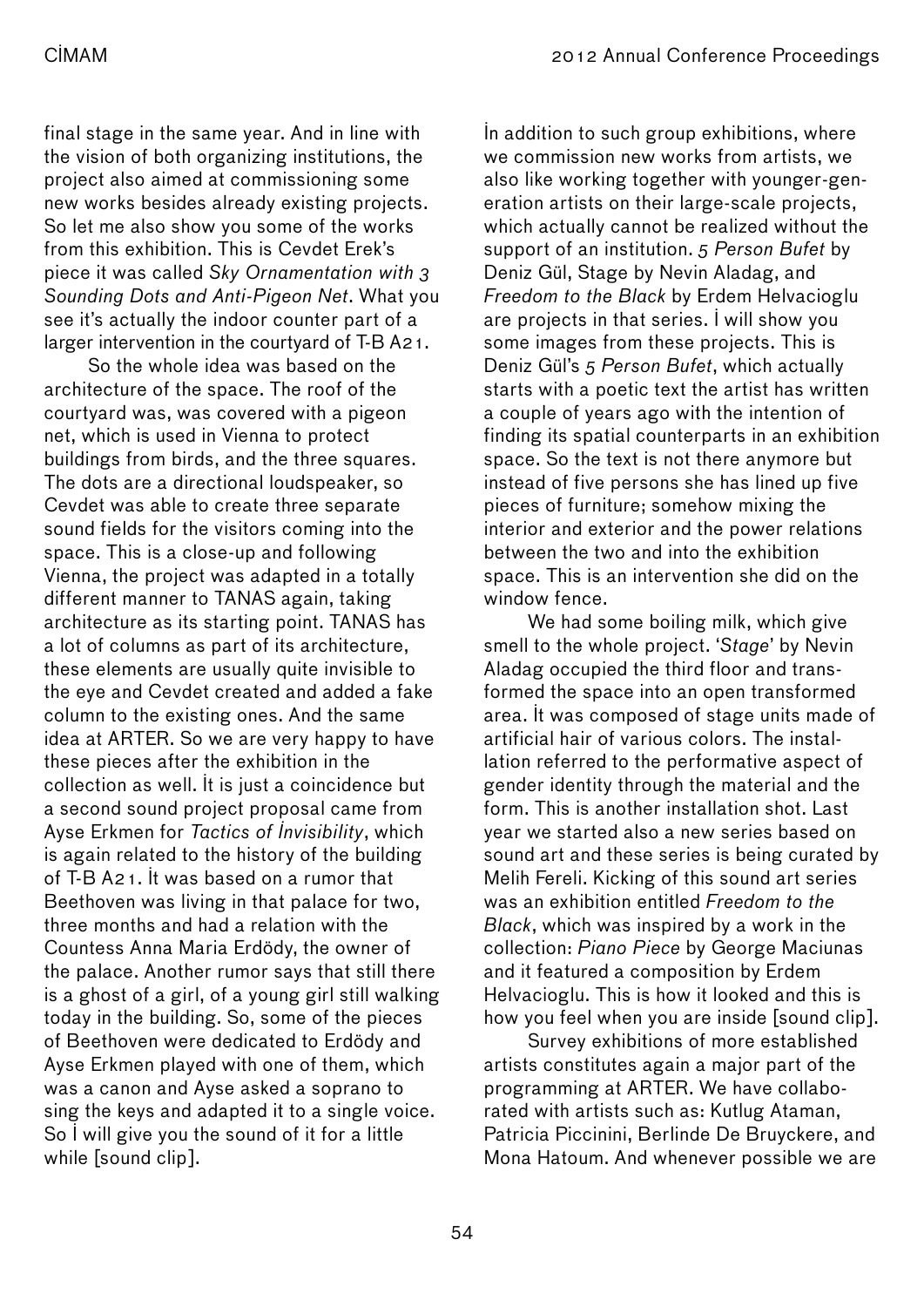also very happy to support at least one or two commissions within the scale of these solo exhibitions. For example, Mayhem by Kutlug Ataman shown in *Mesopotamian Dramaturgies* was a coproduction with ARTER. And at Mona Hatoum's solo exhibition: You Are Still Here we were able to produce with her two new pieces in Istanbul; she has collaborated with some local ateliers, and this is the first piece, a carpet piece called *Shift*, and *Kapan* a metal and glass installation at ARTER. We are very proud to have these works in our collection.

So I think this is almost the end of the presentation as I tried to explain in principle we present exhibitions and projects that are produced by the institution itself. In other words, we do not host collection exhibitions nor include existing touring exhibitions in the program, that it to say, we not only enjoy facilitating new productions within he exhibitions program, but encourage exhibition making as well. Until now we have produced ten exhibitions some curated in house, some through collaboration with other invited curators. For example, the current show at ARTER *The Move* is curated by Basak Senova whom we invited to make an exhibition on the moving image. This exhibition does not involve any new commissions, yet we made the space available for such a large scale exhibition for an independent curator and at the same time through the foundation all the requirements of the exhibition where funded. You will see, many of you, hopefully, this evening this exhibition at ARTER but maybe I should tell you before I finish, the next project, the upcoming project in January will be again focusing entirely on new commissions, it is called *Envy*, *Enmity and Embarrassment* and we are collaborating with eleven artists from Turkey. So maybe we will continue our conversation at ARTER later, maybe face to face if you have some more questions.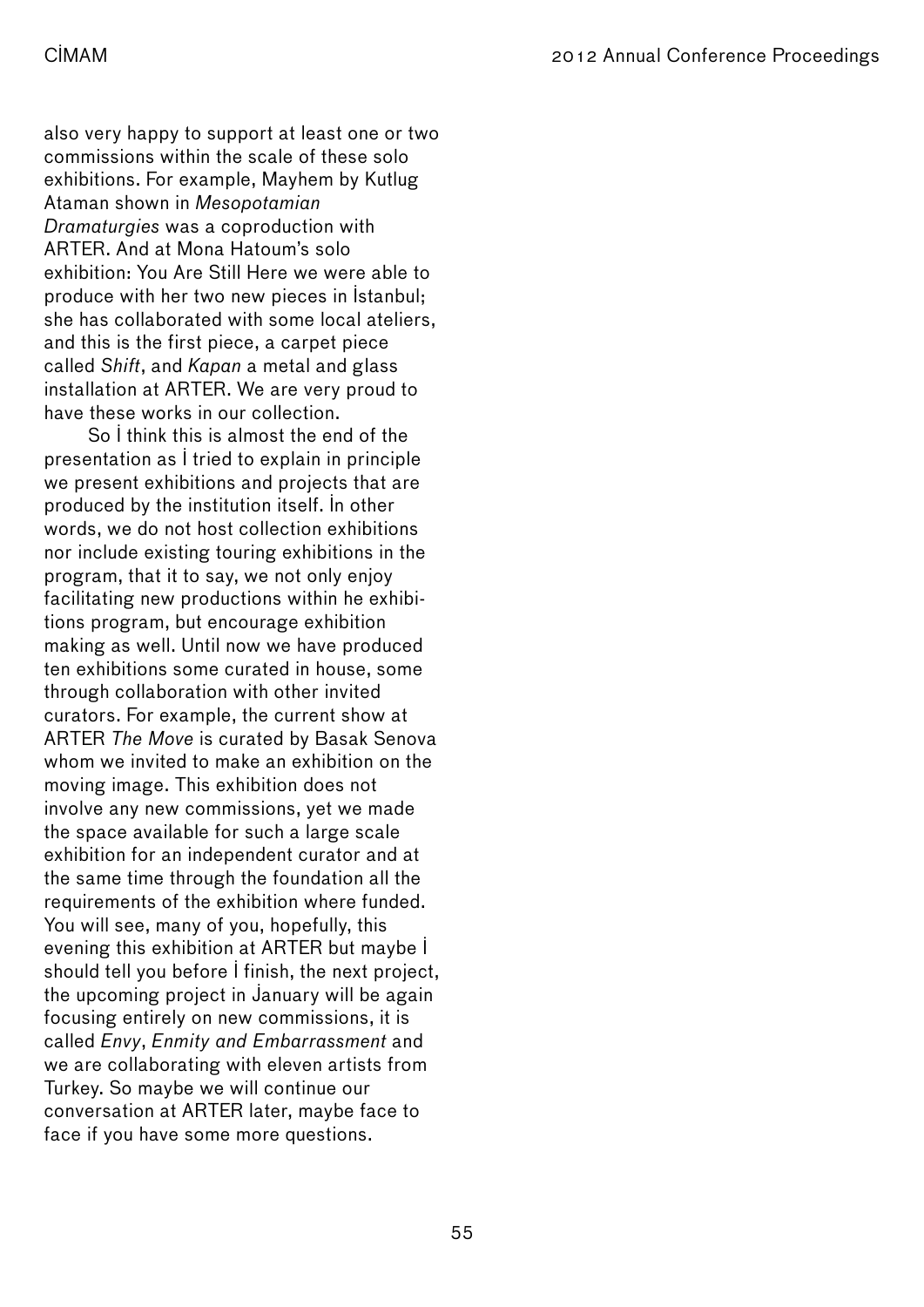# Tuesday 13 November 2012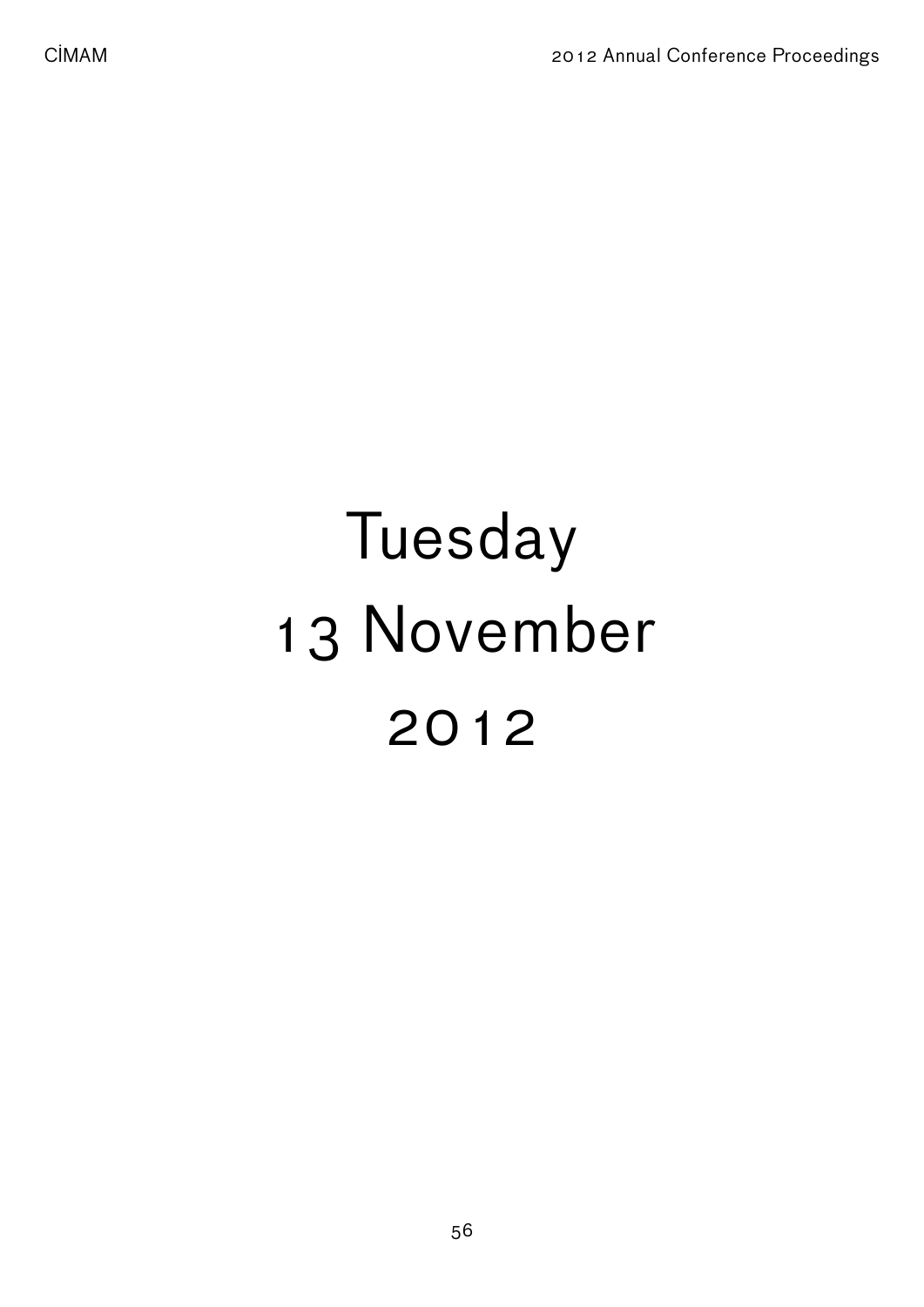## Keynote 2: The Non-Crisis of the Museum

*Bassam El Baroni Founder and Director Alexandria Contemporary Arts Forum (Acaf), Alexandria*

#### *The Non-Crisis of the Museum*

I must start by mentioning that many of the ideas in this talk are ideas I was struggling to formulate until very recently, when I returned to certain notions that I had left about four years ago. This return came from an interest in looking at these notions anew in light of the recent political events. One of those notions I would like to revisit is that of crisis.

The word crisis has probably never been used more frequently throughout history than it has since the financial crisis started in 2008. One can claim that the relationship between the social sphere and the domain of politics witnessed the emergence of a slight but important shift in 2011. In this paper I will try to describe this shift as it increasingly constitutes the relational sphere in which art is produced today. It is an attempt to make a rather abstract diagnosis of the circumstances under which art and its institutions function today, to explain how these circumstances might be affecting them. The shift can basically be described as the intersection of two conditions.

The first of these conditions is what can be called the 'stationary state.' The stationary state is the condition of non-growth and the incapacity of the world economy to renew itself in order to move toward a new era of

further accumulation. It asserts that today's neoliberal capitalism, with all its shades and variations, will continue to be what economically shapes the sociopolitical situation for a long time to come. Unlike in the state of crisis, in the stationary state there will be no end, in the foreseeable future, to the current economic situation, to where capitalism can emerge stronger and fairer. The stationary state also implies that this normative, static condition of continuous crisis is also coupled with an inability to structure a decidedly different political-economic ideology. The concept of the stationary state thus replaces the notion of crisis as the world economy's de facto condition, making for a more realistic understanding of time in relation to capital and human existence.

Theorist Gopal Balakrishnan paints a detailed picture of this condition in his short essay '*Speculations on the Stationary State*'.2 For him, the coming period will 'be shaped by the convergence of a conjunctural crisis of accumulation with ongoing epochal shifts in world capitalism—in its technological bases, demographic patterns and international division of labor—that have diminished its capacities for sustainable growth'*.* In other words, the stationary state can be described as the condition of an extended pause in a ruling economic ideology and its markets. This extended pause means that the conditions for the ideology's growth and sustainability are no longer ripe with options and space for advancement. But while this is one

<sup>2</sup> *New Left Review* 59 (September–October 2009), http://newleftreview.org/II/59.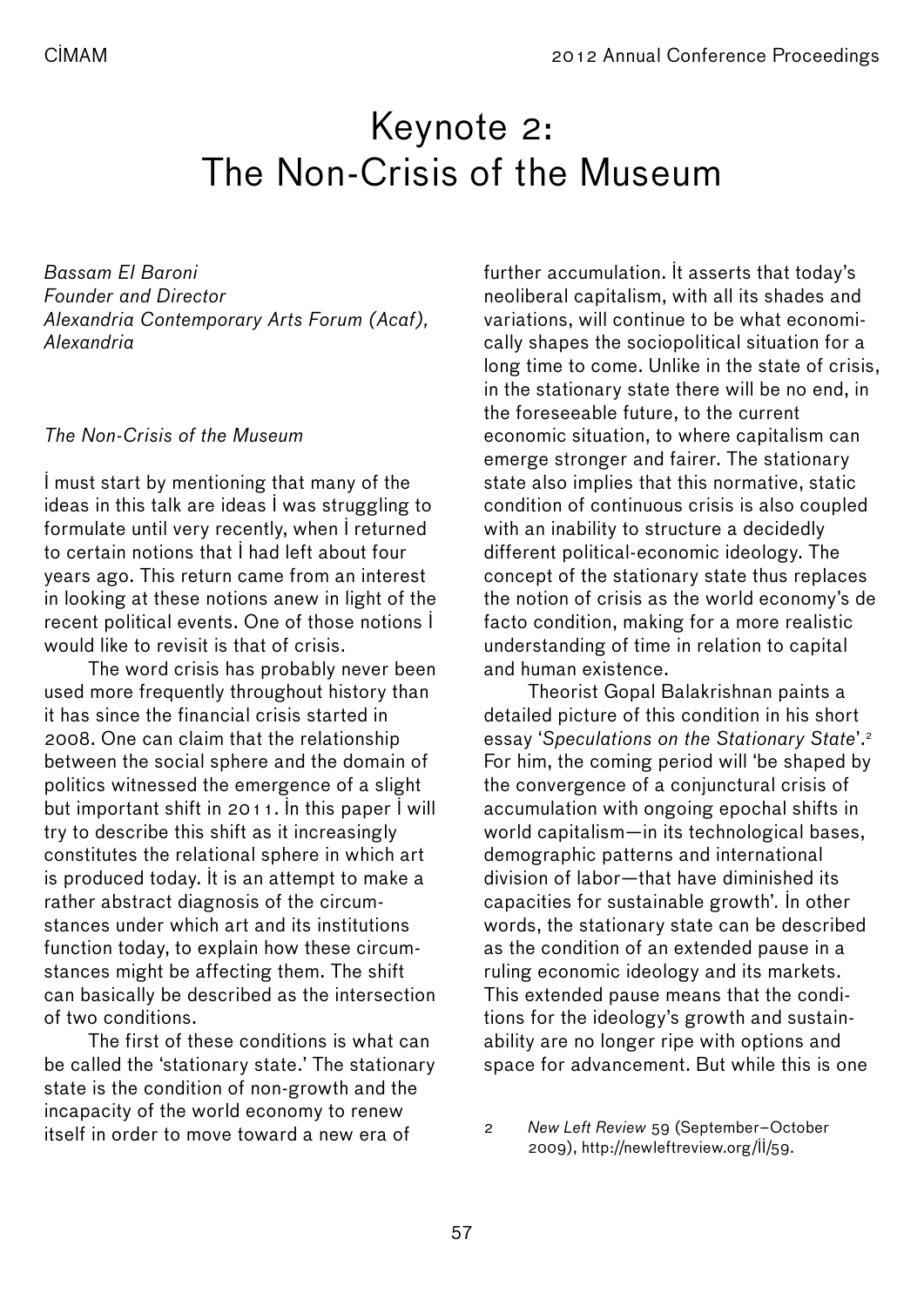side of the stationary state, the other side is that the conditions for the creation of a full-fledged practical alternative to this ruling economic ideology have still not manifested themselves, thus leaving socio-economic life in a seemingly infinite state of limbo.

While the condition of the stationary state delineates our possibilities, we have also come to realize the emergence of another condition. While this second condition is not a new phenomenon, its intensity, contagious nature, and the breadth of variations it manifests are indicative of our times. This condition is that of a social antagonism visible and perpetually present within many different societies, as well as constant everyday antagonisms based on ideologies, perceived identities, economic factors, social struggles, and ecological issues, to name but a few. The uprisings, strikes, riots, conflicts, individual acts of aggression, and street fights that we have seen unfold since the start of 2011 have managed to make evident the reality of a perpetual, multifaceted, and real antagonism colored in the different shades of the political spectrum and hued with all sorts of divisions and fissures. The force and quantitative extent of this antagonism has in a sense rendered social antagonism as a visible and present element in each society and in international political discourse.

Social antagonism can be described as any action, emotion, communication, or method an individual or a group in a society uses to reify or express a conflict, disagreement, or opposing opinion on an ideological, social, cultural, economic, or political issue that another individual, group, or political entity considers to be a nonnegotiable issue or a line that cannot be crossed. The years 2011 and 2012 are rich with examples of such antagonism expressing the increasing polarity of the socio-economic and sociopolitical spectrums. Notable examples

are the *Arab Spring* demonstrations against military-based or police-state dictatorships, the *Occupy* movements expressing anger against the inherent and persistent inequality of the capitalist system, and the continuing and sometimes aggressive clashes between supporters of secularism and those of ultra-conservative Islamism in North Africa. It also includes the return of fascist political parties in Greece (*Golden Dawn*) and their opposition to economic policies that show lenience toward economic emigrants, who instigate increasingly violent attacks on non-Greeks—but also the fight against *Golden Dawn* by Greek anti-fascists groups, the Oslo shootings perpetrated by Anders Breivik expressing his longing for an imagined purified society devoid of different cultural backgrounds, and the rise and fall of the *Tea Party* movement in the United States and the movement's use of inflammatory tabloid tactics to build a super-conservative base. The examples are almost too many to enumerate.

No longer can these societal and ideological divisions be easily washed over with a glaze of economics jargon. The global surge of everyday consistent antagonism happens within the ongoing condition referred to as the stationary state. These two conditions bring about important questions for culture and art. For if we can claim that the current situation of constipated economics and its effects on politics will last for at least another decade or two (in my pessimistic imagination, likely more than that) along with a volatile and consistently agitated landscape of social conflicts, if we can claim this to be both our present and our near future, does this not mean that a rupture of sorts has already manifested itself?

And can we not already sense in our increasing nervousness as art laborers that something is not quite right? As art laborers,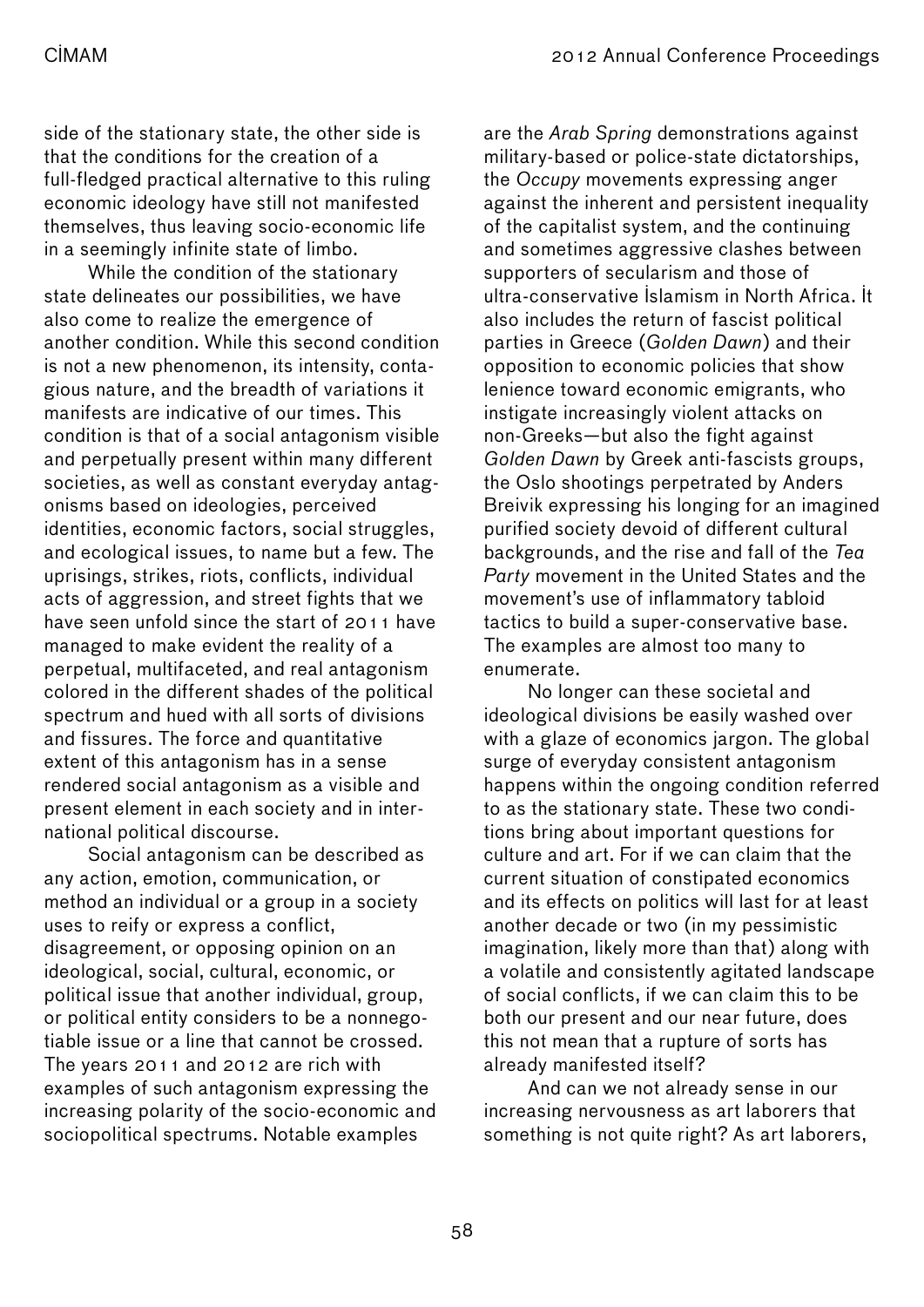it is as if the coordinates we have been accustomed to remain familiar, locating the same place—but on arrival to that place we sense slight differences, making it unexpectedly unsettling. It is as if we wake up in the morning and leave home to find ourselves in familiar surroundings and with all the people around us speaking the same language but with a different dialect—not totally different, just slightly mutated, making it difficult to place. Do we continue to deal with the context as if nothing has shifted at all? How do we deal with that slightly unsettling place that is the same but different? How do we communicate with that slightly mutated dialect? It is as if we always come with ideas that are already too late, and the old justification that identifies the speed of the media space as the cause of this problem is just not convincing us anymore. What is this speed that we keep talking about? What has really changed in your laptop or phone except different power chargers, a few apps, and slightly better screens? What has changed in the interfaces for your social networking websites except the way they look? Welcome to the stationary state! What has changed has nothing to do with speed but all to do with unsettled places and mutated dialects existing in an age of cumbersome dead-ended economic strategies and political frameworks in which we remain landlocked.

There is a strange and new feeling of guilt circulating in our artistic quarters as we witness a growing disparity among the increasing antagonisms on the street, in the square, in the park, in the battlefield and in the mediascape and their dissimilar institutionalized antagonistic vernaculars in the museum, the gallery, the biennial, or the art text. Embedded in the very protocol of contemporary institutional practice is the idea of instigating, designing, or crafting some form of antagonism. This is a conditional

antagonism, conditioned by the profession of art, and it is an important component in many curatorial projects, exhibition programs, or artworks. This could be a result of the post-1968 condition in which the former harbingers of change retreat into a kind of semi-academic life where they form ideas that later create the very vocabulary we use to develop our artistic and curatorial projects, the displacement, after 1968, of the political field toward the cultural as a space of dissidence. But, whatever the reason, this conditioned and professionalized antagonism is instigated curatorially, institutionally, or artistically to structure the conceptual skeleton that carries the rest of the project's formulation.

This professionalized antagonism has been exposed and disrobed like never before with the realization that art today happens and lives within the space of a stationary state of global socioeconomic conditions, which is uncoincidentally interclasped with what can be described as the normalization of global mass antagonism. Global mass antagonism is amateur antagonism; it is raw, and with a grandiose air of the incalculable yet foreordained to its being in the world. With this realization that professionalized antagonism exists in the same space as its amateur counterpart, can we simply continue to use forms of professionalized antagonism in contemporary art, its exhibitions, and institutions in exactly the same way we have been accustomed to?

The major characteristic of what I call professionalized antagonism is that it is based on the idea of betterment, the betterment of humanity. Professional art antagonism is rooted in humanism and the almost infinitely deep and ever-growing roots of the enlightenment. It may critique them and aim to nudge the roots that feed it, but it knows that these roots remain its essential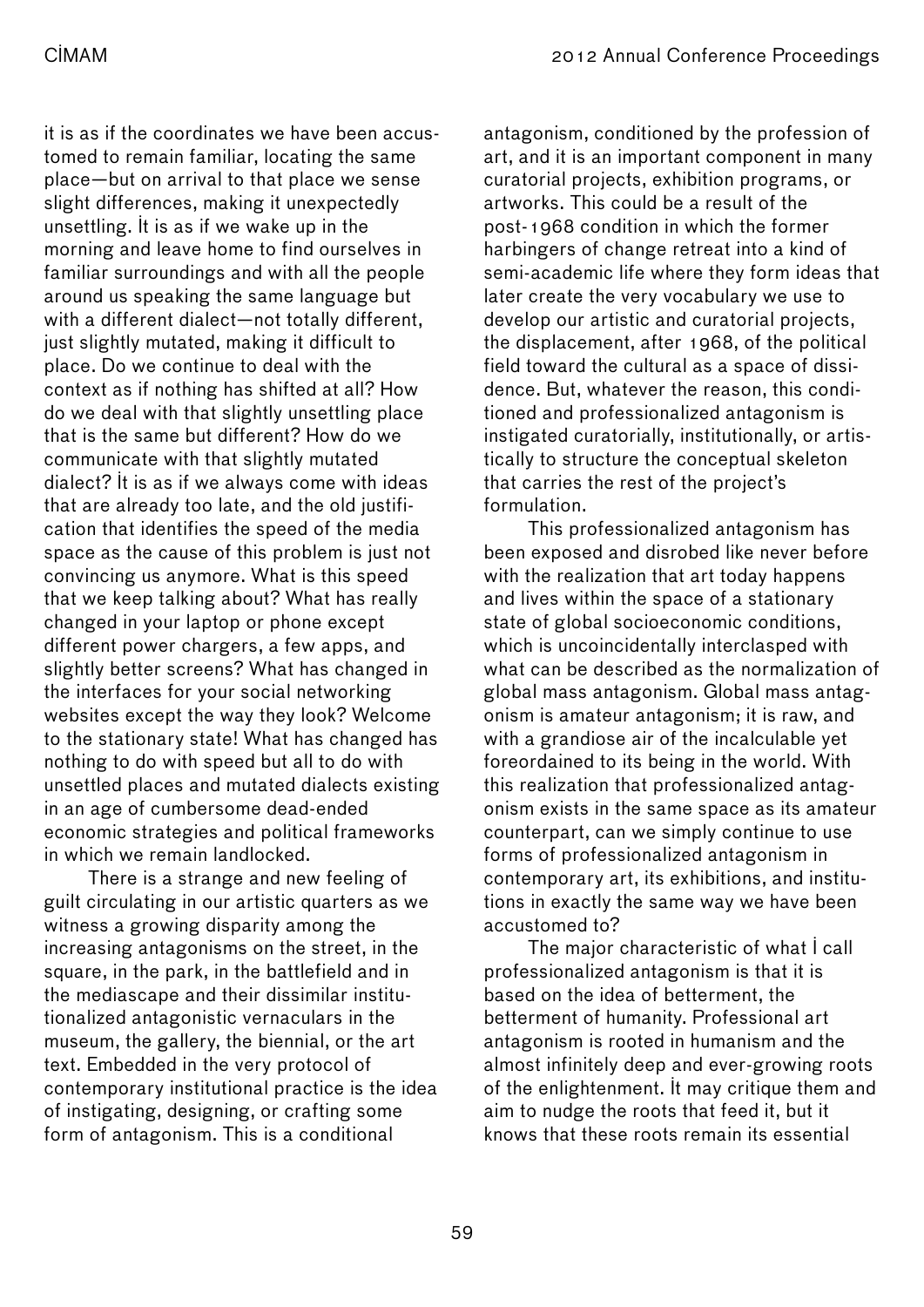umbilical cord. The link to the notion of betterment helps reveal the growing disparity between professionalized art antagonism and that other antagonism in our daily mediascape. Art antagonism—or to coin a term, artagonism—does something very specific with the notions of justice and rights: it believes them to be positive terms. What do I mean by that? Schopenhauer's formulation of what a human right is brings this meaning home: 'The man who starts from the preconceived opinion that the conception of right must be a positive one, and then attempts to define it, will fail; for he is trying to grasp a shadow, to pursue a specter, to search for what does not exist. The conception of right is a negative one, like the conception of freedom; its content is mere negation. It is the conception of wrong which is positive; wrong has the same significance as injury in the widest sense of the term. An injury may be done either to a man's person or to his property or to his honor; and accordingly a man's rights are easy to define'*.* 3

I think the growing schism one feels between professional art antagonism and amateur real antagonism is that the amateur version understands this concept of right as a negative conception and exits in a *Lebenswelt* where real stakes are a currency in an economy of injury and rights. In the conflicts that are being played out today, the infliction of injury definitely helps us: the public—or the witnesses, if you like—defines what a right is. So, for example, when people are 'martyre'*.* like we see happening in Syria today or in the earlier days of the Egyptian uprising, we come to know the idea of martyrdom as exactly that, a wrong, an injury leading to death, which in turn becomes the positive

3 Arthur Schopenhauer, '*On Human Nature*'*,* The Essays of Arthur Schopenhauer, trans. T. Bailey Saunders (Fairford, UK: Echo Library, 2006), 'Government'*,* p. 16.

image or persona of the martyr that is then used in the media fight against injustices to gain, or at least fight for, certain rights. One can see this mechanism of embodiment at work in this example quite transparently. Art has no such mechanisms of embodiment, of trading injury for rights, and museums cannot develop them, either.

The bottom line is that museums and the art they produced and exhibited were doing fine as long as society at large was still somehow, even partially, buying the idea that capitalism was simply in crisis. In fact, art loved crisis because it could use it to develop criticisms and be professionally antagonistic. But in 2011, the year that Žižek calls the year of dreaming dangerously, I think an awareness came online that this was no crisis, and that this was a condition that would be shaping generations to come. The thought of that multiplied the antagonistic energy in societies to the maximum. It brought to the fore this twofold condition of the stationary state infused with concentrated social antagonism, which in turn makes the museum, and in many cases art, with its no-life-lost, crisisbased, symbolic antagonisms seem redundant, out of place, and not very relevant to the temperature of the current moment.

This, in my humble interpretation, is really what is behind the notion of museum in crisis. The art institution in general has lost the partner it once served so well. That partner was crisis, economic capitalist crises, replaced by the stationary state, so now it must be in crisis. However, I think the museum and art institutions in general are not in crisis as such, they are just a little behind in formulating vocabularies that are better equipped to deal with this new semi-permanent condition of the stationary state and its intense antagonisms. Art has survived everything—the rise and fall of civilizations, wars, and much darker ages. Contemporary art is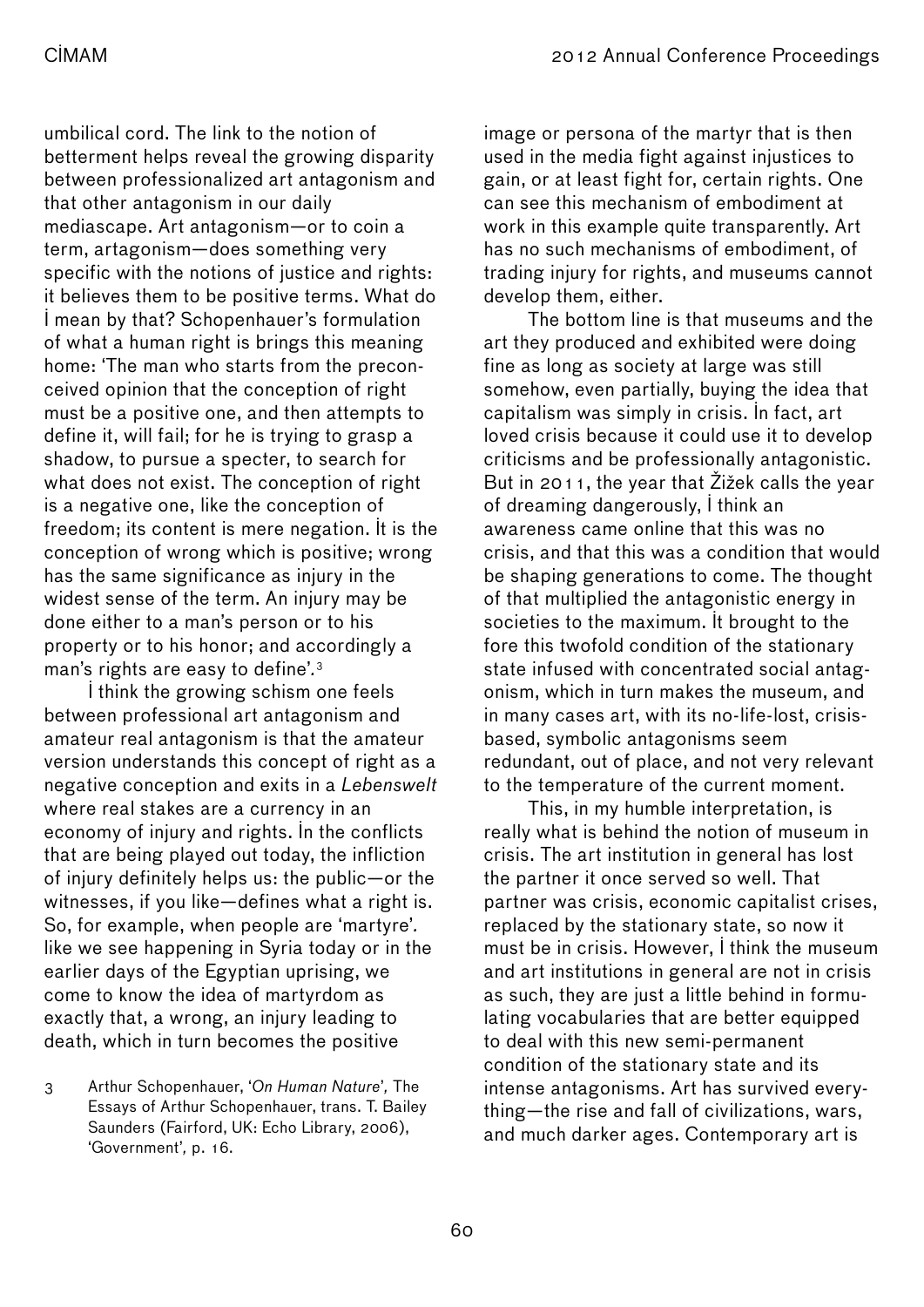the latest proof of art's flexibility as a human vocabulary in circulation. It is only a matter of time before art and its institutions figure out how to adapt to the stationary state. This will require some mutation but not a complete reformulation of the rules. The museum does not need to be purified and built anew; it just needs to adjust its dialect, tone, and stature to equip itself to live without the type of crisis it has flourished on in the past.

Meanwhile, what can be done, if anything? This is the question I am constantly confronted with and can't claim to answer. But I can ruminate. I think my response is to make a shift in the curatorial from the urge to incite artistic antagonisms and the urge to practice betterment to questions of perception. And it must be clear here that I am definitely not propagating a curatorial practice based on art that is contained and read through its sensory aesthetics, an art that can reveal an imminent or transcendental truth from within itself, for I believe the curatorial should consider and work with a radically diverse array of artistic positions and practices. What I mean is that instead of starting one's project from the position of wanting to make humanity, the world, or politics better (whether this is expressed in a statement or is latent), one should perhaps start from the position of wanting to see (as in sight of the mind) the world better and more clearly by starting from perception. This is a delicate shift that can often be missed when crafting and developing a curatorial concept.

We are never without perceptions of the world around us. If we consider Merleau-Ponty's views on the primacy of perception, that all consciousness is in fact perceptual, then asking what makes us perceive an object or an issue the way we do is more vital and more fundamental a question than asking how we should change it. It can only be eventually

made to change if we first understand why we perceive things the way we do. Why does a Marxist perceive Marxism as the only way or system that can do justice to the world? And, why does the *Tea Party* member or the Islamist demagogue also perceive his outlook on the world to be the only valid one?

Not to limit it to ideologies, why do we perceive some artworks to be artworks despite their lack of any criteria making them look like art to the untrained eye? Such questions are important in addressing the current sociopolitical condition as a phenomenon that came into being through the conditions of perception. While we endure the long-term stationary state and the intense antagonisms it produces, an opening seems to have appeared where curating can do something other than embed itself in the loop of crisis and criticality that has shaped the curatorial for the past fifteen or so years. Still a young crack in a huge and old monolithic wall, this opening is where curating can explore and experiment with the conditions that shape the political, social, and aesthetic perceptions that dominate our world.

Question: I'd be interested to have you talk about the cycle, and if the pattern is just an opposition between stasis and crisis, or whether there are more phases, and how that might relate to the origins of the museum in the eighteenth century, and what stage you would define that as. Is the pattern stasis-crisis-stasis-crisis? Or are there more stages? And in terms of the historical cycle, when the museum was found in the eighteenth century, how would you define that period?

Bassam El Baroni: That period was a very particular period, and it had a lot to do with edification, the term I was trying to describe a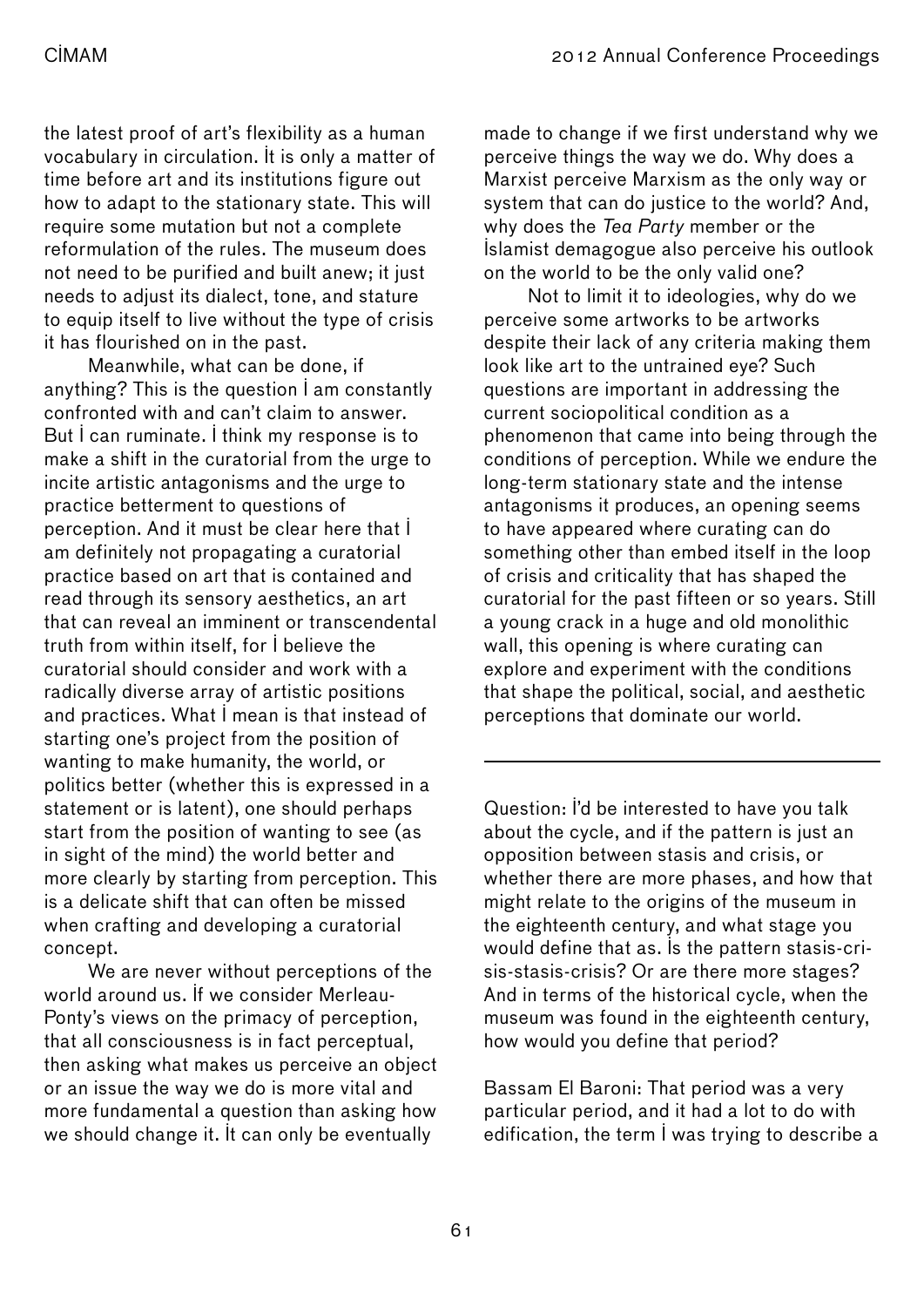few moments ago. There was a struggle between the idea of individual freedom and the idea of social brotherhood. In a talk I recently gave I represented the struggle by using two figures. Friedrich Shiller representing individuality, artistic freedom, aesthetics, and beauty as being the primary goal of art, and John Ruskin on the other end, he even had this special utopian community of workers, where aesthetics were built into the community, very much like projects in recent years. In that sense, there's not a lot of difference. If we look at, for example, the *Berlin Biennial*, it alternates, from one to the other, it alternates between neo-Schillerian and neo-Ruskinian—these are two polarities that exist in the art world and they haven't gone away. It's a matter of which one you prefer in terms of your position. I think merging the two or bringing them closer is important, so I think the museum grapples with this polarity. But there are many things from that age of the eighteenth century that are still with us today and very much alive.

Question: Bassam, I really like your talk. Just a comment: I like the fact that you talk about the stationary state as the perception of the crisis and the way you show this perception of crisis and I'm wondering if this stationary state is becoming something like a tradition of crisis in the same way that Octavio Paz in the seventies formulated modernity as a tradition of rupture, of change, so it seems to me what you described is like saying we are thinking about our crisis state as a tradition that we have to live with.

When Octavio Paz said this in the seventies, it was a moment of changing of paradigms from modernity to postmodernity, so what is changing now are the paradigms, because we are in a contemporary crisis.

Bassam El Baroni: Yes, but it becomes a noncrisis. I can no longer relate to the notion of crisis, I think this is how it's going to be from now on, at least from where I'm situated. And I think that means a lot about how you're going to formulate your ideas and your work. Because just a few years back we were in this luxury of defining political and economic ideas as a series of crises, which meant that we could respond with criticality, but I think that's gone. We can't respond with criticality any more—what is on a more sophisticated level, something that has to be a perception. And of course the idea's a bit rough; it's still in formulation I need to find my way to elaborate it a bit more but I think it's grappling with perception is the vocabulary that surpasses the idea of criticality. At least this is what I think at the moment.

Question: Thank you very much, Bassam. I really appreciate you drawing a line within the museum, between the institutionalized antagonism and the offsite museum in the larger social sphere perhaps real antagonism but i was just wondering if the question of perception as a question—if that begins with the museum as a frame, actually, if you put objects in the museum, because of the post 1968 or going back to the avant-garde tradition, that whole genealogy of epistemology within the museum—How do we get out of that? As soon as you put something in the museum that perception is already framed by the museum as the context of this antagonism.

Bassam El Baroni: For me the idea of completely purifying the museum or radically reformulating the meaning of a museum doesn't really make much since if you relate it to the function as an institution that shifts in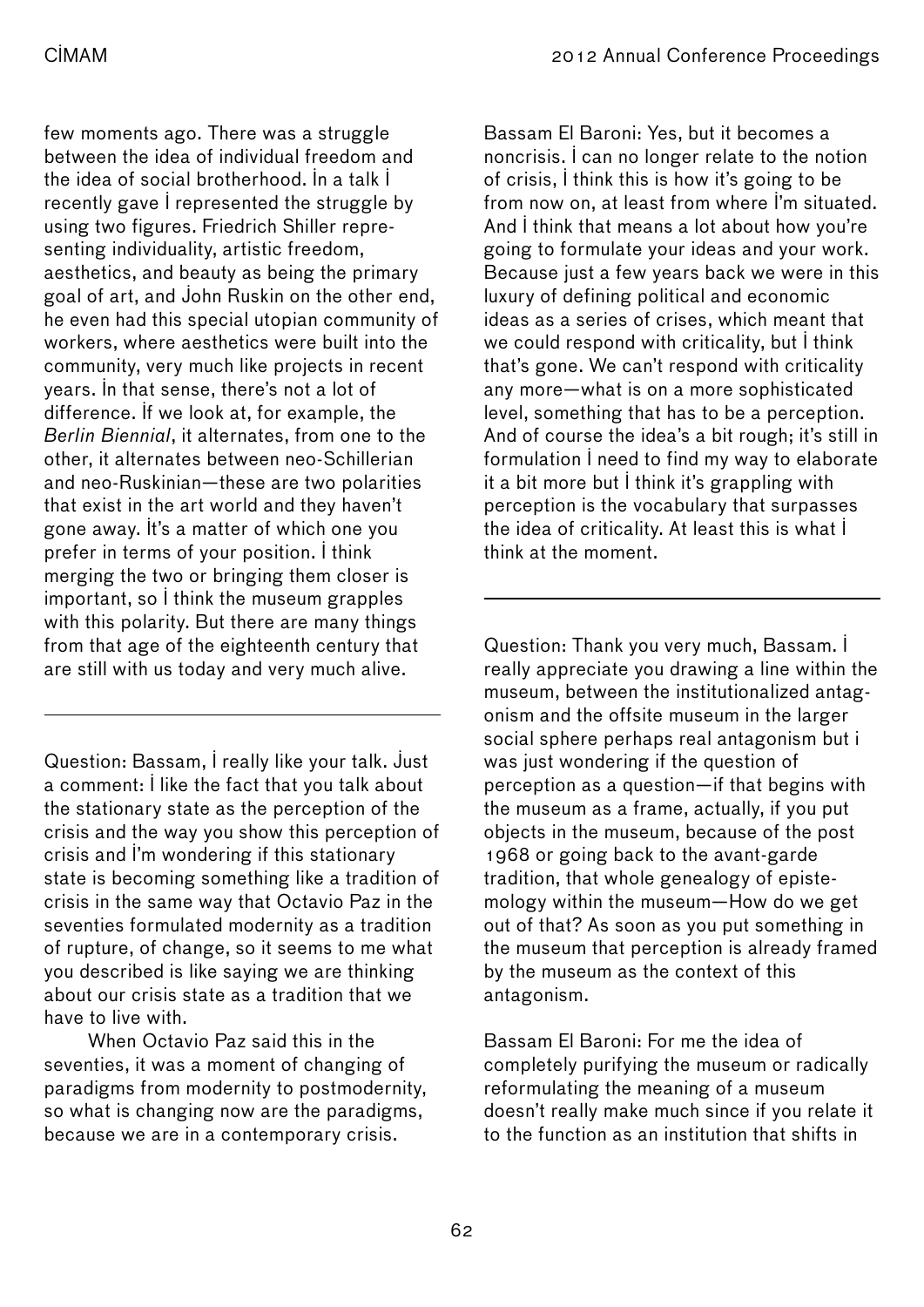shape from one era to another but retains certain protocols. So if you would say, for example, its as if TV has to change radically and become images in the sky or something it doesn't make much sense. A museum is a place where things are framed but what can change in a museum is exactly this slight adjustment in dialect, which is about the moment when criticality shifts into an analysis of perception. Because an analysis of perception deals with the root causes of what got us into this situation in the first place. So I'm not a great believer in the idea that museums are in crisis and art needs to be— I think that the museum is a space that needs to be there because it plays an important role and I think the stationary state will continue to be the facilitator and framer of art. What will change is the dialect, but the global dialect that Tirdad was reflecting on yesterday, that will change. But does the museum have to completely reformulated? I don't think that is going to happen, we would all be out of jobs!

Question: Thank you for quoting Schopenhauer at an ungodly hour. I was reading about Frank Kermode's book *The Sense of an Ending*. I'm going to read this quote because I think perhaps it's useful; you don't need to respond. 'There must be a link between the forms of literature and other ways in which (quoting Eric Auerbach) 'We try to give some kind of order and design to the past, the present, and the future.' One of these ways is crisis. He begins by saying something about the modern sense of crisis. Crisis is an inescapably a central element in our endeavors towards making sense of our real world. For him, we think of our worn crisis as more eminent, more worrying, and more interesting than other crises. It seems doubtful that our crises, the relation to the

future and to the past, is one of the important differences between us and our predecessors. And we can best talk about the differentiae about modern crises in terms of the literature it produces. It is by our imagery of the past and the present and the future rather than from our confidence in our uniqueness of our crisis that the character of our apocalypse must be known'*.* He adds that 'The moments we call crises are the ends and beginnings'.

I kinda like that (audience laughter). Uhh because it suggests that one way of thinking about the crisis is not by the legitimacy of whether the crisis exists or not but actually to retroevaluating it in his case by the literature it would produce. And in our case by the art it might produce or the institution it might produce. But your suggestion that we're always in crisis goes hand in hand with what he's saying which is that crisis is also part of our necessity to narrativize constant ends and beginnings, right? Which I see also in the discourse of capitalism or even financialized capitalism. The boom and the bust. Um is also a permanent condition.

Bassam El Baroni: Yes, well I think the term crisis doesn't work any more. I feel very uncomfortable with the term crisis. I think this is just the way life is. It doesn't make sense any more to call it a crisis. I don't even know if it's a period of signalling change. I think it's just a period where things break down into this kind of pause of this relationship between what I call stationary state and antagonism.

Question: I really have been inspired by your lecture mainly because I agree that all museums have to be in crisis, always. It's not that we have these economic crises or that we are doubling our crisis. But when you're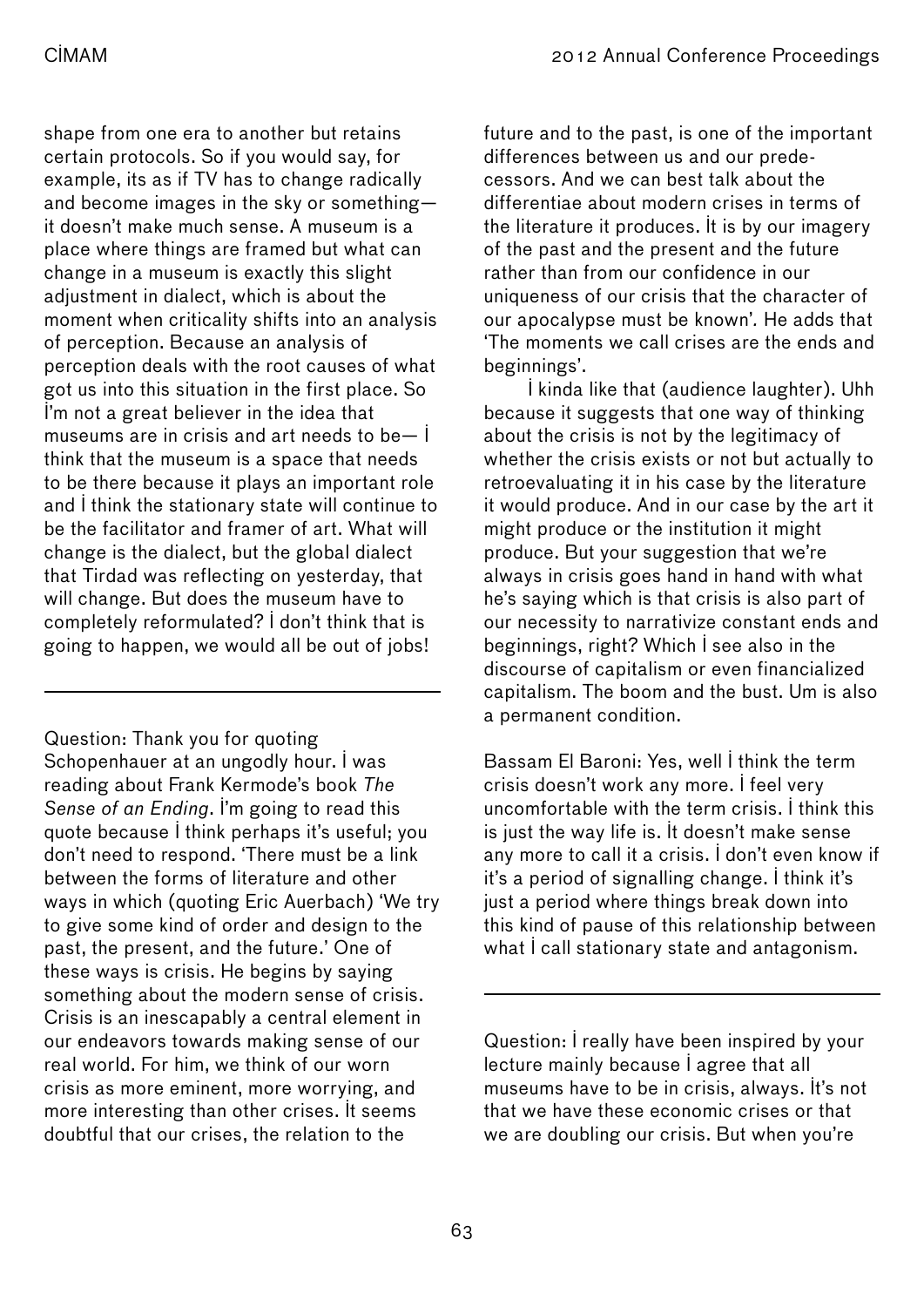trying to deal with this perception with critics I was thinking of this statement in an exhibition in Paris: 'Attention perception needs participation'*.* I would like to ask you what participation means for you in your proposal.

Bassam El Baroni: At this point I want people who are already informed—I don't think I'm at the point where I can develop something that has enough functionality for participation for people outside the art context. But I think within the art context I do agree it needs participation. The text for this exhibition—the accessibility of it—I think worked quite well....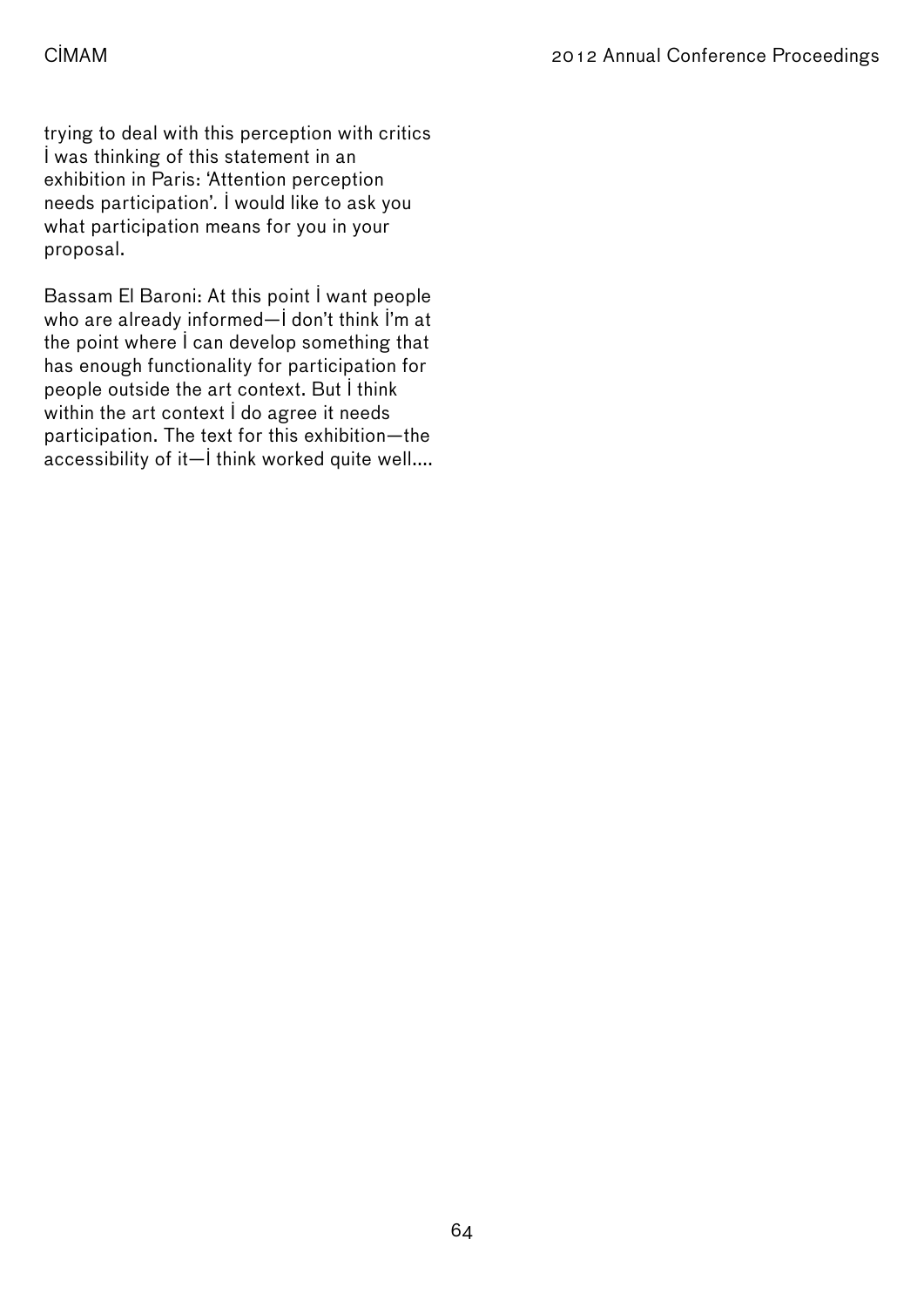# Case Study 4: New Dialogues

Good morning, I am Christine Van Assche, curator at the *Pompidou Center* and a board member of CIMAM. There are different Art Foundations in France which have an important role; we have *La Maison Rouge* in Paris, we have the *Fondation Lambert* in Avignon and we have the *Kadist Art Foundation* in Paris, too. These foundations, they have a role next to the museums, next to the art centers. *Kadist Foundation* is organizing local activities in an international context, but also international activities in a local context. And Bassam makes the links between *Kadist Foundation* and what's happening in the art world. Sandra Terdjman is founding director of the *Kadist Foundation* since 2003, and I welcome Sandra for her talk.

*Christine Van Assche*

*Sandra Terdjman Founding Director Kadist Art Foundation, Paris*

Good morning, thank you for the invitation and the introduction. So, at the very beginning of my short career, I was involved in developing the artistic branch of a philanthropic foundation that was pursuing and supporting NGOs internationally concerned with social issues—mainly health, medication, and economic development. So this is a parallel branch dedicated to contemporary art, and, as the director, we opened a space in Paris in 2006. When you open a space in whatever city, it's about desire, it's about love, as Sarah explained a bit yesterday, but it's also about

complementarity. It's about looking at what exists already in terms of the art organization and seeing where one can step in and complement what exists.

Now, in Paris in 2006, when we wanted to open, a lot of artistic spaces had closed and there were very few private foundations. In 2006 in Paris there was still a lack of international perspective and international exchange and there was a lack, I think, of space dedicated for research and production. So it is in this sort of context that Kadist opened, and we had, at the time, already constituted the beginning of a collection, which became the starting point of a program, so when we opened the space it was not to show the collection but rather to invite artists from that collection to work together with us on a research and a production. And so we started this residency program, inviting artists but also curators to develop a research for about a maximum of four to six months and an exhibition. And so the collection and the program work as two complementary tools.

I'd like to give you a few numbers so that you can quickly understand the scale of *Kadist*. So, seven years later, today, there are five hundred works that constitute the collection, we have now two spaces, one in Paris and one in San Francisco. Each of them has two flats for the residencies. There are two advisory boards that are not renewed every year; we actually work with the same individuals from the beginning, and they advise on the collection but also the program, and ten people work in the team. Now, behind those numbers, I think what's really important is, maybe not a vision but more of a concern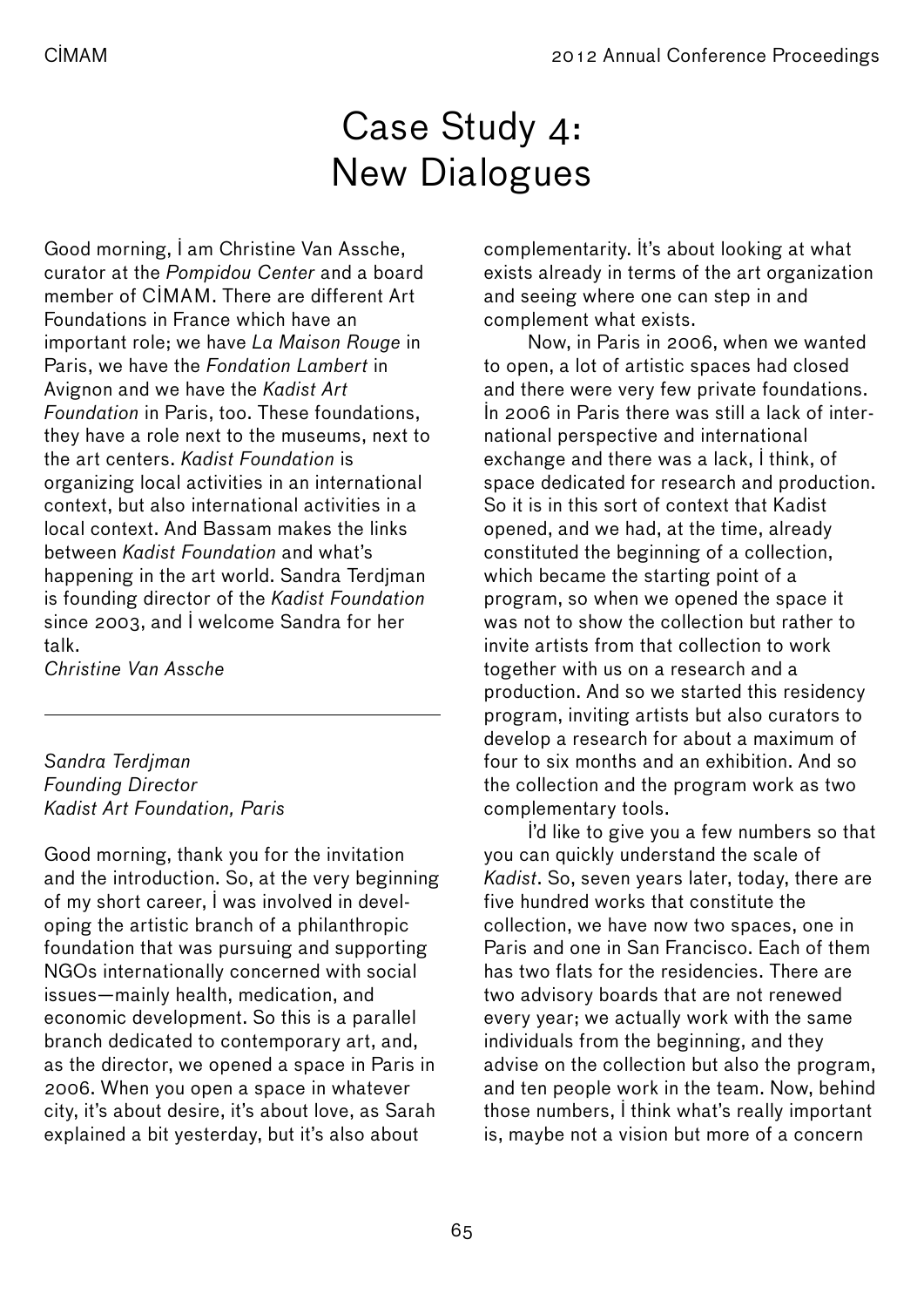and a worry that has through the years become more and more important. And this is how I phrased it, as: 'The ability to change and the adaptability to changes, which I think refers to goodness, so, how an institution or even a museum can change and adapt through the years and remain in movement, so remaining maybe un-institutionalized. And I'll try through this talk, in the next minutes, to show you a few attempts to keep with this line, with this sentence.

The first one is what I call the practicebased institution, just it's very simple, it's just to make sure that the institution doesn't come before the work and the practices. I think I'll go back to the numbers and I've added one at the top, which is two hundred practitioners, which is the number of people who were involved in the *Kadist* program through the years and every single one who gave the identity of the foundation. And I think behind those people is basically their practices, which we try to follow, to be challenged by and to accompany, support, produce. And so, being practice-based is also about time, it's also about valorising time, it's also about understanding the practices so that you can position the institution in relation to them.

I'd like to show you two works, which were also two exhibitions that were important to me, and I think, quite challenging for the foundation. So here you probably recognize Frank Stella, the American minimalist artist. And this is a picture taken by Dianne Arbus. Let me tell you about an exhibition that we did with a French artist, Pierre Leguillon, maybe one of the few exhibitions that we did with a French artist. Pierre came to me in the beginning of 2008 with the desire to do a printed retrospective of Diane Arbus at *Kadist*—this famous, as you know, American photographer. *Kadist* is very small as you might have seen in the picture. Pierre Leguillon's point was, he had different

arguments: the first one was the lack of visibility of Diane Arbus's work at the time in Paris. She hadn't had a large exhibition or retrospective since the eighties at the time. Fortunately, later one happened at *Jeu de Paume* with Marta Gili. But then more than showing Diane Arbus's work, what Pierre Leguillon wanted to show was the context of the apparition of her work at the time. And at the time, Diane Arbus mainly published her images in fashion magazines printed between the 1960s and 1971, when she died in New York. So, what Pierre Leguillon wanted to show is how those images are shown in relation to the context, which is basically both the design, the design of the page…maybe you see it better in this one. Using the words, columns, the margins of the page as the natural frame, but also in relation to the articles at the time, and the political context at the time.

And then, Pierre Leguillon wanted to put value on the vintage, and maybe to question where the value should be of an art work, and that maybe sometimes the vintage, this page of a magazine, can be more valuable than the prints, which are, sometimes reprinted very basically. And then, for Pierre Leguillon what was also very important is to make it a touring exhibition. To make it as the cheapest retrospective of Diane Arbus and to make it available to show in different institutions. This is the exhibition view from *Mamco* and it sets different institutions, including the CAC gallery it toured maybe five times since then. And as you can see, the crates were especially made to put the frames inside and so when we exhibited the retrospective at *Kadist*, these crates were already there as the announcement of this touring show. What was challenging to us what not only to accompany Pierre Leguillon in the research, it was also of course to collect all these magazines from *Ebay* and all small shops around the world.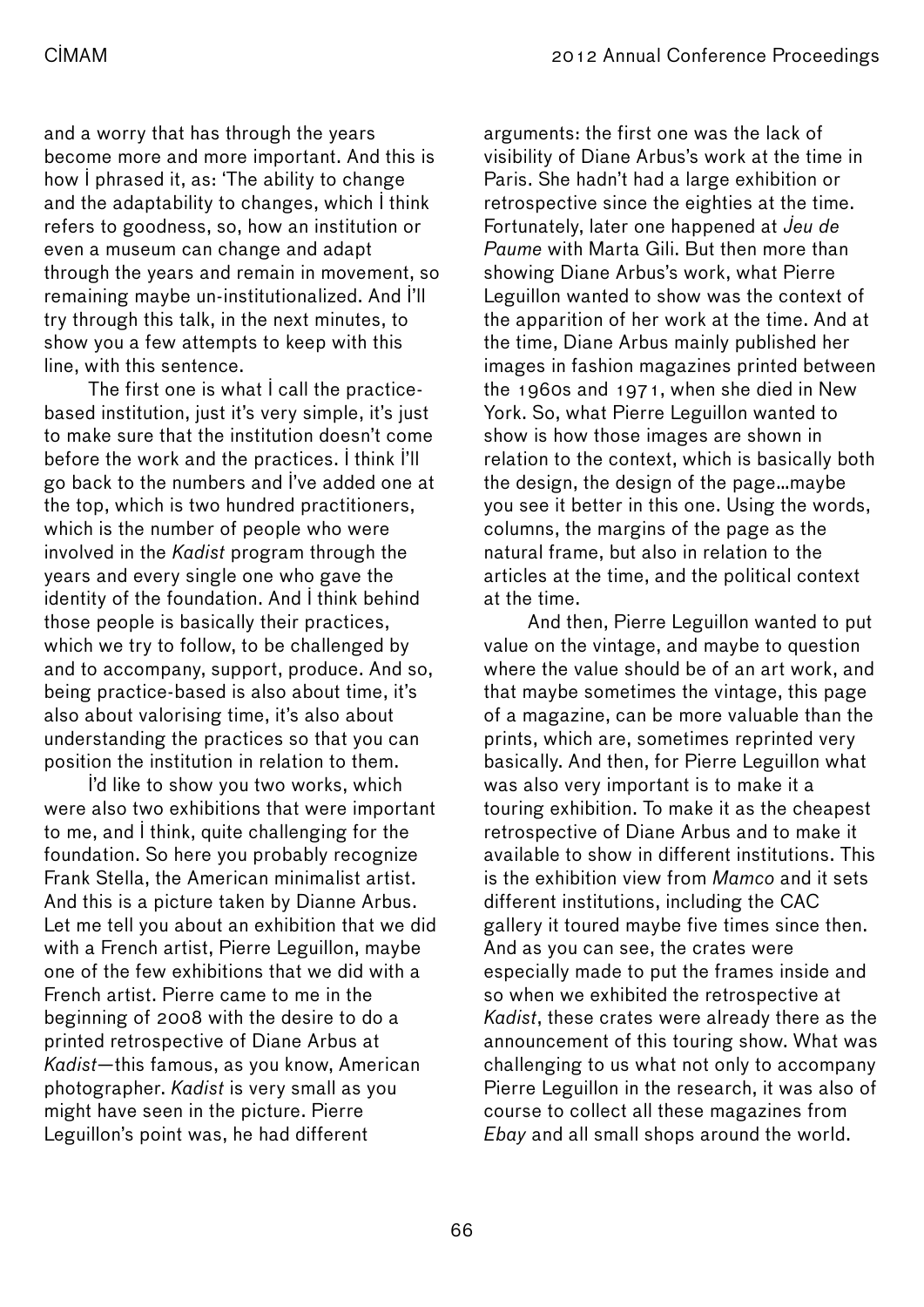But it was, for us, the responsibility of also acquiring that work, as part of the collection, and to be responsible for its conservation, but also for this touring exhibition, so to go there and install it from time to time in different spaces. And for the collection, it was not only acquiring the work, it was also acquiring another collection and acquiring actually an exhibition.

The second example is—I'm sorry for the picture, it's a phone picture—this is a work of Danh Vo's, so as you probably already know he's an originally Vietnamese artist. He came to *Kadist* in residency in 2009, he was quite obsessed—even before arriving—about those chandeliers that you can see, which became a sculpture later on. Now, these chandeliers were in a hotel called *The Majestic Hotel*, in Paris, which has a particular history because it was occupied by the *Nazis* during the *World War II*, and it was later on the headquarters of the UNESCO. And so it became an international conference room that witnessed the peace treaty of the Vietnam War. So, there are pictures that Danh Vo collected—and it's part of the book—where you see this huge round table with twelve nations discussing the future of Vietnam.

And I think what he was basically pointing out when we were dismantling the chandelier, which is this, actually that probably inspired how he presented it later on—I think this is at *MoMA*. For him, it was dismantling this symbol of democracy, of the Western values, the qualities, and to point at this power relation again. Now, this work is not part of the collection; we did not have the budget at the time, but fortunately it's in very good collections now, including, I think, the *MoMA*.

Now, I'd like to help you understand what *Kadist* is now, go back to the crisis because the ability to change is not only following artistic practices but also following political

changes and social changes. And so, how do you adapt to them? I would agree—maybe I don' know if I agree, wait a second—there's an accelerated, there are many crises, and they're completely intertwined: political but also ecological, scientific—and on top of that, we are supposedly in the center of the world. The geologists define our era—now its official—as the anthropocene. So the human is in the center and supposedly is responsible for that. And I'd like to maybe ask the question of how do you do, as humans, but also as practitioners and museum institutions.

So yes, just very quickly, there's more and more complexity of those global issues, they are multiplied but on top of that they are more and more complex, and I think Ismail talked about shadow banking, which is probably one of the good examples of this complexity. And on top of that, there's a multiplicity of information sources, so one has to decide in the morning among the press international press or local press, social network and so on—and so what happens is maybe not crisis but controversies, where experts from one information tool to another contradict each other, and that's also the basis of this scientific crisis.

And so the issue for us is how do you represent those large issues and controversies? I called it, well, 'the crisis of representation'*,* which is not how we, as the people, are represented but how those issues are represented to us, so we can better understand them, take positions. So, if art has a role in that I saw three points that I'm concerned with as the future of *Kadist* but we can also share.

The first one is the importance of valorizing artistic research. And I know some of us do it, as much as we can; through the residency we try to give the time for that, but I think it has to go through academics and administrative fields to valorize and give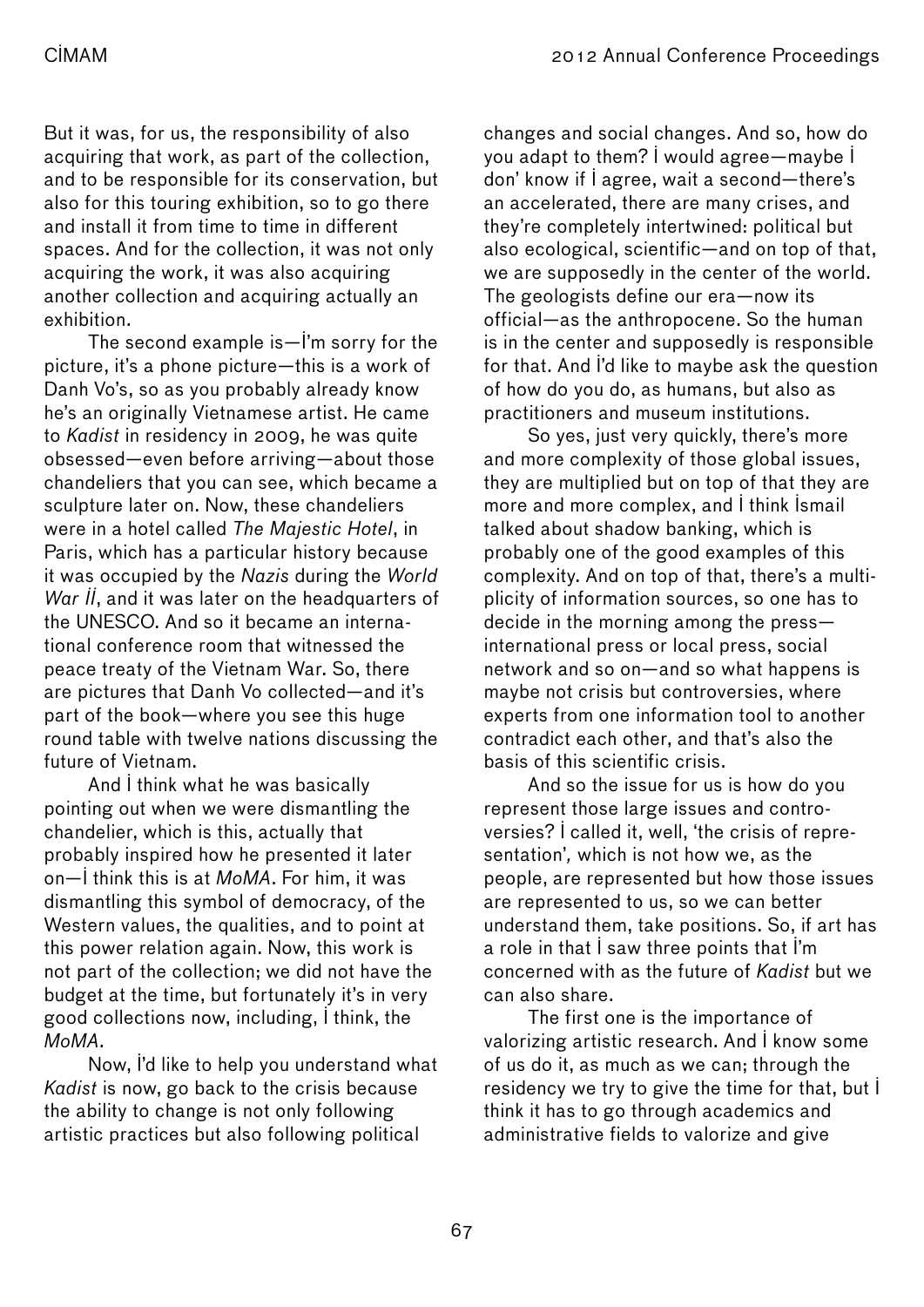resources to that research and consider art as a field of knowledge.

The next one is to actually accompany those researches. Many of the artists I encounter today have the desire to be in dialogue or to exchange information with other researchers, throughout the field of research. Now, that doesn't mean that we have to fall in the trap of transdisciplinary practice, but I think, institution, museum, whatever space you have, should try to mediate if necessary, or allow this exchange.

And the third thing is this articulation between local and global, the famous global issue, which is not something that we have to be concerned by just for the sake of saying that we're international and global and local, but I think mainly to relate to those issues, which are global, which are completely intertwined and complex, and this is why we might need this global approach, it's just to have different perspectives and share perspective on those issues.

So to go back to *Kadist* a bit, I think this local global became more and more important when we opened the second space, and that was in 2010–11. So, you know, the two spaces: the first one in Paris and the second one in San Francisco. So we grew, in seven years, but I think the strategy behind that was not to grow vertically and to have a huge space in one of the cities to show the collection, but maybe to take the decision to have two smaller spaces in two different cities. And I think the issue of scale is very important to go back to this adaptability to change. Of course, when you have a smaller space it's easier to be flexible and to react, although I think it's more of a choice that any of us can take and can make. But it's quite a sustainable scale, it's about putting more attention to the project rather than the management and the administrative and to keep a scale that you can basically commit to.

And so, having two spaces made us want to do even more, to share more perspective and to be even more mobile, but we couldn't open many spaces—I think this is the maximum we can do—and so we started to think of how we can collaborate with other art spaces. And we had this idea of an arts space residency, which I don't say it works but we're trying, through different experiences and last time with Bassam we had quite a few conversations on how ACAF and *Kadist* could work together, which didn't happen. So this collaboration is not about working with the same institution as you, not with the same scale necessarily, it's not about working between private institutions—I think private and public can work together—it's mainly about individuals, again. It's about the two hundred practitioners, it's about who the people are behind the institution, I think it depends on the individuals.

And so I'll just give you one example of a current exhibition, now in *Kadist* in San Francisco. So there was a dialogue between the director of *Kadist* in San Francisco, Joseph del Pesco, and *San Art*, which is one of the few independent spaces in Vietnam, directed by Zoe Butt. Now, *San Art* had faced numerous difficult circumstances with exhibition license restrictions by the Vietnamese government and the ministry of culture. This is one of her recent exhibitions that was not presented in *San Art*, it was cancelled. And, a number of times, Zoe Butt explains that political issues had to be addressed in a highly symbolic way by artists to bypass the restrictions. And so she curated an exhibition at *Kadist* now called *Poetic Political*, which is actually looking at symbols and the way Vietnamese and also some Cambodians in the exhibition address this issue. And I think that Joseph del Pesco saw this collaboration as a temporary extension of *San Art* in San Francisco.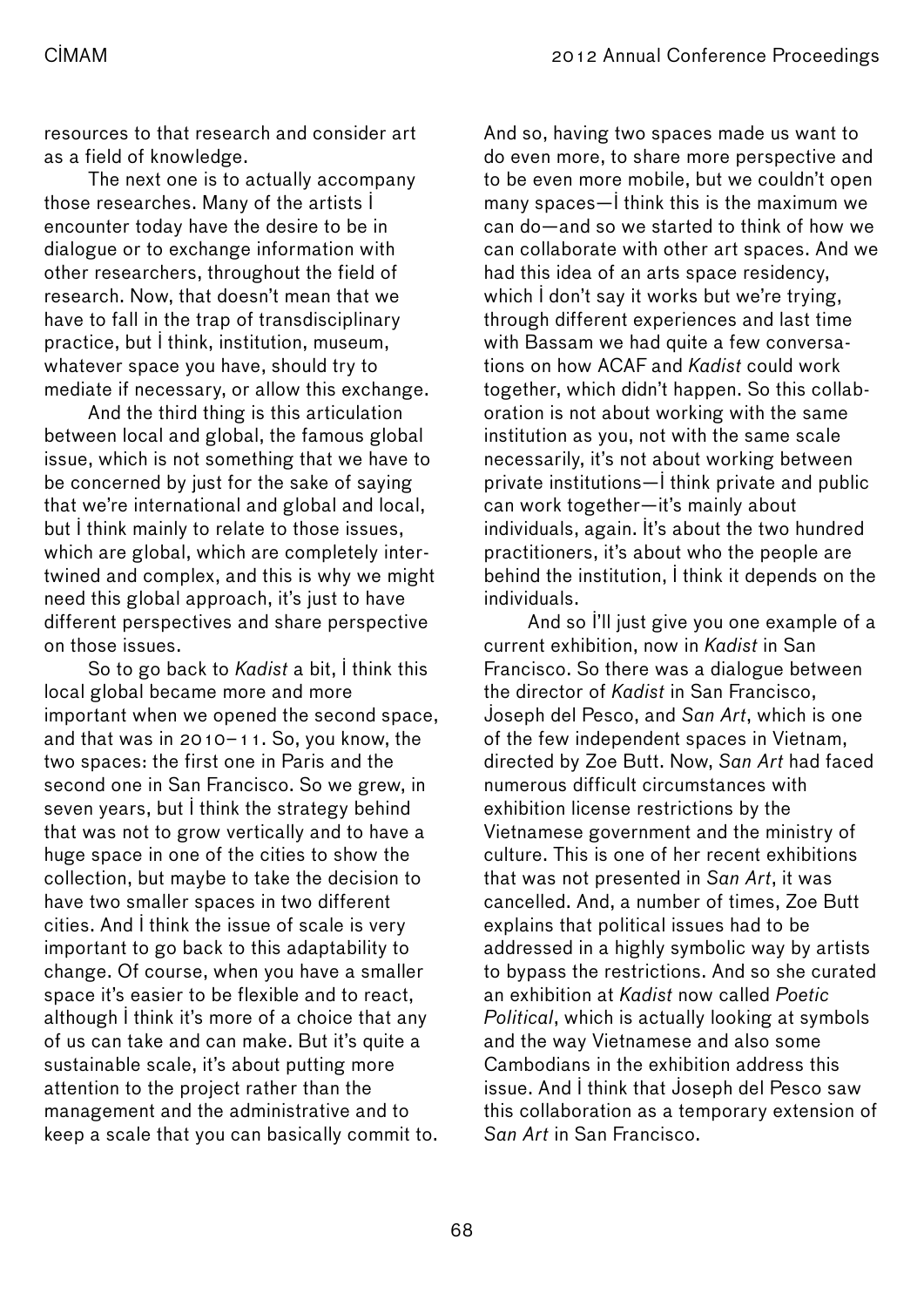I think what we can learn is to keep a pragmatic approach of case-by-case basis and that each of these case's outcomes different, and that we have to pay attention to how we place the work and exhibition but also in an institution, in relation to a larger context, in relation to a political context. And I think that's what the artist Walid Raad told in his last exhibition, which Sarah mentioned yesterday, and he says that if the words are misplaced, I think that's me, it's my interpretation, if the words are misplaced, then they might shrink. And hthis is a model that you might have seen in *Documenta*, which is a model of what Walid Raad talked about it in those terms in Beirut, and he says: 'Between 1989 and 2004, I worked on a project titled *The Atlas Group*. It consisted of artworks made possible by the Lebanese wars of the past few decades. In 2005, I was asked to exhibit this project for the first time in Lebanon, in Beirut's first-of-its-kind white cube gallery.

For some reason, this offer perturbed me and I refused. In 2006, I was asked again, and I refused again. In 2007, I was asked again and I refused again. In 2008, I was asked again and I agreed. Weeks later, when I went to the gallery to inspect my exhibition before its opening, I was startled to see that all my artworks had shrunk to one hundredth of their original size. I was forced to face the fact that in Beirut in 2008, my art work has shrunk'*.*

And so having this quote in mind last week, I was working for all the art work that might have modified its scale in relation to the context, and I thought of one example actually in Paris, at the *Centre Pompidou*, which I know Christine is not responsible for, and that work didn't shrink but enlarge. This is a work by Abdel Abdessemed. Thank you.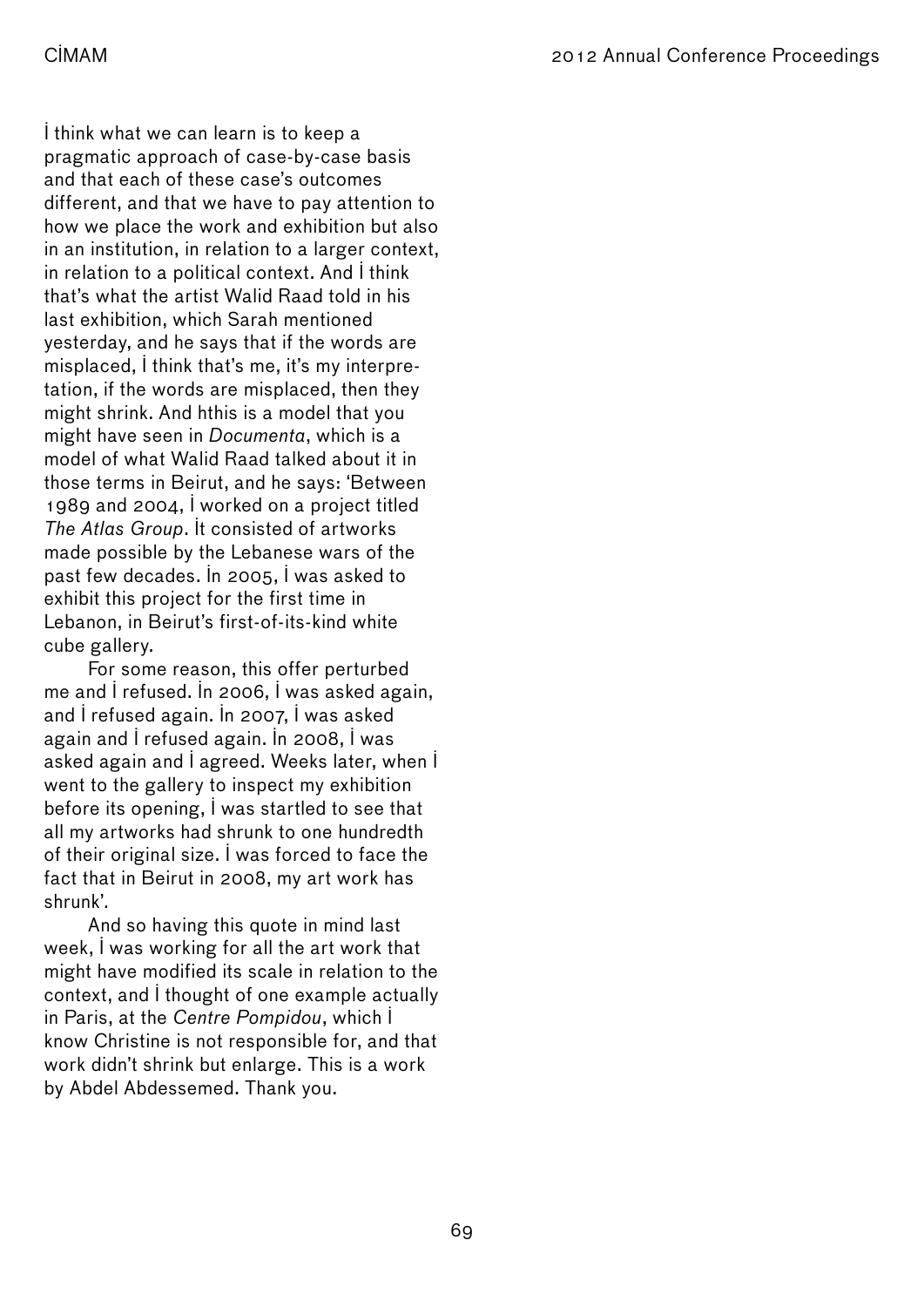# Case Study 5: New Dialogues

# Addressing a Permanent Crisis: The Landscape of Contemporary Art in Africa

Good morning, my name is Ivo Mesquita, I am the director of the *Pinacoteca do Estado* in São Paulo and also part of the CIMAM board. This morning I have the pleasure to introduce Koyo Kouoh. Koyo Kouoh is a Cameroonian-born curator and cultural producer, living and working in Dakar, where she founded and is its current Artistic Director of *Raw Material Company*, a center for art, knowledge and society.

As curator, she was part of the curatorial team for the *Documenta* 13 by Carolyn Christov-Bakargiev. Expert in photography, she co-curated *Les Rencontres de la Photographie Africaine* in Bamako in 2001 and 2003. *Hypocrisy, the Site-Specificity of Morality* at the *Museum of Contemporary Art*  in Oslo in 2009, and *GEO-Graphics: A Map of African Art, Past and Present*, at *Palais des Beaux-Arts* in Brussels, and *Make Yourself at Home* at *Kunsthal Charlottenborg*, in Copenhagen, both in 2010. Among other shows.

She is currently working on the first survey of seminal Senegalese artist Issa Samb on her show *Chronicle of a Revolt: Photographs of a Season of Protests*, which she curated for *Raw Material Company* and is coming for a presentation at the *Haus der Kulturen der Welt*. Please welcome Koyo Kouoh. *Ivo Mesquita*

*Koyo Kouoh Founder and Artistic Director Raw Material Company, Dakar*

*Addressing a Permanent Crisis: The Landscape of Contemporary Art in Africa*

I will try to address the permanent crises because I consider the region I talk from, which is Africa. Many people cannot tell the difference between Burkina Faso and Tanzania, for example. This for me is a crisis of at least two hundred years, so when I hear the West complain about crisis, even though I can fully grasp the level of anxiety and drama that this situation can create, I really cannot help but be indifferent. Because crises management has become a nationally available expertise of everyone in Africa, basically, and we are eager to provide consultancy.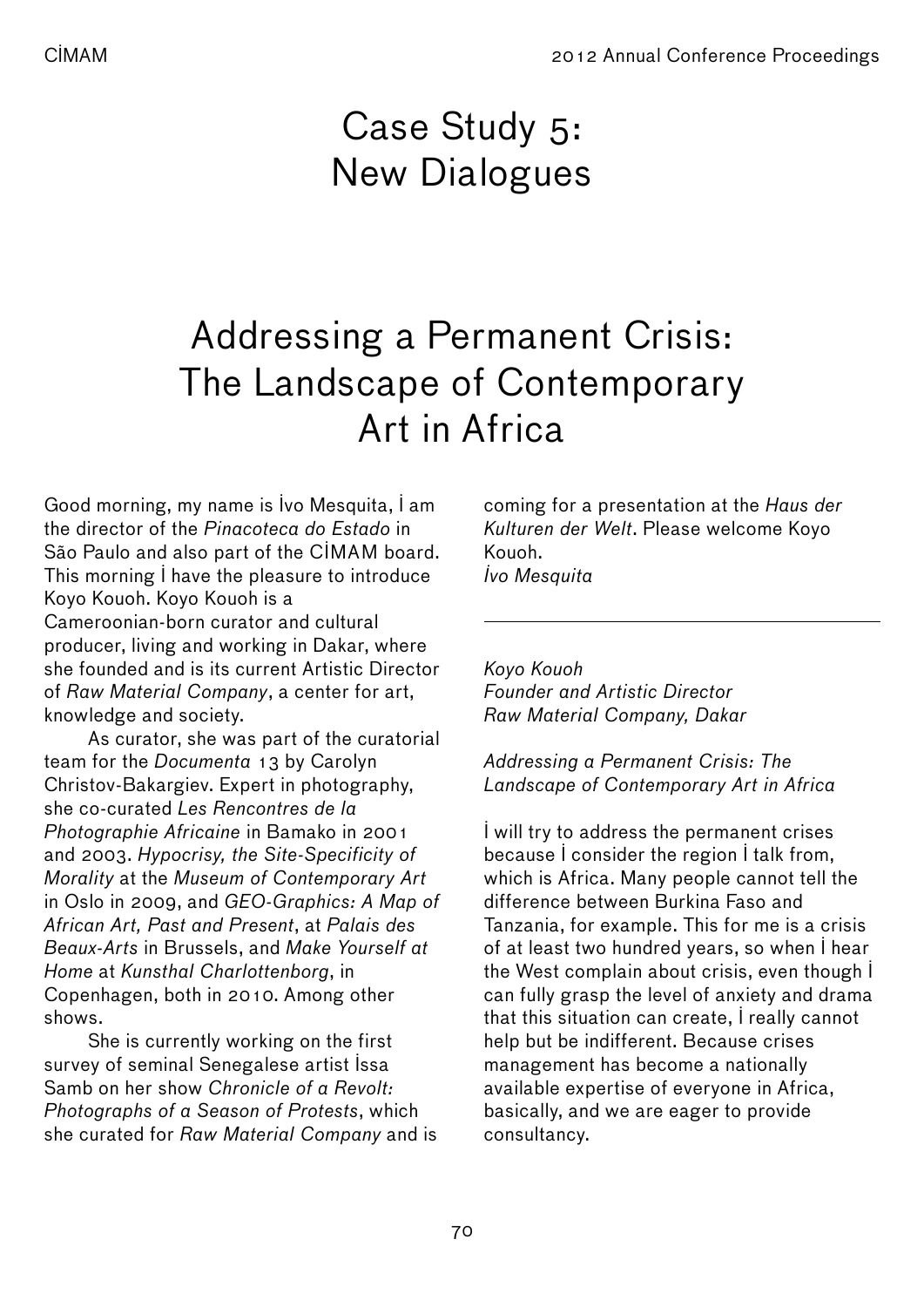So if anyone in the audience has a crisis to solve, I strongly recommend you consult anyone who lives anywhere from Tunis to Cape Town. Crisis has been elevated to a form of living, people draw from the permanent crises to produce knowledge and artworks. In Africa most cultural institutions such as museums, art galleries, archives, and art academies were established either by the colonial state or in the context of postcolonial nation building after the liberation movements of the 1950s and 1960s. As a consequence, the cultural field has often been shaped according to national aesthetics and ideological concepts and policies.

Many artists, intellectuals, and activists have repeatedly criticized and distanced themselves from state culture initiatives such as community archives and community art centers or initiatives such as artists' clubs in parts of Africa, in Dakar or Senegal. In the last two decades and increasingly in the last ten years, a series of new spaces and initiatives were created. As art centers in the West are threatened by closure and some are closing due to strained budgets, more than one opens everywhere else in the world. So if things go steady and smoothly in terms of political and social transformation, I am pretty convinced that the world outside of the Western world will produce enough art to give rise to new sophisticated and creative people, who like me, are able to challenge the most advanced artists anywhere from Vienna to San Francisco. So different canons, economies, dialectics, and most importantly, a highly educated audience is emerging. This trend is especially sensible in Africa, where a variety of independent/private art initiatives were established to fill the vacuum left by unfulfilled promises of culture and artistic programs led by the state.

These places set themselves apart from state-affiliated institutions as well as from

commercial art markets, and create alternative models and platforms for negotiating art, history, for colonial archiving, art, and cultural history.

Before I continue, I think it is necessary to re-contextualize what is generally understood as contemporary African art. The definition of contemporary African art has been often been very controversial. Some would claim that it does not exist and some very strong purists would claim that of objects today. Can we define artists based on geography, with the vast African continent, and the significant diaspora, and such a vast territory? These are huge questions and I am very lucky that I do not have to answer them myself because very bright and eloquent people have done the work for me.

In 1999 the exhibition *Magiciens de la Terre*, held at *Centre Pompidou* in Paris, brought together artists from around the world showing a new reality on the global art world. In fact, this exhibition became the mythical starting point of what is now termed global art. It was such a benchmark that in the chronology of African contemporary art one talks about the times before or after *Magiciens*.

This exhibition was not only problematic in its tone and its textures, it also highlighted a crisis in the representation and analysis of artistic production by Africans. Yet, the positive site of this exhibition is that it materialized the creative potential of a curatorial crisis. It is only after that exhibition that institutions such as INIVA became active in the UK in dealing with internationalism; magazines such as *RêveNoir or Nka: Journal of Contemporary African Art* were launched in Paris and New York, respectively, to represent and analyze artistic and intellectual productions by Africans.

It is only after *Magiciens* that curators like Simon Njami and Salah M. Hassan could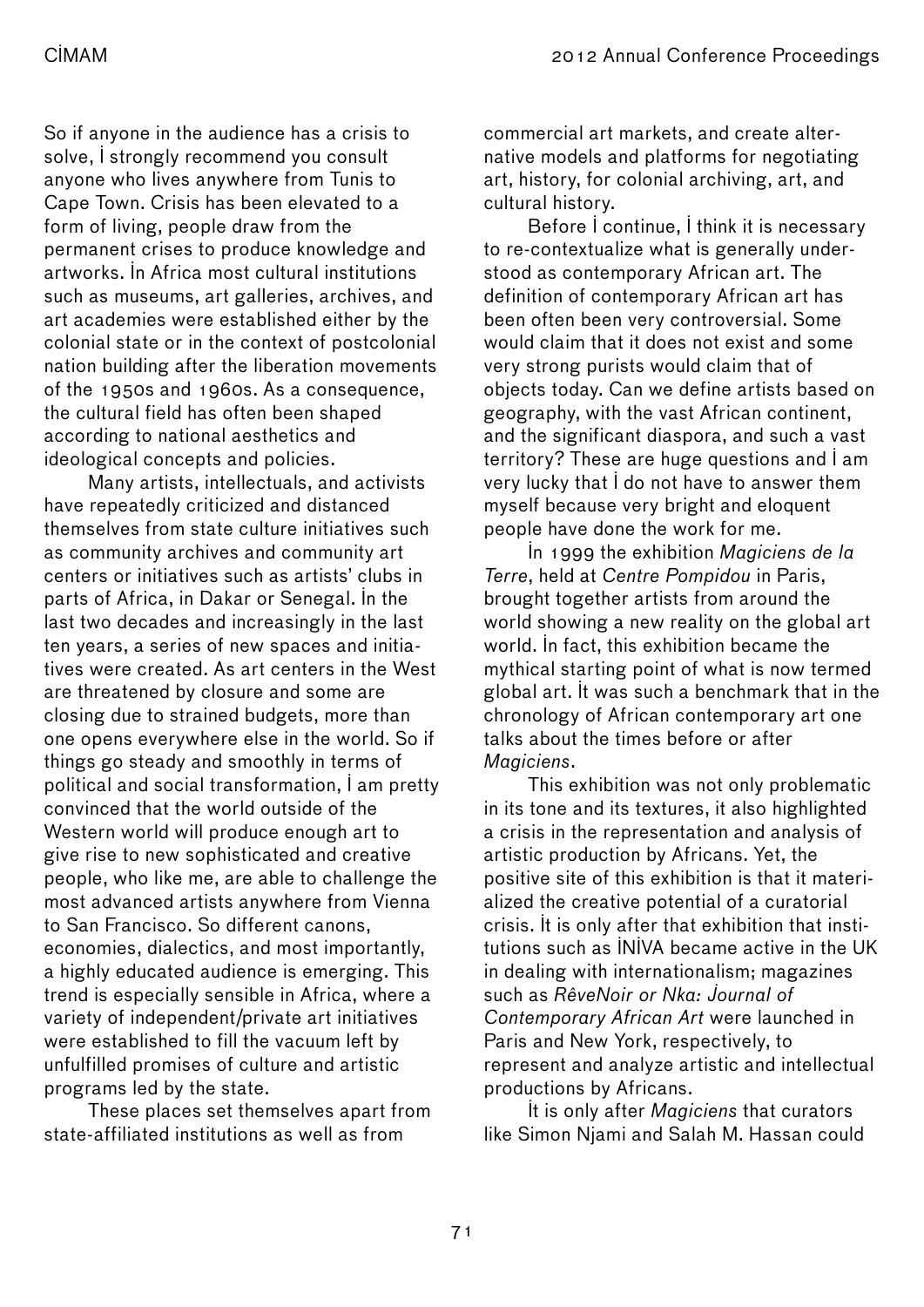emerge. They have all been very productive since then and spare me the burden of explaining what is Contemporary Art in Africa. There have been so many exhibitions in the last fifteen years that advocate contemporary African artistic production. All these exhibitions were produced and shown in Europe and the U.S., except for *African Remix*, which made it to Japan. It is a welcomed effort of what I call 'advocacy curatin'.—it created an infrastructural ground on which to root their efforts. The infrastructure is building institutions; this idea resonates very much with Sarah Rifky's discussion about institution building as a curatorial practice, which is I think what I do, also.

Building institutions consolidates an artistic and intellectual environment. I was invited in 2009 by David Adjaye to imagine a project for *Palais des Beaux-Arts* in Brussels to celebrate fifty years of African independence, which many of the countries celebrated in 2010. I am growing more and more weary of making exhibitions, I must say, and I was not interested in doing another show of lining up the list of usual suspects that have been seen everywhere in the last ten years or so. So I started thinking more about what it is that fifty years after independence is really determining in the African societies. So that's when I started thinking about institutions and about art institutions. I actually had been thinking about this already for a couple years before that. But that's when I really wanted to materialize it, so instead of inviting artists to do a show I invited institutions so the art institutions became the artworks.

I invited seven art institutions to present their strategies and the ideals that they are producing work on. And at the forefront of this brand work is the *Centre of Contemporary*  Art based in Douala, called *Doual'art* in Cameroon. This is not nationalism because I

come from Cameroon myself, it is really because *Doual'art* is one of the first and for me, really, a blueprint in terms of artistic production and within difficult environments in crises and in transition, that uses art and intellectualism to transform society. So at the forefront of that is *Doual'art*, set up in 1992 by Princess Marilyn Douala Manga Bell and her husband, Didier Schaub.

The core activity of *Doual'art* is to regenerate the public space of Douala through artistic intervention. Over the last twenty years they have produced over fifty works in the public space. Their modus operandi is based on community dialogue, proximity, social research, collaboration, design, and production.

A work by Moroccan artist Younis Vermund, was produced in Douala in the mangrove of Douala. Douala is a water city and has a huge forest of mangrove. How *Doual'art* operates is they invite an artist, an international artist or a local one, to come and live in Douala for a short period of time, a week or two weeks, and engage with different neighborhoods and communities and imagine a project that really resonates with the need and that also has a real daily use for the people in the vicinity.

So when Younis came to Douala in 2009 he imagined this space for meditation because mangrove reminded him of a peaceful place, of retreat, and also the mangrove is inhabited by a big Nigerian fishing community and his idea was a kind of a retreat, also play, in the sense of exhaling yourself from your surroundings for meditation.

So this is just one of the many examples of the kind of works that *Doual'art* produces. There is currently a retrospective of *Doual'art* production and they also run a triennial of art in the public space—of which I have been associate curator in 2010—called SUD,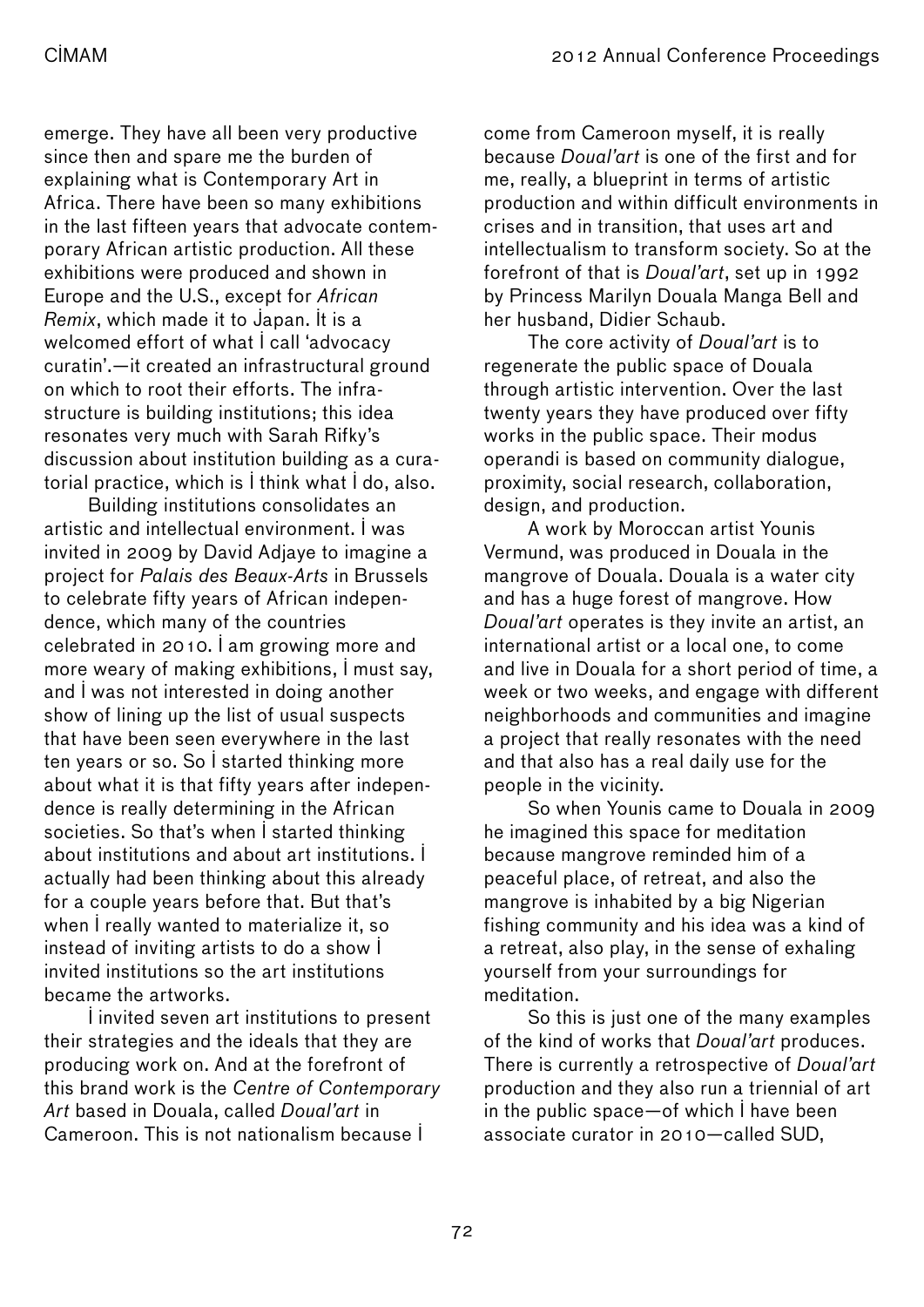*Salon Urbain de Douala*. It takes place every three years in December; the next one is December 2013.

The next example I would like to talk about is *L'appartement 22*, which is *l* think known to many of you. *Lappartement 22* was set up by Abdellah Karroum in Rabat, Morocco in 2002. When asked in an interview by the online magazine *Universes in Universe*: 'In which cultural context and in which art scene in Rabat and elsewhere in Morocco does *Lappartement 22* operate'*.* and 'What made you decide to initiate such a project'*.* Karroum said, 'Because I could'*.* Morocco has experienced significant cultural changes over the last few years. The rapid development of new information technologies, especially the internet, allows for an extensive access to culture in other countries around the world. Just to say, as a result of various structural factors, Morocco is still more of a consumer than a producer of culture. There is also a great lack of exhibiting and distributing possibilities for young artists. The few nonprofit galleries are state grown and their programs are not confined to serious art politics. In fact, the people in charge of the programs at these places are not art professionals but rather members of the ministry of culture.4 Doesn't that sound familiar to you? The undertone of this statement basically says that the government is important and cannot be trusted when it comes to organizing artistic production. *Lappartement 22* is the result of this situation and ultimately of a coincidence.

Originally the flat was meant to be Karroum's own private home. After he finished studying in Europe, he planned to work at universities and art schools in Morocco. He had some ideas of how cultural activities in the context of Morocco could be developed.

He came to Rabat to assist in setting up an art department at the *Moroccan University*, to work with artists and to spend the rest of his time writing, so you can imagine.

In the end, he decided to use his apartment as an alternative to the lack of interest shown by the institutional spaces in the kinds of artistic forms that he was interested in. With that, *Lappartement 22* became a space of freedom for both the artists and himself. The world of the motivation may vary but one of the common grounds for the establishment of these spaces is the need to address an artistic and critical voice. They respond to urgencies to create platforms of criticality and production; some of these initiatives aim to establish non-hegemonic and experimental fields and orders of knowledge. Others deliberately question institutions established by the postcolonial nation state. Still others attempt that feeling where public institutions are undermined. In many cases, colors, culture practitioners, curators, and artists, as well as activists join to collaborate in these spaces. Forms of *South-South* cooperation and transcontinental networking, including diasporic communities, are developed.

And especially Raw Materials Company, which shared its diaspora, is very dear to us—not only is Egypt part of Africa, but also Brazil, Cuba, and the U.S. The spaces question how hegemonic weapons, canons, and narratives of art develop and manifest, and they question approaches of knowledge production and state institutionalization.

Why develop strategies and tactics that go beyond the consensus and the existing established structures? They allow for in-between spaces in flocks that connect theoretical, visual, practical, and local knowledge combined with an international outlook. They thus represent potentialities and conceptions of the world beyond the mere dynamics of economic globalization.

<sup>4</sup> http://universes-in-universe.org/eng/nafas/ articles/2005/l\_appartement\_22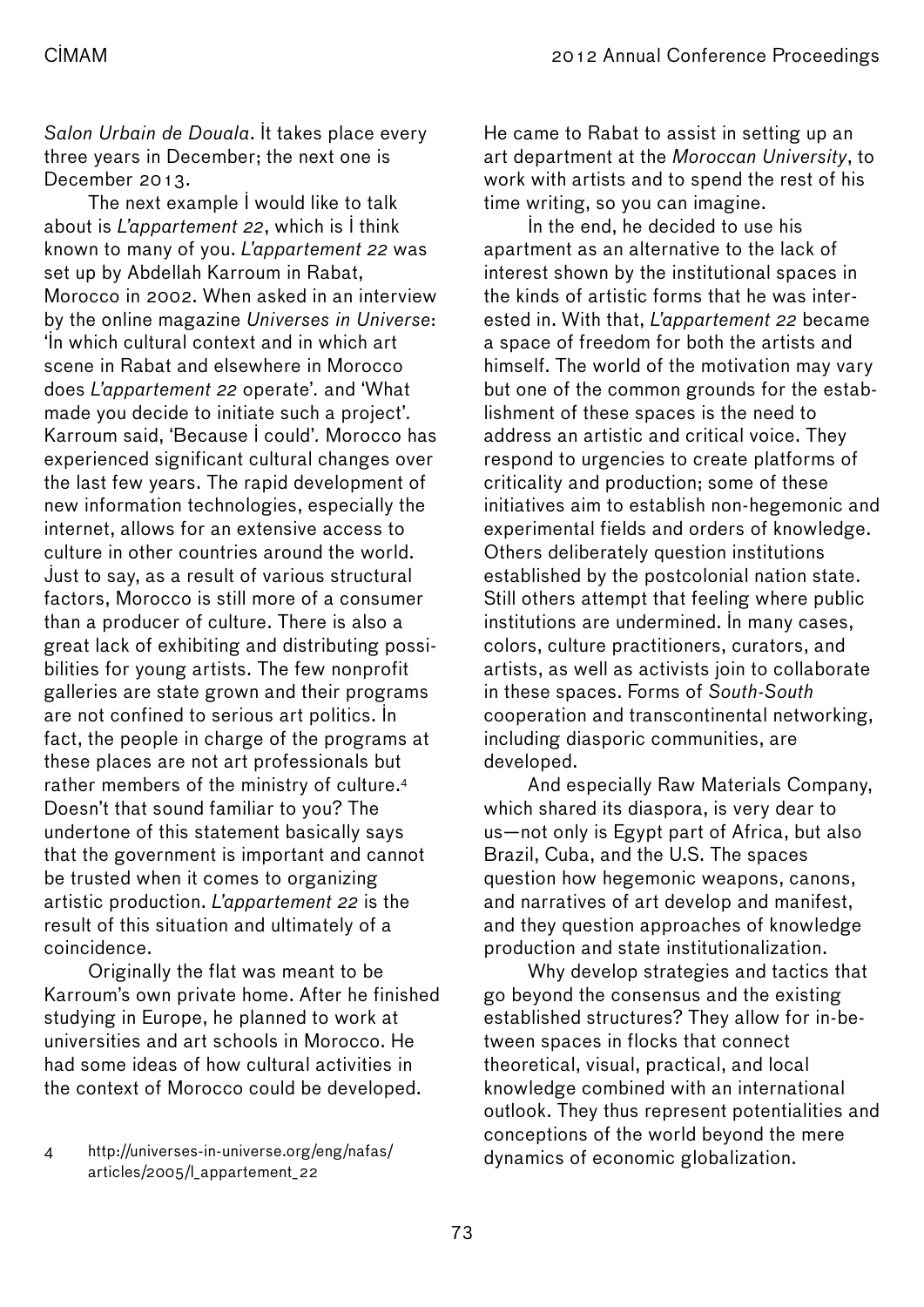It appears that despite the inevitable variations of specific cultural settings and sociopolitical parameters, the core urgencies and necessities are the same and are not bound by geographical definitions. The impotency of the government and public bodies and the corporate world does not stop in Cairo or Rabat; it goes beyond the desert, to reach Dakar, Lagos, Nairobi, and so on.

Even though Dakar can boast of a related dynamism in terms of artistic action and intellectual production—if one measures dynamism by the number of exhibitions or by, for instance, having a biennial, which we have—it is very difficult to consider such a mythical place as Dakar to not have had one single independent space that addresses theoretical ideas around contemporary artistic production.

So it was no longer acceptable for me to complain about the inefficiency of the *Dakar Biennial* and the fact that nothing happens in between. It was no more sustainable to be apologetic, almost shameful sometimes, to international visitors about the lack of resources and facilities even though I did not want to open a space, I literally had to do it, I had no choice.

This is the façade of *Raw Material Company* and it is out of all this energy and out of this situation that *Raw Material Company* was born in 2011. The necessity, the idea, the basic motivation of the establishment of *Raw Material Company* was to create the space for knowledge sharing. The core motivation was to establish a space for alternative education and learning. It would be a place that would provide access to contemporary artistic theory, on the one hand, and also return to these core ideas and practices with an emphasis on African-related matters primarily, but also to a broader range of origins and intellectual schools.

I started by donating my own private library. *Raw Material Company* got its name from the idea that for ages Africa has been the main provider of raw materials for the development of international industry. And at the same time, we consider art, intellectualism, and thought as necessary raw materials for human development.

*Raw Material Company* sets us very clearly in a culture of entrepreneurship but



also in the idea of togetherness and collaboration. We use different modes. We run an exhibition space but one of our core programs is really knowledge sharing knowledge production—so we do a lot of talks, in the exhibition space or in the library, depending on how many people attend, and symposiums. The inaugural symposium we did in January looked at institution building in Africa. We only invited really high-profile speakers to this symposium, for example Anton Vidokle and Vasif Kortun. This inaugural symposium especially looked at over twenty organizations from the entire continent that were present in Dakar; we discussed issues like private partnership and international collaborations. Sessions were held on the meaning and role of former colonial powers such as the Goethe Institute Français, in many African countries.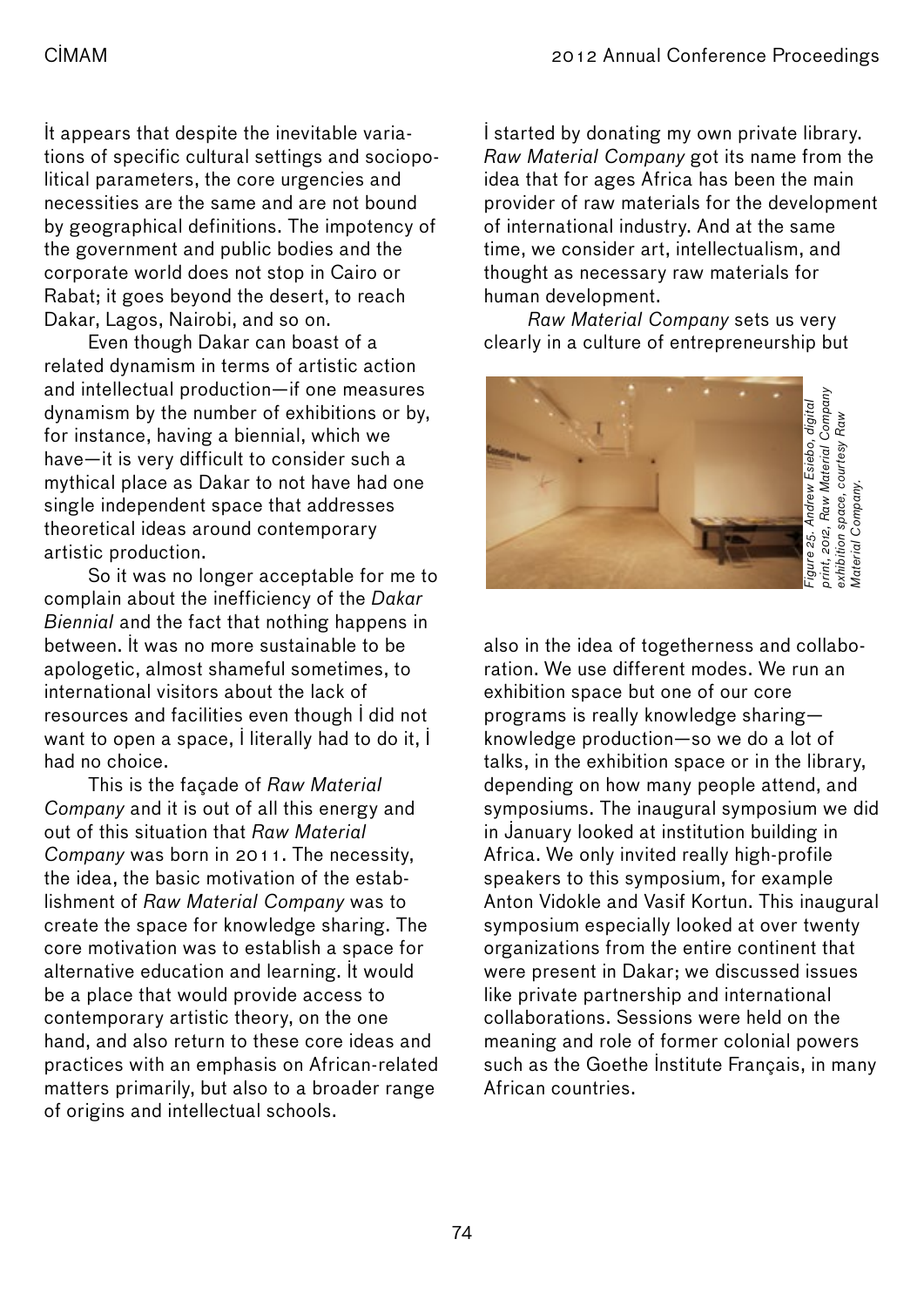We also run an extensive exhibition program in our very modest, 100-square-meter exhibition space. The inaugural show was work by Nigerian photographer George Osodi, who has done an amazing work on the Nigerian delta and the human and ecological catastrophe that is happening there.

And we also run a residency program where we host different kinds of professionals: artists, curators, architects, writers. You would come and introduce work in Dakar in relation to our programs or research. Our exhibition program is thematic and is oriented around wealth, energy, migration, and revolt. And our work is very much focused on photography and video.

One of the core ideas in setting up *Raw Material Company* was also to be able to develop a sort of independence, as much as we could, to sustain ourselves, because it is not always very easy or pleasant to walk around constantly looking for grants, and sometimes it is not always pleasant to write reports, either.

So we run a restaurant where we do slow food, local pan-African cuisine. We think that cuisine is one of the primal artistic disciplines accessible to everyone. We also run a bar, where sometimes we have guests from all over the world.

*Questions and Answers Sandra Terdjman and Koyo Kouoh*

Ivo Mesquita: Thank you Koyo, thank you so much. I'd like to invite Sandra to come back here for some questions. Actually, only four questions because we are running very late.

Koyo Kouoh: May I start? I don't have a question to myself but—if there are no questions, I can continue speaking. So, I just wanted to say that I brought some material,

I just didn't know really where to put them out, but anyone who's interested, because we also publish quite a bit—I mean we've been operating only eighteen months and I think that we have done quite a good job in introducing and re-mapping the landscape, and actually I had the idea to do a performance and invite my colleague in the audience, Gabi Ngcobo, is here and she's also part of that energy in creating spaces of freedom and of thought, and she opened a center of historical reenactments in Johannesburg two years ago which, since she's more of an artist than a curator it's a project that is ending, so maybe she will want to talk about it. And I also know that we have a visitor here from *Regard Bénin*, which actually, currently, just opened and continued last week and is curated by Abdellah Karroum.

Question: I was wondering about the show that you did in Brussels, the symbolic thought as, if you invite, the existence in Belgium of this micro-political experience of institutions as mapping Africa today. I am trying to read through on your own way to show how, maybe, I don't want to generalize the whole continent but great part of the continent as a creator of governmental institutions, I live in Latin American so that's what relates to that figure of the institutions of the state. Could there possibly? This macropolitical experience of culture being a possibility of institution, could it resonate in Paris? I think that maybe *Kadist* also operates micro-politically, in a very nationalized production of culture because there is actually a very strong institution of the state but culture is produced in a national agenda, and somehow you create this micro-political institution to take this internationalism but is not shown, or it's not illustrated.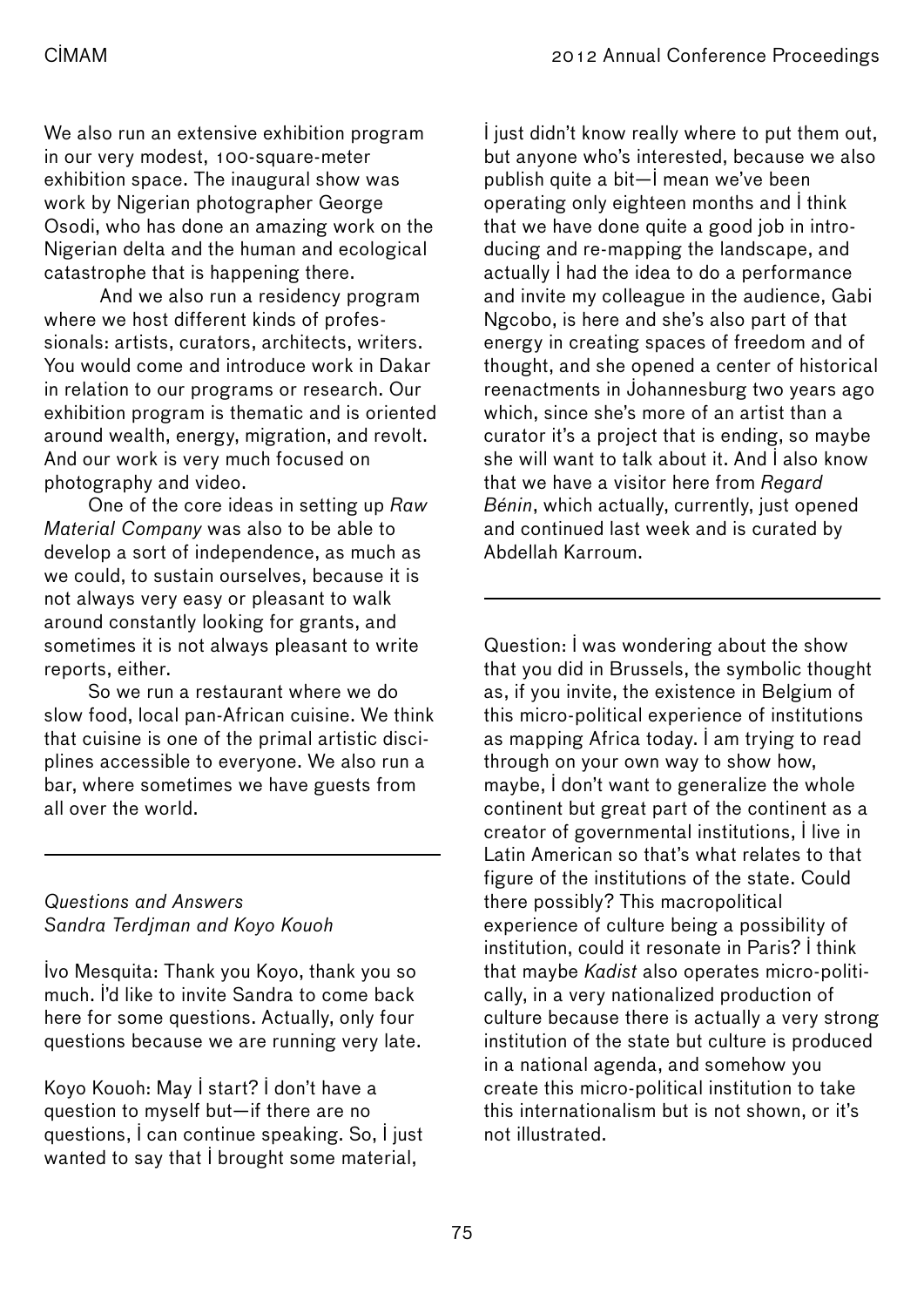Koyo Kouoh: Well, yes, it's correct to a large extent of many countries, especially those with a French colonial past so, in a sense, many of those countries at the time of the independences have literally adopted the French system of education, of politics, of dealing with things which is very much about controlling and hence hinder of the arts and culture, so this is one of the analyzes that I make. The other one is also that, I think that the first two decades after the independences Africa was really on the rise, I mean in the 1960s and the 1970s, having periods of an amazing economic boom and cultural visibility and dynamism. And then came a turning point of a total rundown and of structure programs and an international monetary organization, and that really destroyed culture, education, and health sector in damages that are absolutely not imaginable if you don't have the experience of living in these countries. So, I think that these things combined necessarily brought a clear bankruptcy of the state which is not, for me, a blame as such but it's just a fact that you have to deal with and you have to address if you are professional and we are all addressing it in our own manners, with taking into account the local history and the local contingencies.

Sandra Terdjman: I'll try to be. I don't have the answer to your question but to go back to the molecular spaces that Vasif talks about, I think that that they can start as an alternative but when I think of micropolitics I think more of complementarity and that doesn't mean that it cannot include contradictions, contradicting what exists already. But it's a strategy that includes both, and that can happen anywhere.

Ivo Mesquita: Thank you. I think we should stop here, thank you so much.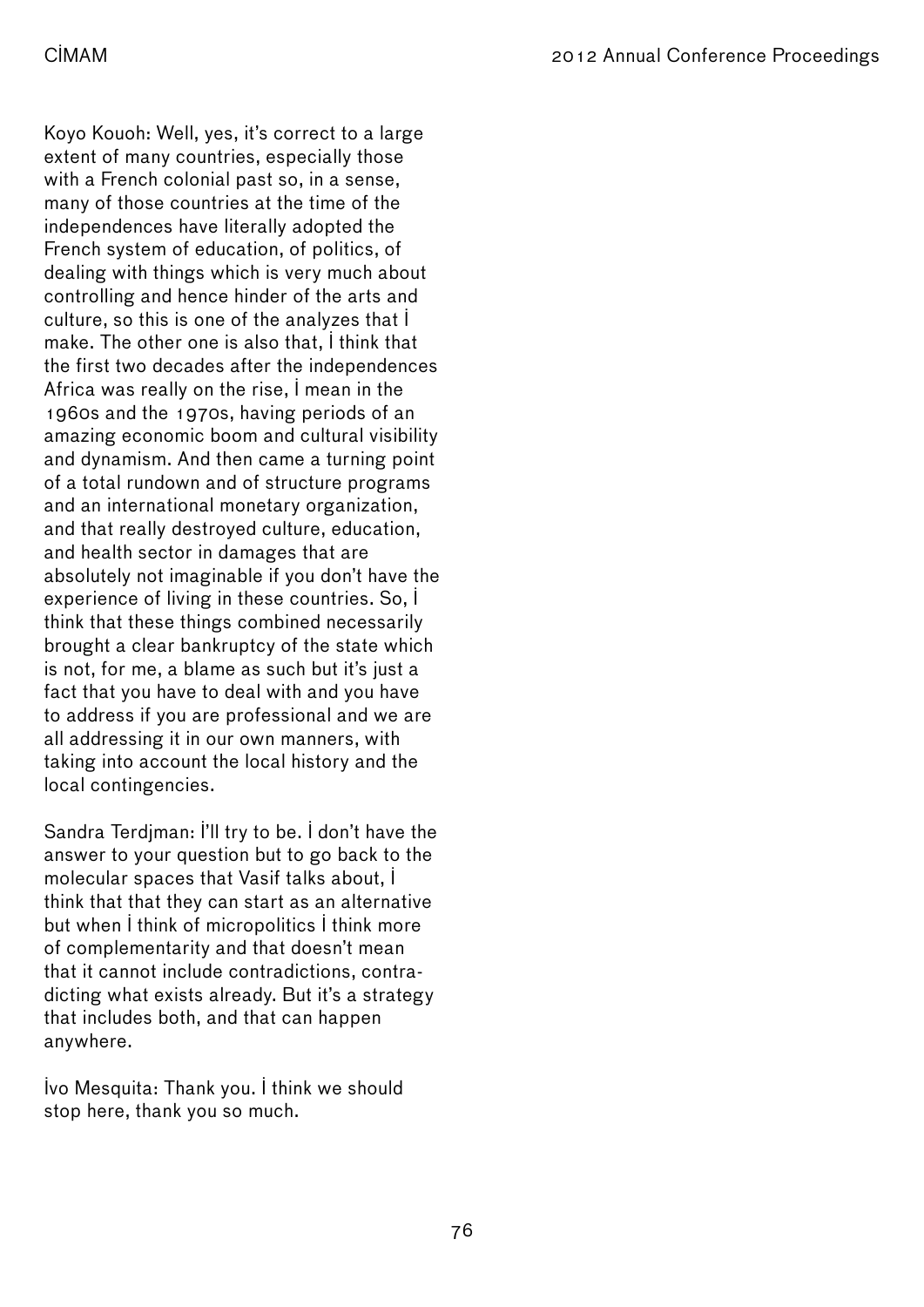## Case Study 7: New Contingencies

Good morning my name is K. C. Kwok; I'm on the board of CIMAM. I'm here to introduce the next speaker, Cosmin Costinas, who has endorsed my pronunciation in Romanian since I have pronounced his name correctly. On this side of the river, which is Europe as you know, his experience extends to Vienna, to Utrecht as well as having a novel published in Dublin.

He is going to talk about the other side of the river today: he is in charge of a contemporary art space in Hong Kong known as *Para/Site*. This place has existed since 1996: that predates the return of Hong Kong to China.

That space itself has an institutional history of its own and that transcends contemporary art practices, in many ways, in Asia, as well as having implications in the rest of the world. If we recall Bassam this morning, speaking about institutionalized antagonism, in fact in 2000 the *Japan Foundation* published a directory of alternative spaces in Asia and *Para/Site* of course is an important example in that book. Koyo reminded us earlier today that the term 'contemporary art' itself must be examined: if we treat contemporary art from the perspective of advocacy curating, it is not taking it at a very local as well as global perspective. Cosmin's discussion is actually a lot more optimistic with contemporary art and believes that in sharing that with CIMAM it does become a global culture that we can look forward to.

However, to do that, it is not enough for us to just greet each other and to have the usual courtesy in meetings like this; we have to do a lot more. Cosmin. *Kian Chow Kwok*

*Cosmin Costinas Executive Director Para/Site Art Space, Hong Kong*

It is difficult for me not to reflect on this animal that we call the crisis and its relation with the system of contemporary art. I have recently relocated from the Netherlands, a country that has become emblematic of the crises of the social democratic country on contemporary art, to Hong Kong. Hong Kong has become equally emblematic, if not for the megalomaniac boom in contemporary art as in China, at least for the spirit of executive optimism and positive thinking that it is so central to the growth-based economic and social model of our times. In some ways this boom is the perfect antonym of the crisis. Equally important, it has become emblematic of the shift in the gravity of contemporary art cloud toward non-Western art centers.

However, if the economic crisis appeared to be the final, accelerating push of Western power toward demise in a world where the emerging economies were in a state of relentless growth, it eventually encompassed emerging economies in what appears to be a more complex phenomenon, affecting regions, groups, and classes differently and with outcomes that are still uncertain.

We are yet to fully comprehend the impact of the crisis in contemporary art as well as the distribution of winners and losers across the globe and within the different local ecologies and equations of representation and funding. It also remains to be seen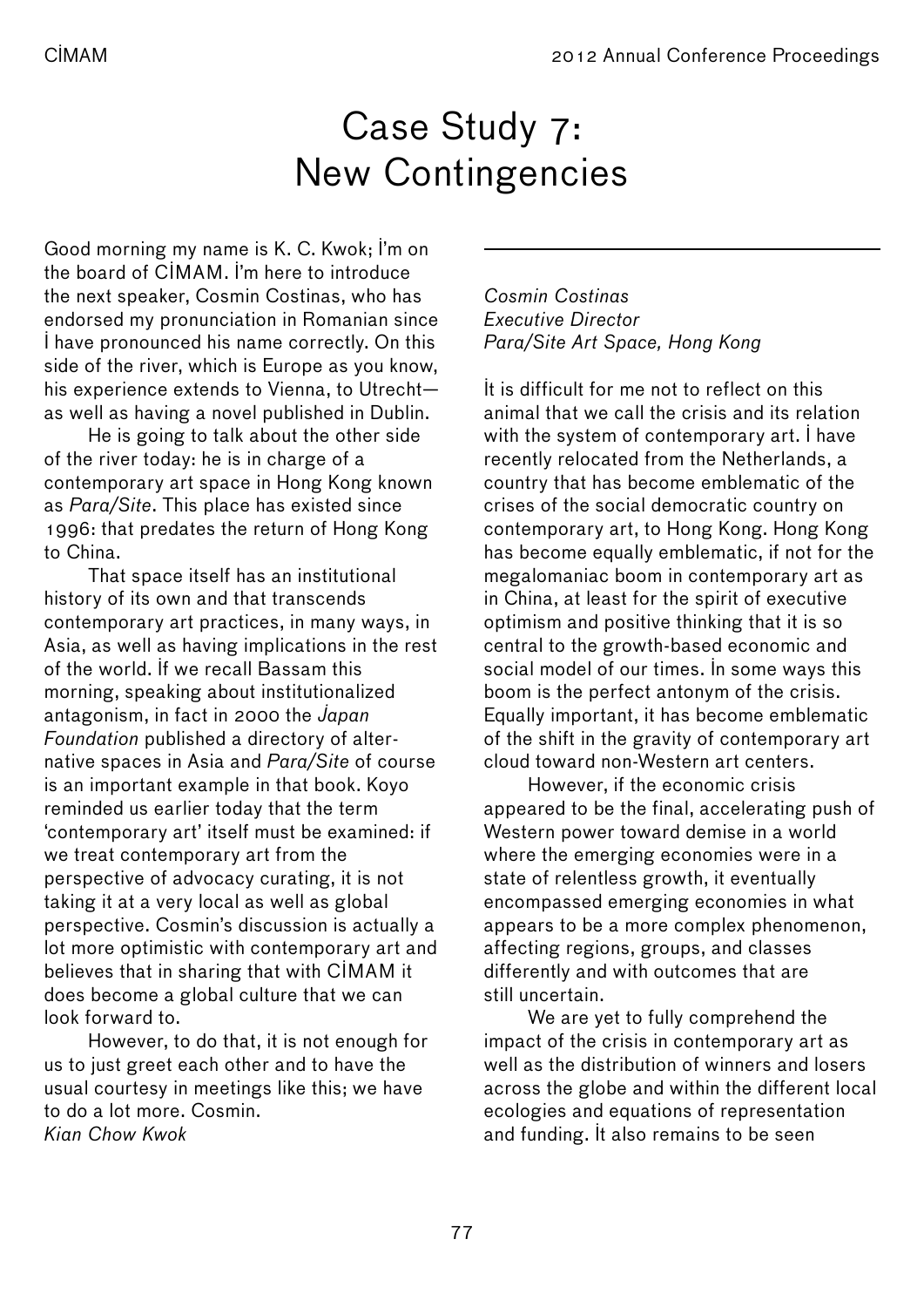whether we are indeed talking about the same crises.

How looking at the history of *Para/Site*, the institution I have been running for over a year in Hong Kong, newer discussion can emerge on how the system of contemporary art has evolved over the past two decades in its geographical and institutional parameters, about the nature and quality of our global encounters and the roles, hierarchies, and translation issues.

In my talk I will try to visit these points through the development of *Para/Site*, arriving at the current phase of the evolution of the system and the institutional strategies. And toward the end of the presentation I will briefly introduce a project that took place at *Para/Site*, which I think might be relevant for this discussion.

The beginnings of *Para/Site* are set in another time in the history of contemporary art. It was founded in 1996 as an artist-run space. One of the reasons behind its creation seems to have been specific to Hong Kong: the lack of contemporary art institutions at the time. But more about this later. This lack was made even more obvious by the earlier opening of the *Hong Kong Museum of Art*, a museum that lacked satisfactory contemporary art programming.

The other important and perhaps more catalyzing reason for creating *Para/Site* was the impending handover of Hong Kong to the People's Republic of China on July 1, 1997. That had been a looming deadline for over a decade and had perhaps a stronger effect on the city in that decade than the first years of Chinese rule, at least until the crises of 2003 and its main consequence: the firm integration of Hong Kong in the Chinese shopping polity.

So in the time of great uncertainty, a sense of heightened political awareness of the need for self-organization emerged in the city's public sphere. Different groups, organizations, and structures appeared in this effervescence and *Para/Site* as an artist-run space with a noticeable political agenda, I would say, was only one of them.

But in spite of this historical specificity, the institution was in many ways the symptom of a global phenomenon. The lack of contemporary art institutions was, of course, something that was not only specific to Hong Kong, but an intoxicating mantra of a powerful driven force of expansion of the system of contemporary art that was accelerated in the middle of the 1990s throughout the world. Following great forces of economic expansion contemporary art throughout the world reproduced institutions, practices, and vocabularies.

The lack of contemporary art institutions started to be recognized for the first time as such in many different parts of the world, not just by the funders of *Para/Site* in Hong Kong. And it is important to know that the geography of expansion toward the margins did not only follow the old colonial routes of explorations. As margins within the central realms have been important pieces of this process, what occurred in Hong Kong, Singapore, and countless other places was analogous, at least in its main points, to what occurred in Glasgow, Scandinavia, and other parts of Europe.

However, the discussion on this phenomenon in non-Western currencies was often embedded in a postcolonial debate, even as the expansion has soon lost its direction from a Western center to its peripheries and became internalized and defining for a particular class in its locale.

In the same way, enormous malls and reality TV became more defining for the Manila middle classes than for its European counterparts. What encouraged this expansion was the opening, one after the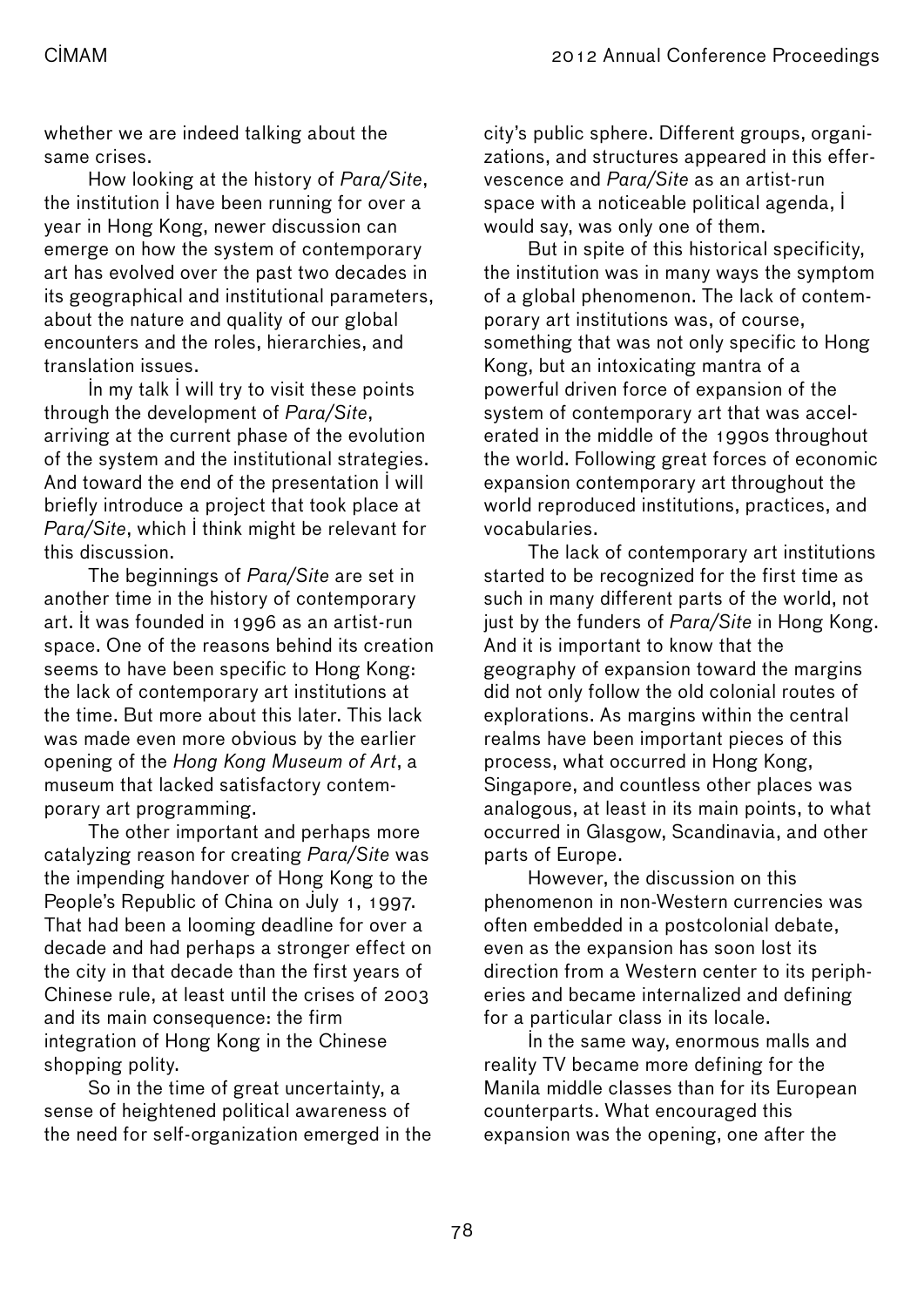other, of nationally run economies with the institutions and class structures that supported either the socialist economies or the various forms of import substitution economies, such as Turkey.

While emerging and entering in a global market, the uniformizing of their consumer classes put a reformist pressure on the real and symbolic institutions that reflected the new status of their patrons. Contemporary art, of course, proved to be an ideal embodiment for these aspirations.

The methods of implementing the system relied on different agents, from biennials to residency programs, from newly established magazines to artists, curators, and gatekeepers. These were perhaps the most available formats that required minimal resources and benefited the pioneering ethos of the time of the artist-run space.

During that phase of expansion, the anchor institutions—and *Para/Site* was one of them in Hong Kong—were ambassadors, promoting the system and projecting production from their international surroundings, often toward the center, then circulated further within the system. Promotion, cultural exchange, and increased visibility became the institutional strategies around the world.

I am trying to argue that every context switch their time zone to something that we can call a universal time. This resetting of the clocks in the international art world and the broad synchronicity that this highly unified system and the common language of contemporary art that was brought about in the early 90s have not been imperfect phenomena when judged from the perspective of the entire cultural production of a time and region.

Many threads became only partially connected and some narratives are still untranslated in the vastly different realities of production that were otherwise amalgamated by art. Nonetheless, when viewed from the perspective of contemporary art, the expansion appears much more successful and that is because of art's constitutive belief in its capacity for universal translation. And indeed, contemporary art has managed to impose a unified voice, common tools, mutually recognizable institutions, and a common language that has become available around the world.

But the question is, available for what exactly? What is the relevancy and power of these common institutions to negotiate the remaining and mutating differences I mentioned? Does contemporary art have the power to reconcile deep conflicts and frictions within cultural contexts? And if does, which might be the case; what do we actually gain from their salience? We have at our disposal this arrogant machinery that fails to tell the whole story. And its audiences are a growing middle class, the most homogenous, compact, and horizontal class in human history.

After almost two decades of successful expansion, which took place more in Hong Kong than anywhere else, we believe at *Para/ Site* that the time has come to encourage this ambassadorial function and pioneering work of furthering the global institutional construction. But we also believe in accepting contemporary art as a place for approaching our reality, for creating new forms of solidarity, and perhaps even for approaching those specificities that exist alongside art throughout the world.

Now, we don't really know whether or not this premise is naively ambitious, as many other previous attempts to create vehicles for internationalism could take one toward a strategic mistake or a dead end. So in this regard, I would like to briefly introduce an exhibition that we realized at *Para/Site*, a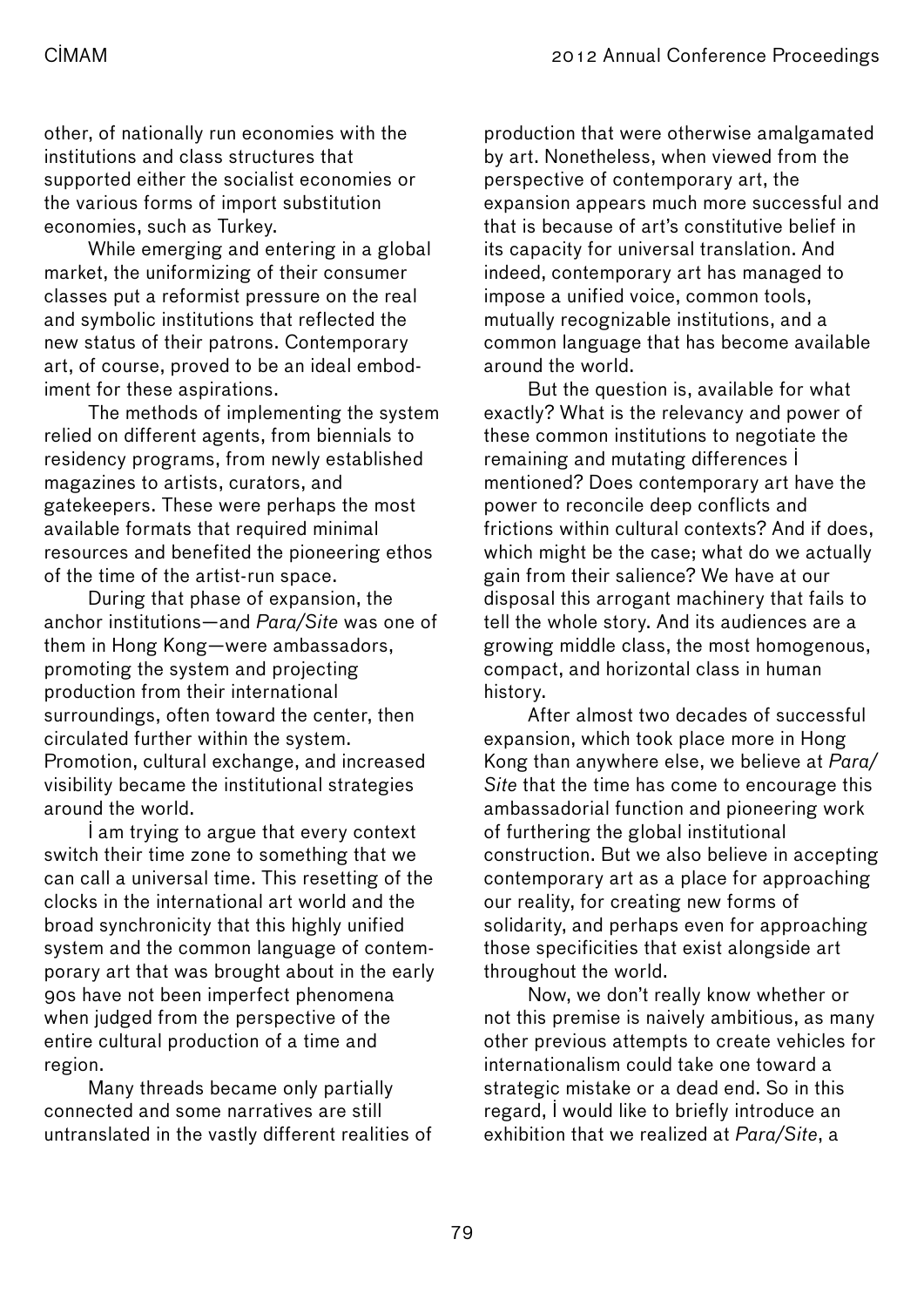project that was based on aspirational premises as originally formulated with Mal Ancon. It was done together with curator Dorian Chong and the curatorial platform he initiated: *A Future Museum for China*. Dorian has been researching the artists in the exhibition and the connections between them for a while.

The exhibition is titled *Taiping Tianguo: A History of Possible Encounters*. It included Ai Weiwei, Frog King Kwok, Tehching Hsieh and Martin Wong in New York. *Taiping Tianguo*, the *Heavenly Kingdom of Great Peach*—or *Eternal Peace*, in some translations—was the name of the domain in southern China established by what we call the *Taiping Rebellion* in the mid-nineteenth century or the late *Qing Dynasty* period. The rebellion was one of the bloodiest in history and one of the most ideologically confusing movements of modern time. One mystic believed himself to be the brother of Jesus Christ and aimed to liberate China from the humiliating relationship of the *Qing Dynasty* with the Western colonial powers and establish a brotherhood between the Chinese and the West under his own brand of Christianity.

The *Taiping Rebellion* became for the Nationalists and Communists in China a historic precedent of revolution against the corrupt regime and of nationalist resistance against the subjugation by Western colonial powers. *Taiping Tianguo*, however, had also become a metonym for China in many Chinese diasporic communities in the 1960s, disconnected in space and time from what China was then, or perhaps at any time. And this metonymic value of *Taiping Tianguo* as a space of identification with a projected past was employed in a painting by Martin Wong. Referring perhaps to the San Francisco Chinatown of his childhood and perhaps also to the history of his gay community before the AIDS crisis, it was used as the title of his posthumous exhibition, as well as our exhibition, borrowed as a metaphor for New York in the 1980s and early 1990s.

The time-space which was crucial for the lives and works of the artists in this exhibition is particularly important for us because the 1980s was the last decade before the onset of the globalized system, and the final stretch of an era where the art system was centered around New York and the international capitals of the art world. And the 1980s was also the first decade of contemporary art in China, a mythical time during which none of the four artists in our exhibition was even living in China, nor were any actively engaging in the emulation that was happening there.

In recent years, the four artists in the exhibition have come to prominence in different ways. While all of them are Chinese, they hail from different places, contexts, and lineages and are situated in wildly divergent art historical narratives and discursive matrices. Ai Weiwei is from mainland China, Tehching Hsieh from Taiwan, Frog King Kwok from Hong Kong, and Martin Wong from San Francisco. They all arrived in New York in the late 1970s to the early 1980s and lived there until the early 1990s. And Ai, Kwok, and Wong all returned to their hometowns in the early 1990s, while Hsieh is the only one who lives in New York and Martin Wong passed away in 1999.

Certain connections are known among these four artists. Some are anecdotal; some are highly relevant and on many intimate levels for their work and their lives. But what we tried to do in the exhibition was to propose an alternative narrative for each of the existing individual ones. Each of these artists made a plea for a non-national specific perspective and we like the overall way the different contexts are knitted together in the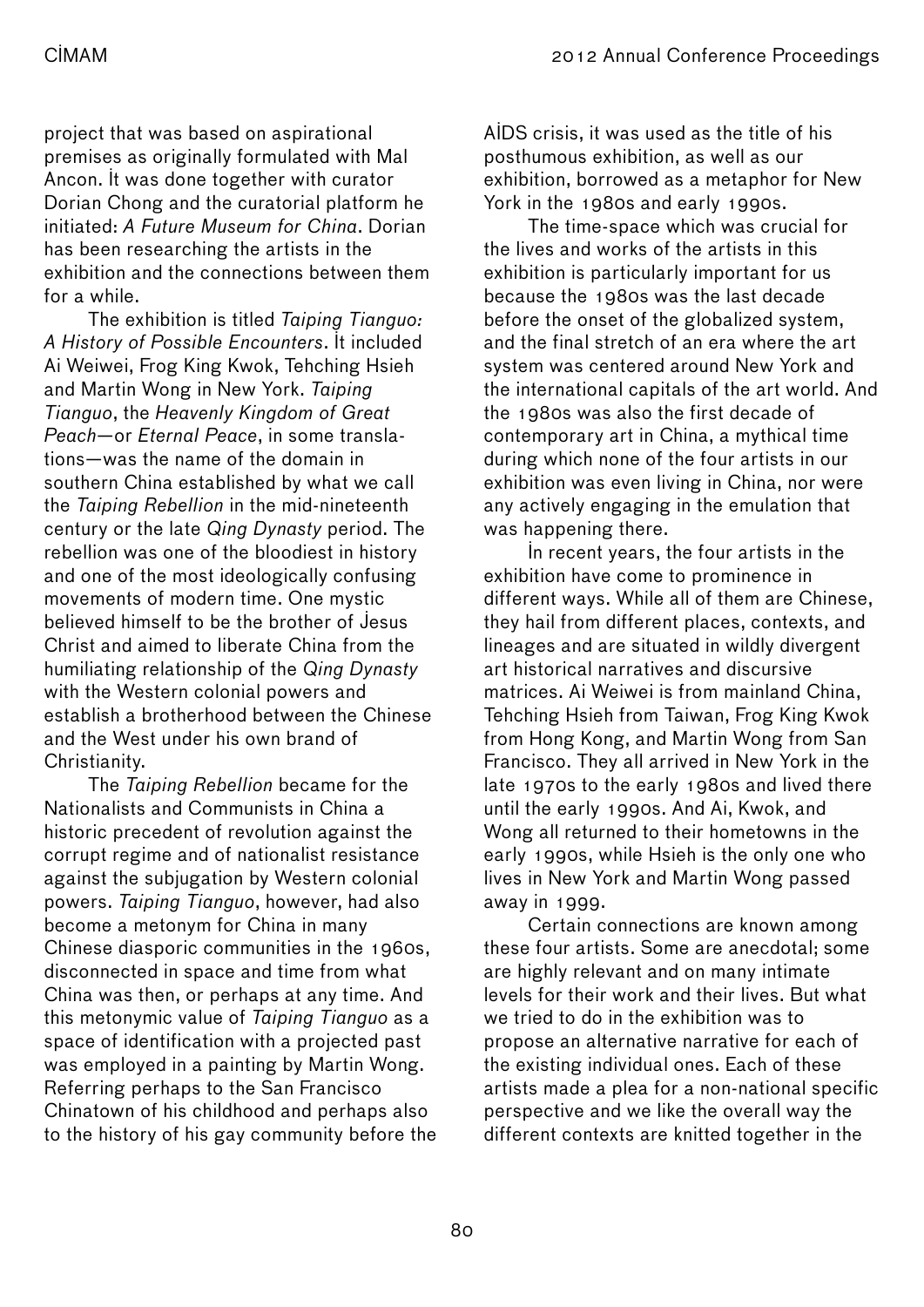exhibition. But the exhibition was also a plea for a particular mode of historiography through exhibition making.

We also looked at the artist in an effort to demonstrate that while their times in New York were powerful formative experiences for them, their artistic personalities had already been forming in their early years. Each of these artists followed his own path to New York. Each had his own aspirations toward the city, his representation of it, and in some cases, his departure from New York. Each of these cases is relevant not just for the individual biographies but for how they appear together. This is, I think, an interesting mark of the times.

Ai Weiwei, the youngest of them, arrived in New York as a student in 1983. He was an unknown figure but had nonetheless been connected, although quite marginally, with what we can safely call the founding moment of Chinese contemporary art, the *Qingqing*, or *Stars* group exhibition. The second exhibition was in 1980 at the China Art Gallery in Beijing, where he displayed a number of rather conventional watercolors, which can and should be read in the context of the *Stars* group exhibition as a strong political gesture.

As the artists in the group considered the sentimental appropriations of various styles of Western paintings, some of them were comments on Postimpressionism, some of them were abstract in various ways, but they considered these appropriations to be an expression of artistic subjectivity and individualism, which they, of course, regarded as political stances in a context that was just emerging from the *Cultural Revolution*.

But in any case, after being connected to this moment very early on, Ai moved to New York in a rather conventional story of moving to New York, an artist going to that center with all the ambitions and curiosity of one who wants to make it.

It is interesting here that from this perspective of his career his move was less successful, and after ten years in New York he did not really manage to make a name for himself, so he returned to Beijing only to emerge as who he was a few years after.

However, what is still to be recognized as the Ai Weiwei of our time was his incredible historical savvy and his ability to really capture the most emblematic moments in the history of New York in those ten years. An example is a photo Ai Weiwei took of Bill Clinton during his presidential campaign. Or Ai Weiwei with Allen Ginsberg, and at various protests that were rocking New York in the 1980s.

Frog King Kwok had already been established as a rather contrarian figure, almost like a punk avant la lettre in Hong Kong. He had been one of the four founders of conceptual art in Hong Kong in the late 1960s and early 70s and, by an uncontested claim, he was the author of the first piece of performance art in mainland China in 1979 in Tiananmen Square and at the Great Wall of China—only a few months away from the first Stars group exhibition. The association of these moments is something that had not been done before and was rarely discussed in the mainland-centered narrative of Chinese contemporary art.

Frog King's move to New York was less of a life-changing decision than in the case of the other artists. Pragmatically, for financial and visa reasons, as he was a British subject, a Hong Kong citizen, whereas both Ai Weiwei and Tehching Hsieh were illegal for most of their stay in New York.

In the 1990s Frog King went back to Hong Kong, also without furthering his career very much in New York. In Hong Kong he started to be recognized as one of the historical figures of a new phenomenon that was writing a history for itself—it was also part of the same development that I mentioned earlier.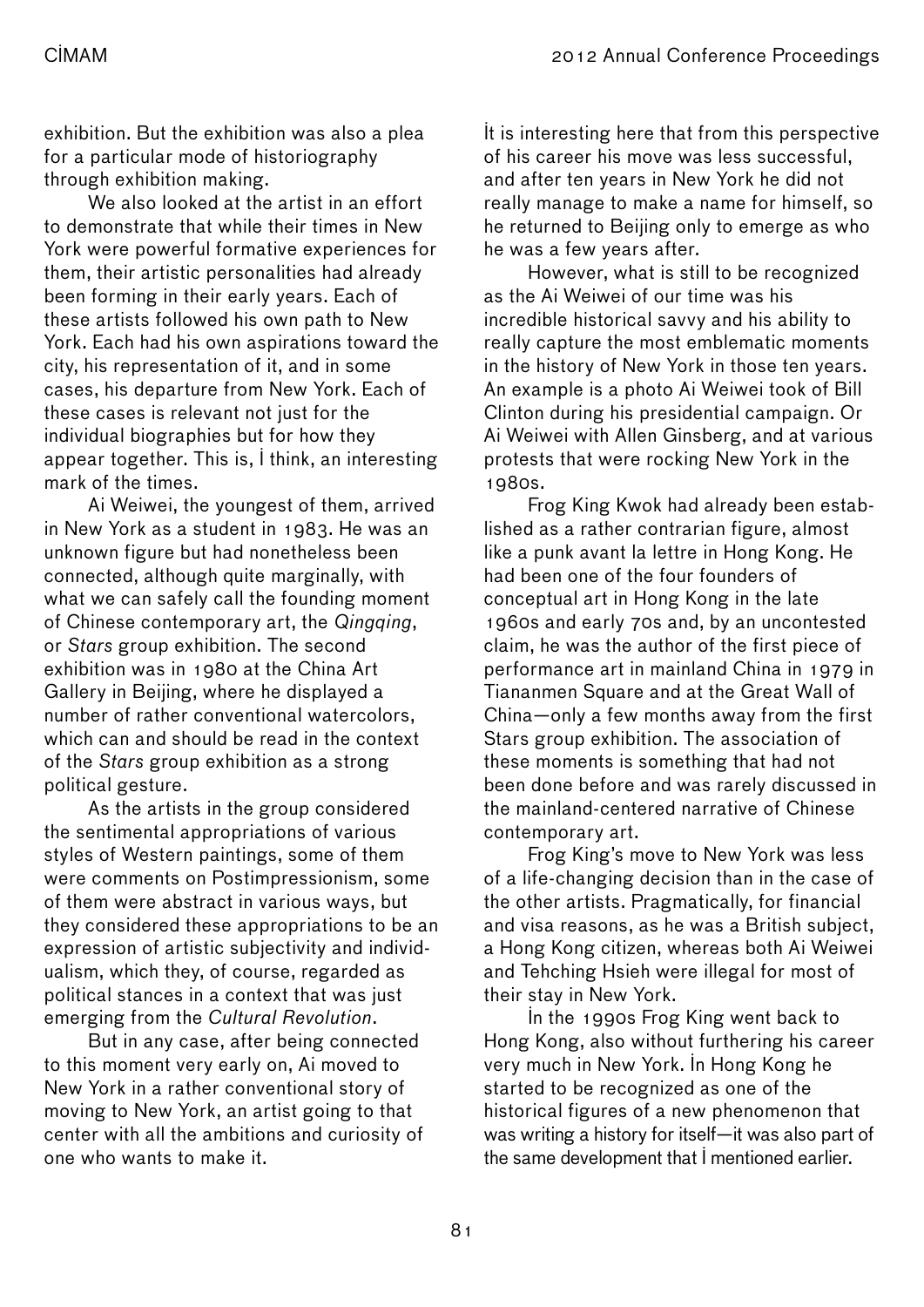Hsieh Tehching, the legendary Taiwanese performance artist, moved legally to New York, and I think the decision of his move was much more of a logical step in his art life. He moved after abandoning painting in Taiwan and after doing his only performance there, which was, basically, jumping from the second floor of a building. And then the next logical step was to move to New York to start his legendary year-long performances, like the one where he lived in a cage for one year, or living outdoors in New York for one full year. He remained in New York and that is consistent with the skepticism about being included in different narratives of Taiwanese or Asian art.

And lastly, of course, was Martin, a Chinese American from California, who passed away in 1999 of AIDS. He was associated with the *Coquettes*; with the '*radical cur*' movement group; with *Angels of Light*, the more radical spinoff of the *Coquettes*. He was a painter of Chinatown and its obsessions, a painter of the Puerto Rican community, and a painter who very much explored his fetish for New York firemen and policemen.

I would like to take a moment and look more closely at one painting that Martin did in 1998. It is one of his last works, called Essex Street, which is a street in the Lower East Side in New York. And it is in many ways a declaration of love to the city he aspired to, where he lived the meaningful moments of his life, where he got sick. It was a city that he had not seen for three years at the time he painted this, having moved to die in his mother's house in California. New York was a city that he would never see again. The heavy, brick-brown, enormous sky has it all there, the melancholy of the aspirations past, the hopeful projections, and the mournful remembrance.

But if we choose to tell our story through this painting and we chose to take New York for one last time as a metonym for contemporary art, we see the aspirations invested in it as well as a looming overwhelming crisis. We can't tell for sure though, like in this painting, whether what is fading away are the aspirations or the city itself, under the crises.

#### *Questions and Answers Cosmin Costinas and Chin-Tao Wu*

Question: Chin-tao, I wanted to ask you what kind of conclusions can we draw from your study of this fashion museums or fashion institutions? I suppose there's two questions. One is—have you looked at more traditional sorts of museums which would be related to a public sphere more directly—whether there's a difference in the experience of the uses of those spaces between the fashion palaces if you like, and the existing museums as we know them more familiarly now. And also, are you suggesting, in a way, that those public sphere institutions are becoming redundant in this process? In other words, that this is the replacement version of cultural consumption. Do you see what I mean? What is the relationship between these institutions that you're talking about and institutions which are, to a large extent, represented in CIMAM? Can you talk to that?

Chin-Tao Wu: I think most of these institutions—fashion houses, which have galleries or exhibition spaces, are actually not very popular for the general audience in their own location. So you go to Seoul's *Maison Hermès* and there is very small audience; there won't be more than three or four people each time I went there, or even in Tokyo. It's a really nice space; it's a pity but going to this shop is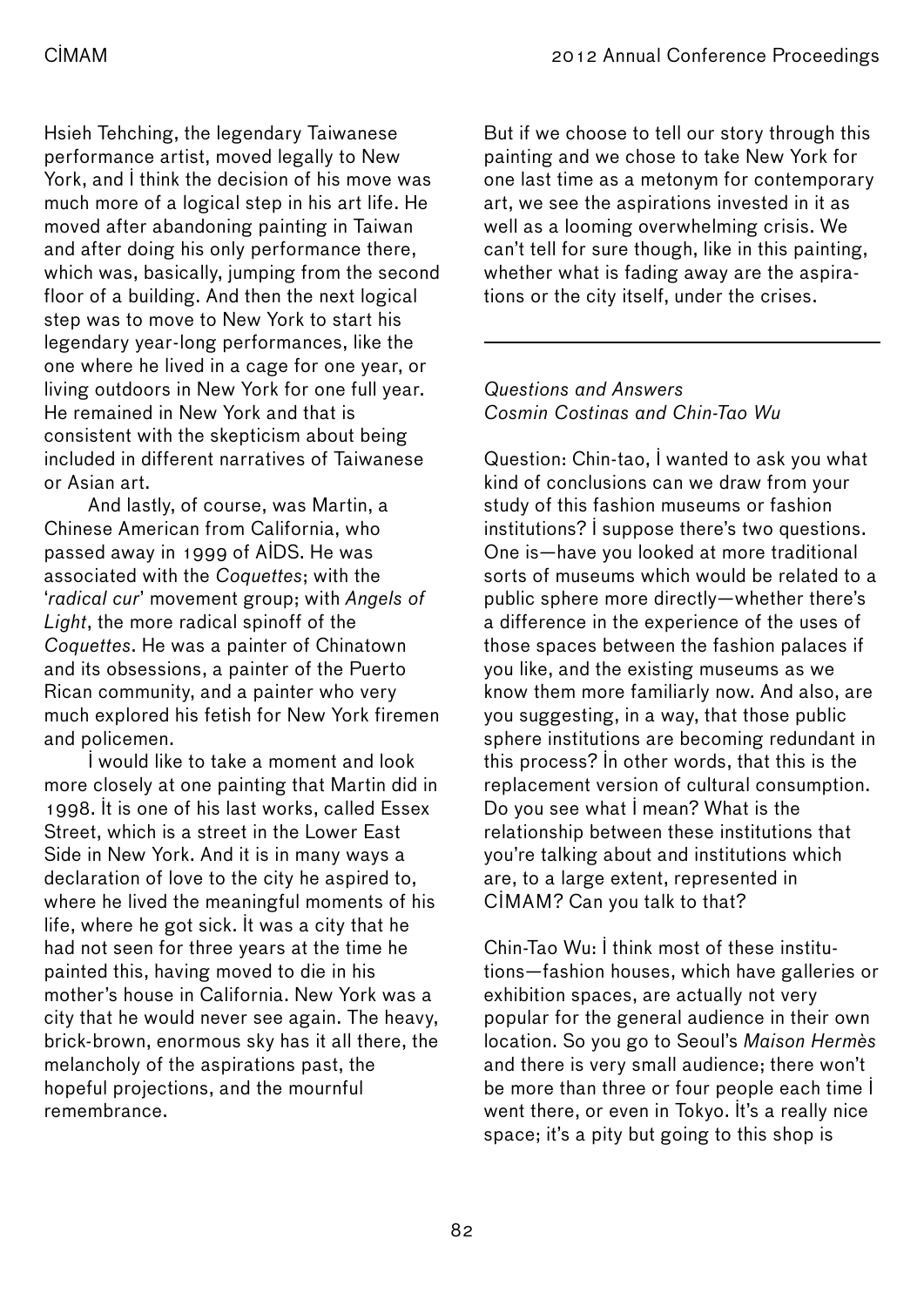already very intimidating. If you are a student, which is most of our audience—students or middle class—you don't normally go to this kind of shop so it is actually quite intimidating to get in there. As a result they have very low attendance generally. Of course, if they have an opening or something, the local audience will go there, but most of the time they are not functioning. I don't know about the Hermès film studio; how many people go there. I think they serve a kind of function, more as a kind of image-making rather than normal art museums. But what we cannot say from the conclusion is that because *Louis Vuitton Foundation for Creation* (has a building) and the *Prada Foundation* they will be more like museums rather than these scary spaces within the shop. I think there are still different audiences implied in these two different kinds of spaces. Have I answered your question?

Follow-up question: Not quite.

Kian Chow Kwok: —Could it be that it is intended; that they are supposed to be elitist and have a very small audience? But even that is changing: with Louis Vuitton in Paris they are actually intending to be a museum so, is there a change now?

Chin-Tao Wu: I am not sure about what Louis Vuitton will be doing in their new museum because among all the brands there are different approaches to what they do with regards to contemporary art. Louis Vuitton is one of the companies who have put their commercial agenda on top of everything. They hire Murakami to design their bags, which cost thousands of dollars. So Louis Vuitton is actually slightly different from Hermès. Hermès is a bit more modest and much more quiet in the way they approach contemporary art.

Cosmin Costinas: I think that this kind of shop actually has a very direct influence on our institutions and museums. They way in which the experience is being designed in these spaces becomes the experience that is being expected from museums. I think there's a very direct connection there. There is a level of expectation that comes from the whole engine of the media and our culture and how these experiences are being colluded. It can also come from the architects themselves. They spend so much time doing this kind of building that when they are commissioned a museum they just revamp the same kind of aesthetic, so it probably comes from there. The influence is there I think, and it is very pervasive.

Kian Chow Kwok: Indeed we are all familiar with the names, and I don't mean Hermès and Vuitton but the artists and the architects. We still have five minutes. Next question, please.

Question: Cosmin, you kept putting the 'lack' in quotation marks. Could you expand on that a little bit?

Cosmin Costinas: Those institutions were obviously not there—the institutions that are now—but the fact that their absence was recognized as an absence—it's the lack of contemporary art institutions. Many of these contexts had institutions of art; had modern art museums or museums or art—it is almost like there is an ontological difference between institutions that were there, and might have even dealt with artists who were living and who were not so remote in time from what was the category of contemporary art. I guess the point I tried to make was that contemporary art was regarded as a separate category; as an autonomous ontological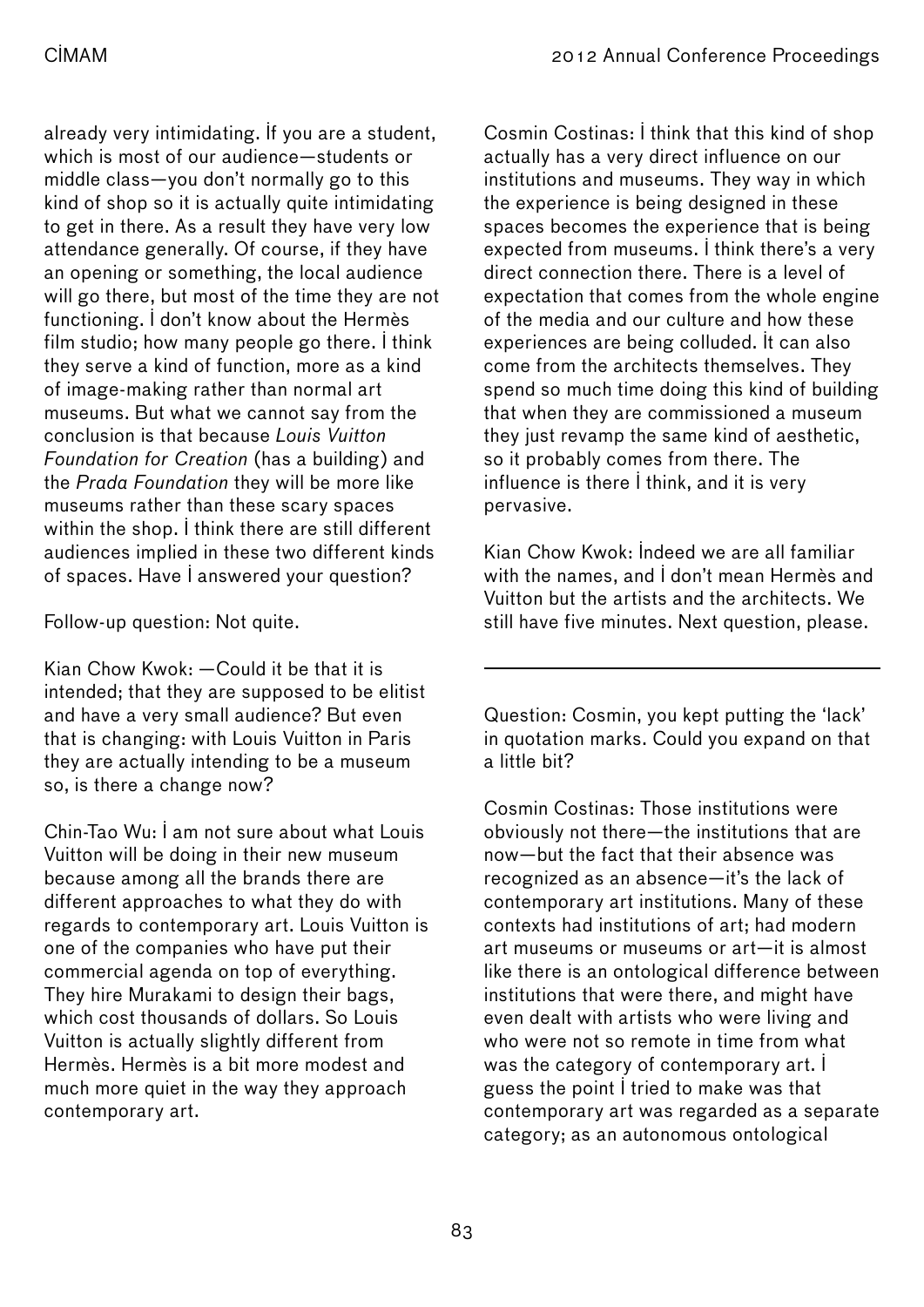category which had to come with its own new institutions. And when the need for this new category was recognized, then also the fact that these institutions weren't there was mentioned as such. But I wasn't necessarily critical of it, and definitely not to the founders of *Para/Site* and to many people that built in this context. I worked with institutions that appeared as responses to this situation but it is something that nonetheless shaped very much the moment, I think.

Follow-up question: Because when you put it in quotation marks I thought also perhaps you were talking about a particular kind of absence or lack that also inscribes a particular kind of institutional practice to move into that gap or absence, which would then satisfy the lack or the absence, which is already premeditated by the 'general institution'*.* For me, particularly *Para/Site* and Asia Art Archive don't particularly look like institutions that actually satisfy that deficit that is projected.

Cosmin Costinas: Yes, but that is something that was inherent in the point that I tried to make because, indeed, it is not about dismissing this phenomenon. Many of these people who wanted to build institutions were very much aware of the paradox and the ambivalence that was there: that you can say there was a process of being agents of reproducing a system. But also the point I try to make and my ambivalence toward contemporary art and toward this system in general, is neither to dismiss it nor to fully embrace it uncritically because it comes with and ambivalence. You do reproduce models that are there; that have expanded because of a particular economic model that came there, but once we are in this together we should take it as a premise and work with it.

Question: Next year there will be a lot of new changes in contemporary art in Hong Kong: the *Kowloon Art Centre*, and there is also the art fair—*Art Basel Hong Kong*—which will come to Hong Kong, so that will massively influence the city. I was wondering how you will position your space, which is a very old space and has a big influence on the experimental art in Hong Kong.

Cosmin Costinas: These are two different things. There is the museum and the art fair and of course, they are substantially different projects and we are looking forward to the opening of the museum. From the perspective of the government of Hong Kong, even more than from the curatorial perspective of the museum, I think that it's quite remarkable, and quite unique in the emerging world, that they went for the more sophisticated and more difficult path of not importing a Guggenheim but of building something from Hong Kong and something that is actually the result of a process of thinking what would be relevant for Hong Kong and for the region. And the art fair is something that has its own logics. It comes and goes. It's something that obviously has a huge impact on the context.

What I mentioned at the beginning – that Hong Kong is emblematic for this sense of optimism and positive thinking, is definitely a consequence of the fair and that large boom that is going on in Hong Kong as a direct consequence of that. Because I remember the first time I went to Hong Kong, seven years ago, the institutional landscape was pretty much the same. There was a general lament of 'there's nothing around; we're somehow caught in between the different booms that are going on in the region'*.* That was really at the height of the Chinese boom and the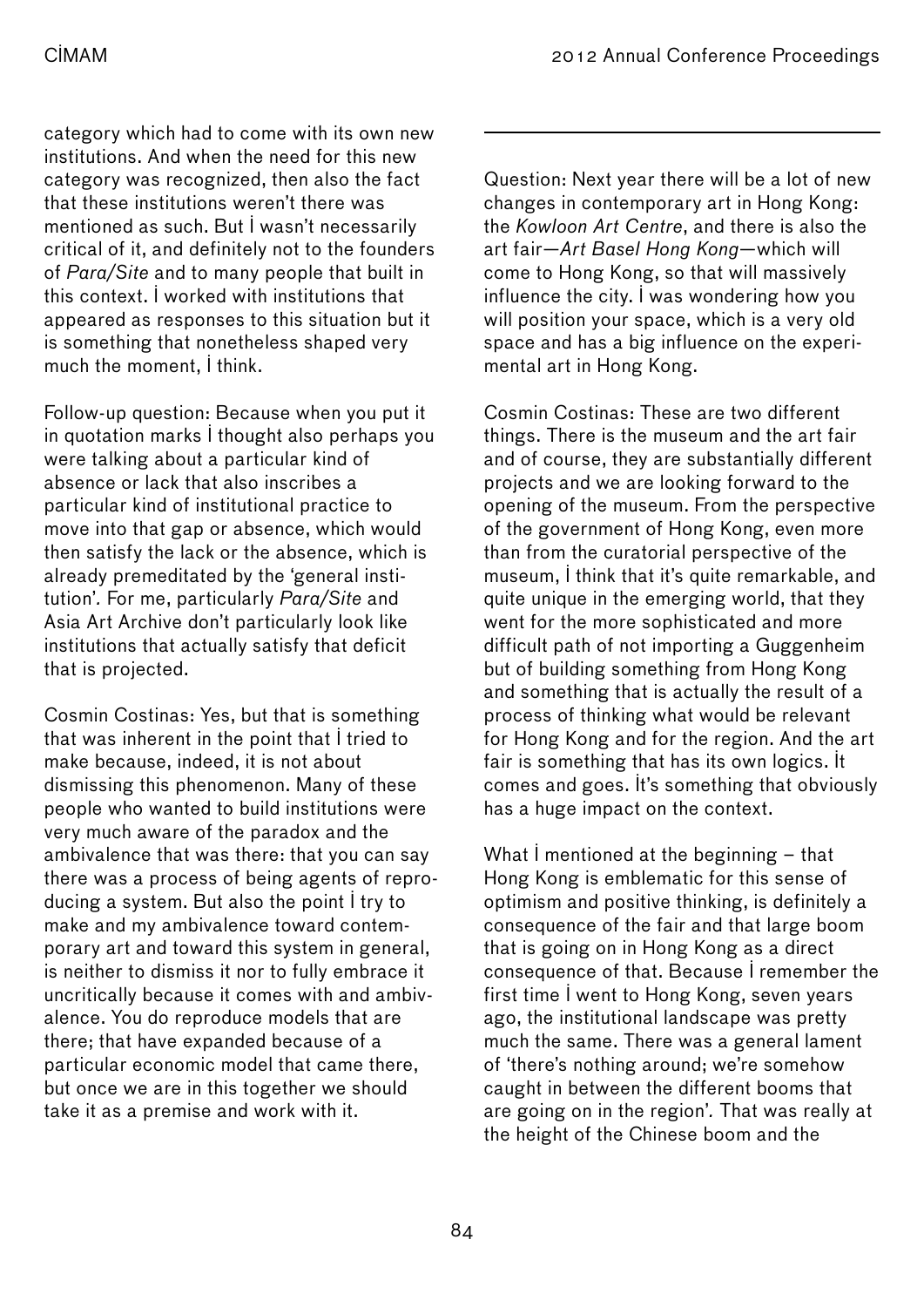Korean boom, and everybody was ignoring Hong Kong. Not many things have actually changed; what changed automatically was the psychology: there is now this enhanced sense of optimism.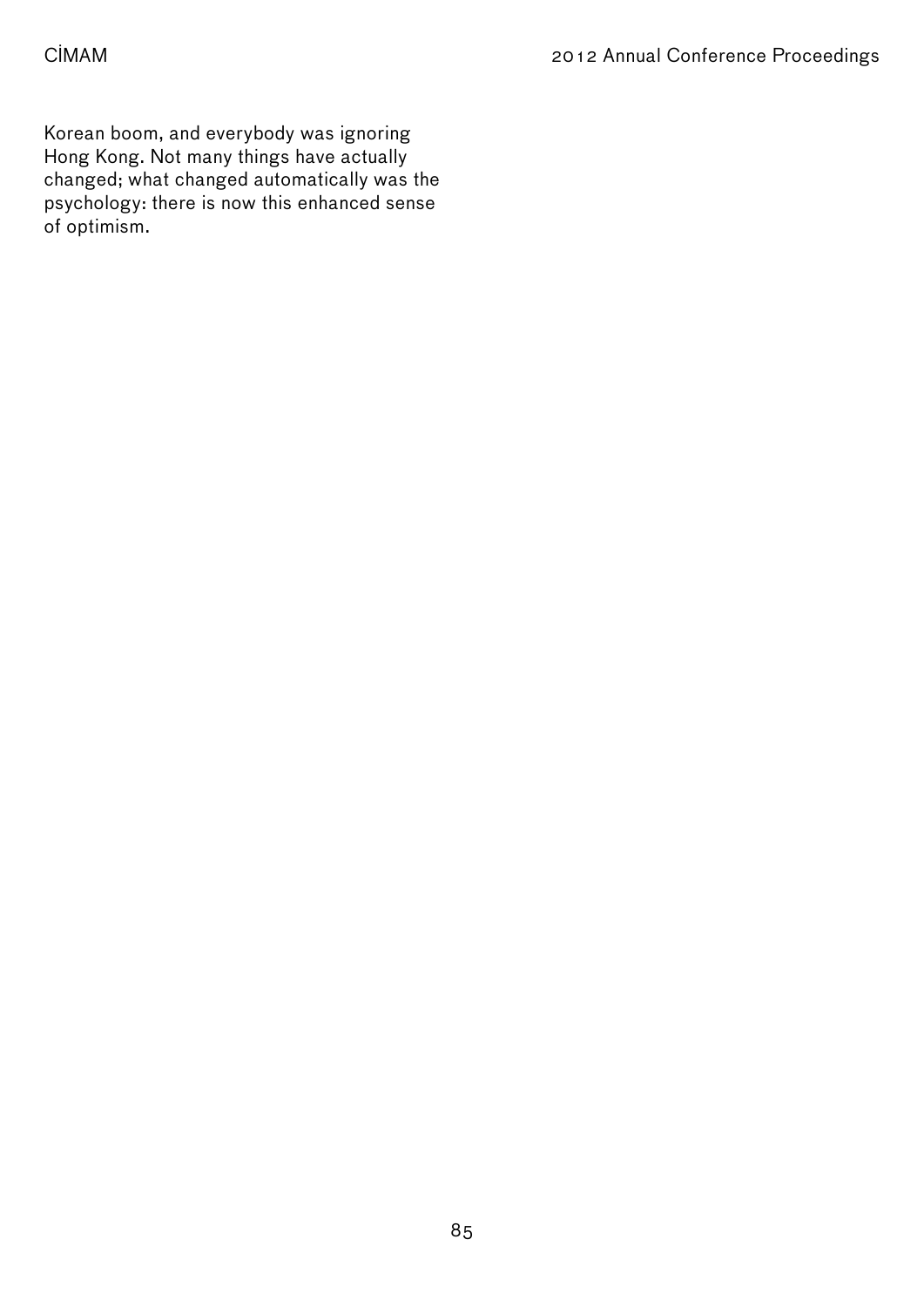# Wednesday 14 November 2012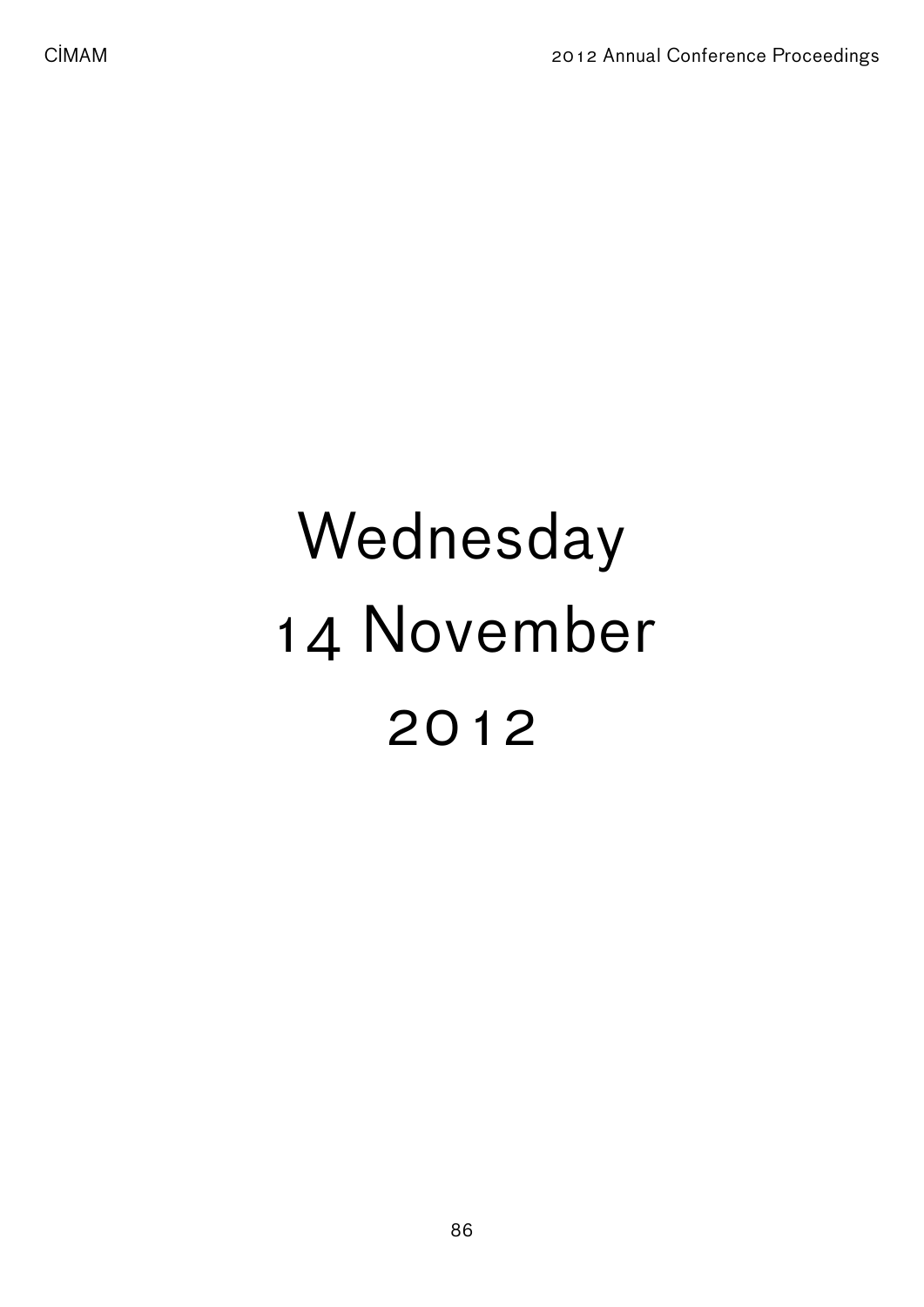## Keynote 3: On a False Democracy of Contemporary Art

Good morning everyone, and welcome to the third and final session of the 2012 CIMAM conference, it is my pleasure now to introduce you to Keti Chukhrov, who holds a PhD in comparative literature and is an associate professor at the *Russian State University*. We have seen, we have read many of her contributions to numerous art magazines where she writes widely on philosophy and art theory. It is my pleasure to welcome Keti Chukhrov and invite her to take the floor. Thank you. *Bartomeu Marí*

*Keti Chukhrov Philosopher, Berlin / Moscow*

*On a False Democracy of Contemporary Art*

### I

Historically there have been two methodologies of resisting the complacency of cultural industry and the reliance of bourgeois society on the judgment of taste. One was the modernist stance: it required extreme estrangement and abstaining from the alienated capitalist reality; it turned the art work into a piece, blocking perception, pleasure, or taste judgment, so that such work would rather exist in extra-social conditions than be perceived by a society that can never evade capitalist economy and cultural industry. This was the standpoint of Theodor Adorno.

Another position—the avant-garde one resisted the bourgeois culture and its traditions of connoisseurship via dissolving art within life and making the life a matter of political and social transformation. Both stances reached their utmost in the 1960s and 1970s. Contemporary art embraced both of them. But today these legacies—albeit continually reenacted, reinstituted, and revisited—nevertheless lose their social and aesthetic viability.

Such decline has reasons: the modernist reductionism and rigidity long ago turned into successful abstract art production. The formalist or abstract tendencies had not been able to further revolutionize their methodologies in their striving to detach the piece from perceptive pleasure. On the contrary, formalism's once-extreme negative rigidity is compelled to fit into a regime of a Kantian object of beauty producing judgment of taste.

But what happened to the avant-garde's rhetoric is even more inconsistent. The historical avant-garde's openness toward life and politics happened to become the mainstream of critical but still institutionally commissioned art activity that resisted frameworks. That was motivated, to a certain extent, by the fact that the institutions themselves became self-critical, flexible, and often creative subjects of production sometimes along with the artist or even instead of an artist.

The reason we have to still keep referring to avant-garde is because contemporary art continues to reproduce the belief in art's emancipatory and democratizing impact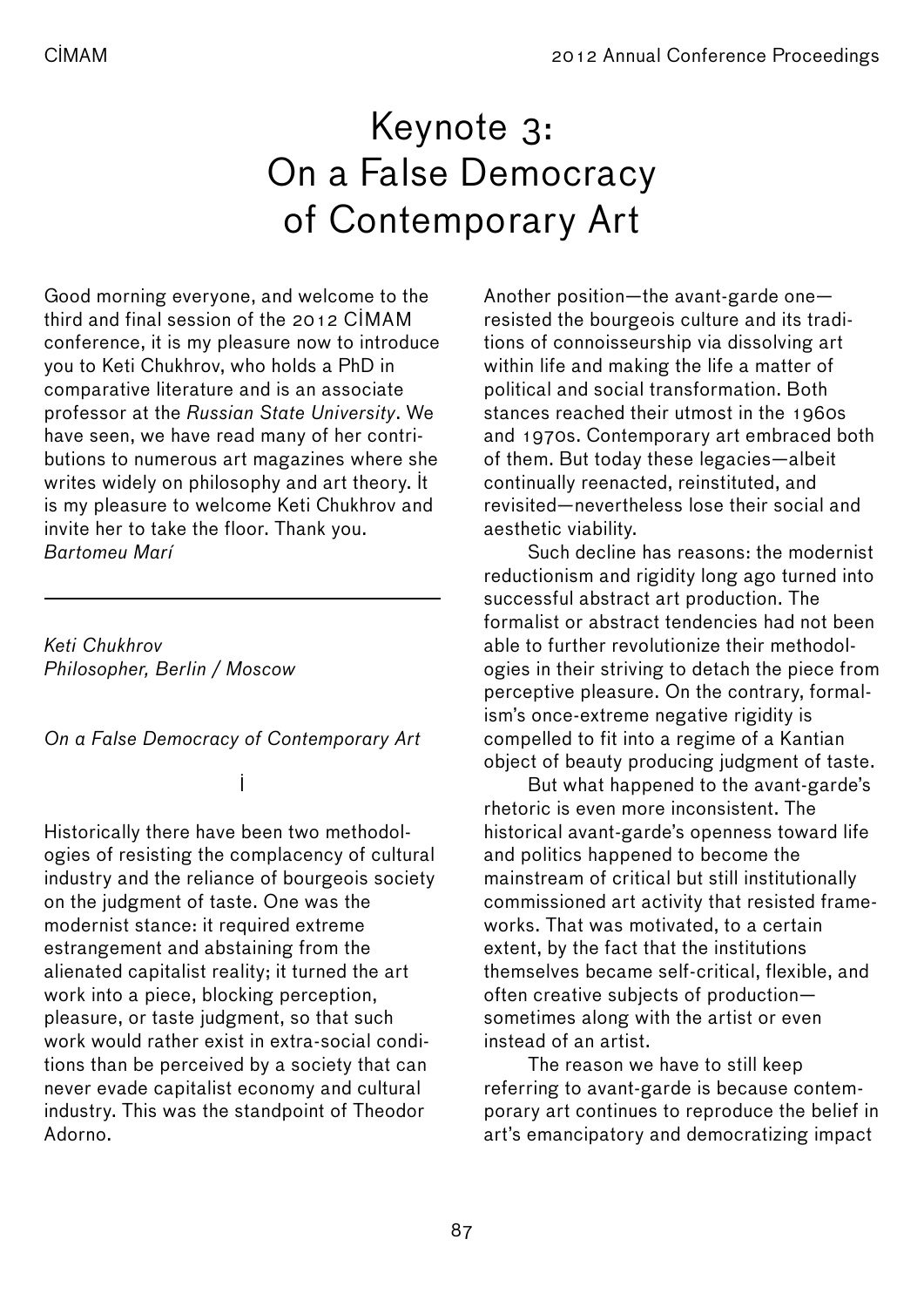on social infrastructures. Meanwhile, according to Adorno or even Peter Burger, if art's strategies of dissolution in life do not coincide with the radical social transformation, then art's claim about its political engagement is not valid. Dissolving art within life in the conditions of capitalist production and economy is different from doing the same in the framework of non-capitalist economy. Convergence with the life forms without reinventing these forms in a really expanded social sphere means either creating autonomous communities (we know of many such since the 1960s), or expanding into the living forms of capitalist production. In other words, applying avant-garde's rhetoric without expanded social change and the reconstruction of the economy machine (private property logic) just flattens and absorbs what John Roberts calls 'art's infinite ideation'*.* 5 Art thus claims that at this expense it expands

5 John Roberts, '*The Curator as Producer: Aesthetic Reason, Nonaesthetic Reason, and Infinite Ideation*'*,* in *Manifesta Journal* 10 (2010), pp. 51–57: 'Now cognitively and epistemologically, this is true: artists have no special native attributes that distinguish their skills from non-artistic skills. Artists are not the possessors of inherent powers of creativity. . . . And this, indeed, is the great liberatory thrust of the twentieth-century avant-garde and modernism, to which Benjamin's writing on the author as producer contributed. Art's possible meaning, function, and aesthetic value, is necessarily bound up with its democratic distribution. But if these conditions of production and distribution have altered the intellectual landscape of art, this does not mean that what artists do is no different from what non-artists do. Artists may imitate and borrow from the skills and attributes of non-artists, but what artists might make of these skills and attributes is necessarily very different from non-artistic practices. For, if art is above all sets what opens itself up to infinite ideation (Friedrich Schlegel), artistic practices necessarily set out from a place very different from non-artistic reasons'*,* p. 55.

into the sphere of social transformation and genuine democracy. Yet paradoxically, art's ambition for direct social engagement and its self-abandonment loops back to the very territory of contemporary art, its archive machine, and its self-referential rhetoric of historicizing. Hence the question is the following: Do we really witness the anti-capitalist transformation that excuses art's self-sublation and its dissolution in the newly transformed life? This was the case with the Russian avant-garde and its almost eschatological attitude to reality. On the other hand, when observing the endless propagation of contemporary art pieces pretending to be challenging in their play with forms and contexts, one might well understand the decision to abandon such modes of art production in favor of social issues.

While claiming the extreme social openness and political commitment of avantgarde's impact on the society, contemporary art—de facto, in its economic disposition happens to be part and parcel of post-fordist alienated production. So it claims democratic and resisting values in narratives but happens to be a non-socialized, non-democratic, quasi-modernist realm in its means of production and sense. Resisting attitudes and constructed situations are often used in art as externalized, abstract, and formalized actualities rather than necessities stemming from the material and immanent bond with the political constellations.

Hito Steyerl approaches this condition from the other end. Considering the mutation that the avant-garde's aspirations of fusing with life underwent in recent times, she observes the opposite effect of such goal—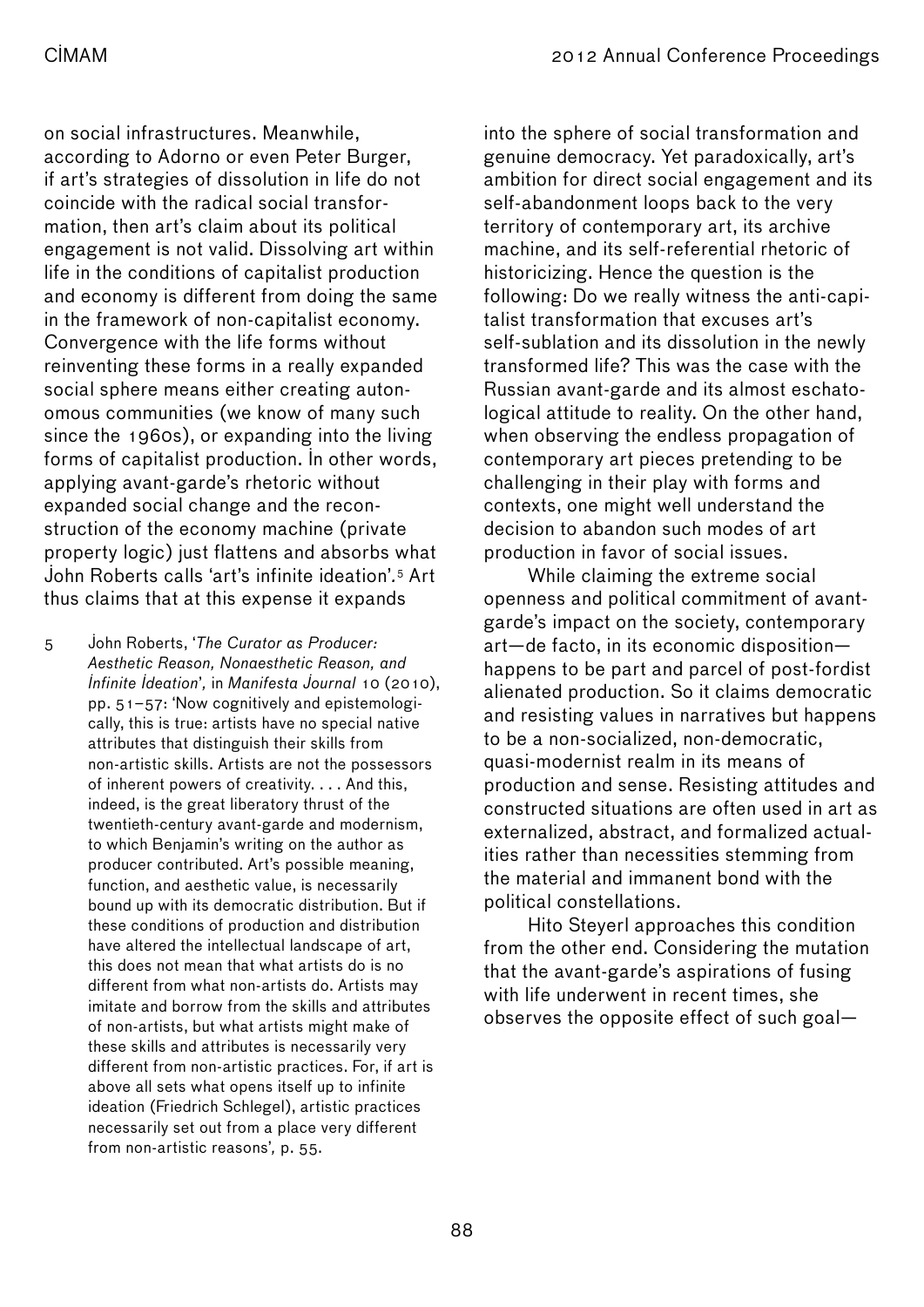life being occupied by  $art<sup>6</sup>$  However, it is that very art that pretends to be dissolved in life, but de facto absorbs life into its all expanding but still self-referential territory.

The system of art believes in its social, micro-revolutionary, democratic engagement. But since the social and economic infrastructure is privatized and not at all commonwealth, the social-democratic values happen to be declared or represented, while the ethics with which contemporary art has to deal with the social space is based on the canons of modernism's negativity, which internalizes, absorbs, and neutralizes the outer reality and its confusions, even though all this might be done quite involuntarily. We all believe that contemporary art's new geographies and extended public impact make the art venues the public space. Nominally it is definitely so. But while showing its openness and acceptability on the level of cultural event-making, the logic of inscribing into contemporary art's archive and history is far from being public and requires knowledge of the rules and regulations of such inscription. It doesn't mean that somebody is concealing such logic from social space, but that the art functions in the above-mentioned two regimes: (1) open publicity and (2) the

6 Hito Steyerl, *Art as Occupation: Claims for an Autonomy of Life*'*,* in H. Steyerl, The Wretched of the Screen (Sternberg Press, e-flux journal, 2012), p. 110. 'Nowadays, the invasion of life by art is not the exception, but the rule. Artistic autonomy was meant to separate art from the zone of daily routine—from mundane life, intentionality, utility, production, and instrumental reason—in order to distance it form rules of efficiency and social coercion. But this incompletely segregated area then incorporated all that it broke from in the first place, recasting the old order within its own aesthetic paradigms. The incorporation of art within life was once a political project, but the incorporation of life within art is now an aesthetic project'*.*

rigid rules of art's self-historicizing, dating back to modernism.

One of the important symptoms of such a contradictory condition of contemporary art at present was the *Berlin Biennale* 2012. Its claim was that if political and social ambitions of art happen to be socially futile then the art territory, the art institution should be occupied by efficient social practices not generated by art production. If the political claim of the artist is social change and the artistic production is not able to accomplish it, then the decision is to find those groups that are more efficient in social work and let them occupy the institution, thus maybe attempting the collapse of the art institution in favor of its becoming the socially efficient tool. This was the standpoint of A. Žmievsky.

However, even in this case, the resisting procedures happened to be contained within the institution. And in the end, maybe involuntarily, such a strategy of Žmievsky seems to be another strong gesture of classical modernist iconoclasm and reductionism rather than social expansion—iconoclasm not of an image or an art piece, but of an institution, internalized by that very institution (as it happened with the modernist picture, which internalized the collapse of the image and its depth).

This gesture is '*anti-art*'. in terms of modernism's negativism, not the anti-art in the terms of the avant-garde's productivism. Why? Because such gesture is a revenge on contemporary art as an institution and practice, for being impotent in its transformative social potentialities and therefore like an anarchist Dadaist act. At the same time, Žmievsky's view—which discloses the inefficient references of contemporary art to its avant-garde heritage—might be more honest than the optimistic and positivist belief in educational, political, or social efficiency of contemporary art at present. The ambition for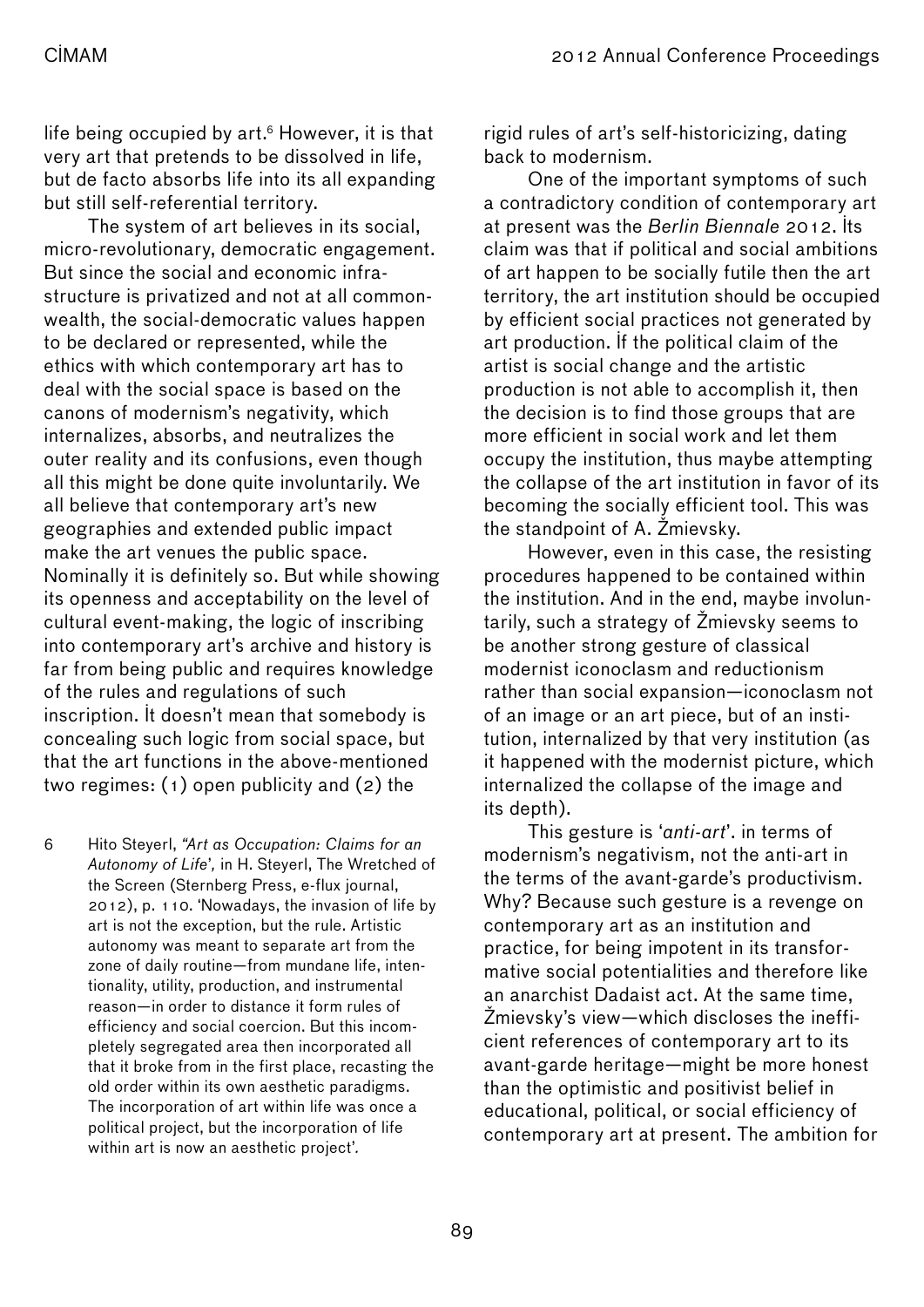social change definitely confirms the progressive and democratic reputation of art institutions, but the question is whether this ambition can be correlated with the effectuation of any considerable social change. Thus, maybe even against his will, Žmievsky emphasized the thesis of Adorno, according to which art's behaving as democracy is hypocritical in the conditions of privatized economy. But he also tried to show that such democracy happens to unfold in a hermetic, self-referential realm—self-referential, because such is the logic according to which contemporary art history is being recorded.

So the life-constructing, or even utilitarian, act on art's behalf preserves its political and artistic impact only in the conditions of the politics of the radically expanded commonwealth. In any other situation to demand from the artist or an art institution to influence directly social conditions compels one to conform to mainstream policies of liberal democracy and its social design. As an example, I could mention that the recent urban projects of pro-Kremlin image-makers such as Vladislav Surkov call for the utilitarian practices of historical avant-garde, which have to foster art's social efficiency and its participatory potentialities and unite the artists, architects, sociologists, and philosophers in the interdisciplinary project of constructing the new urban and social networks. This is quite an eloquent case of appropriation of public and participatory art by the government, of depoliticizing it and turning it into applied design.

#### II

Another tendency, going counter to the one discussed above, is claiming the apology of aesthetics, and it is critical to art's sublation in favor of social and activist goals. The discussion on reviving the dimension of

aesthetics and the aesthetic judgment in contemporary art had been initiated by Rancière's *Aesthetics and Its Discontents*7 and has been since then an issue in doubting contemporary art's claims for the direct participation and social or political efficiency. Thus we are pressed between false openness of democracy and re-establishing the outdated notion of aesthetics. The question is whether the category of aesthetics can be applied in reference to modern and contemporary practices that were not conceived as aesthetic experience at all.

The principal incoherence here lies in the fact that aesthetics in Kant's third critique applies to the notion of the beautiful—albeit universal, transcendental, disinterested, and shared by society's *sensus communis*, but still the beautiful—the dimension residing in sensitivity and not compatible with the cognitive, with the noumena, the conceptual.

As early as in Adorno's Aesthetic Theory, the regime of aesthetic contemplation and the judgment of taste, as well as the dimension of aesthetics altogether, had to desert the artwork and the modes of its production and reflection on it. The incompatible aesthetic judgments would be with the contemporary art languages, inherited from avant-garde practices. Why? Because even in Kant's critique, the Beautiful is in counterpoint with the Sublime and already in early Romanticism had been superseded by it: the Sublime is the dimension that goes beyond the aesthetic contemplation—toward the extra-sensitive and cognitive search for the idea, for the unknown, ineffable, unimaginable, driven by death drive, not perceivable, etc. Adorno's argument in Aesthetic Theory is that the Kantian cluster consisting of disinterested

7 Jacques Rancière, Aesthetics and Its Discontents (Cambridge: Polity Press, 2009).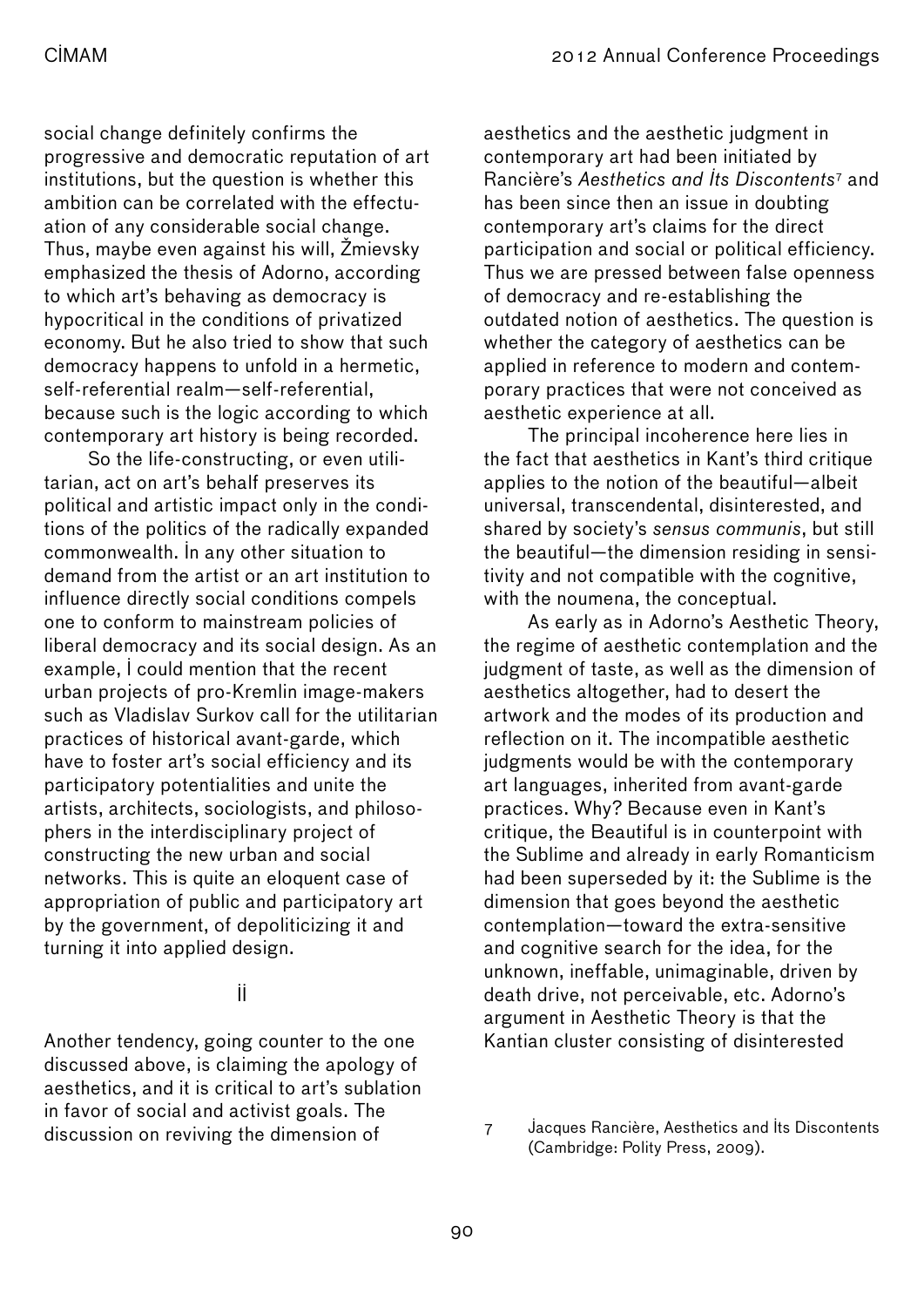pleasure, the Beautiful, and the judgment of taste does not stand for the *Universality of the Artistic*.

It is exactly for associating modernist and avant-garde practices with the sublime, for suspending the regime of the aesthetic, that Rancière rebukes Lyotard, Badiou, and Adorno.8 One might argue here whether the horizontal, life-constructing social practices of the avant-garde could be associated at all with the category of the sublime. The sublime is often taken metaphorically as a synonym for metaphysics in art or as a Wagnerian kind of sublimity so fiercely criticized in works by Adorno, Nancy, and Lacoue-Labarthe. But in fact, the sublime in Kant's logic is the knowledge about infinity—or about the borderline between knowledge and the infinity—haunting a thinker and an artist. But also the sublime is what Lacan meant by the Real and Deleuze meant by Event. It is something that is happening in its irreversibility, and the artistic repetition then deals with clearing up what that very incomprehensible thing was that happened.

While following Kant's critique, the sublime should be understood here as a logical category, presupposing the cognitive, extra-sensitive capacity of mind and its power to envision its own limit in reference to the incomprehensible. The Russian avant-garde, being guided by the idea of a new world and presupposing revolutionary movements as the medium of its achievement, was definitely closer to the logical category of the sublime than to the aesthetic one. But it is also important that the Russian avant-garde was the satellite of revolution and therefore its goals were not confined to art's dissolution in the social field but were aimed at re-invention

8 Ibid., see the section '*Antinomies of Modernism*'*,* pp. 61–107.

of the new social dispositions in accordance with what happened in the realm of real politics.

In this connection I would mention that when referring today to the political efficacy of the Russian avant-garde's practices, many interpretations overlook the eschatological dimension in the works and activity of avantgarde artists. It is generally considered that there were some esoteric themes developed predominantly by Malevich, but all other artists—such as Sergey Tretyakov or the LEF and Proletkult members—simply went public. Nevertheless, this is probably a simplistic attitude to the Russian avant-garde's social activism. Because even for such figures from the productivist circle as Alexander Gastev or Boris Arvatov, the artist's goal—while it might have been converging with life or even shifting art production toward utilitarian values—had to merge with such kind of life that in itself would be a new, non-utilitarian life. This demand is often forgotten when art's sublation by activist creative practices is discussed. The art of the Russian avant-garde aspired to reject itself for social experience, but the social experience itself had to be aimed at something in some sense sublime sublime, because political aspiration for the new socialist order made life quite non-utilitarian.

But let's return to the issues of aesthetics in the conditions of contemporary post-aesthetic production. Why is Rancière so optimistic about aesthetics if the contemporary art production is often so remote from aesthetic values? Rancière, relying on Kant, makes a convincing effort to prove that Kant's analysis of the extra-aesthetic of the sublime is not nevertheless detached from the realm of the aesthetic and the taste judgment. That's why he disagrees with Lyotard, for whom the sublime object is something that could not be grasped by the mind: hence the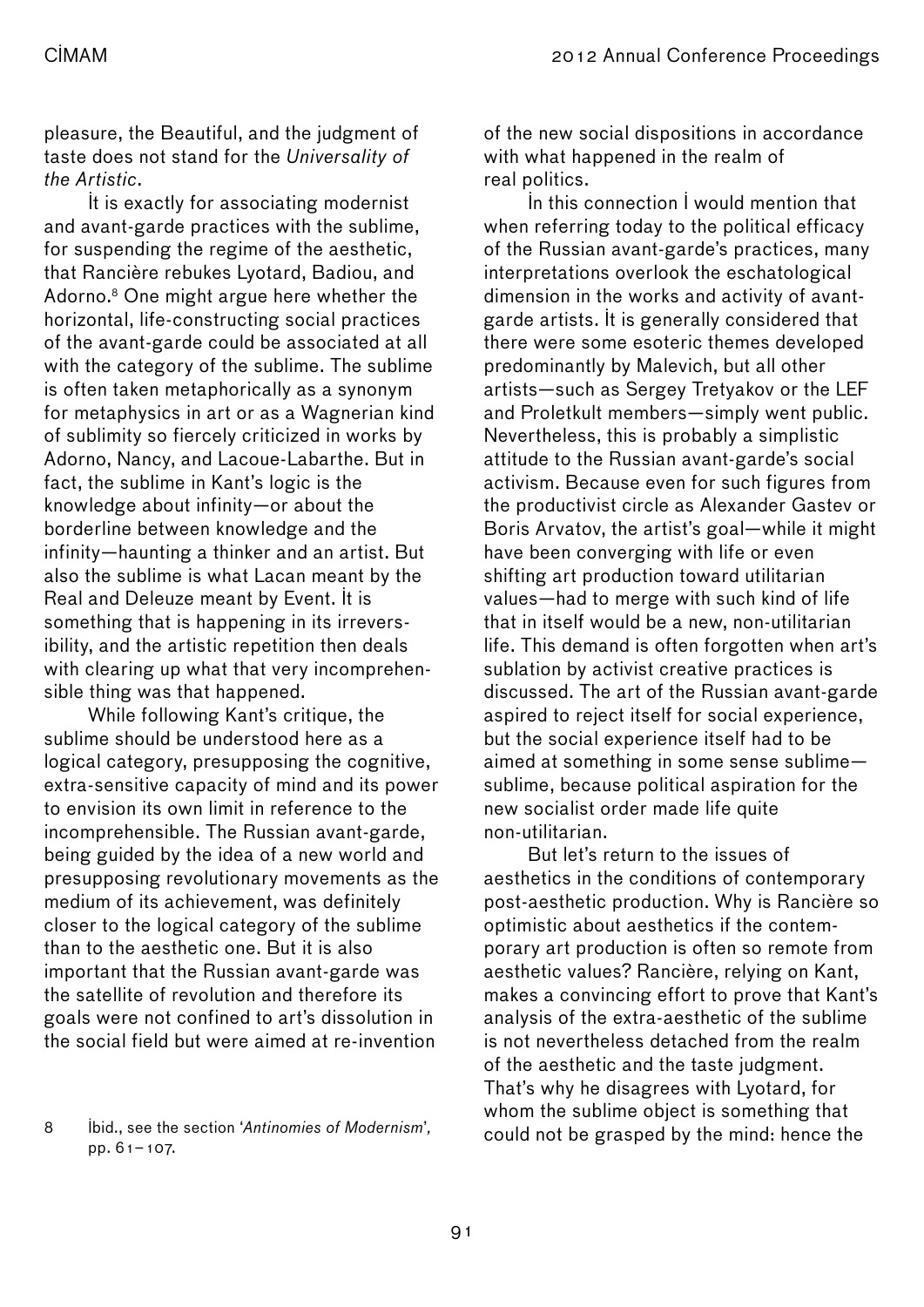ungraspability of the idea, of the sublime that can only be transposed into art via extremely negative, transgressive experiences.9

But according to Rancière, Kant's argument with respect to the sublime is the following: in the case of confronting the sublime, the inability of imagination to represent for the mind, what the mind with its aspiration for the sublimity requires from imagination, only confirms the power of the mind. It means that unlike imagination, the mind is still able to envision and even incorporate the unimaginable and unthinkable, i.e., the sublime as its limit, as the mind's limit. For Kant, such a mind still keeps itself as the supreme moral background for the development of the imagination, no matter how limited that imagination happens to be. So the mind that knows about the negative and the unimaginable intersects with the sensitive experience and compels the imagination to expand itself. This for Rancière means that no matter what the divergences from aesthetics were in the history of contemporary artistic production, aesthetic judgment still is the most politically viable tool to govern art and to account for art's universality.10 The proximity of the unknown or unimaginable does not annul the aesthetic dimension. In *The Aesthetic Unconscious* Rancière extends this argument, insisting that Freud's interpretation of the unconscious did not presuppose any entropy of Nietzschean type or any nihilist void 'irreducible to logos'*.* On the contrary, Freud's unconscious preserves the capacity of differentiating the 'figured beneath the figurative and visual beneath the repre-

sented'*.* 11 It keeps the repository for the work of fantasy. Rancière quotes Freud's statement from his 'The Moses of Michelangelo'*,* 12 where Freud refuses to ascribe the power of art to the sublime: 'Possibly indeed, some writer on aesthetics has discovered that this state of intellectual bewilderment is a necessary condition when a great work of art is to achieve its greatest effects. It would only be with the greatest reluctance that I could bring myself to believe in any such necessity'*.*

Thus for Rancière, art remains in the grip of the experience of the sensitive difference—no matter how strong the influences of idea, of the ethical, the ideological, the unconscious, the catastrophic can be on it. In the *Aesthetics and Its Discontents* he fiercely argues with the standpoint of Badiou's 'Inaesthetic'*,* where Badiou posits art as the truth procedure, which unfolds as the transmitting of the infinite into the finite, and where the goal is the infinite, the idea, the eventual. (Badiou's inaesthetics happens to be counter-aesthetics, not in the name of abandoning art but in favor of bringing it to further intensity and precision.)

An important point that Rancière emphasizes in his pro-aesthetic argument is the Schillerian free play, characterizing a work of art that can only be perceived via immanence of an art piece. It is precisely such immanence of free play that constructs the dimension of the transcendental connecting the empirical and the transcendent. The transcendentalism of aesthetics is universal because it is shared by the community via taste judgment. By this argument Rancière definitely does justice to Kant when proving that Kant's mind (the in-aesthetic category)

<sup>9</sup> Ibid., see the chapter '*Lyotard and the Aesthetics of the Sublime: A Counter-reading of Kant*'*,* pp. 88–107, 93–94.

<sup>10</sup> As was mentioned above, Adorno rejects such standpoint for art's universality.

<sup>11</sup> Jacques Rancière, *The Aesthetic Unconscious* (Polity Press, 2009), p. 62.

<sup>12</sup> Ibid., p. 84, quoted from Sigmund Freud, '*The Moses of Michelangel*'*,* Standard Edition, 13:  $211 - 12.$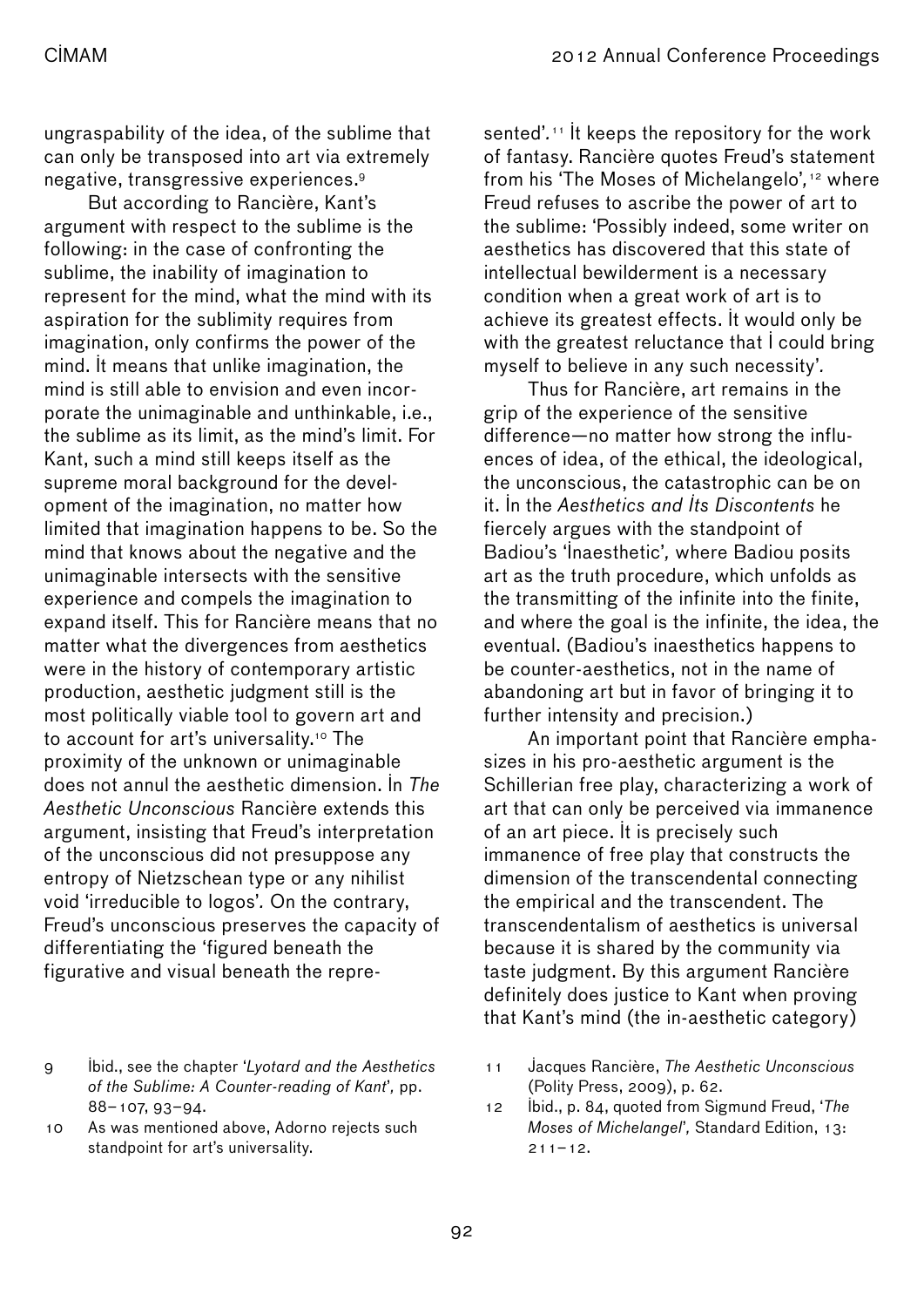rather draws the incomprehensible and the sublime to the territory of the sensitive, places it on the imaginary 'pictur'*.* contemplated, so that the sublime happens to be comprised in the frame of what is meant by *Aussicht*.

But while extrapolating this Kantian disposition on contemporary art, Rancière abandons Adorno's pessimistic standpoint, which being apologetic about the immanence of form in art, is nevertheless separating the art piece from the aesthetic dimension. Adorno calls Kant's disinterested pleasure 'the castrated hedonism'*.* 13 For Adorno the art work's immanence is the extremity of artistic methodology that distills into form. But the form's immanence in Adorno's interpretation means the same as the spirit would mean for Hegel. Adorno's form is a reified idea—the idea that the capitalist society dialectically sublates itself in favor of an artistic form or methodology that becomes its own idea. This happens to alienate the alienation and it is this impasse precisely that brings art to autonomy.

It is definitely true that Kant's aesthetics do not make an incommensurable split between the aesthetic and the sublime. But what is clear is that art since then, and especially since modernism, had to question and doubt a *sensus communis* of the society (the claim of aesthetics and of taste judgment for the common and universal) that was neither ethically nor economically common. And it was precisely the social alienation that brought about the inability to claim the notion of aesthetics valid as the dimension of the common and the general. Whether alienation was aestheticized and brought to the extreme as in modernism, or being resisted via tools of de-alienation as in avant-garde, the dimension of aesthetics (which Kant stated as being

13 Theodor Adorno, *Aesthetic Theory* (London: Continuum, 2002), p. 11.

neither cognition nor desire) had been historically redundant for the art of modernity in comparison to so many features constructing what the sublime could stand for—the idea, the uncanny, the transgressive, the subversive, the conceptual, etc.

So what art has lost in the long run of its modernist, postmodern, and contemporary stages is not at all the aesthetics. Nor is it the direct force of transformation. Such force belonged to political avant-garde, i.e., to revolution, for which the artistic avant-garde could only be a satellite. Moreover, it is a delusion that aesthetics had ever been art's chief value and can now 'sav'*.* the practices deprived of aesthetic specificity. If we look back at art history, this self-rejection of aesthetics in favor of open eventualities and contingent intensities was always there.

If anyone were to ask Adorno whether the classical Viennese music school was aesthetically more valid than the new Viennese music, he would never define pre-modernist music as more aesthetically viable. That is because any art work for Adorno was rather seen as a dialectic struggle with the matter and the idea by the subject, whereas aesthetic dimension would rather be manifested in perception of art or even its digestion, rather than conceiving and production. And if we refer back to aesthetics, we should have in mind that aesthetics is a discipline about perception, it does not unravel the genesis and genealogy of art production and the intentionalities of a creative process.

It was probably Nietzsche who most articulately showed the correlation between the realm of the sublime (the tragic) and the artistic (aesthetic). And in this case the sublime is not at all something elevated or pathetic, but rather the limit of human rational comprehensibility, of emotional endurance and social protection.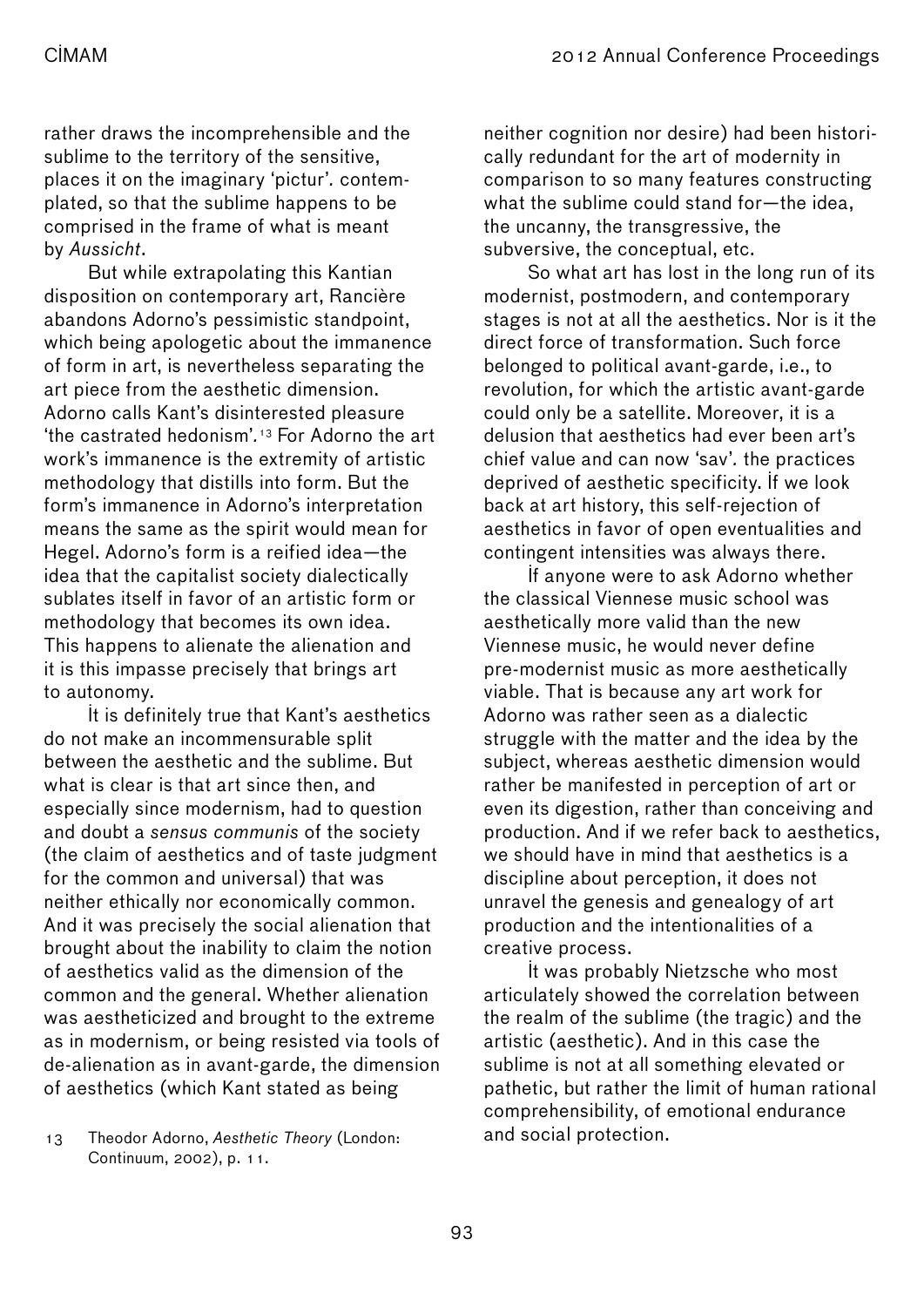It is interesting in this connection the dimension that Nietzsche in his *Birth of Tragedy* gives to the notion of 'aesthetic play'*,* which he borrows from Goethe but which initially comes from Schiller. Here aesthetic play meant a counteraction to the catharsis criticized by Nietzsche for its being just a physiological satisfaction for the audience. But for Nietzsche the aesthetic play is quite far from the Kantian understanding of aesthetics. It is a very specific category, probably not fully articulated by Nietzsche himself. In his case, aesthetic play does not mean a universal, transcendental contemplation of beauty, or a judgment, but an act of playful and artistic exceeding of the tragic event.

Aesthetic play is a tragic event's performative paradox. In this case, aesthetic play is not epistemologically different from the sublime, but is rather the paradoxical reaction to the tragic event's sublimity. It is literally an artistic and maybe an absurd play being unexpectedly unfolded in the proximity of the tragic event. And that is actually what tragedy is—playing when playing would be most out of place or absurd, quite similar to the performative speech of Socrates in Plato's *Phaedo*, when Socrates eloquently philosophizes with his disciples despite his inability to speak since half of his body is already paralyzed by poison. (Maybe among the few artists who have dealt with these issues recently would be Rabih Mroue in art or Lars von Trier in film.)

III

If the avant-gardist sublation of art was in the name of something more important than art something that therefore art should aspire to—today this tradition got transformed into a loosening of art in the name of its fusion with middle-class creative activity—democratic,

available, accessible, circulated. Art is as permissive as ever in its all-inclusive set of observations, comments, documents, experiences, forms of activism, and creativity. In this case, democracy becomes synonymous with reducing the artistic dimension to the flow of mundane needs, as if those who happen to be detached from culture would not be able to have the capacity of experiencing the dimension of the non-mundane or non-utilitarian, or to grasp the dimension of the general, the category which is as artistic as it is ethical and political. But strangely, while contemporary art practices tend to simplify or flatten many experiences that constitute the conditions of the existential (which does not at all mean dissolved in the existence and identified with it empirically), the ethical, or the eventual, the contemporary art as institute becomes very complex, refined, and selective in terms of contextual, technological, and discursive packaging. In allowing to provide any piece of practice, activity, or experience as an art work, contemporary art demonstrates utter democracy, but in its demands of packaging this material—without which it would be impossible to get into contemporary art's archive—it happens to be surprisingly undemocratic and exclusive.

Contemporary art's impact becomes contradictory when it simultaneously self-resigns and goes for educating the public. This kind of education often deals with demonstrating the tools of criticality in the open social sphere, which is a noble goal unless such activity is, in the end, still framed as artistic per se and included into exhibiting practice as an artwork. The problem of many art activist practices is that they claim two standpoints at a time—social work and this social work being art, teaching public to be critical and identifying it with teaching public the art. The logic here is the following: I do not do art in favor of social activity, but since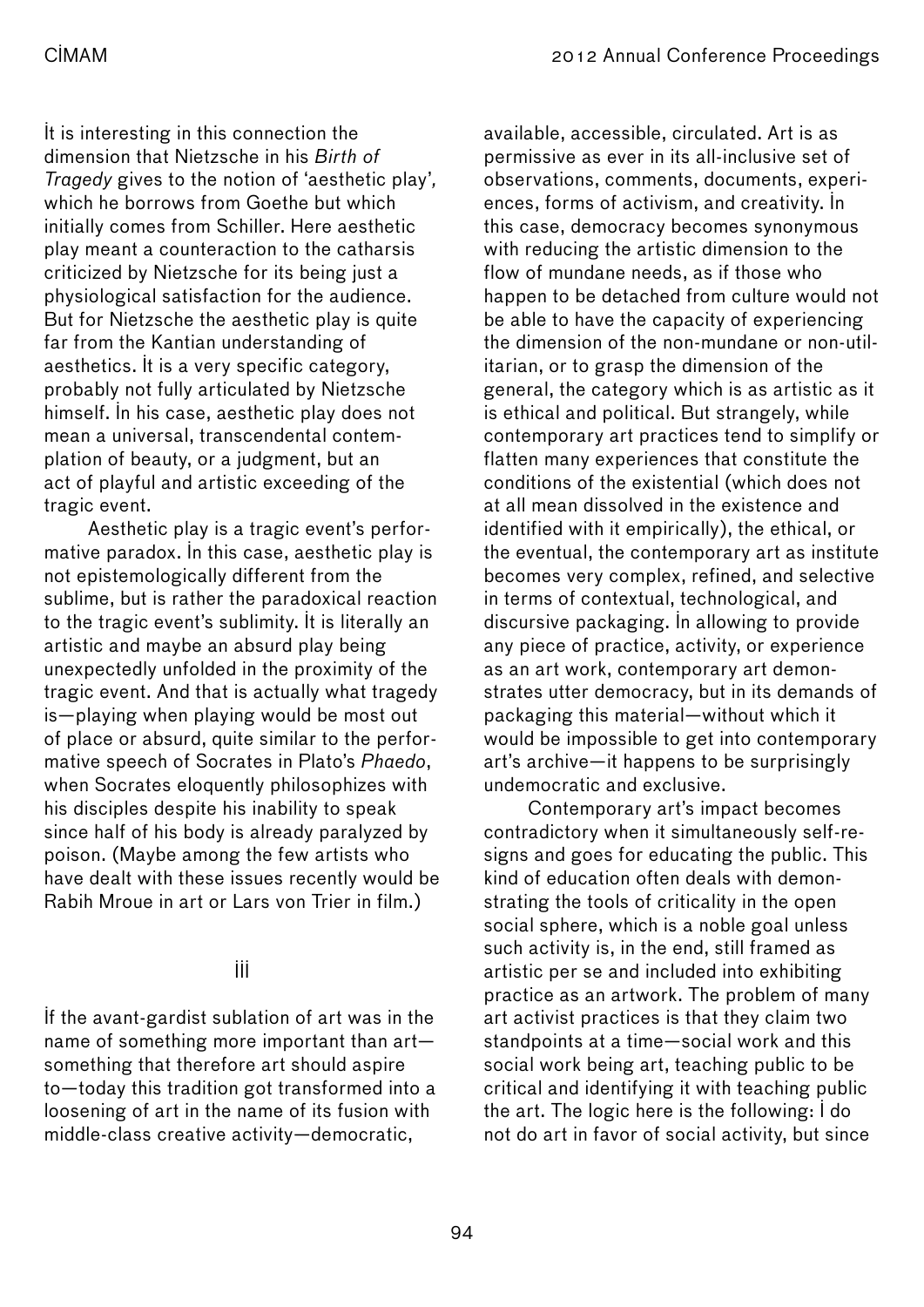social activity is more important than just artistic work, we should not care whether what we do is art. But since I am an artist, what I do, even though it is not art, goes into an art archive that sublated itself in the name of social work and then commemorated such sublation in an art institution as an art piece. And the society takes this non-art as the art's being socially active and democratic.

Such an approach resides on the premise that the majority of people who do not do art would be more up for some sort of loose quasi-creative practices, and hence for them, art should not demonstrate complexity and intensities that they are not able to grasp.

Complex art is considered to be bourgeois. It needs skills, connoisseurship, and culture that can only belong to the socially privileged. Therefore, when dealing with the zones of the socially unprivileged, art should reject its artistic features (complexities, paradoxes, involvement). But here is where the argument lies. If art is about refined aesthetic difference and taste, if it is reduced to skills needed for its perception, or skills acquired by long-term education to produce it, then such argument has reasons. But if art is seen via existential, eventual, and ethical dimensions, then it is not coincident with education, nor dependent on social advantages or taste. Then the art's complexity turns out to be about those issues that are embedded in anyone's personal or social life, in acting in it or reflecting on it.

So when participatory or socially engaged projects denigrate art in the name of non-art—yet looked upon as democratic art practice—they often ignore the fact that those whom they integrate into education or participation might be able to think and act in terms of ethical, artistic, and general dimensions no less than any artist or thinker. Not heeding this point, they underestimate so many capacities in human life that are not reduced to skills and education.

Thus, those who reject art for its artistic procedure reduce art to aesthetic edification and skills. Hence the paradox: the more democratic art tends to be, the less it is open for those who constitute the demos.

It is interesting to compare this situation with the Russian productivists' going public when they collaborated and communicated with the workers and peasants at the factories and collective farms. Sergey Tretyakov, who visited numerous collective farms for the reportages, would rather get educated himself, from workers, to learn what labor in new social conditions was. He would partake of the proletarian culture rather than teach the workers or document their being deprived of certain merits—cultural or political—since the proletarians were considered to be the subject of history, its eventual site. Therefore the life and labor of proletarians could be associated with the revolution (the sublime?) and become the field of study and desire at the same time. Strangely, the disposition was the same with the Russian critical realism of nineteenthcentury social democracy—to learn existential and ethical lessons from the socially unprivileged, rather than teach them or label them into the panopticon of social precariousness.

Today the problem facing many contemporary art practices—also due to their close proximity to institutions and commissioned frameworks of production—is that they fell out of constructed aesthetics, as well as what stood for non- or post-aesthetic extremities (the sphere of the sublime). They fell out of modernism's canon of innovative rigidity as well as out of the avant-garde's utopian horizon. But they failed to return to the practices of pre-modernist realisms, because contemporary art languages cannot help but reduce the dimension of the event and consider the anthropology of the event as the outdated, almost anachronistic rudiment of art.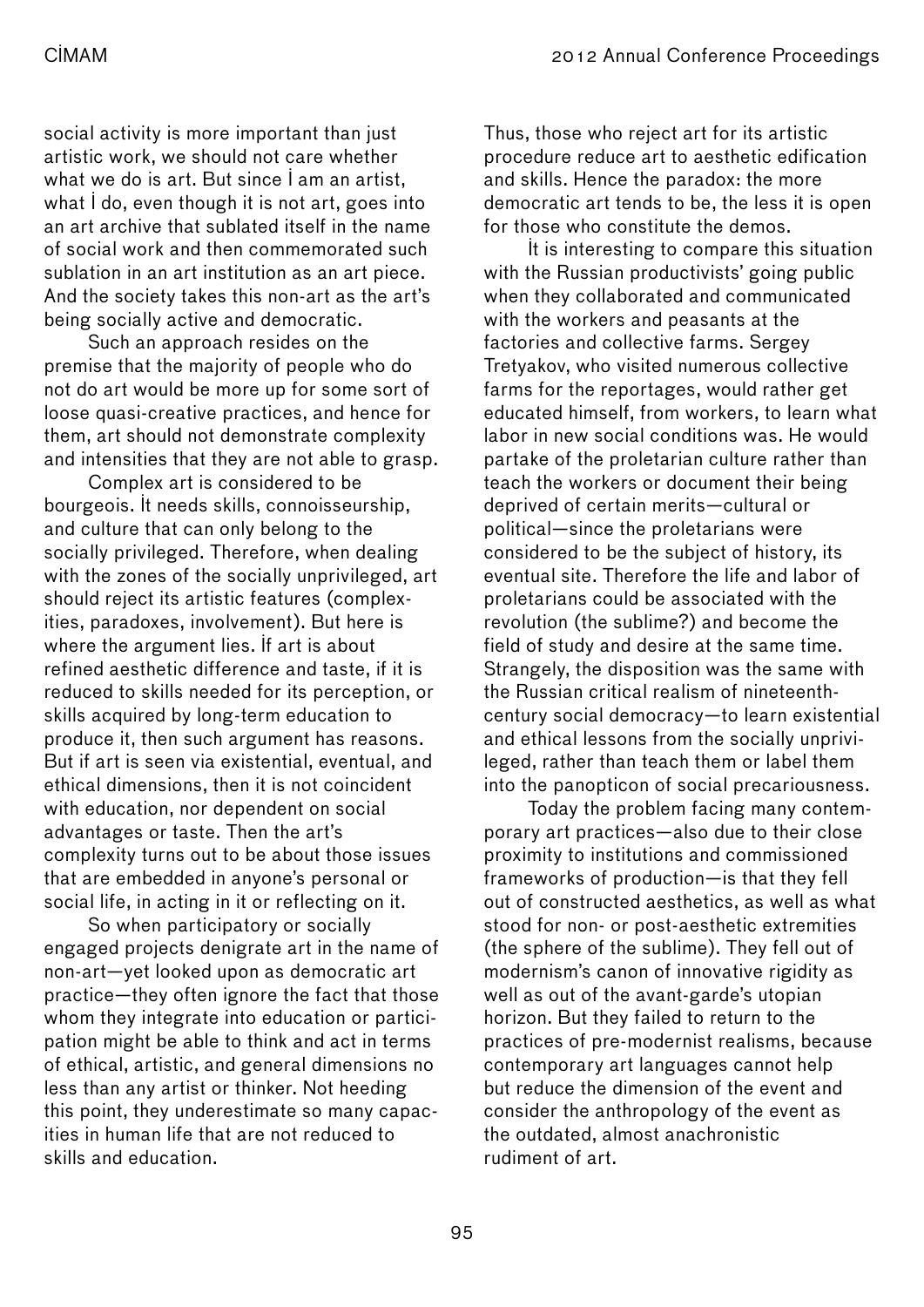Meanwhile, what became so important in the highly institutionalized poetics of contemporary art are the languages of self-installing, self-instituting, and self-historicizing in the frame of what constructs the contemporary art as territory. The context in this case is not historical, aesthetical, artistic, or even political, but rather is institutional. So the subject of art is neither so much the artist, nor the artistic methodology of any kind, nor the matter out of reality, but the very momentum of institutional affiliation with the contemporary art's progressive geopolitics.

This brings us to a strange condition. Today art is predominantly an institute and contemporary art is the embodiment of this condition of hyper-institutionalization, in which art practice itself is subsequent to the institution, while some time ago the art practice was anticipating in its contingency the institutional tools of recording it. I say institute and not institution, because it is no more the question of bureaucracy governing creative practice, but the creative practice itself. Or it is an art piece not possible without internalizing contemporary art as institute, implicitly posited as its principal and primary motivation for production.

To put it in a simple and a bit pathetic way—art exhausts if it doesn't take interest beyond the limits of art—this 'beyond'*.* can be the sublime, the real, the existence, the signified—once denounced in so many modernist or postmodernist practices. But paradoxically, to deal with the non-artistic realms—with the reality and existence—art needs extra-existential, specifically artistic means not identified with aesthetics at all. Yet the paradigmatic condition of today is that art's *Real* or its *Other* and *Sublime* is the contemporary art institute itself.

*Questions and Answers Keti Chukhrov*

Bartomeu Marí: Thank you, thank you very much Keti for your inspiring words and I had for 85 percent of your lecture a question that you have answered in the remaining time so if are there other questions for Keti Chukhrov?

Question: Good morning and thanks Keti Chukhrov for your talk. It was quite inspiring and I have some questions, actually I have two questions. First, why do you take the sublime out of aesthetics? Because in Kant it is part of aesthetics, it's different from beauty but it's part of aesthetics. That's one point; and the second point is, you said that you want to think, you first listed a number of notions that you mentioned that need to be reconfigured or rethought and you liked democracy and the aesthetics and of course you were in a way pointing to Rancière, but I want to remember Hannah Arendt because I think for Hannah Arendt these two words, democracy and aesthetics, are really important, and the way she reads Kant to rethink them.

Keti Chukhrov: Definitely. *Sensus communis* as well.

Follow-up question: Yes, *sensus communis* as well, and what I think is interesting is the way that for Hannah Arendt to link democracy and aesthetics is in a way to criticize the notion of political efficiency and this is something that when you criticize you want to think political efficiency and if you want to rethink aesthetics and democracy I think you need to criticize the idea of political efficiency, and well, in the aim of plurality.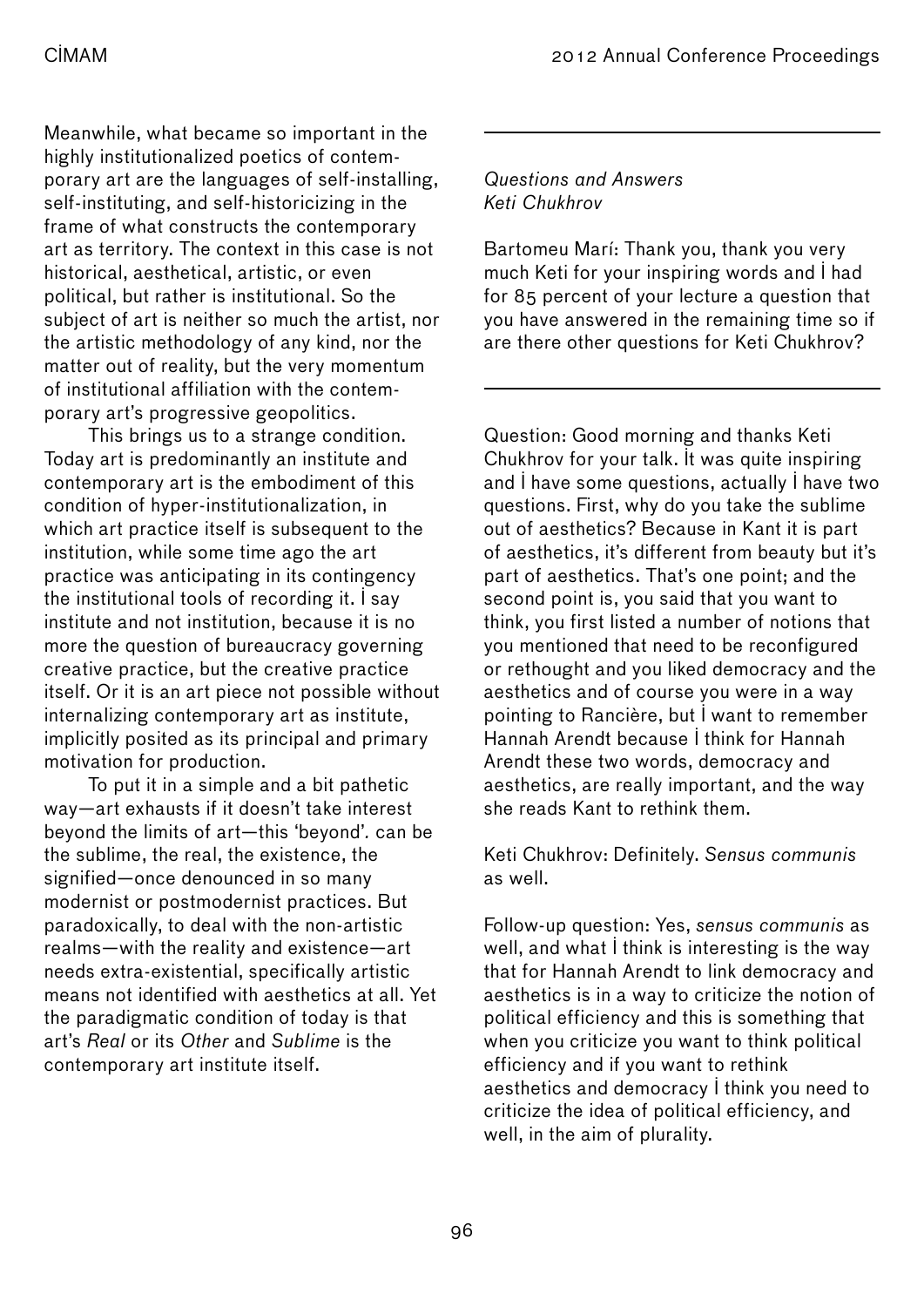Keti Chukhrov: I completely understood your stand point and position, thanks for your question. Well I think that of course I definitely agree that in Kant the sublime is part and parcel of aesthetics and moreover Kant is even saying that it's nice to sit in your room and ruminate about these dangers and unimaginable catastrophes that are still far from you but that are somehow inspiring you as the otherness, as your otherness but I mean the social history proved that these two notions had to be divided, these two notions happened to be divided, why? Because, I try to mention it, probably I was not, I was not doing it detailed enough, the question is that as soon as you have a division of labor, as soon as you have the non-common space, the aesthetic judgment is experiencing the closure, and the *sensus communis* is experiencing the crisis.

Therefore, already if you take early Romanticism, it is far from Kant's complacency about this harmonic coexistence of the beauty and the sublime—why? Because the society sucks, you know? Because you cannot share anything from the society, you cannot go into *sensus communis* with the society, so with whom will you produce this universal aesthetic judgment, you don't want the others to share the aesthetic judgment with you just because you claim they're not worth it, they don't deserve to produce this aesthetic judgment and this post-revolutionary subject was regarding the new bourgeois society as such society that did not disserve to do art with that romantic subiect, you know? This is something that is there in literature of late Romanticism, and further goes into the modernist tradition. The modernist tradition is very negative; it is very iconoclastic, and it has no complacent optimism about harmonic coexistence of subjects within a social sphere where they can share their aesthetic judgments, so aesthetic judgment is a critical

category that got blocked with modernism, definitely this happened—this happened, but, this is the reason why Kantian critique cannot be revisited because historically it had been undermined.

As for Hannah Arendt probably I cannot answer you directly because this was actually a comment on your belief rather than a question, because well, Hannah Arendt believes that the universal fear is constructed within the civil society, by means of the civil society, by some kind of agglomeration or, I don't know, collection and gathering of civil individuals, citizens. And this brings us to the universal political realm where something can be performed, something positive and something emancipatory can be performed. But there is also another tradition where the universal is not just the gathering of individuals but universal notions and values had to be experienced by each individual yes, this is a completely different tradition that is claimed by Badiou and probably this is the reason why when he claims un aesthetics categories he's not claiming in aesthetics in favor of sublation art but in favor of excluding art. Art is not belonging to the social sphere, it is extraordinary, and only this capacity for each individual to be universal and extrasocial makes then understand the non-individuality. Only the capacity to understand the non-individual values, the sublime values can make you understand something beyond your individual needs; this is the stand point of Badiou and probably this is a bigger argument to make the counterpoint a bit from these two positions.

Bartomeu Marí: Thank you. I have been told that we have time for another question, a last question for Keti.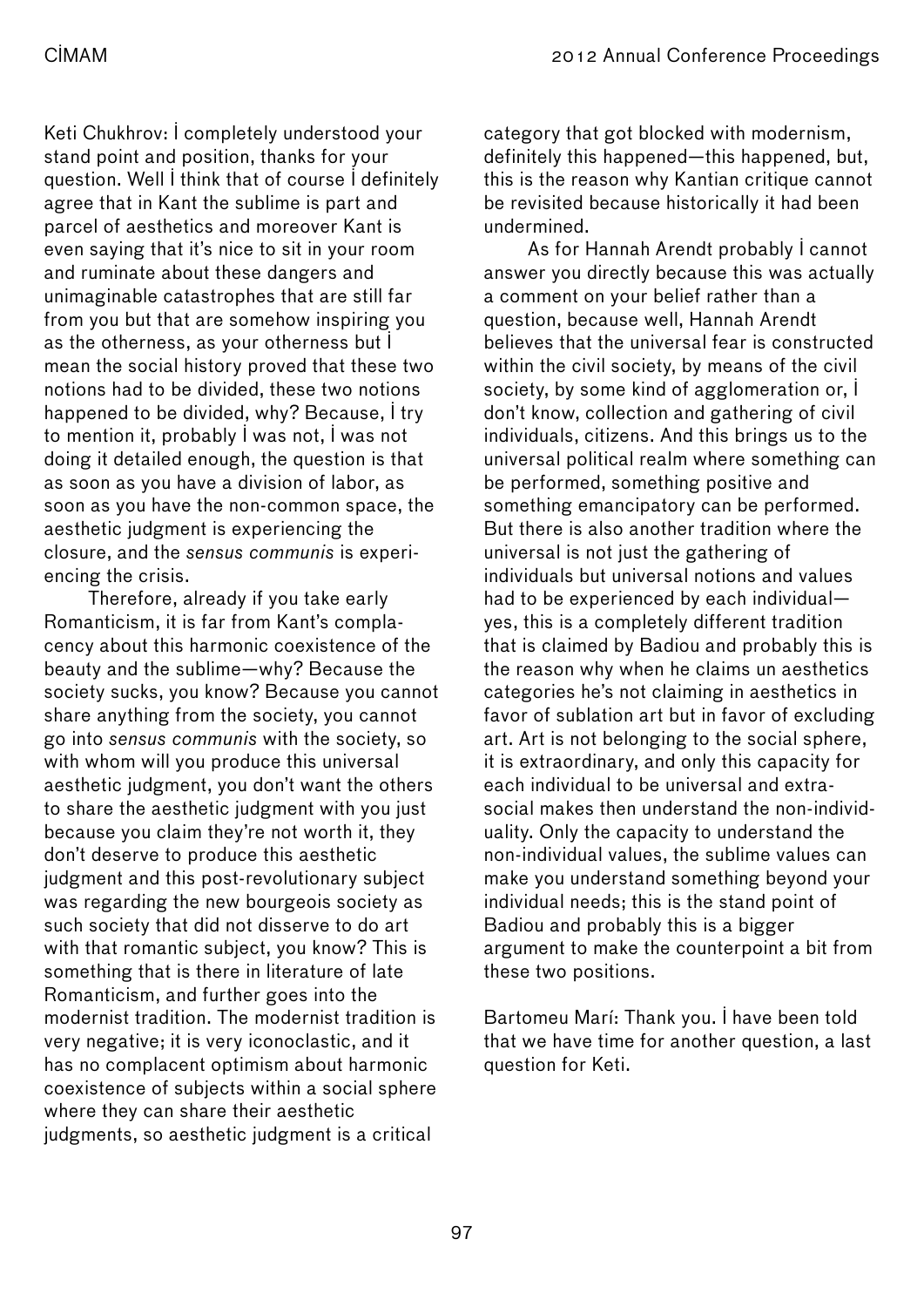Question: It's funny it seems like everybody has two questions at the CIMAM conference. I also have two—one about how you began your talk and one how you ended it. You began it by offering a certain narrative of loss of coherence, a rise of contradictions, and I was trying to trace throughout your talk to which extent that particular framing was necessary—at times it became clear at other times—. One was because the standards have been declining since Adam and Eve, and the narrative of loss is something which has a certain comfor gin quality to it whereas for example when you were talking about the sublime you made clear that we are prevent to certain contradictions and limitations which are inherent to the conversations on art and are not something, you know, new but particular intrinsic quality or an intrinsic paradox which we should get use to and indeed may be it is even part of the enticing contradictions of what we have come to see as art. Does that make sense? That first question?

Keti Chukhrov: Yes, yes I more or less understand it.

Follow-up question: The other question has to do the way you ended, and I was wondering if you could be a little, a tiny bit more precise and polemical because it was formulated in a way that it would be, also because of its density, that it would be hard to disagree with, so if you could, what you've said carries a lot of pathos; I'd love to know just a little more precisely what you are pointing out with you final statement.

Keti Chukhrov: My final claim was that, contemporary art is paradoxically dealing with itself all the time, although it refers the open zones of social reality it tries to expand into social reality but there was something that was very important in avant-garde practices when avant-garde tried to deal with something more than art, something exceeding art, and only when art is dealing with something more than art, other than art, it can ethically prove its function. So it has to be self-forgetful in a way and this self-forgetfulness got lost in modernist tradition, it was somehow extended and forced in avant-garde tradition but it was very strong in pre-modern realist traditions, so what I was referring to was perhaps getting back to this drama between the subject and the real, getting back to this drama of eventual connection, eventual tie, liaison, between the subjectivity and the reality which is somehow flattened or shifted or neutralized in this self-referential institutionalizing and framing that contemporary art is initiating may be involuntary all the time.

Bartomeu Marí: Thank you very much Keti and I think Vasif Kortun should introduce the next.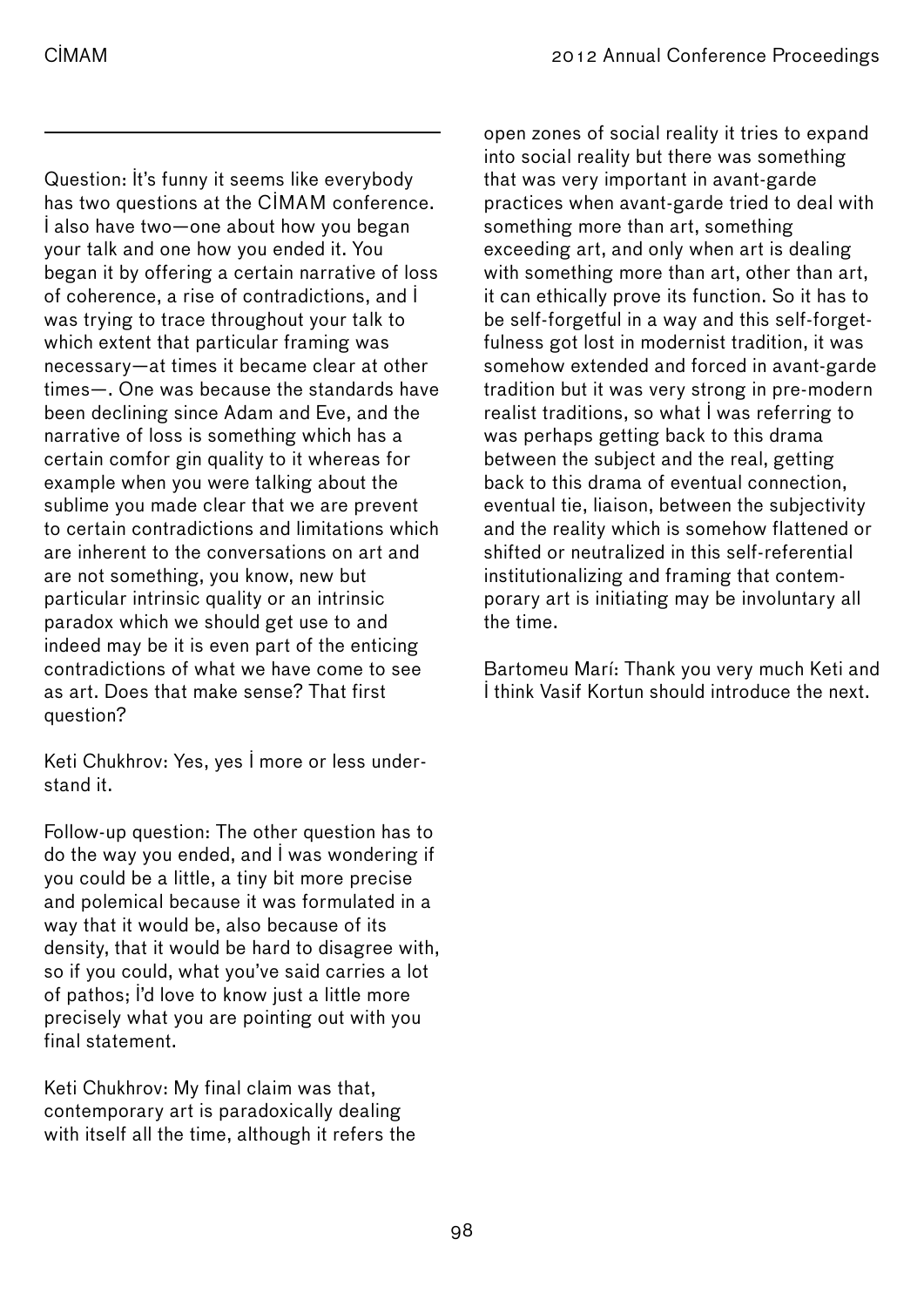# *Understanding Local Context* 5 *Panel Discussion*

Next is *Understanding Local Context* 5, with three programs, institutions, or initiatives from Istanbul. The last two days, Monday and Tuesday, we went to many glamorous and beautiful institutions and looked at the Bosphorus from a nice distance; it was really great, but this is really where it happens at. This panel looks at colleagues, this is where the contemporary art of Istanbul has been happening for a long time, before larger institutions, and probably after larger institutions as well. And Özge Ersoy, my colleague, is going to moderate the panel. Thank you. *Vasif Kortun*

*Volkan Aslan, Co-Founder Director of 5533 Banu Cennetoglu, Artist, Founder, BAS Didem Özbek, Director of PIST Moderated by Özge Ersoy*

Özge Ersoy: Good morning everyone. Thank you Vasif for your introduction and thank you CIMAM and SALT for having us.

I'm very happy to be with three artists I admire a lot; Didem, Banu, and Volkan, thanks a lot for being here. By way of introduction I thought I could briefly speak about the climate where these artist-run spaces have been functioning and how they connect to each other, and also what we are expecting from this panel. In Istanbul we operate in a cultural environment that is undergoing major transformations. If I were to characterize it, I would say that this transformation is characterized by the opening to the international scene, a

growing art market, as well as a rising demand for newer institutions. In 2010 the city was branded as a 'Cultural Capital'*.* and I still don't know what that means exactly, but I can say that the infrastructure for contemporary art has been developing forward over the last decade. However, we still have to admit that the space offered for contemporary arts has been almost nonexistent and the energy and the resources of the private sector have often been used to establish large-scale institutions and museums, or mostly and most recently museums. For me it's quite important to have this conference at SALT actually, because SALT is the organization that does not collect artworks for a collection but it rather builds archives, which pave the way for exhibitions and public programming. This very position of SALT makes me think about the most urgent types of art institutions and at this point it's quite pertinent to speak about self-organization in the art world and hence, of artist-run spaces. Clearly these artist-run spaces are experiments in institutional change and, to say the least, they resist privatization and cultural conservatism.

The number of artist-run spaces in Istanbul has fluctuated over the last decade but meanwhile they kept talking to each other, they kept meeting, they kept sharing their experiences and problems. You might remember that in 2007, curator Hou Hanru invited a number of artist-run spaces to contribute to the *Istanbul Biennial* but we know that at the end of the day that type of visibility cannot really sustain audiences or income models. We saw in the last decade that many of the artist-run spaces died; they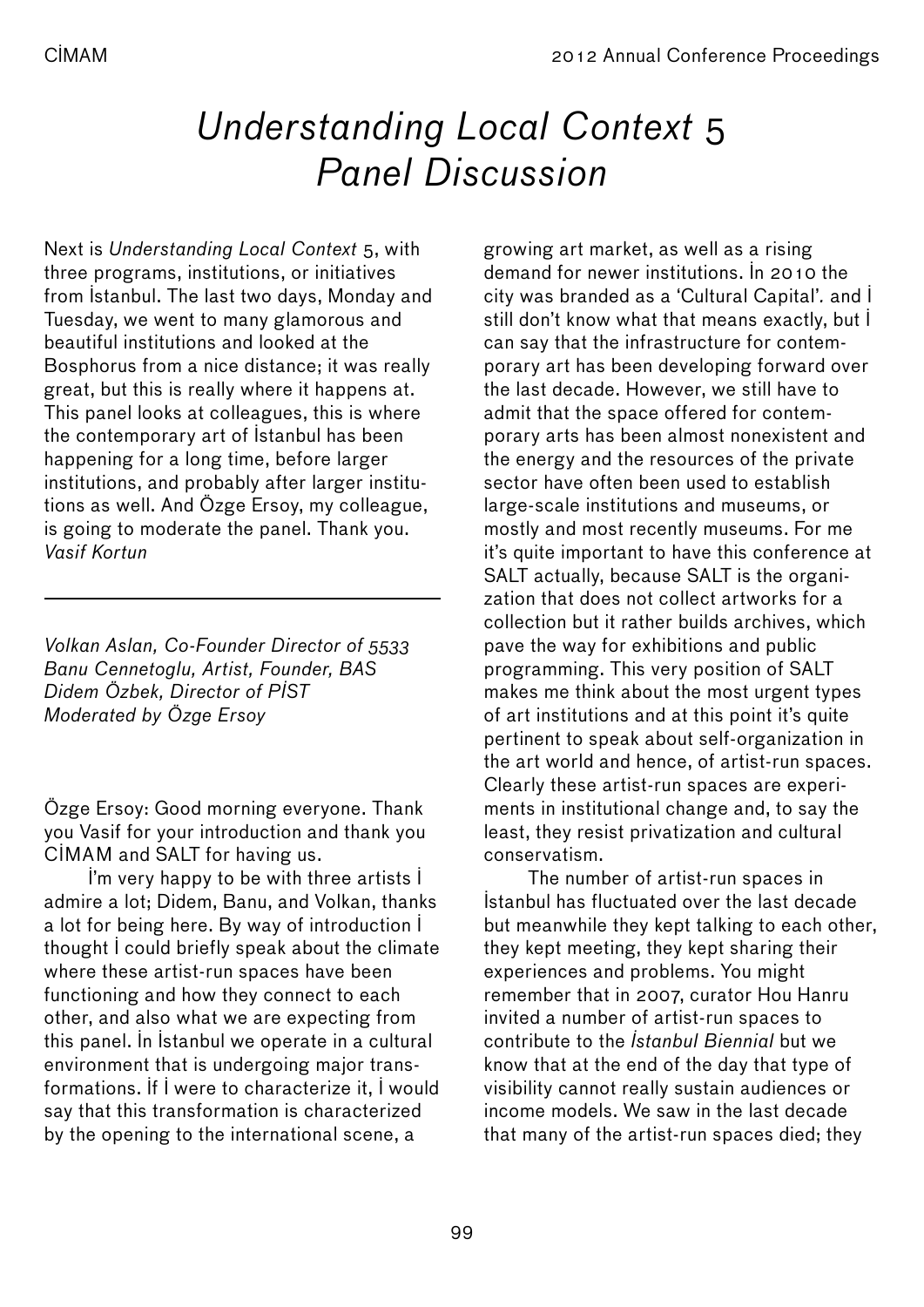had to shut down their spaces; they had to stop their programming, mostly because of the little support they receive.

Perhaps the first commonality between BAS and *5533* is that they have maintained a sustainable model for production. PIST and BAS opened in 2006 and *5533* in 2008. They also have close collaboration with artists, a flexible programming, a local embedding, as well as an international orientation and they distinguish themselves on how they operate and how they behave. I will stop in a bit, but before I stop I also add one final point: Talking about this conference, we realized that most of the talks that are under the 'Understanding the Local Context' frame are were one-off presentations and this is the only instance where have a conversation and we want to take advantage of it. We would like to use this opportunity to discuss and speak about how these artist-run spaces have evolved and changed in time and how they envision the future of the art scene, not only that of their own spaces. Perhaps I could start off with a simple—or maybe not-so-simple question: I'm curious about your initial personal involvement, your urgency to open the space. Was it a response to the lack of support structures for artists in Istanbul? Or would you say that it is more about rising personal presence in the scene?

Banu Cennetoglu: Well, It's both and more. In my case it is quite peculiar because I lived eleven years outside of Istanbul, in three different cities, so when I came back in 2005, I was not really knowledgeable about the local context because I left immediately after the graduation, and my graduation was also not coming from an art education. In a way I was quite ignorant about the whole situation. BAS is the result of a series of very personal urgencies, I would say. This urgency was definitely not back then, at least not consciously, related to the local need.

Eventually I realized the lack of what I'm doing or what I could propose, but when I came back in 2005, it was more like a very instinctive situation. Also, the Istanbul art scene was, and is still, very fragmented and almost cliquey. So it's scary to come back after eleven years and try to understand and also to have to position yourself. In a way, maybe I chose, ironically enough, working with bookwork. Bookwork and book space are quite hermetic spaces. In a way, I thought that if I could provide the display of what I collected over the years—it was a very small personal collection of artist books that I collected over the years from France–I needed a table as a studio, I needed to try to create a platform to encourage people to explore book space more, while also being on my own. So it was a very personal urgency, not trying to be juxtaposed with any kind of community but being an escape into the book space. If I can summarize the urgencies back then, this is it. Of course you also start it as a temporary attempt—it's an experiment—you have no idea how you are going to sustain this idea or how will things develop, and you have no idea who is going to be the audience, and especially since, again locally, there was no history in terms of book works here as a discipline. Right now I was talking about 'this is a piece' [pointing at book] and people would be like; 'what do you mean'. When I say 'people' the range was quite wide. Because the first place of BAS was a storefront, it was a 25 square meters in a pre-gentrified area not far from here, we could host people who were just passing by.

They would come saying 'What are you doing here? Are you photocopying? Is this an architecture office'*.* It looked like some books and me, and a table. And actually it was even more interesting because the way I was just sitting, my body was facing the door, I could see people could dare to get in. If I would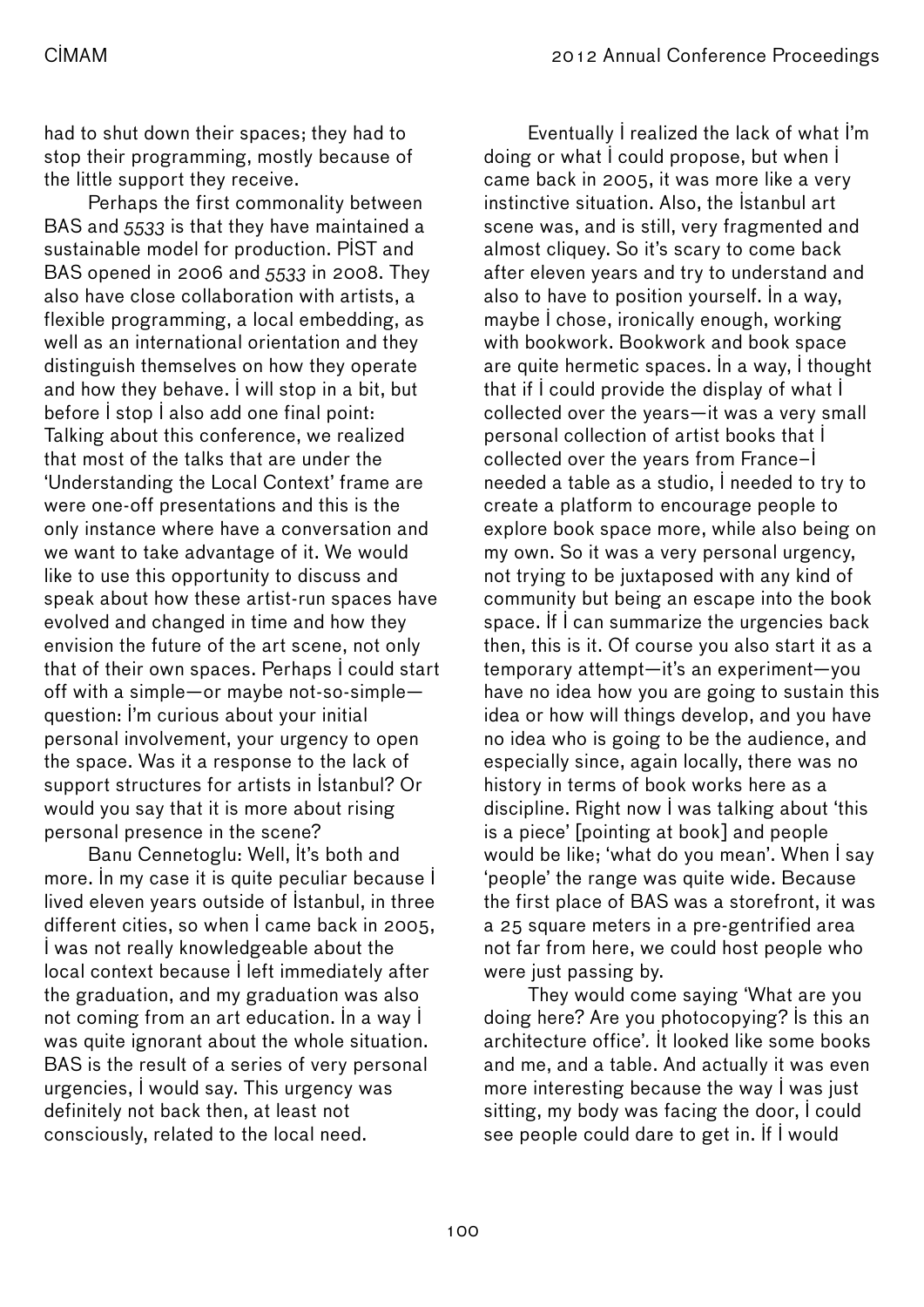have been just a little bit more in my own concentration people wouldn't have dared. Over the years I learned actually, what the real audience is. In my case I can have an easy interaction with 'the street'—in quotation marks. Shall I stop?

Özge Ersoy: Sure. Can you press the button?

Didem Özbek: Knowing that we are maybe the only speakers from the local art scene, we have to push the button, we are not allowed to talk at the same time so as to avoid fighting [laughs]. How we started was—we had been thinking for a couple of years—Osman and I especially, and with other colleagues—to start a space, but if I remember my personal history, I remember attending many of the events at Platform Garanti, and we always considered many of the local artists as students there. I find we are lucky, for example, to have SALT in Istanbul right now. As artists, we really needed ourselves a space to experiment, for example, both for emerging and established artists. When you imagine 2006, which is not too long ago, there were not as many galleries as today, especially not for contemporary art. There was maybe only *Istanbul Modern* and many private or public galleries supported by the banks. For the type of art we wanted to do, or develop, there were not too many spaces. We thought that by starting PIST we would allow not only ourselves but also other art professionals to use the space. Collaboration is really important for us. This was the main intention when we started the space and with the time we developed collaborations both locally and internationally.

Volkan Aslan: It's funny how we are talking about when we opened the spaces. It sounds like twenty years ago but we are actually only talking about four or five years ago. When we decided to open *5533*, it was 2008, when Hou Hanru curated the *Istanbul Biennial*. He located *Work Factory* as a project as a project space and exhibition space and at that time we decided to make only one project which was called '*Big Family Business*'*.* because our location belongs to a big family business company. We invited one curator and suddenly everyone liked the idea and the location and that space and then we decided to continue. The beginning was actually only for the project but then we decided to continue. As an artist in Istanbul, five years ago, there were only galleries and then Platform, so we decided to make a project space, and then workshops, and then talks and suddenly we became 'established'*.*

Özge Ersoy: So as I said earlier, many of the artist spaces or artist-run spaces in Istanbul have had a very short lifespan. I think it is your flexibility that allowed you to go on for a number of years. I'm also curious about the flip side of this flexibility, because this is precisely what makes your spaces vulnerable and perhaps precarious at the same time.

Didem Özbek: Other than producing art, Osman and I consider PIST as an art project in itself. Outside of PIST, we are not a duo and in our artistic practice; we don't produce together but we always feed each other's projects. The same goes for the other art professionals that we engage with at PIST. So as part of this art project, for example, one of the things we did was an artists' information project and it acted as a subversion of tourist information offices. Pushed by, need we initiated an art map which, at that time, was really needed for the art scene.

When the conditions for starting an art project, such as that one, take place but don't sustain as you plan; when it doesn't work because our goal was really to make a good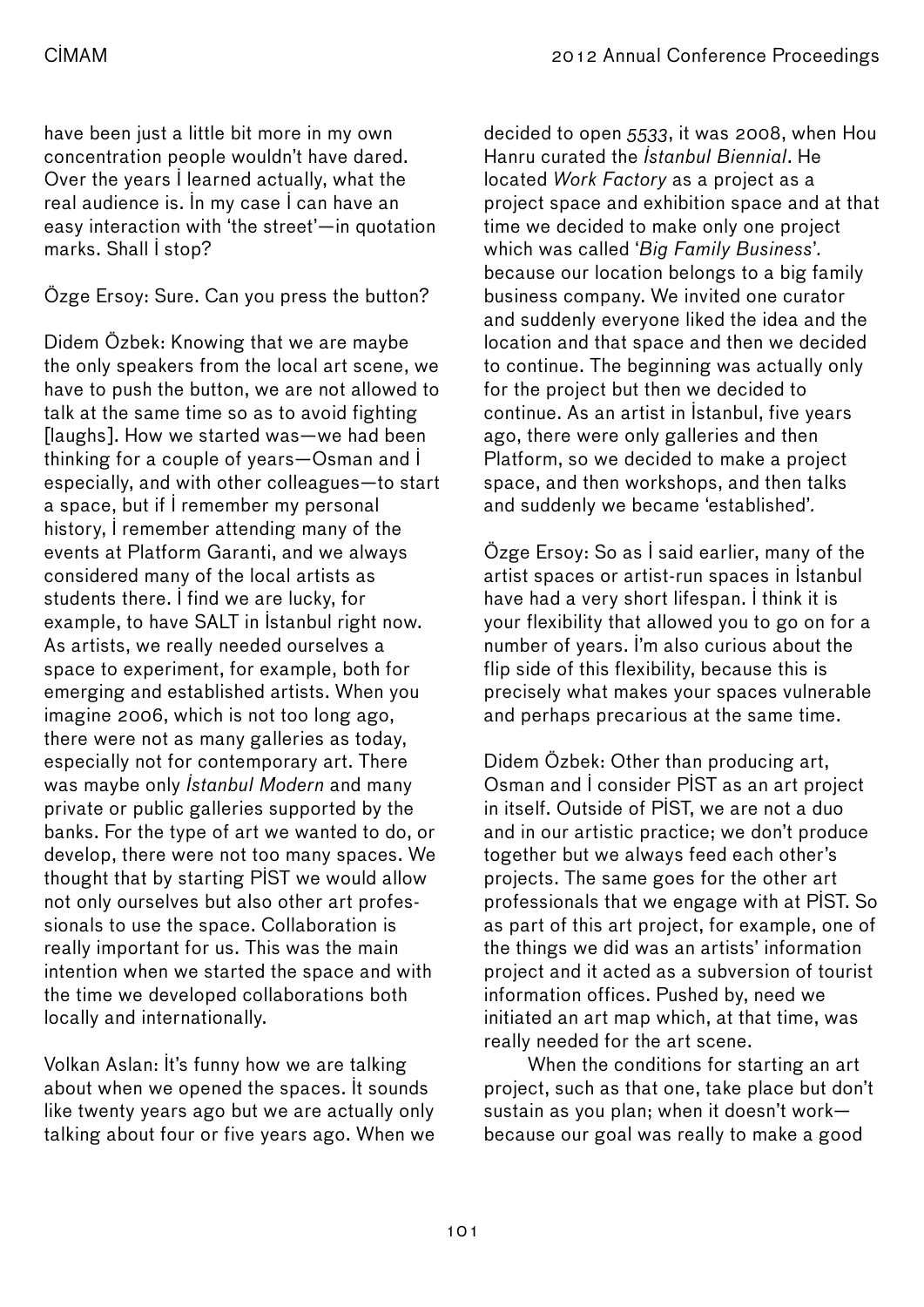art map for Istanbul rather than making business out of it—we remember that we are artists. In such conditions, in crises for example, remembering that we are artists is our main strength, and then we go back to our art production either as PIST or as individual artists. I just mentioned this as an example of the fragile condition—of the vulnerability—of being located in a very crowded city with a large population where the art scene is still small and where we know each other. This is what I can say.

Volkan Aslan: Flexibility is really important for *5533*. We don't have a future and that makes us happy as a space. Each year, for example, we invite a guest director because *5533* was founded by two artists, but then it is not our business to run the space because we don't have the experience. This is also why, from another perspective, we invited a guest director and curators each year for the program. And that's why we don't know what's going to be next. We don't know who will be coming and what kind of projects there are going to be at *5533*. That's why I think flexibility is a good opportunity for the space because we don't have a concern for the future. We have a concern for next year's program but not five years ahead. When we won't have ideas, we will just close the space and wait for the next one.

Banu Cennetoglu: I agree and I think that gives you, not a fear of expiration, but the feeling that you can really disappear, reinvent, not invent anymore. Complete disappearance is always there and I think it creates a tension that is interesting. In BAS's model it is quite different from *5533* and PIST, because we don't have an agenda for exhibitions so there is a kind of permanent developing collection; a constantly-growing collection of artist books which are on display permanently whenever the space is open.

There is this constant care, on one side, and on the other, we publish. We publish regularly and when we do so it is not flexible at all. It is very rigid; we are control freaks. We edit in close collaboration with the artist. So it is very opposite to what Volkan was saying. It's all about us together on that moment, on that particular collaboration. But once it is done, there is now worrying, timewise. This is the nature of book work, it has its own time; it has its own life when it's out.

Then we can really close the space. And also one very important thing is that when I started, because there is always this situation with artist-run spaces where you give space, you cater to, you collaborate with other artists, but also, in a way, it makes you visible as an artist and it can sometimes create wanted or unwanted paradigms on your own practice—we kept this principle: we're not going to use BAS's infrastructure for our own works. Not to blame the other models, but this was, in a way, our departure point and right now, we still don't do it but eventually I've learned that as a multistranded practice that I have, all these roles are completely on top of each other, feed each other and sometimes they subtract from each other. This constant awareness can be very exhausting and somehow links to vulnerability, but at the same time, that's our strength.

Özge Ersoy: I have a follow-up question about the concerns for the future. Because one of the reasons why you have this flexibility is that you are closely connected with the art space. You are deeply invested in your art spaces as artists. In other words, your space depends on you in the first place. For instance you can decide that your space could sleep for a while, hibernate for a while or, to be a bit more dramatic, you can kill it because it is not the end of the world when you think about it. You can then have a fresh start and just go on as an artist with your practice. I'm curious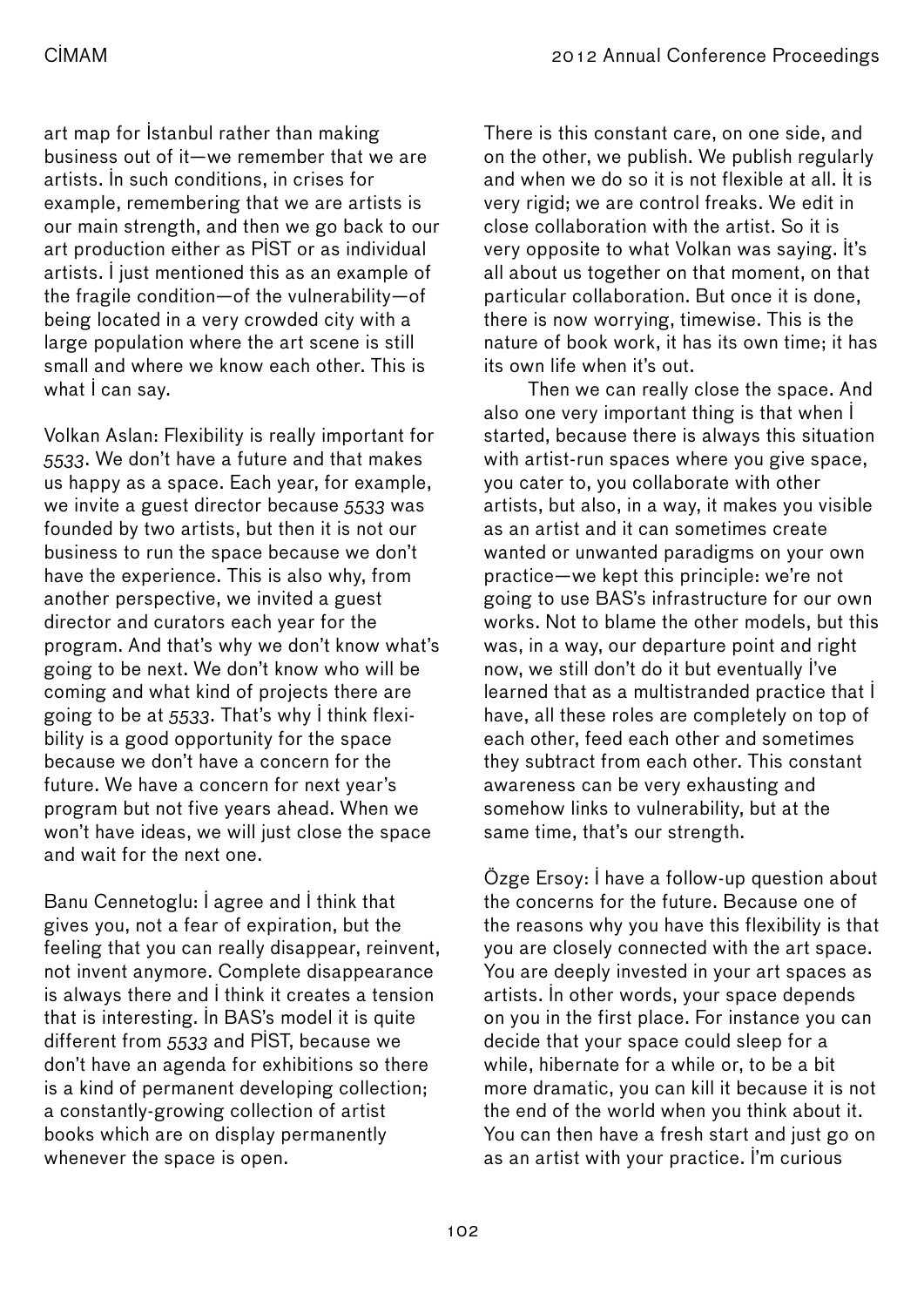about how personalized your spaces are and do you envision having your space beyond you or after you? Who wants to go first for my dramatic question?

Volkan Aslan: The killing of the space is a good idea because you have to let people do fresh things. I'm not going to be—I'm talking now as *5533*—here in Istanbul forever, I know that. Many spaces open and close and then they leave and the someplace just moved, and then some other change. This is really good because I wouldn't want also to let other people continue with *5533* because they should do another fresh project or another space. When we'll be done with *5533*, it's done. It's not killing, it's just letting. It's not dramatic at all.

Banu Cennetoglu: The space is super personal and that's sometimes very problematic. I'm trying to think different models now; what would be other possibilities. I might donate the collection to SALT! No, but it's very personal and also I'm on my own and besides long- or short-term collaborations, at the end of the day it's really, again a different situation: it is not a collective, it is not a duo, it is a quite lonesome situation.

Didem Özbek: I just want to make a comment about Apartment Project. Recently they started a new project space in Berlin and hopefully they will restart in Istanbul so that shows that in our practices we all decide what to do. In PIST's case for instance, as a part of the collaborations we developed, this year for example of the artists we invited from abroad asked us to give him the keys of PIST and especially asked us, me and Osman, not to be there. He wanted the space but not us!

As artists we want to continue our practice but when you run a space it is a full responsibility. When we take care of other

artists' we have no time for our practice. These are all conditions that Osman and I discuss. For instance, we would want to have and advisory board and in the future do like *Para/Site* space, which used to be an artist-run space but now Cosmin is taking care of it. In our case we would need to develop a financial situation that would enable us to hire someone else to take care of the space if we were to continue toward a more professional model.

Right now, it is not easy for us to do it but we are really thinking of it. Like an Apple computer—this is another thing that Osman and I decided—after three years, it dies because they want you to buy a new one (maybe they put a timer inside, I don't know). For sure we will find other ways, but meanwhile the space really gave us lots of experiences and for that I'm happy to have started PIST.

Özge Ersoy: Didem, following up with what you were saying about the working model, maybe we can speak a little bit more about your hybrid characters. To give examples, Banu, you sell books although it is not a sustainable income model I would say; Volkan, the other day you were saying that you don't receive money, that you don't sell anything; I think you only get money for special international projects; no operating cost (are covered); and Didem, you go to art fairs and you sell certain artworks and that confuses so many people. Maybe we can talk about this hybrid models. Basically the way this art spaces function is really not similar to the conventional nonprofit models that we are familiar with from the United States and Europe especially.

Banu Cennetoglu: Because you are an artist, then you work with other artists or you run a space as an artist. The other day I was talking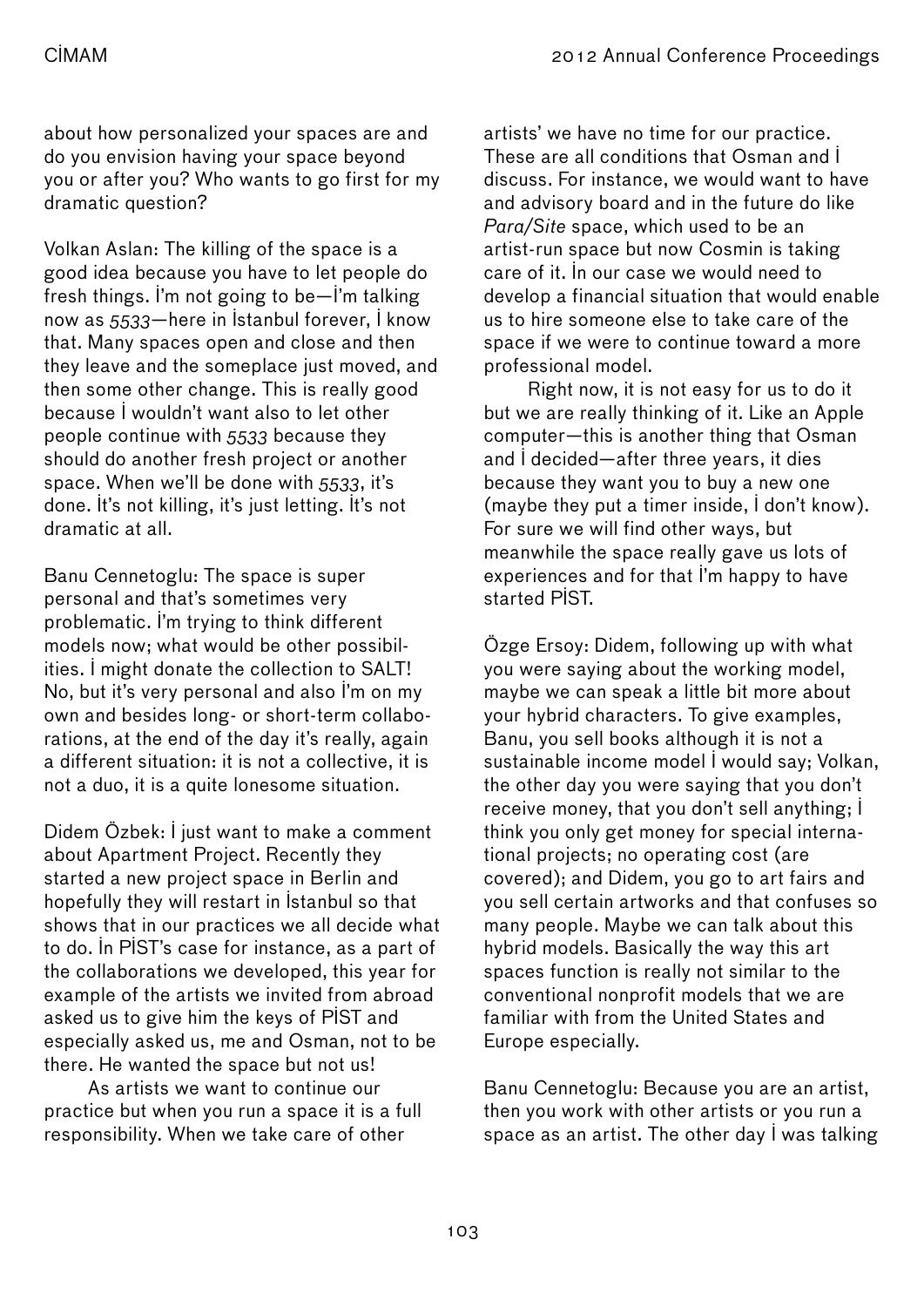about building a space as a curator in an institution and we are not institutions, but suddenly we learn things that you wouldn't even think of learning. And because of your own practice also, the way you deal with the other artists and artistic productions, compared to how many institutions deal with it—in my experience, we are definitely more generous, we definitely have more empathy, and we definitely protect and prioritize the artist, the work, and the whole artistic process, rather than the agenda, rather than the programming and even rather than the funding. Personally speaking, I really believe in the work primarily and then the money somehow comes. You meet people with the same stomach issues that you have and you just make them believe because you are very clear about what you want to do, rather than all these scripted collaborations that we've been receiving for years because of the hotness of the region.

That can be a working model for others but the reason why I think BAS can still exist, is because the content is still the priority. In my model you need a very faithful local supporter so you can pay the rent; you need a very faithful international foundation that can support unconditionally and not projectbased; you need international interns with their own scholarships; you need local interns coming from the university as their curriculum requires (so they have to); and you need a lot of volunteers work, including yourself. There's a crazy amount of work that you do. But again, the only condition is you have to believe, not in the space or the visibility, but really in the work. And this is possible.

Didem Özbek: I can say that we are not sustainable yet. We wish we could be but, comparing to BAS and *5533*, through the residency, since last year we have two international partners which are the main art

funding bodies in their own countries. When you partner with them, your country believes that these bodies support you but we are not supported as space; we develop this partnership to take care of the artistic production of the artists to be possible in Istanbul. We provide this service.

You gave the example of selling work, for us the priority is really to produce work, selling it is not the priority of PIST but as soon as the work is produced, because we are all professionals, and we do it in a professional way, we want the artists to know the value of their work. Therefore, if a work—any work—is exhibited at PIST, we ask the artists the value of their work and whether they want it to be for sale. Then, about the art fairs, we are always invited; we never apply. This year it will be the first time after five years that we will attend Contemporary Istanbul. We are careful about attending art fairs but we also gain experience.

And one last comment, I just want to say to Banu that we also don't have a regular exhibition calendar. We exhibit as soon as a work is produced but we never exhibit ready-made shows. When a work is produced we discuss with the artists and then eventually we exhibit it. Otherwise it is more like research and production.

Volkan Aslan: I go back to flexibility again because it makes us stronger and then that's how we can produce the artworks and that's how we can support artists. If we don't have money we don't do that, for instance. I mean we share everything with the artists. Or, when we invite guest directors and curators, as I said before, we carefully invite rich curators and directors so they can bring money [laughs]. There's a donation book outside maybe you can put your name on it.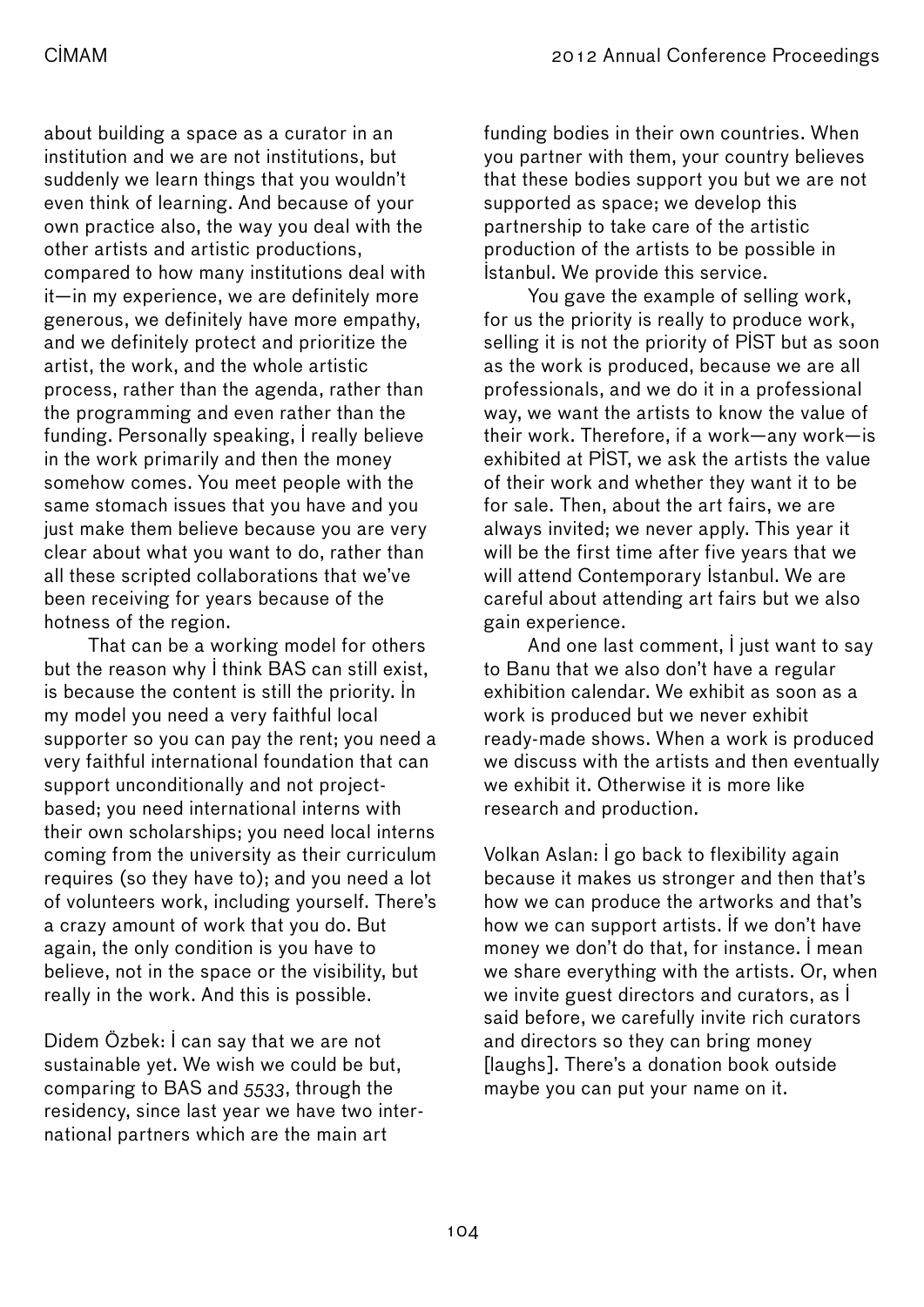Özge Ersoy: Private contemporary art museums are spreading because of the result of growing economies not only in Turkey but also in the larger region of the so-called Middle East. I'm curious about your first reaction to these museums. Do you see them merely as symbolic capital? In what ways do you think that they can respond to the changing needs of artist spaces and artist-run spaces?

Banu Cennetoglu: I think it's important to talk a bit about the audience issue because I would like to link it. In terms of local attention and local audience we have a huge problem. We host people from different geographies, classes, universities and patrons. Artists who just come to the city and look for these little niche places. Five minutes away from BAS there is the Art Academy and I have to drag them.

I don't want to make a list of expectations that I have, I think it's also people's responsibility to look at what's going on, be curious about it and genuinely get interested. For me, the same thing goes for these new institutions. As I mentioned at the beginning, I think there is a big problem in the local context because of the fragmented character of Istanbul's art scene. I think that with the new pseudo-boom, this fragmentation is accelerated; more emphasized. I don't want to make a kind of sociological analysis, but I think it is very simple: It is just the lack of visibility for all these years (that translates into the fact that) there is a kind of hunger for the power. In a way, everyone wants to be on the stage and alone.

That's a problem. We have to somehow, not be educative—I don't believe you can educate people—but (building) a genuine curiosity and coexistence desire. I think this is really in our constitution in this country. We really have a big difficulty to stand next to

each other for different causes as well, so we don't know how to do this. So this kind of events, I think it's important that they can frame a more open, a larger, programming rather than dividing. And I'm not saying this in a kind of naïve way. Because at the end of the day, I become cynical: 'I don't need anything from you; I can be on my own; I don't need you'*.* This is probably me getting older but I'm interested in a way to coexist even if we don't like each other. Can we do that? Shall we?

Didem Özbek: I think one of the good sides of this conference is that we had the chance to meet in advance for a couple of times and in the past we use to do it more. This conference reminded us that we should come together more, as we did before. Especially to talk about what we are doing professionally, because we see each other, we know each other but maybe we no longer have the time we used to have to talk about what we do or need.

Many people call PIST a 'smal'*.* space. It is for sure small compared to many large institutions but, what is small and what is big? After six years, as soon as we receive a budget we always want to give a speaker fee or an artist fee, very symbolically. I also talking from the perspective of production, we really want to behave to those people that we host in our space as we would like others to host us. It is really nice to have new institutions of their own styles let's say, I don't know if I will be their audience or not because, like other people, I'm also selective, but there should be a professional standard rather than only building nice spaces with famous architects. I believe that in Istanbul we really have a strong art scene.

Banu Cennetoglu: So let's show it! There is a kind of tendency to show off and it's very unfortunate because in a context where there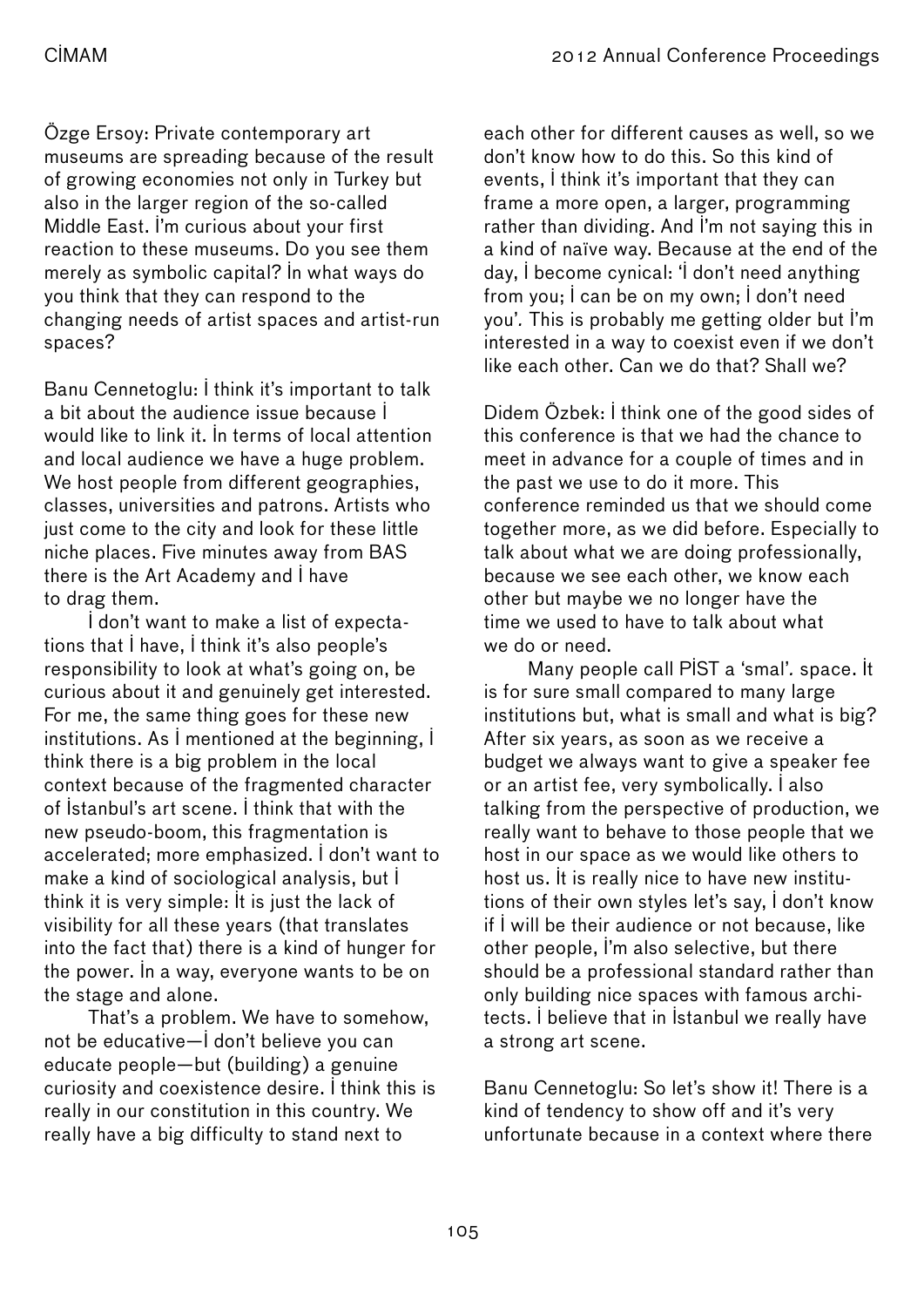is a problem with the history of contemporary art practice and with all this new money coming, and all these industrial families, pharmaceutical families—all this corporate money that is coming. And suddenly it seems that if you do a big event, or a big dinner party it's done. And then you talk about an artist fee and they say, 'What are you talking about'*.* It is incredibly misplaced from what the intention and the practice are. It's not a hobby!

Volkan Aslan: Didem and Banu already talked about what I wanted to say but I also think that we should come together more that what we do right now. Last year we never met, actually. And CIMAM should come more [laughs]. I think that the dialogue between those institutions and smaller spaces and galleries is really important for the future or for the next step. And then the institutions, I think some of them, have really a huge artist phobia. They talk about works, celebrate works, they buy, they sell, they move, they bring, but they don't talk with artists. I think they have phobias.

## *Questions and Answers*

Özge Ersoy: On that note, we'd like to open it to the floor. Any questions for our speakers?

Question: Thank you all of you for your interesting presentations and for giving up some information about what happens in Istanbul outside of the museum and the commercial world. Istanbul is a big city, but Turkey is also a big country: Are there centers or places like you in other cities in Turkey? And are you connected to them? Can you talk a little bit about what's happening in Turkey? Thank you. Didem Özbek: When we started in 2006 one of the questions we asked ourselves is whether PIST would be in Turkey or in Istanbul. You can ask this question to contemporary art production but also to any profession. The majority of professionals usually prefers to be based in Istanbul or usually go further west, which means abroad to Europe or any other western country. Of course there is production around the country, in Izmir, Ankara, and for example in Hatay, Antakya, and in many other cities. We try to be connected as much as possible. For them to find us is sometimes easier than for us going there. We should go more and communicate. From PIST, what we really want to do, as a part of the residency, is to be able to host artists from within Turkey and to provide them with work and production space, next to the foreign artists that we host. This would really provide them with an opportunity even before they go abroad. In comparison to how it used to be, the conditions are much better but I think we should come closer to each other.

Banu Cennetoglu: Here we are talking about the difficulties of sustainability. You can imagine that the situation becomes even more difficult when you get out of the big city, at economic, social, and political levels. Many people really aim at the big city, unfortunately. I don't want to go the book rhetoric again, but in a way, but because of the nature of bookwork it is easier sometimes for BAS to share practices: you can send it, it's just a package. But I think that in general we have a problem of organization and self-organization, also politically and artistically. Eventually, some people really team up for certain needs but as soon as someone follows another kind of development, immediately the collective collapses. Maybe it is interesting to think about the need for a collective and why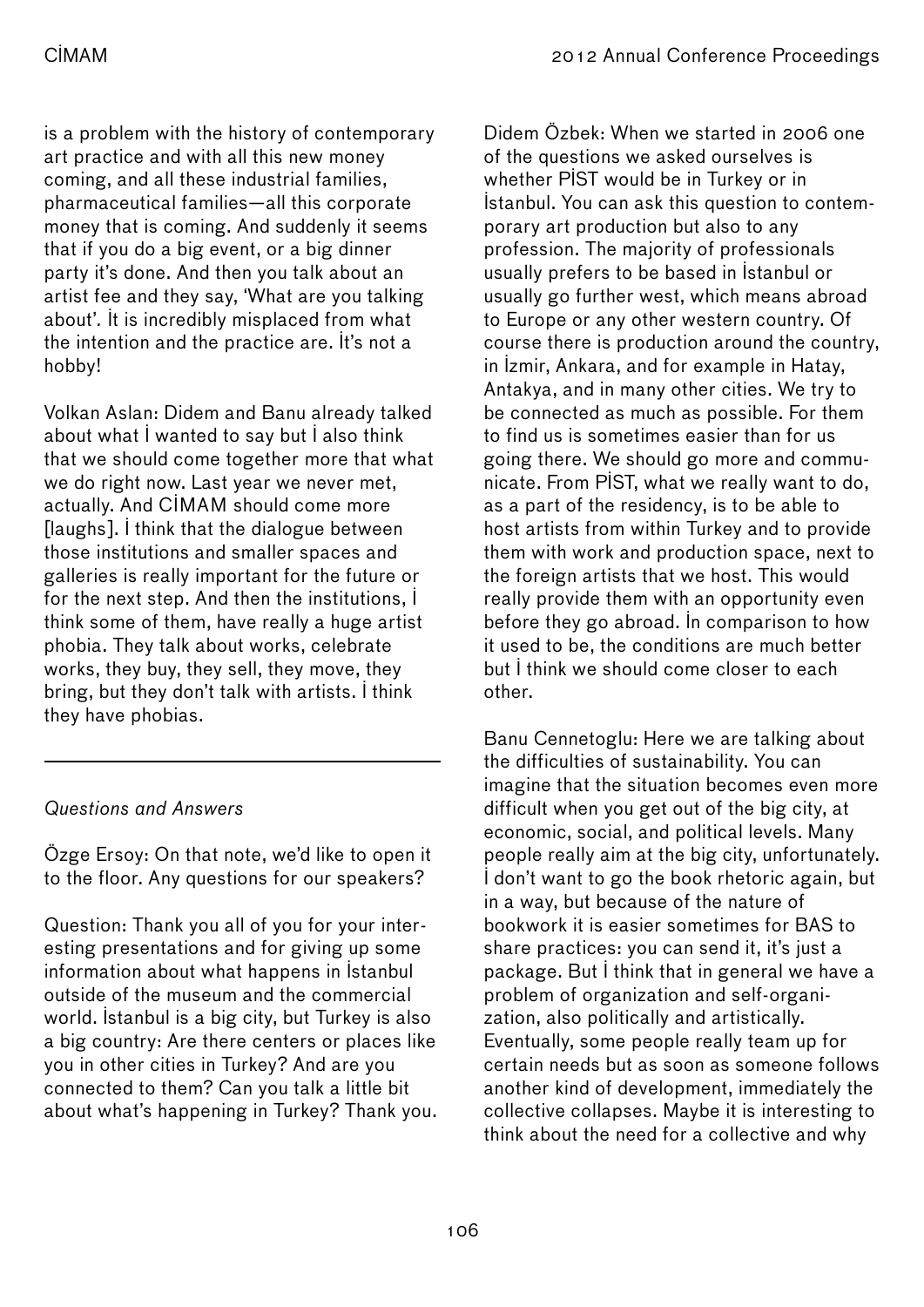it would be needed. Is it just a step because it is too scary to be alone? Or do we actually believe in being together?

Question: I would like to ask Banu: when you were answering the first question, you spoke about the readiness to work with, or to deal with, 'the street'*.* You spoke about people coming directly from the street into your space and you were addressing your readiness for that. In a way, you now moved in a place that is a little bit off the street rather than really opened to any random visitor. At the same time you are working with publishing and the publications I have seen that BAS publishes very interesting intellectual publications but they are also easy for the street man to use and to read through. Can you elaborate a bit on this relationship?

And also, you being an artist and working on keeping the space opened as if it is a library, which is a common place for people from the street to go into and navigate books. Can you explain a little bit more the relationship between you and the people for whom you are producing all of this?

Banu Cennetoglu: Actually, moving from the storefront was not a choice. It was just a condition as a consequence of the gentrification. I started on Sishane which is on top of the hill, slowly coming down on Karaköy, and BAS is now located five minutes away from here but probably very soon I will also have to be out of there. Somehow gentrification follows me. Even as a joke I was saying that maybe I can get a boat on the Bosphorus, in a kind of floating situation. What I mentioned in terms of experience with the street—yes, a lot of people walked in, but in a way it was a very personalized small space. Right now if you see BAS, it looks like a proper library. Small,

but it still invites people to spend time. Back then, there were just two shelves and if there were five people inside it was full. At the same time it was my studio and a meeting place, so it looked already occupied for many passersby. We stayed there from 2005 to 2008—almost three years—and over the years I really like the experience that whoever wants to come and see, comes. Of course it is very unfortunate to miss some great encounters from the street, but people still come if they want to. I don't think that if we were at a street level we would have a huge interaction. Being at the street level doesn't mean that the street will come to us, and it didn't. Right now, if we had stayed in the same area, bars and restaurants and stores would have surrounded us. It would be weird to have us there. I wouldn't like it to be honest.

Why I make it more difficult now? Not purposefully of course, but it is true that there is not even of a proper sign. Maybe it is, in an arrogant way, selecting your audience. You really want the motivated ones! [laughs]. But whoever comes in, there is a kind of sincere interest.

Question: I'm glad to hear you guys. I was talking yesterday about the contemporary art scene here in Istanbul, and about the need to talk about these projects. In the case of Latin America we have a lot of peripheral projects that act like a liquid institution: they can transform, they can mutate. So when you talked about the need to kill the space as a kind of suicidal space, it relates to the need of the permanent transformation of art projects. I think this is a very rich discussion. On the other hand we have an obsession with big budgets and that can decrease a bit the political project of contemporary art sometimes. I would like you to talk a little bit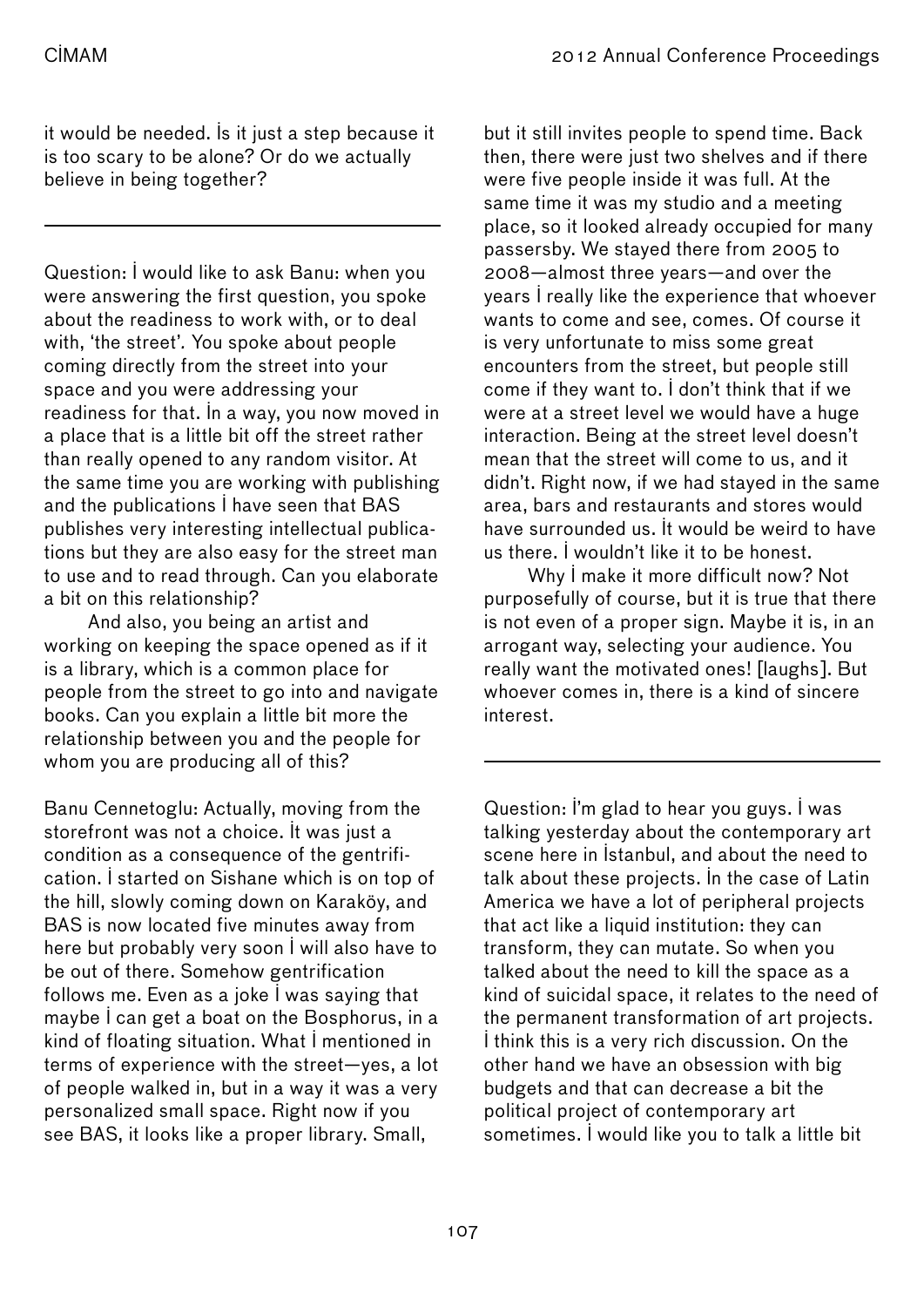more about the dialogue—the communication—that you have with projects like SALT or ARTER.

Didem Özbek: I think that starting very early also, we can call each other established artists. I think we both [points at Banu] are lucky we can reach SALT and Arter very easily. If there's any subject related to our space or to our art practice, we can communicate about it, I believe. However, with the new institutions I don't know how it will be.

Özge Ersoy: Do you think it's more difficult for younger artists?

Banu Cennetoglu: I don't want to repeat myself but there is definitely a mapping situation here. A few years ago there was a whole discussion between the Karaköy area and the Beyollu area. There are hundreds of artist and practitioners who see our spaces. Also, just to make sure: our spaces are not really alternative spaces. I don't see BAS as an alternative space. We are the center of the map so there are other really alternative spaces, for example on the other side, on the Asian side. They really disappear, reappear in different forms. I think we collaborate with the big institutions if it makes sense for all of us. I don't think there is a regular collaboration and there's no need for regular collaboration. However, as Didem said, we are able to approach them easily and this is a privileged situation. Although this is not the same for many people at all. So that's why I'm saying that there isn't this kind of 'let's all be together'*.*

Didem Özbek: But we are their audience. Myself, especially for SALT or Arter, I'm their audience.

Banu Cennetoglu: But are they really our audiences? Personally, maybe Vasif has a personal interest and might walk into BAS, or into PIST or into *5533*, or he might like a particular project, but in general, I don't know if anybody from Istanbul Modern, for example, has ever walked into BAS. This is why I was talking about 'fragmented cliqueyness'*.* I go to you [points at Didem] if I like you; it's completely independent from what you do!

Özge Ersoy: Last question?

Question: Following up on that, I would like to ask you how do you really feel about museums? The three keynote speakers in this conference were going from talking about contemporary art as an asset class, to institutionalization as self-referentiality. You know that a lot of this really takes place in museums. So, as an activist and artist, how to you really feel about museums?

Banu Cennetoglu: Individually, I like museums. I like their architecture in general, not all of them. But in terms of an artist practice, the artist sometimes has to deal with museum policies and bureaucracy. And there are a lot of issues to think. I think today—like the last three days—there are new models and thinking. But as I said before, let's show, let's show off and give more priority to the artist. No more artist phobia because there's no art really without artists. We had a huge crisis here, almost a year ago with Istanbul Modern and it was very interesting in terms of opening certain discussions but now they've gone. Nobody talks about them anymore. I really think that museums and institutions should be more interested in artistic practice; more than their kind of contemporary institutionalized practices. But museums are great!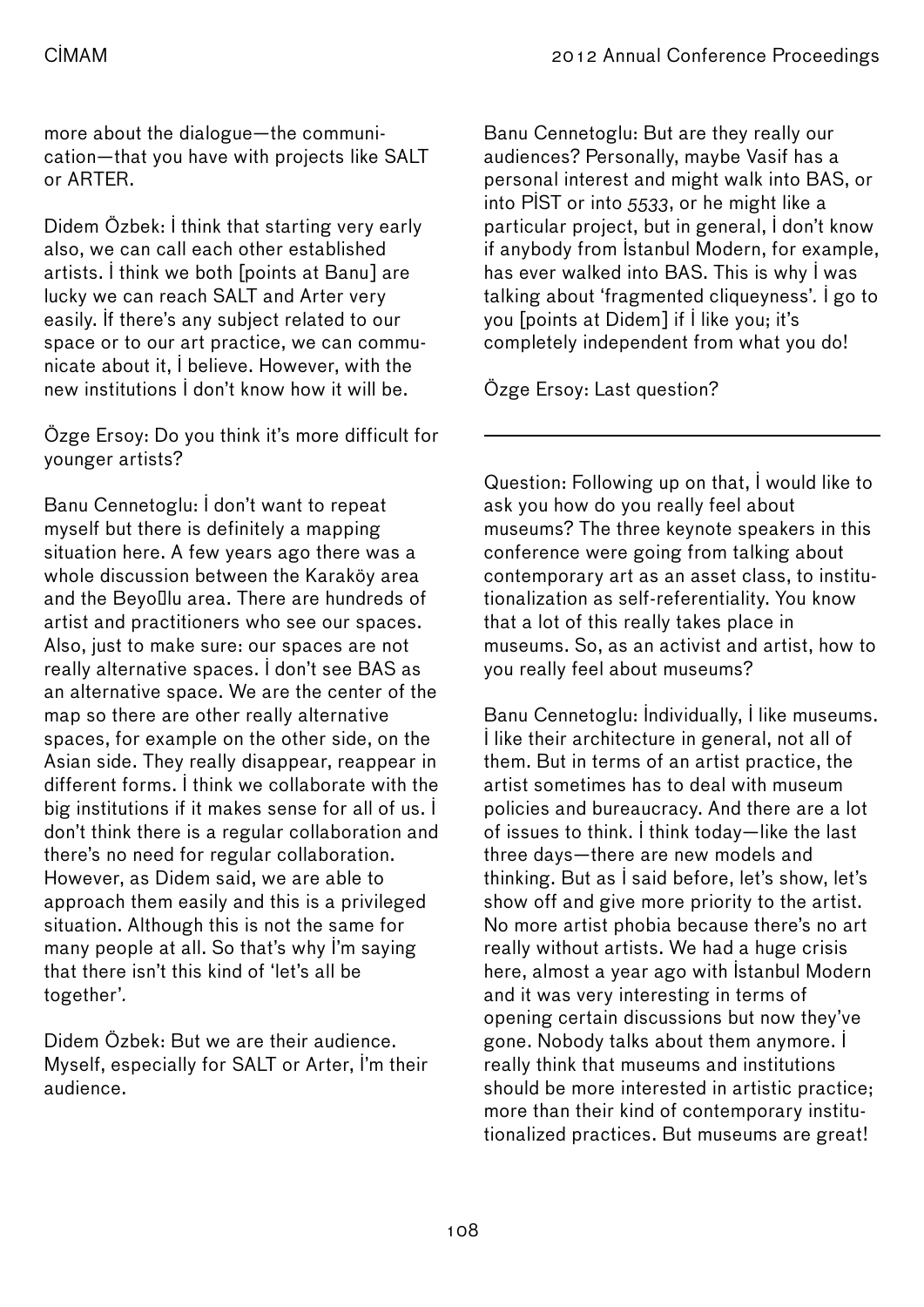Didem Özbek: I can say also, in relation to museums in Turkey, they must also have audience phobia, because to each museum you get in, as audience, you are a terrorist. I can give a few examples: First your bag has to go through X-rays, even to take a leaflet. And then, this week Banu and I went to *Pera Museum* with our children who are the same age, to an exhibition called *Golden Children* that showed children's portraits from the sixteenth century. Portraits of kids of their same age with different dress codes.

#### Banu Cennetoglu: Aristocrats!

Didem Özbek: Yes, aristocrats. In each floor, the security guards were horrified by our kids trying to draw on their sketchbooks. I mean, this is so normal at the British Museum maybe, but here they were so afraid of them ruining the artwork. They are so into protecting the artwork that the audience seems not allowed to even look at it. And as parents, we also felt like 'what are we doing here'*.* I think they should be happier and more opened to have future audiences. After *Pera Museum* we were walking and my son said: 'Mummy, let's get into SALT'*.* He is really into getting there. I personally also experience that the security guards there are more trained. If you have a question, you can really go ask the guard. Maybe I'm a high-scale audience but I really check the security guards in that sense: how friendly they are or not.

Volkan Aslan: I agree with the museum things because I also had many problems; I still have problems. I don't know why. I think we also talked with Vasif last year about this security staff, and how museums should be or can be. In Istanbul the museums are horrible in terms of security. The guards are following you all the time. Five of them can be following me

while I look around. As a result I don't really want to go there as a visitor because I don't feel comfortable. It is a really big issue as Didem said. And then on the other hand, because of their architecture, of their collection, or of how they explain themselves, many places call themselves museums but they are not a museums. I don't think so.

Banu Cennetoglu: Maybe more transparency is important. More access is important; a kind of healthy, normal access. Here especially again, because of the lack of a certain past, there is a tendency to create a sort of popular visual language, in terms of display structures for example, so they can easily impress a certain level of audience. Maybe that's very understandable for a fundraiser or for certain program-makers: in big museums you have to have large scale blockbuster exhibitions. But you should also have the others. You cannot exclusively have your agenda and you identity based on that. And this is really important.

Özge Ersoy: Maybe the last comment from my side. I think that one of the most important questions that we tried to deal with is: What makes the museum public in a country where there is absolutely no state support? So the question was: Is it more about opening the doors of the institution to the public? Or is it about transparency, as Banu was saying, toward the artist and toward the general public? Or is it more about us, being practitioners, demanding certain things from the institution? I leave it as an open end.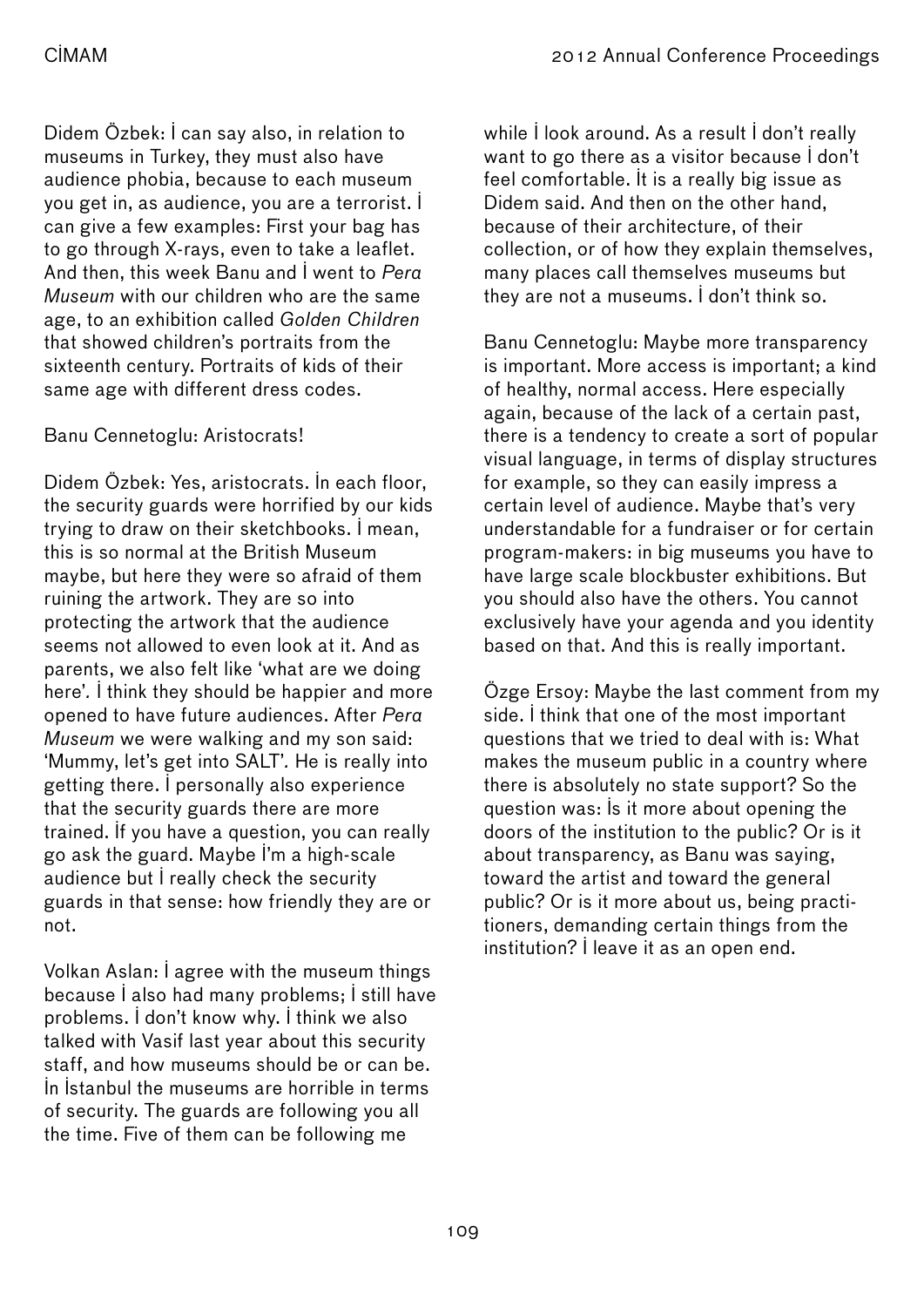# Case Study 8: New Collaborations for a Global Heritage

Welcome back, I am Natalia Majluf, I am the director of the *Museo de Arte de Lima* and I am also a board member of CIMAM. I am very happy to introduce today Miguel López who is a close collaborator of our museum. He has been an active member since 2007 of the *Southern Conceptualisms Network*; know as *Red Conceptualismos del Sur*, an international platform for joint production and reflection about experiences of art and politics in Latin America since the 1960s. He had a scholarship at MACBA's Independent Study Program and has also participated in BAC's program. He has published work in *The Exhibitionist*, *Afterall*, *Ramona*, *Manifesta Journal*, *Art in America* and *Tercer Texto*, among others. He has co-curated exhibitions such as *Perder la forma humana: Una imagen sísmica de los años ochenta en América Latina*, which is currently at *Reina Sofía* in Madrid, and he had previously curated *Subversive Practices: Art Under Conditions Of Political Repression 60s*–*80s / South America / Europe*, in Stuttgart in 2009. He is currently curator at *Lugar a Dudas*, an artist space in Cali, Colombia. *Natalia Majluf*

*Miguel A. López Independent Curator, Lima Southern Conceptualisms Network: Political Microhistories and Experimental Archival Projects*

What I'm about to share with you isn't properly mine: many of the ideas, dilemmas, and doubts recounted here are the products of collective work and the affective, intellectual, and political interaction generated within the *Red Conceptualismos del Sur* (or *Southern Conceptualisms Network*), addressing the possibilities for reactivating our local, critical memories. So please take the personal tone of this text as the echo of a plural voice (fig. 26).



Figure 26. Conceptualismos do Sul/Sur (Southern Conceptualisms Network), First International Symposium, São Paulo, Museu de Arte Contemporãnea da Universidade de São Paulo, April 2008.

The aim of this paper is to share an overview of the problems and preoccupations that drove us to join together and to collaborate in a network, and also of the challenges and limitations that we currently have as a group. In the first place, I will try to contextualize the situation regarding the archives of critical art in Latin America, and how the Network has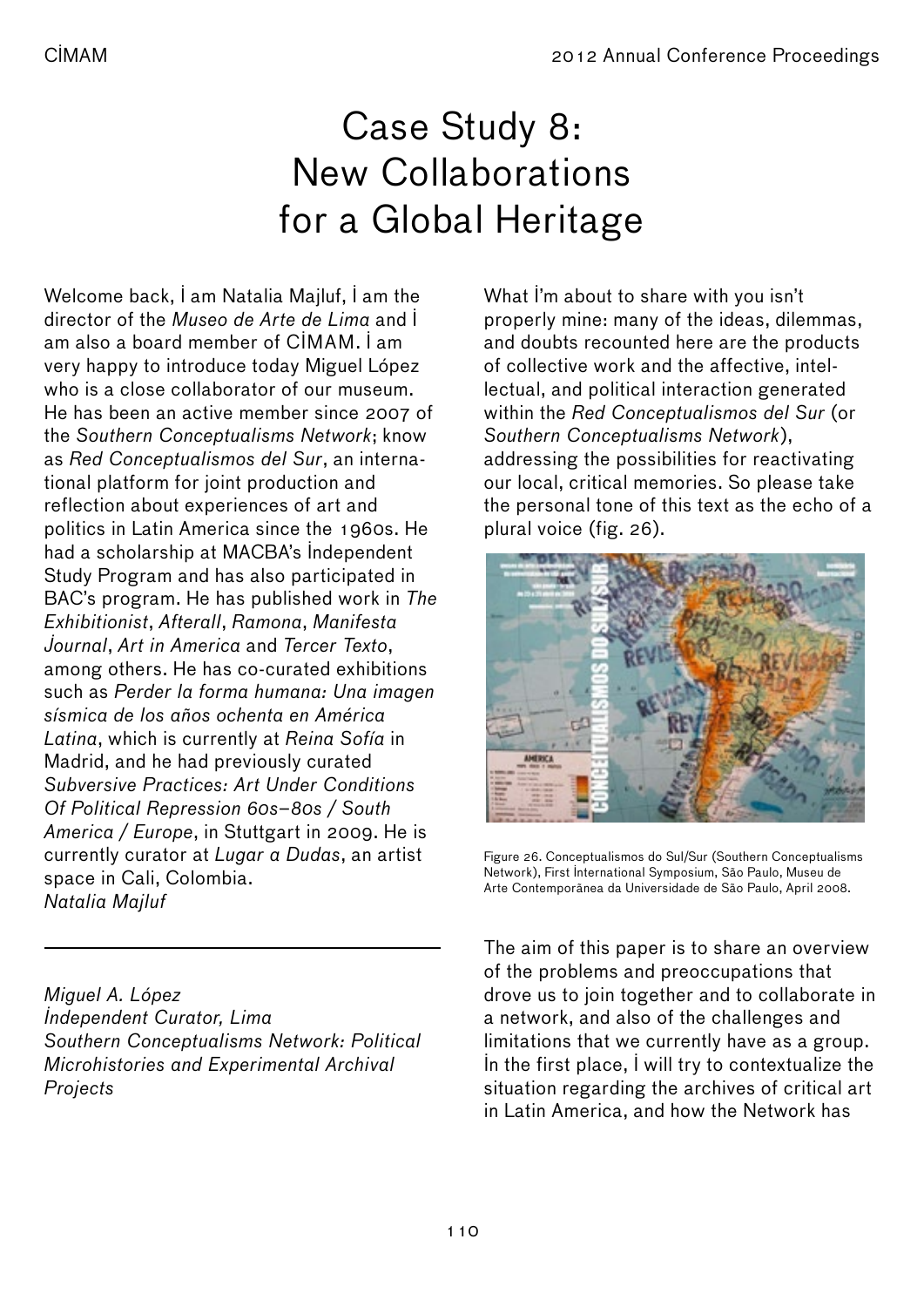approached this situation. Secondly, I will present a few projects developed by the Network that can introduce our work dynamic.

#### *Margins of critical memory*

The *Red Conceptualismos del Sur* began in 2007, when a core group of Latin American researchers decided to establish a platform for thought, discussion, and position-taking. At the time our work and research had sought to map and recoup a dispersed constellation of artistic practices developed across Latin America, between the 1960s and the 1980s, during times of conflict, dictatorial regimes, or under conditions of political repression. Those political configurations led to complex intersections between politics and aesthetics, where multiple responses were given to specific situations in an attempt to evade and denounce oppression, civil rights violations, prohibitions of political activity, and cultural and social censorship in countries such as Argentina, Chile, Uruguay, Paraguay, Brazil, Peru, and Bolivia, among other places. It is not surprising, then, that many of these critical experiences have been omitted and isolated, if not directly erased by the effects of trauma and terror.

El deseo nace del derrumbe **Roberto Jacoby** 

 $\mathbb{I}$ 

acciones, conceptos, escritos



Sur, 2011.) Adriana Hidalgo, La Central, MNCARS and Red Conceptualismos del Sur, 2011.) Figure 27. El deseo nace del derrumbe. Roberto Jacoby: acciones, conceptos, El deseo nace del derrumbe. Roberto Jacoby: acciones, conceptos, escritos (Desire rises from collapse Roberto Jacoby: actions, concepts and escritos (Desire rises from collapse Roberto Jacoby: actions, concepts and writings), edited by Ana Longoni (Buenos Aires and Madrid, Ediciones writings), edited by Ana Longoni (Buenos Aires and Madrid, Ediciones Conceptualismos del MNCARS and Red Central,  $\mathfrak{a}$ Hidalgo, Figure 27. Adriana

Our network was born with the intention of contributing to the reactivation of these artistic and political microhistories and to assist in the generation of new conditions for the discussion and preservation of these materials and documents in our own contexts. We insisted upon the importance of their sensitive presence in our public life. Rather than treat them as mere sources of the history of art, we envisioned them as living antagonistic forces, capable of intervening in our local memories, our academic apparatuses, and our public debates. Beyond the orthodox notions of center and periphery, and the traditional nationalist claims, we intended to invoke a new *South-South* dialogue, learning from previous micro-political networks such as the Mail Art Network of the 1960s and '70s, or events like the *Havana Biennials* in the '80s.

We use our name, *Red Conceptualismos del Sur*, in a tactical sense. In recent years,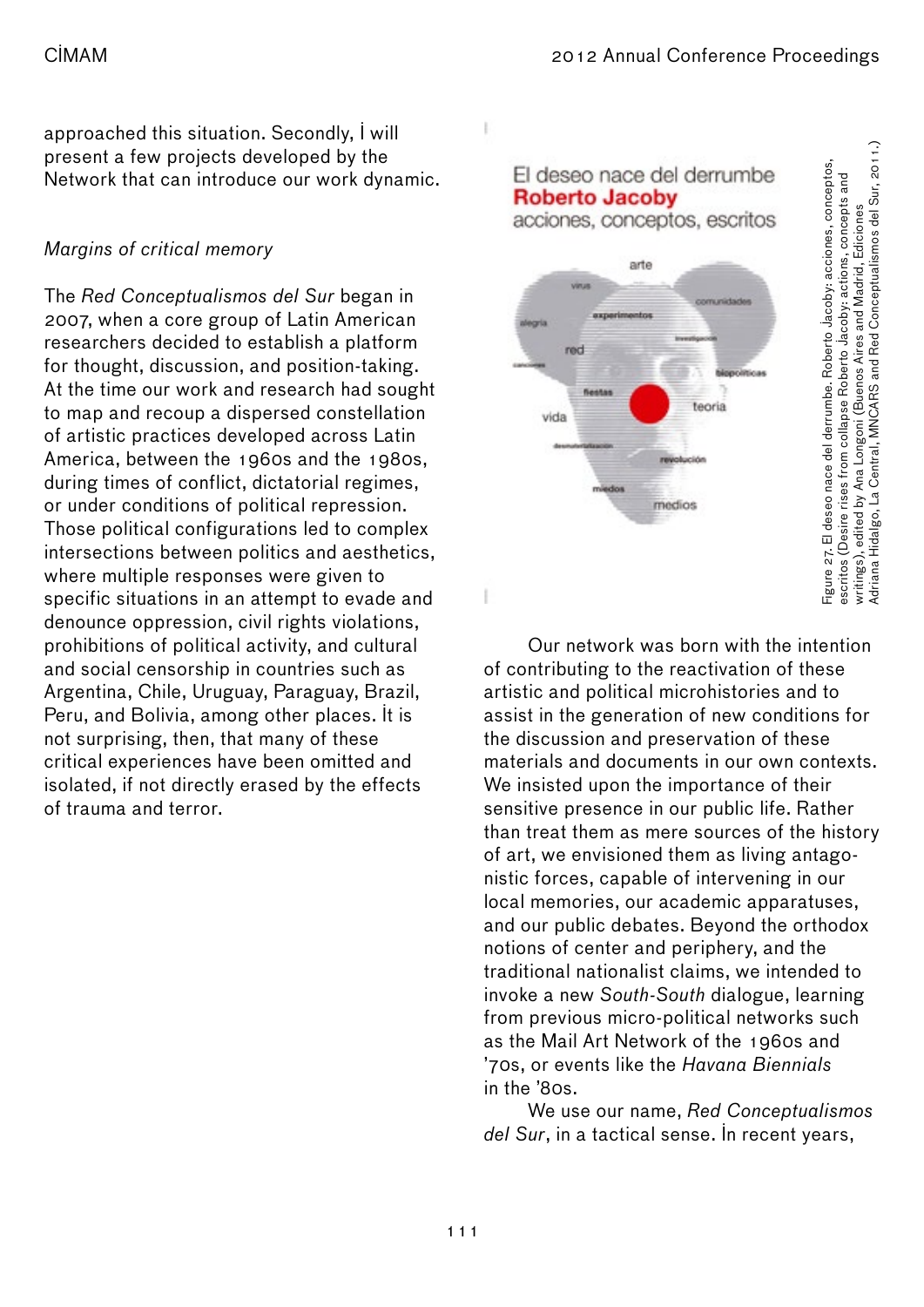terms like conceptualism or conceptual practices have been exhorted in the historiographic, theoretical, and political de-hierarchization and decentralization of the canonical narrative of art history, understanding conceptualisms not as a limited artistic movement but as a different way of practicing art and of conceiving its social function.14 Likewise, rather than claiming a unique geographical cultural identity, the term southern calls for furthering knowledge processes from subordinated places, bodies, and aesthetics—historically in unequal standing vis-à-vis a Western imperial worldview. Without plural cognitive equality, global social justice is impossible. As cultural mediators, we face the challenge of imagining and proposing more equitable forms of producing and sharing knowledge on a transnational level. In asking ourselves about the situation of historically marginal archives and subaltern artistic heritages, we are also trying to figure out how to dismantle the self-affirming universalist epistemologies that had constructed unequal dynamics of production and distribution of knowledge in the first place, by introducing other points of origin

14 *Red Conceptualismos del Sur*, '*Institutional Declaration*'*,* in *Sur, Sur, Sur, Sur / South, South, South, South,* ed. Cuauhtémoc Medina (*Mexico City: Patronato de Arte Contemporáneo*, 2010), pp. 249–54. The re-evaluation of the very term conceptual art from a political perspective follows, in some way, the cultural effects of the exhibition *Global Conceptualism: Points of Origin, 1950s 1980s* (*New York: Queens Museum of Art*, 1999). The historical framework of the show was the global set of social transformations that have taken place since 1950, and the emergence of new forms of political action that formed the backdrop to a renewed repertoire of visual language not only defined by the more traditional Conceptualist 'aesthetics of immateriality'*,* but instead by their capacity for intervention.

capable of enabling more democratic futures.<sup>15</sup>

Key to our endeavor is our decision to remain independent. Our network is an autonomous entity consisting of about fifty-five researchers, artists, curators, psychoanalysts, art historians, sociologists, and activists from Mexico, Peru, Ecuador, Chile, Argentina, Uruguay, Brazil, Paraguay, Colombia, the United Kingdom, and Spain. The network collaborates with institutions from different areas. Being independent, we can define our own agenda of political action, regardless of the current demands of the academy or the market. The downside is that we have to spend so much time searching for economic funding for our initiatives. However, since 2008 we have been able to organize editorial projects, research groups, and public seminars in São Paulo (April 2008), Rosario (October 2008), Madrid (March 2009 and November 2010), Santiago de Chile (July 2009), Lima (July 2012), and Buenos Aires (October 2012).

15 Aníbal Quijano, '*Coloniality and Modernity/ Racionality*'*, Cultural Studies* 21, nos. 2–3 (2007), pp. 155–67.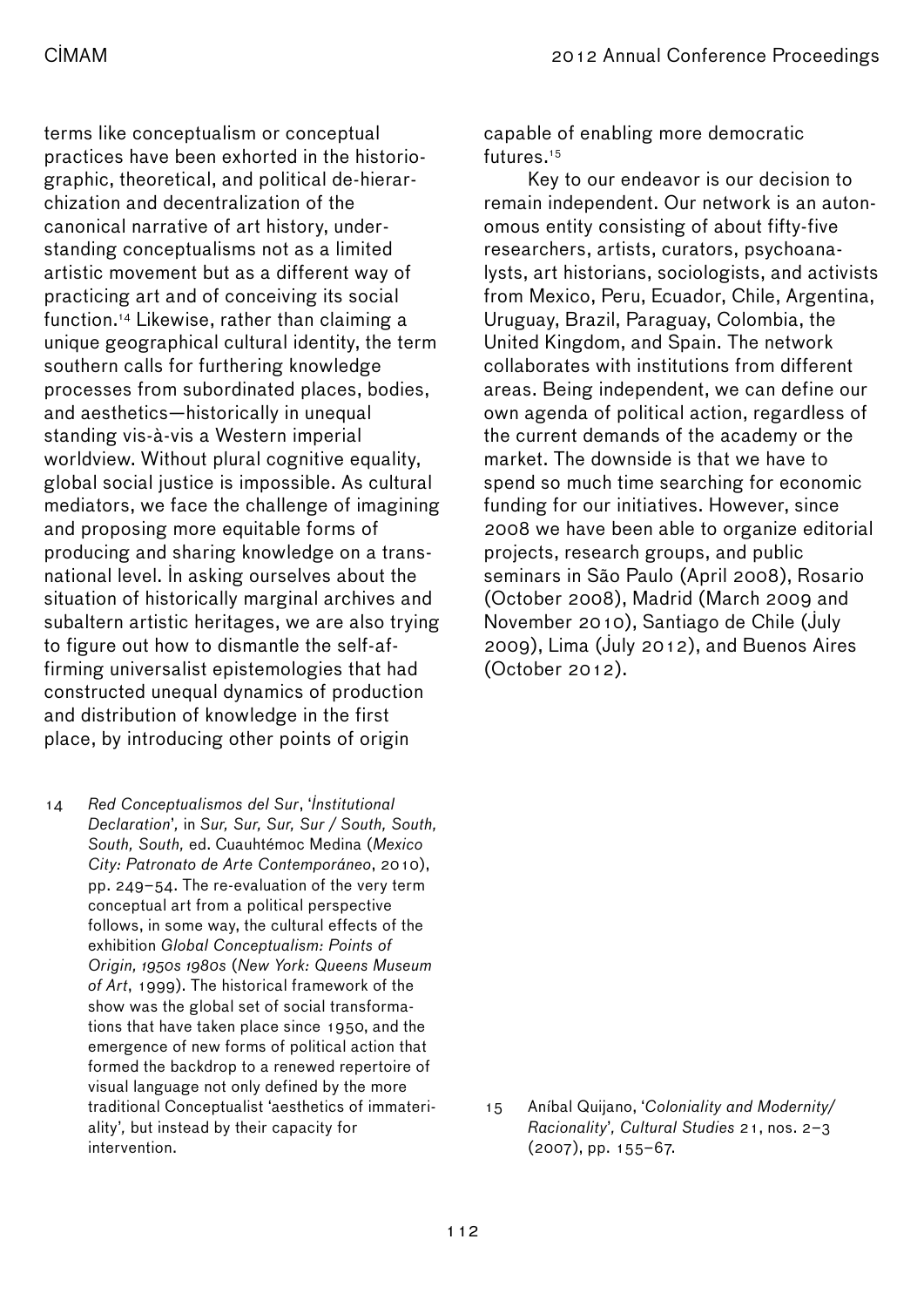

Figure 28. Poster of the public seminar Poner el cuerpo. Formas del Activismo Artístico en América Latina (To put the body in action. Forms of Artistic Activism in Latin America), at the Spanish Cultural Centre in Lima (24–27 July 2011), as part of an ongoing research project about the 1980s.

We have also organized exhibitions, guest edited some international journals, and published books such as *Conceitualismos do Sul/Sur* (2009) edited by Ana Longoni and Cristina Freire; *El deseo nace del derrumbe*, Roberto Jacoby; *Acciones, Conceptos, Escritos*, edited by Ana Longoni in 2011 (fig. 28); and the forthcoming book *Desinventario*, a publication that returns critically to the exhibition project *Inventario* 1965–1975.



Figure 29. Installation views: Inventario 1965–1975. Archivo Graciela Carnevale (Inventory 1965–1975. The Archive of Graciela Carnevale), Centro Cultural Parque de España, Rosario, 2008. Installation view. Courtesy: Archive of Graciela Carnevale.

We organized *Archivo Graciela Carnevale* (curated by Fernando Davis, Ana Longoni, Ana Wazdik, and Graciela Carnevale) in Rosario in October 2008; this was a reflection about the intersections of art and politics in Argentina in the 1960s from the *Carnevale* archive.16 More recently we curated the exhibition *Losing the Human Form: A Seismic Image of the 80s in Latin America* at the *Reina Sofía Museum*, an exhibition that gives an overview of the 1980s, establishing a counterpoint between the effects of violence on bodies and the radical experiments that challenged the repressive order.

Our aim was to offer a new panorama by retrieving experiments that suggested forms of resistance through fragile supports, focusing in three areas: the first is the visual creativity of social movements like the *Mothers of the Plaza de Mayo* in Argentina and *Mujeres por la Vida (Women for Life)* in Chile; the second is sexual disobedience's performances, transvestism, and corporalities

16 *The Archive of Graciela Carnevale* (also know as the *Tucumán Arde Archive*) is one of the most comprehensive archives of the politicized art practices and radical experiments in Argentina in the 1960s. The archives comprises a large number of photographs, posters, catalogues, writings, and manifestos of the various avantgarde events in Argentina, alongside graphic work, pictures, agitprop materials, and other documents of experiences that connected art and politics in other contexts (from silkscreen prints by *Taller 4 Rojo* in Colombia to posters of the *Brigadas Ramona Parra* made before or during Salvador Allende's socialist government in Chile, and others of the *Meetings of Latin American Artists* in Havana, Cuba). See *Inventario* 1965–1975*: Archivo Graciela Carnevale*, exh. cat., Rosario, *Centro Cultural Parque de España*, 2008. See also Miguel A. López, '*How do We Know What Latin American Conceptualism Looks Like?*'*.* Afterall 23 (Spring 2010), pp. 5–21.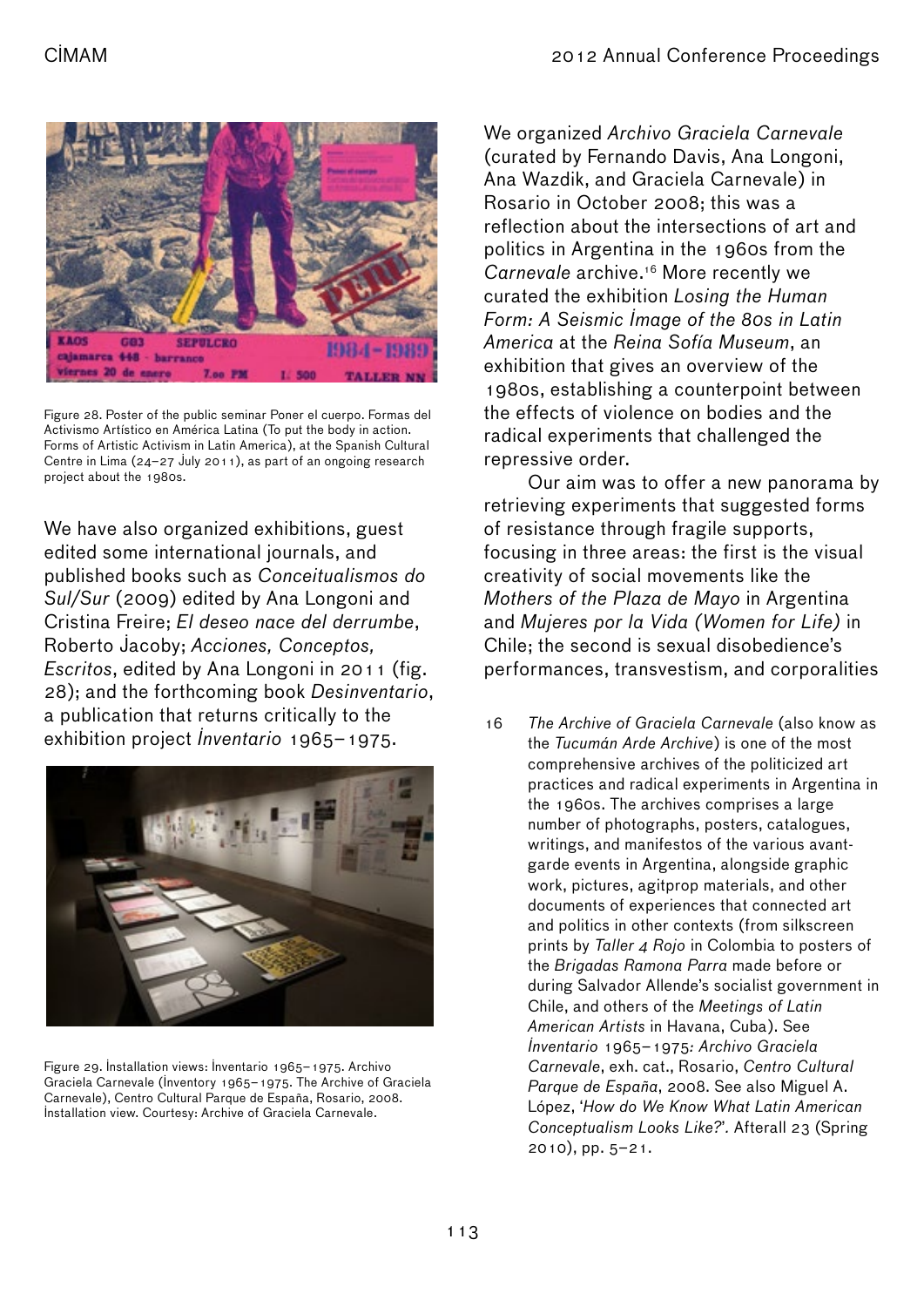that defy the traditional construction of gender; the last is the underground scene, which intersects anarchism, punk music, party, and the do-it-yourself ethic to construct microcommunities and make it possible to re-establish the social ties broken by terror

This last project has also allowed us to consolidate our collaboration with the *Reina Sofía Museum* (begun in early 2008), which aims to questions traditional museum policies and challenge the predominant circuits of cultural production, from south to north, and replace them with horizontal itineraries, including *South-South* movements among archives, museums, researchers, artists, and institutions.

#### *Archives and the market*

Since the beginning, many of us felt that reactivating the force of those artistic practices meant not only fighting the censorship they had endured in the past, but also confronting our current situation, in which large institutions and private collections are disputing the scarce documentation of these practices. Over the last twenty years, Latin America's symbolic capital has become quite appetizing to the global art market. During the 1980s, the notions of marginality and native exoticism served to present the art of the periphery through condescending international exhibitions. From the 1990s onward, the accelerated globalization changed the idea of internationalism in art and progressively transformed the metropolitan demands, which now seek to duly include in their collections those works from other geographic areas, which were previously unaccounted for.17 These new market demands for international art circulation, which exist in unequal economic and geopolitical conditions, mark the contradictions that we face today as mediators of cultural production between the South and the North.

Take, for instance, how some archives of Latin American artists have become the new spoils of war on the international art market, coveted by private collectors and art dealers. This is a very delicate situation in countries where state support for the arts is small or practically nonexistent, and where the artistic community distrusts the existing governmental institutions.18 Some important Latin American archives have been sold and displaced to institutions in Europe and the United States, obviously offering many more economic and infrastructural resources than Latin America.

These movements trace a paradoxical juncture: the international acquisition of archives preserves the material but at the cost of moving them away from their country of origin. Neo-colonial logic becomes thus enforced and extended, widening the North– South divide, and, once again, legitimizing the North American and European sites of knowledge production. Such a situation demands a collective strategic response not only from local artistic communities, but from all those responsible for the care of material patrimony: from common citizens to the various states and private institutions involved.

- 17 Joaquín Barriendos, '*Museographic Imaginaries: Geopolitics of Global Art in the Era of the Expanded Internationalism*'*, International Journal of the Inclusive Museum 2,* no. 1 (2009), pp. 189–202.
- 18 *Red Conceptualismos del Sur*, '*State of Alert: The Art Archives in Latin America*'*,* trans. Felipe Ehrenberg, October 23, 2009. Circulated mainly on internet. See http://eipcp.net/policies/rcsur/ en/. Reprinted in its original Spanish version in: *Ramona 96* (Buenos Aires, November 2009); Asterisco 9 (Bogotá, 2010), among others.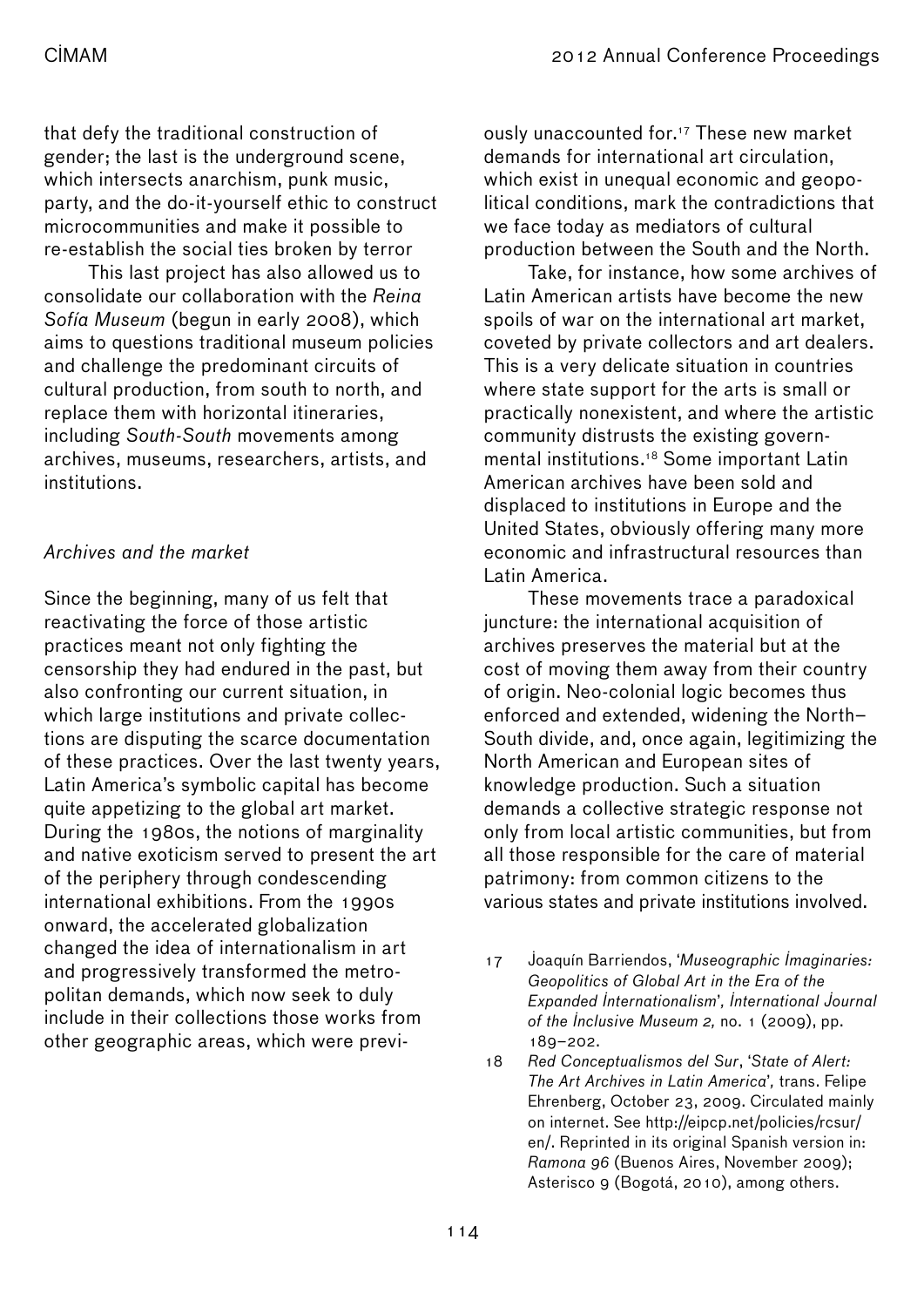I would like to comment briefly on some projects we are currently developing in Latin America. The first is a summary of the research project *Cartographies*, developed in 2007 and 2009. The second is two models of archival projects we are currently putting in motion: on one hand, the preservation of at-risk archives, which we do with the support of various institutions on the continent, and on the other, creating what we call 'in-use archives'*,* which allow examining materials and documentation through a virtual interface.

#### *Mapping the archives*

The *Cartographies* project, run by our Network during 2007 and 2009, constitutes a collective work of research regarding the state of the archives and documentation of 'critical ar*'.* dating from 1950 in South America. This project was composed of diverse cartographies that have been mapped out by researchers in seven countries: Argentina, Brazil, Chile, Colombia, Ecuador, Paraguay, and Peru.19 Each of these cartographies was structured in two distinct parts. The first part takes account of the existing archives and those currently being created, whether institutional or of a particular individual, public or private. In each case, we determined where the archive is located, its

19 The reports were organized and prepared by Fernando Davis and Ana Longoni (La Plata y Buenos Aires, Argentina), Taller Historia Crítica del Arte (Bogotá, Colombia), Cristina Freire (São Paulo, Brasil), Miguel A. López and Emilio Tarazona (Lima, Peru), Paulina Varas (Valparaíso, Chile), Fernanda Cartagena (Quito, Ecuador), and Lía Colombino (Asunción, Paraguay). See Ana Longoni and Miguel A. López, 'Cartografías. Un itinerario de riesgo en América del Sur'*,* Carta, Spring–Summer 2010, pp. 5–6.

origin, its interlocutors, what material is being gathered, why it is relevant, how it is stored, policies regarding its public consultation and opening of the archives, etc. The second part was a chronology of key events in critical art in each country from 1950 onward. This chronology recorded the dates of each event, information on who has researched it, and what bibliographic materials are available. For many of these critical episodes, of course, no such documentation was being found, nor research existed, but it is precisely this exercise that made it possible to highlight the gaps and create new diagrams for intervention.

This project, supported in its first phase by the MACBA (2007) and in its second by SEACEX and *Reina Sofía Museum* (2009), had allowed for the creation of seven cartographies, some still incomplete. The project had located 90 archives in Colombia, 35 in Ecuador, 31 in Peru, 26 in Argentina, 21 in Paraguay, 17 in Chile, and 12 in Brazil (in addition to a number of small collections of documentation). There were few established archives and there are many more archives currently being compiled, the existence of which was unknown at the beginning of this work. There were few archives that are well preserved and many at risk. The resources on which these archives rely tend to be insufficient, and the depositories, in some cases, foresee donations to local initiatives or institutionalization of the archive.

Another important aspect to consider is the effect of naming certain groups of documents 'archives'*.* This is also a call to attention: the same exercise of researching and charting (the act of contacting, interviewing, taking interest) ends up instituting the organic idea of the archive, labeling it as being of clear public interest. These effects do not only operate through the subjectivity of the depositories of these materials, but also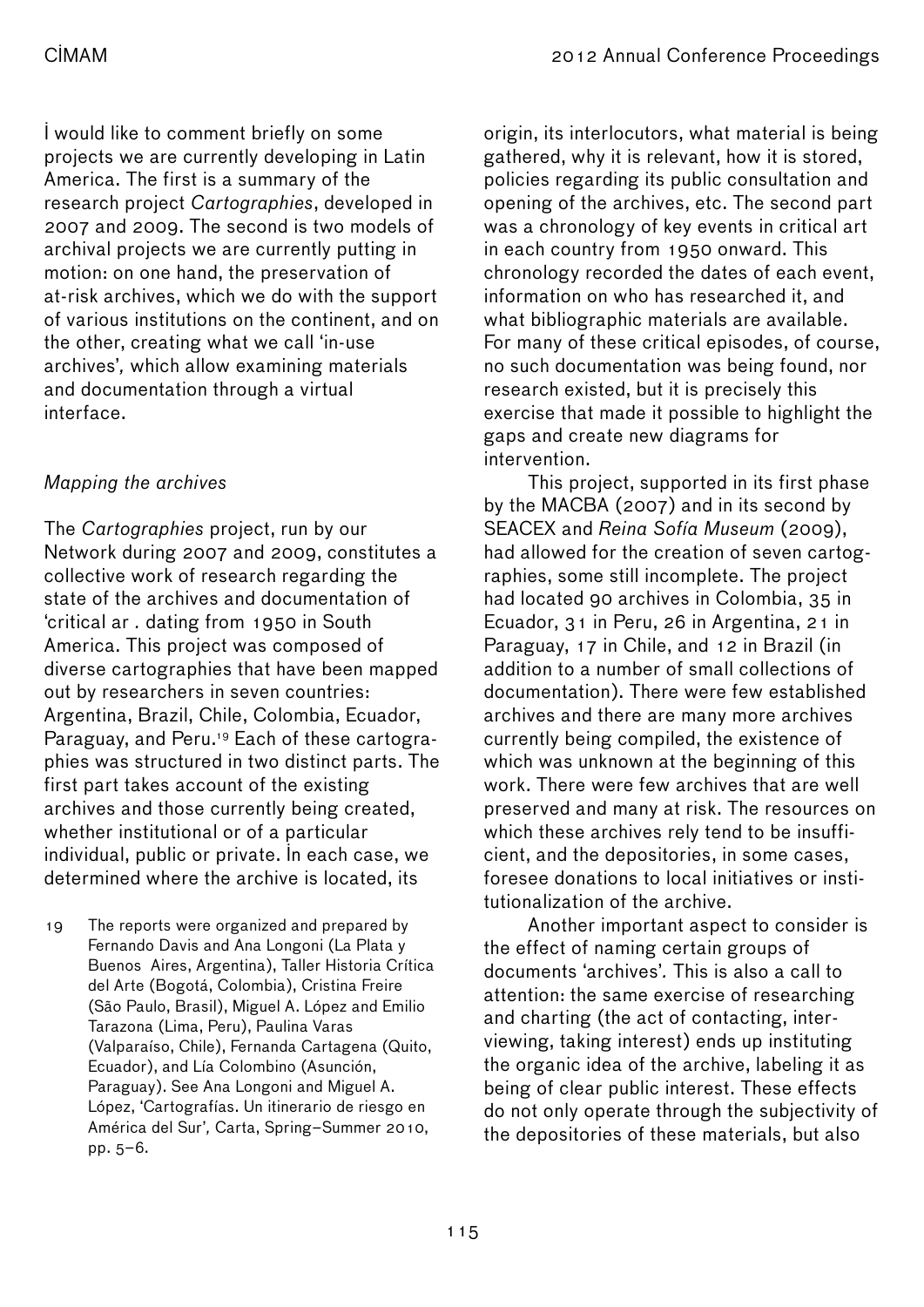on their status and economic value. In light of the risk that this project could encourage new processes of economic speculation, since 2008 our network has initiated dialogues and alliances between some of the agents involved, whether individuals or local institutions, to guarantee the accessibility and public conservation of some archives, which I'll discuss in a moment.

The *Cartographies* project has helped us not only to define priority archives for network support but also to elaborate the sharpest lines of microresearch and trace a map of decentralized actions. The results affect various other projects that have been in development since 2008: for example, they introduced new coordinates to our *Critical Writings* project, a large-scale revision of writings produced between the 1950s and 1980s in Latin America<sup>20</sup>, and to our *Alternative Artistic Networks*: *Visual Poetry* and *Mail Art Editions* project on the collaborative groups that used visual poetry and mail art as a tactic for denouncing the dictatorships.

20 See the first book of our *Critical Writings* collection: Roberto Jacoby; *El Deseo nace del derrumbe*, Ana Longoni ed., exh. cat., MNCARS, 2011. We are currently working on the publication of the writings of Brazilian art critic Walter Zanini, edited by the art historian Cristina Freire



# Fig 30. Clemente Pad°n, OVUM, vol. 2, n. 1, Uruguay, 1973. Courtesy Clemente Padin Archive. Fig 24. El deseo nace del derrumbe. Roberto Jacoby Fig 30. Clemente Pad°n, OVUM, vol. 2, n. 1, Uruguay, 1973. Courtesy<br>Clemente Padin Archive. Fig 24. El deseo nace del derrumbe. Roberto Jacoby<br>acci.

#### *Archive preservation*

We began our attempts to generate a new politics of preservation and public access in 2008 with the Uruguayan poet and artist Clemente Padín (fig. 30). We worked to convert his archive into a public *Centre of Documentation* in Montevideo City, Uruguay. The project was born out of the artist's recurring offers from private collectors to acquire his personal archive of experimental poetry and publications from the 1960s and 1980s. During those decades, Padín had been one of the main promoters of various editorial initiatives that built networks between Latin America, the United States, and Central and Eastern Europe, at a time of harsh political repression. In 1977 Padín was detained by the Uruguayan dictatorship and his archive was impounded. In the process he lost many books, magazines, and works, which were never returned.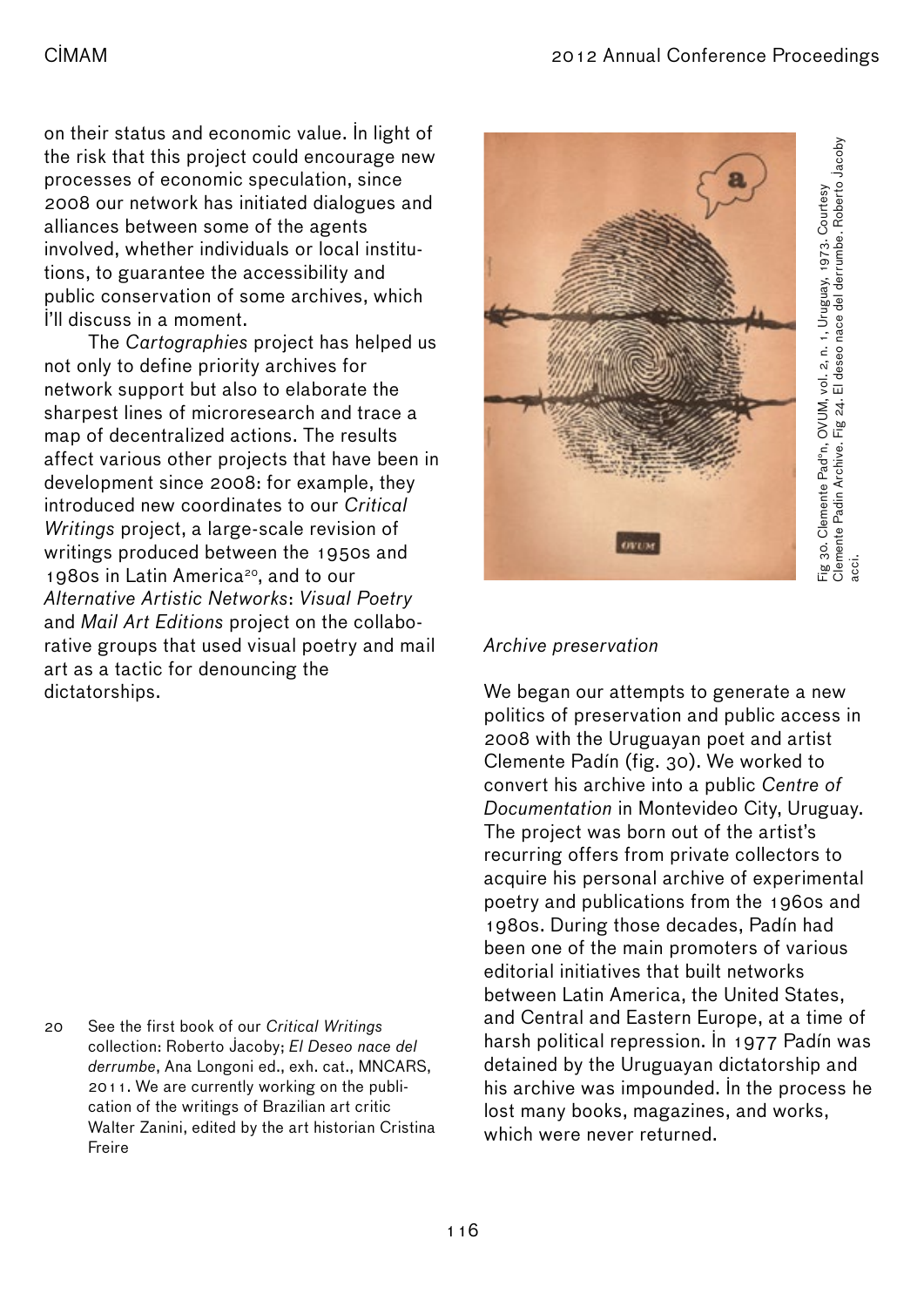The arrest prompted an extensive, international protest campaign organized by the *Mail Art Network* that demanded freedom for Padín and his colleague Jorge Caraballo, summarized in the slogan 'Free Padín, Free Caraballo'*.* 21 After being freed in 1979, the artist began to re-establish contact with the *Mail Art Network* and to reconstruct his archive.<sup>22</sup>

In 2009, with the funding of SEACEX and the *Reina Sofía Museum*, the art historian Fernando Davis and the Brazilian curator Cristina Freire, founding member of our network, completed a general diagnostic of his archive. Then we began conversations about the archive's custody with the *General Archive* of the *Universidad de la República*, in Montevideo, to guarantee a safe place for it and adequate cataloguing criteria that would assure its proper conservation and use. During this process, collaborating with the *Reina Sofía Museum* became a precedent for conservation policies that were different from those of a conventional private acquisition in which the material is usually displaced from its original country. What our network seeks instead is to empower local institutions.

This first experience allowed us to implement similar projects in other cities. Last year, we started working with the archive of Chilean activist art collective CADA, whose work was developed during the years of Pinochet's dictatorship. The situation with this archive—consisting of photographs, documents, and remnants of artworks—was very particular because the initial intention of its custodians was to sell it to an institution

21 Fernanda Nogueira and Fernando Davis, '*Gestionar la precariedad. Potencias poético-políticas de la red de arte correo*'*, Artecontexto* 24( 2009), pp. 37–39.

22 Fernando Davis, '*El archivo Padín y la Experiencia Radical de la Nueva Poesía*'*,* Carta, Spring–Summer 2010, pp. 7–8.

outside Chile, given their distrust of governmental institutions. In this situation, our job was to open a dialogue to imagine ways to keep the archive in Chile, and to incorporate it into an institution, ensuring public access. After a difficult start, and with the collaboration of artists Diamela Eltit and Lotty Rosenfeld, the financial support from the *Foundation for Arts Initiatives*, and the institutional support from the *Reina Sofía Museum* in Madrid, some members of our Network came to an agreement with a local institution, the *Museum of Memory and Human Rights* in Santiago, Chile. Thus, after a long first diagnosis and inventory of materials conducted by Jaime Vindel, Fernanda Carvajal, Isabel García, and Paulina Varas, the archive is about to move on loan to this museum's documentation center, and in five years it will be moved to the *National Museum of Fine Arts*.

We've begun an even more ambitious project with the archive of the Argentine artist Juan Carlos Romero, who maintains one of the largest collections of political prints and graphic production by art collectives, organizations, and social movements in Latin America, but also whose profuse work since the 1960s is one of the most important critical testimonies of the continent. Some other members of our network are beginning the negotiations with the *3 de Febrero University* in Buenos Aires to preserve and organize the Romero archive in its facilities. We are in preliminary conversations with artists and institutions to prepare a similar project with the archive of the Peruvian-Swiss artist Francisco Mariotti and Peruvian artist Maria Luy, two of the most important figures of the critical art and collective experiences in Peru during 1970s and '80s. This material has been in Switzerland since 1982, following their departure. Our intention is for the archive to return to Lima next year and stay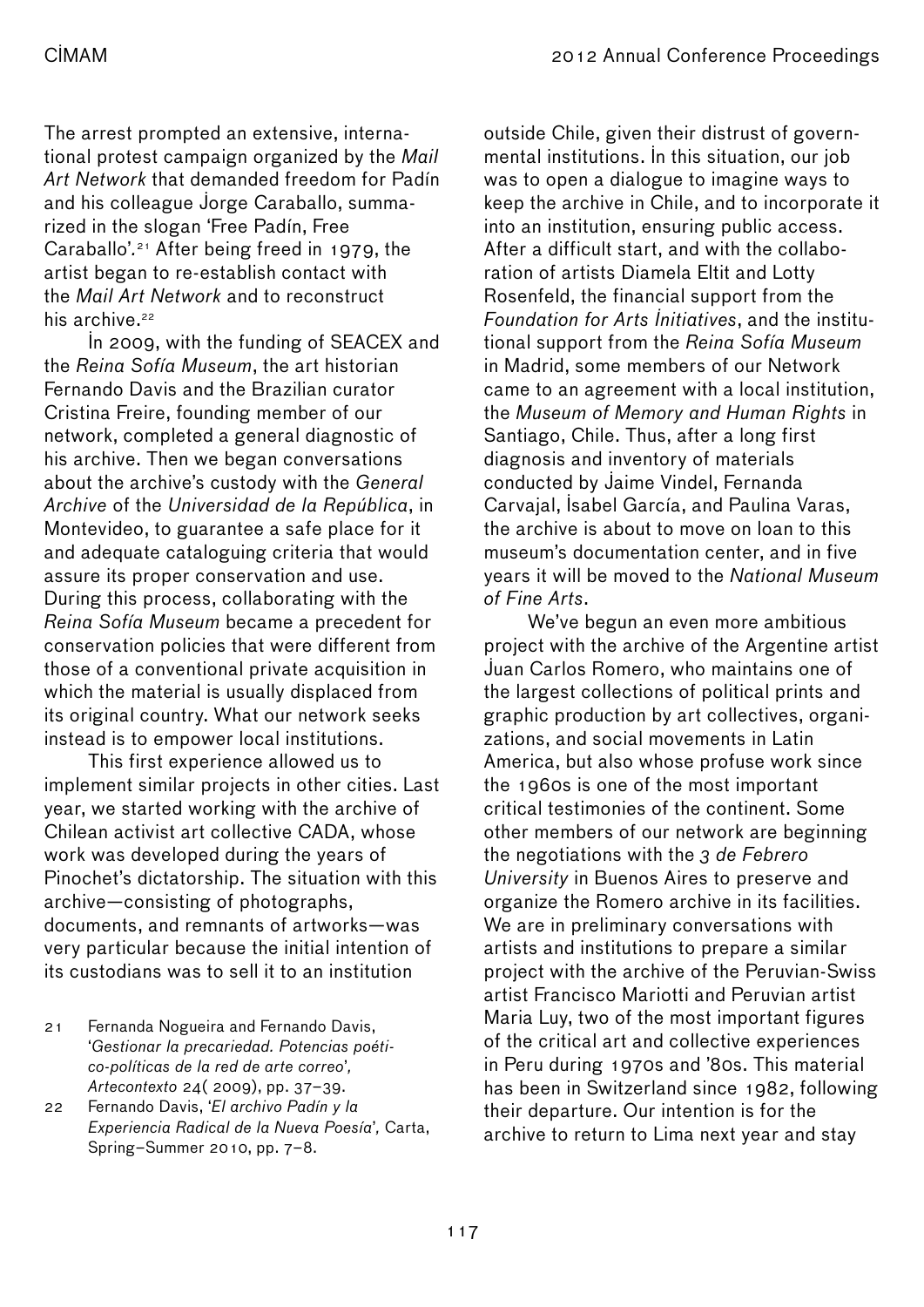on long-term loan at the *Museo de Arte de Lima (Lima Art Museum*—*MALI)*, a museum that is doing remarkable work in the consolidation of the art scene, bringing together an important collection of twentieth-century Peruvian art.

#### *In-use archives*

As a second modality, we've promoted the experimental socialization of artist's archives through a virtual platform that enables viewing these digitized materials on any computer with the installed software. Unlike the preservation and organization of archives in institutions for the reference of researchers and the general public, the creation of these 'in-use archive'*.* attempts to imagine a mobile workspace that allows access to documentary collections through a simple design, which merely requires curiosity instead of specialized knowledge. The first of these virtual platforms was that of the archive of Argentine artist Roberto Jacoby, an active participant of the 1960s avant-garde, whose diverse creative production of five decades spans social research, songwriting, network creation, literature, and art. This first in-use archive was prepared for the exhibition *El Deseo nace del Derrumbe (Desire is born of Collapse)*, curated by Ana Longoni, held at the MNCARS between February and July 2011.

But we're not talking about merely digitizing an archive previously organized and kept by the artist. Quite the contrary: these in-use archives are actually the result of research processes that involve systematizing and thinking of the 'chaotic and scattered universe of papers, publications, recordings, and film'*.* in the homes of an artist and his or her friends. As Ana Longoni recognizes: 'The work entailed gathering the parts, filling in the

blanks, and imagining different ways of granting them legibility and meaning'*.* 23 By this we mean that research itself usually generates archives. The software consists of a digital interface where you can examine Jacoby's writings, projects, photographs, videos, and audio files using key concepts that allow one to navigate the material. You can also use a timeline, a list of collaborators, and a list of incidents and historical events.

Recently we finished two new in-use archives: the archive of the Chilean collective CADA, already mentioned, and an archive compiling photos and documents of *Creative Practices* of the *Human Rights Movement* in Argentina, since the last dictatorship.24 At this moment, these two archives can be accessed at the documentation tables of the exhibition *Losing the Human Form* in Madrid. We intend to freely offer these digital interfaces so that they can be installed for public reference in various libraries, documentation centers, museums, universities, and institutions.

#### *Conclusion*

What I've presented is just a glimpse of the kind of interdisciplinary work dynamics we foster within our Network, in spite of many economic difficulties. Whatever the format,

- 23 Ana Longoni, '*Políticas de Archivo desde la Red Conceptualismos del Sur: la experiencia del Archivo en uso de Roberto Jacoby*'*,* unpublished conference paper delivered at 'Polítiques d'Arxiu'*.* symposium, Girona, University of Girona, December 2011.
- 24 The in-use archives project of the *Creative Practices* of the *Human Rights Movement* in Argentina were organized and conducted by Cora Gamarnik, Fernanda Carvajal, Jaime Vindel, Marcelo Expósito, and Ana Longoni. The design and virtual platform was developed by Eric Londaits.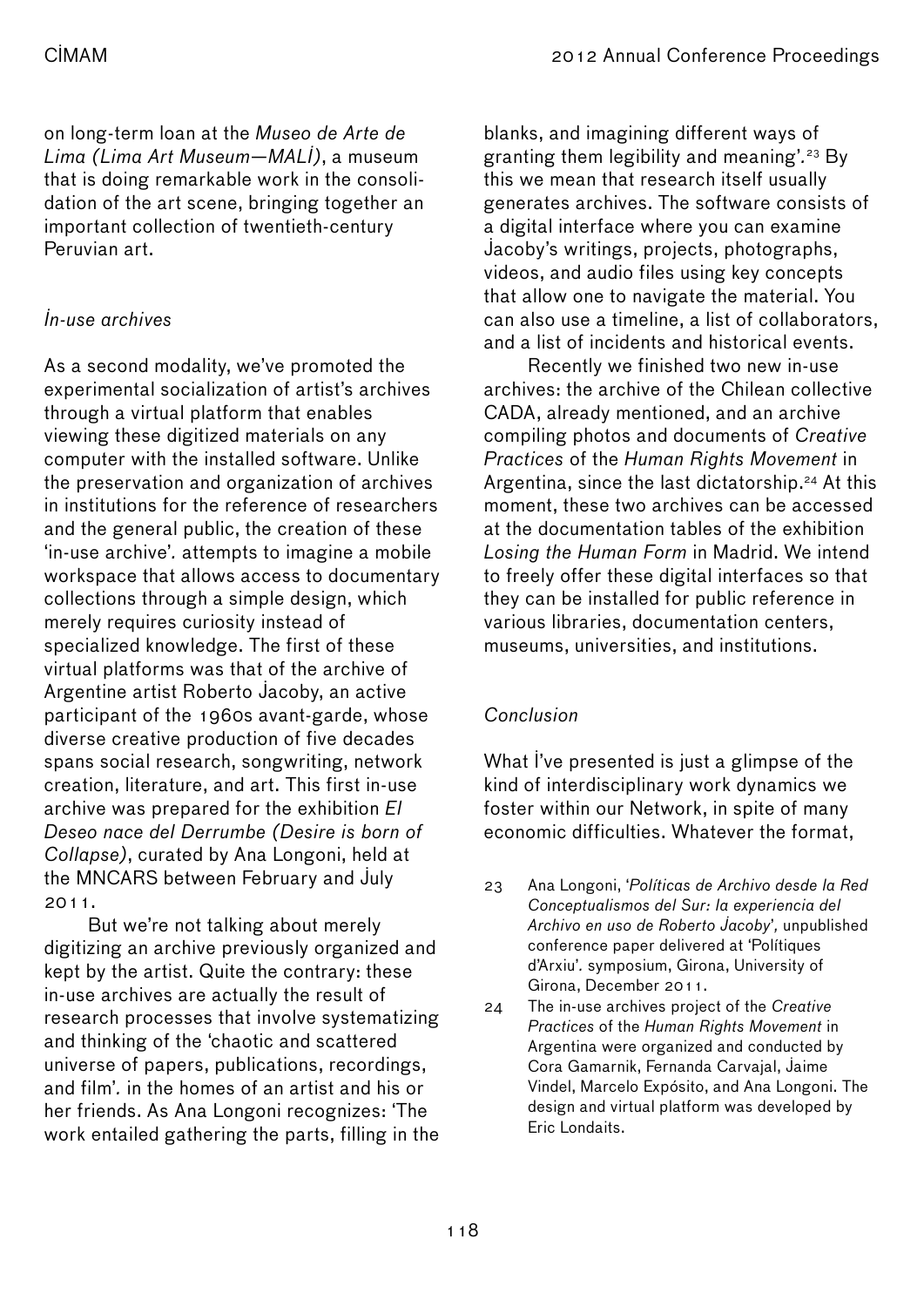our interventions have the common aim of putting into play different possibilities for history, the archive, and the transmission of knowledge. We don't know where this work will take us, but we're conscious of the urgency of intervening to prevent the latent danger of dispossession and material deterioration of our cultural memory. Our call is to act collectively. Without regional initiatives and new local politics—or, even worse, without archives—it will be very difficult to commit ourselves to the agenda of democratic reconstitution in our countries, which must be the seminal horizon of any cultural project that intends to be truly critical.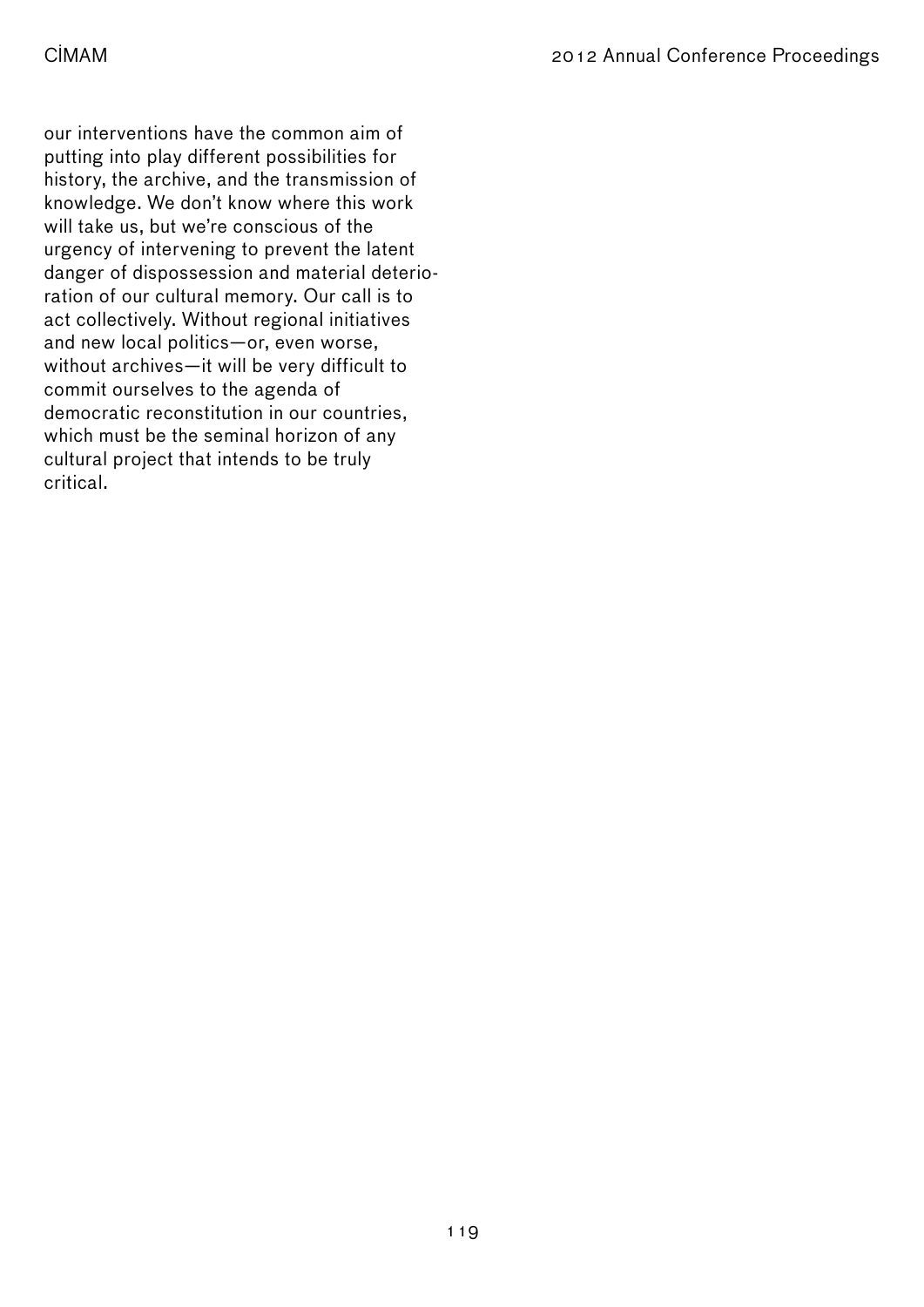# Case Study 9: New Collaborations for a Global Heritage

*Róza El Hassan, artist, Zaytoon, Syria/Cairo Shadi Alshhadeh, activist, writer, artist and cyber-activist, Syria/Cairo*

#### *Revolution / Catharsis of Loss*

Syrian Voices is an open platform for art theory, art initiatives, and social discourse. It was initiated by Shadi Alshhadeh, a humanrights activist, blogger, publicist, and cultural worker in the field of education and development of Syrian youth organizing community events, and Róza El-Hassan, Syrian-Hungarian artist and theoretician. One of her fields of research is social design and innovative practices in society through art. The main characteristic of *Syrian Voices* is that it travels; it has no permanent home until the regime in Damascus is gone. *Some Syrian Voices projects are Drawings and Stories* (2012), *QR Codes for Syria* (ongoing), and *People Want the Fall of the Regime* (June 2012).

#### *Róza El-Hassan Syrian Voices*

In March 2011 some children in Syria expressed their thoughts on their school's wall: some graffiti, some drawings, and some slogans. Right after that, the Syrian security forces arrested the children. Their families tried every possible way to get the children

out, but nothing worked with such a regime until people decided to go out on the streets protesting and creating performances, actions, and making object collages for demonstration places. The people used all the tools of contemporary art that we've known since the early avant-garde, and later from 1970s artists like Joseph Beuys: activism, movement, situationism, internationalism, *Fluxus*, and social sculpture. They used these ideas about social sculpture, all these forms of social interaction, and visual tools to express the desire for freedom and social justice. And this happens everywhere in Syria. It is not just used by elitist art circles, or students, but by all, as the most natural form of expression for freedom on the streets. And they used all the accessible tools of the new-media activism: *Facebook* pages, *Twitter*, and all kinds of social media. Syrians risk their lives every day to document what is happening in their country, to send it via satellite modems to the *World Wide Web*, because they believe in the most basic theory of political and documentary art: that showing a picture of a crime is a real tool to stop the crime and raise the world's awareness of the struggle of Syrian people. Very often, all the houses are bombed, and the inhabitants do a collective art action. Imagine such a situation!

Still, after twenty months of protesting for social change, every day we see new forms of performance and new videos made by Syrian artist and activists. The change of discourse through the Syrian revolution would deserve a series of theoretical lectures for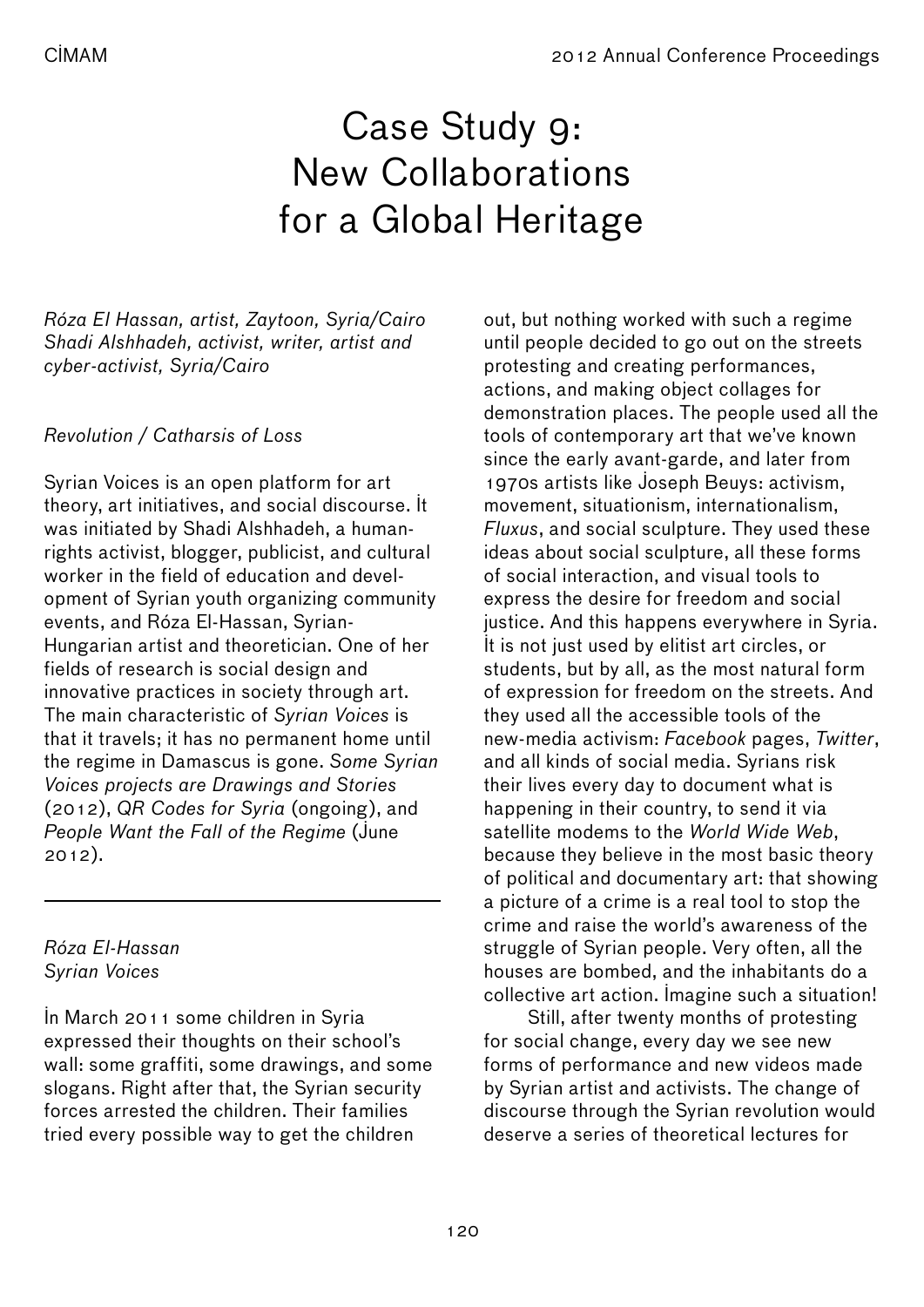each topic. But is this the time for any distant observation of pictures of people dying day by day? For any Brechtian *Entfremdungeffekt*, the bitter laughter of subversion? To particularize through feminism and its critique of modernism? I usually find all this very important. Instead of all those possibilities I see my role as an artist as a mediator.

I would like to ask you to refer to the following three conference keynotes: to the lecture of Ismail Ertürk showing us the profanation of banking system and creating the aesthetics and knowledge of transfers as a sharp ethical statement, then to Keti Chukrov's lecture about the avant-garde's legacy and its role in social change, which stands in contradiction to its intellectual space of ultimate freedom, which is difficult to access and often not understandable to a broad public. Finally, please refer in the following discussion to Bassam el Baroni's statement on the stationary state and his question on the antagonism between professional and amateur art within the imagined safety and fragility of the institutional system, where matters of perception became a norm—where the audience and all art folks are in the space of edification.

#### *Shadi Alshhadeh Syrian Artists*

I would like to introduce you to short biographies of some artists who have suffered during the Syrian revolution. This is a short selection that I assembled for this lecture to show the repression of the regime and how much the artists have suffered. Many great artists are not mentioned in this study.

Akram Raslan, cartoonist: Born in 1974 in Soran, 18 kilometers from Hama. He worked for several Arab and Syrian newspapers. He was arrested on October 2 when Syrian authorities seized him from his office at the official newspaper, *Al Fidaa*. Raslan criticized the Syrian regime with his caricatures.

Jalal Altawil, actor: Born in Damascus, he announced he was joining the public revolution in Syria at the beginning. He was the first among the artists to state that he was against the violent acts committed by the regime against his people. Altawil left Syria by the beginning of November 2012.

Orwa Nyrabia and Diana Eljeiroudi, independent documentary filmmakers: Decades ago they founded *ProAction Film* company, working with TV channels like *Arte*, creating video installations for exhibitions (*Some Stories, Kunstmuseum Vienna*). They are independent documentary film producers, directors, actors, writers, and the founder of a reality cinema festival for documentary films. On August 23, 2012, Orwa was arrested by the Syrian security air forces in Damascus International Airport as he was leaving Syria on his way to Cairo. He was released several weeks later.

Bassel Shehadeh, filmmaker: Born in 1984, Shehadeh is a movie director, computer engineer, and one of most remarkable activists in the Syrian revolution. He was one of the first organizers of the peaceful demonstrations in Damascus and was arrested during a protest of 'the Syrian intellectua'*.* in the Midan area of Damascus. Bassel left his studies in the U.S. to return to Homs to lead workshops to teach others how to create video and documentary.

Shehadeh was a very important documenter of the intense shelling on Homs. He was killed by the shelling of the Safsafah neighborhood in Homs. Shehadeh was awarded the prize of the *Arab Camera Martyr*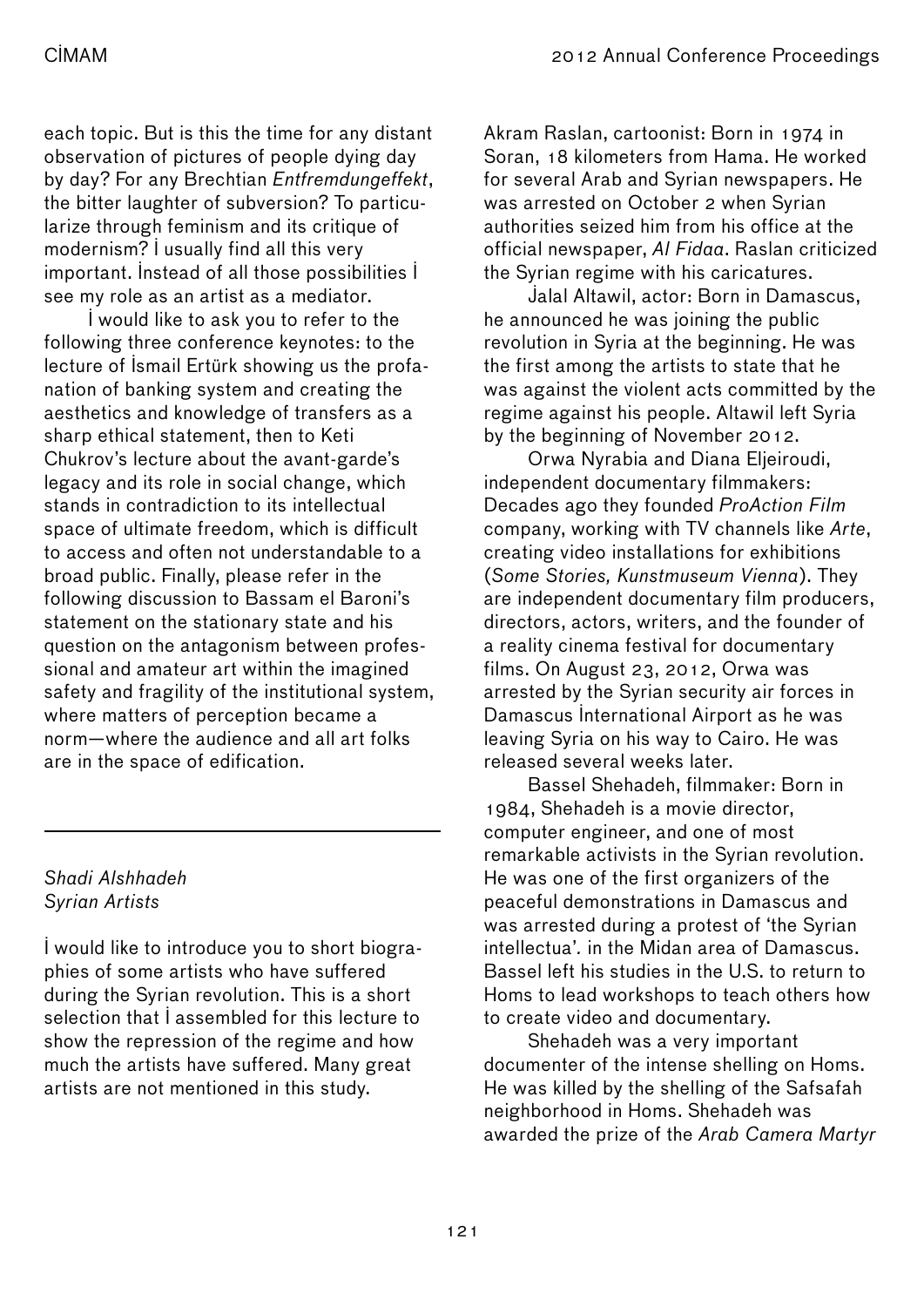*Festival* in Rotterdam on December 2, 2011, for his video *Saturday Morning Gift*.

Tamer al-Awam, film director: The thirtyfour-year-old Syrian was killed by the Syrian regime's forces in Aleppo, north Syria, while filming a documentary about the *Free Syrian Army* in Aleppo. Al-Awam has filmed many documentaries about the Syrian revolution; the last one was about what happened in the Syrian city of Idleb.

Fadwa Suliman, performance artist: A memorable name in the minds of every person in Homs, Suliman led many demonstrations in the Khalidiya neighborhood of Homs, which was since then completely destroyed by shelling. Suleiman said that she did not belong to any denomination, only to the Syrian community.

Róza El-Hassan, conceptual artist, object artist, theoretician: A Syrian Hungarian artist, she didn't suffer personally from repression during the regime, but her solo show in Damascus was censored and cancelled. Her work *Stretched Chair*, which is a conceptual artwork about philosophical contradictions and abstraction of power (the work had nothing to do with Syrian politics), was interpreted by the Syrian regime as the chair of Al Assad, so the entire show was cancelled in 2010. This story shows how the feeling of guilt (and lack of legitimacy of the Syrian regime) was blocking free intellectual exchange between Syria and the rest of the world.

The Malas twins, writers, actors and producers: Born in Damascus, July 27, 1983. They protested against the Syrian regime since the beginning of the revolution. They currently reside in Egypt because of the life-threatening risk of living in Syria for those who come out against the regime. The Malas produce dozens of short films for Syria by a phone camera every few days.

Malek Jandali, musician: Born in 1972, Jandali is a Syrian composer and pianist who lives in the U.S. He is an international musician who composed the first symphony for the Syrian revolution, the Qashoush Symphony, which is one of his most remarkable works since the beginning of the uprising. Malek's parents' home in Syria was attacked and his father and mother were beaten by the security forces and thugs in reaction to his symphony.

May Skaff, actress: Born April 13, 1969. During the Syrian revolution Skaff, a well-known actress and performer in the Arab world, announced her rejection of the Assad regime. She was arrested along with a number of intellectuals while they were demonstrating peacefully in Almidan neighborhood. Although arrested several times, she returns again and again to Syria, at great personal risk. Thanks to the pressure of the international community, she was released.

Wael Kastoun, sculptor: These are some of the words of sculptor Wael Kastoun.

> *Do not cry over my grave . It is Empty. My body is clay to be sculpted and my soul is a wind. I love you until sculpting.*

Wael used to focus his work on the woman and the goodness of her soul, as he used to say. But on July 23, 2012, he was murdered inside one of the Syrian security departments after having been under arrest for a while. The security force took him from his workshop, where he created objects from wood, to put him in a box made of wood. The smell of wood should be now around all Marmarita, his hometown in Homs, as the smell of bombs pervades all the other places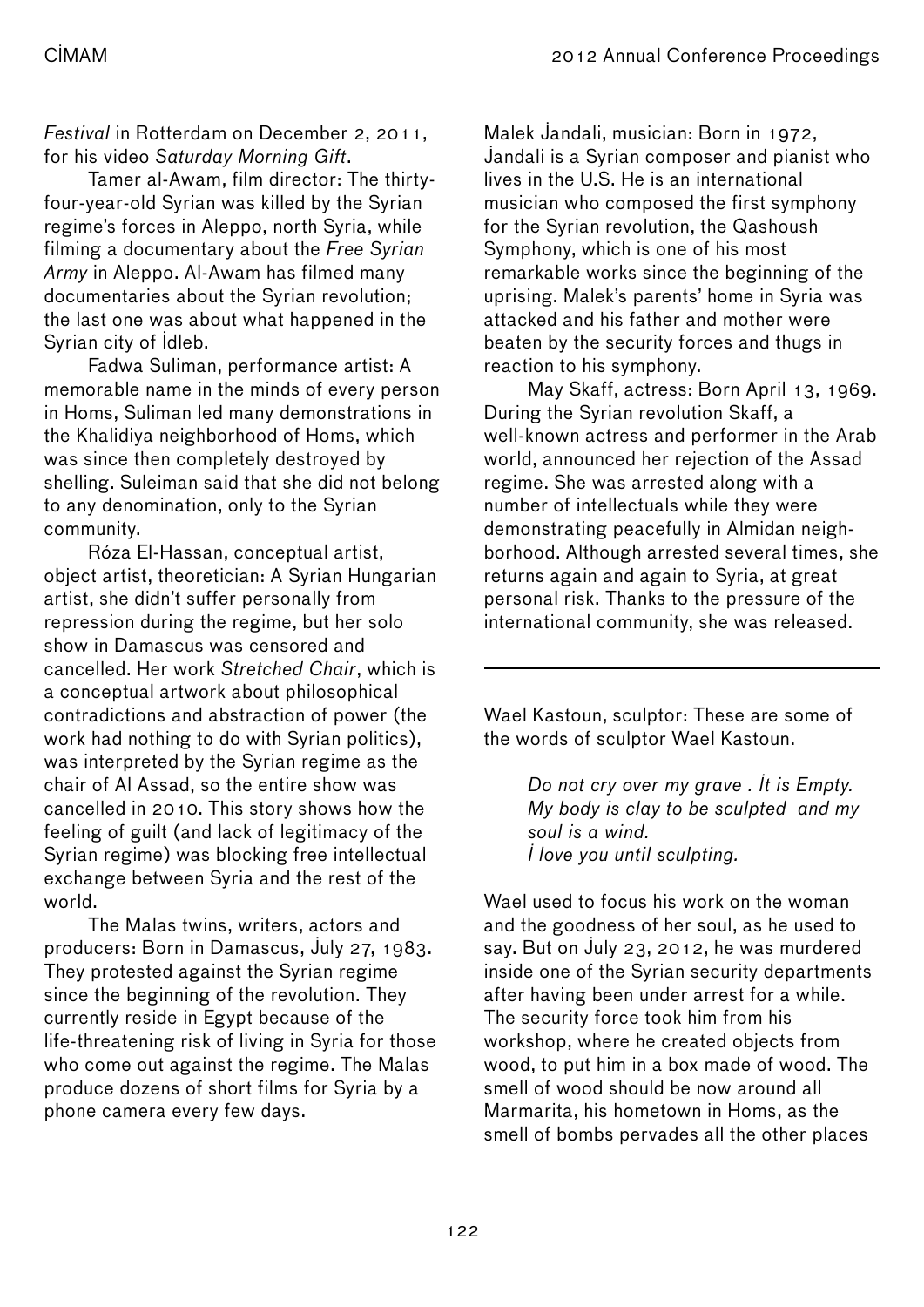in Syria. He loved wood because, as he explained, it grows, lives, dies, and it needs a careful care—just like a woman. But Wael also worked with stone and marble, because for him it was a challenge to see who was stronger—he or the marble. He could create a beautiful sculpture out of these hard substances. He always considered himself and his body to be tougher and stronger than the stones, but he never knew that his body would not be stronger than the torture machine that killed him there underground. Whereas Wael used to sculpt love, his captor sculpted death.

Wael worked in the most peaceful and immediate tradition of modernism, and like many Syrian painters and sculptors, his work was imbued with the traditional Mediterranean perception of the female body, which has its roots in sculptures of ancient Greek goddesses, Picasso, and Amedeo Modigliani, who is very popular in the Damascene school. Since he believed in universal values of art, one can show his works around the globe—in Damascus, Budapest, Istanbul, New York—in any art space. His values would be familiar and need no explanation.

I wonder if Assad and his forces would deny Wael's blood as they denied his knowledge of the singer Ibrahim Qashoush, who sang what has become today the most popular song not only in Syria but around the Arabic world. Or would Assad deny the blood of Bassel Shehadeh, this young, creative filmmaker who had no weapon except his camera? Today the Syrian regime is sculpting a new Syria with bombs, explosions, blood, and death. We all will remember that Syrians and Wael are sculpting it with love and hope, as Wael once said, 'I love you from the stem that comes from the earth through to the most beautiful blossom of the tree'*.* Art until death is a painful issue following Syrian artists

these days, as it has been also for the past four decades. Born in Homs suburb of Marmarita in 1966, Wael participated in many art galleries in Homs. Most of his sculpture focused on themes relating to the freedom of women. Wael left his widow, Eva Lattouf, and two daughters, seven and twelve years old, Nawar and Rita. His last exhibition was in 2011.

> *I fall down as my head falling between my legs found the god cries I died he carried me with his both hands and smiled he did knead me very softly inflate my bones to announce my rebirth*

These are some words Wael uttered a bit before he died, although he didn't know that his day was coming—a day that made him as Jesus when he sacrificed to give a life for others.

Since we are at the end of these conference presentations, I would like to make an appeal to you. There's an artist and politician who give me courage for this speech. He is Antanas Mockus, who was mayor of Bogotá, Columbia, and he used contemporary art, actions, and performance to improve living conditions in his city and decrease violence; he saved many people's lives and developed the city of Bogotá.

I always deeply trusted the space of art as a space of humanity, a space of freedom, and an autonomous space where separation on ethnic, religious, or ideological division is not present or present very little.

Therefore I would like to ask you to use the special knowledge based on art and art research—the knowledge of sociology, psychiatry, and other fields—to make peace. I would like to ask you to use your power, to use the spaces you have.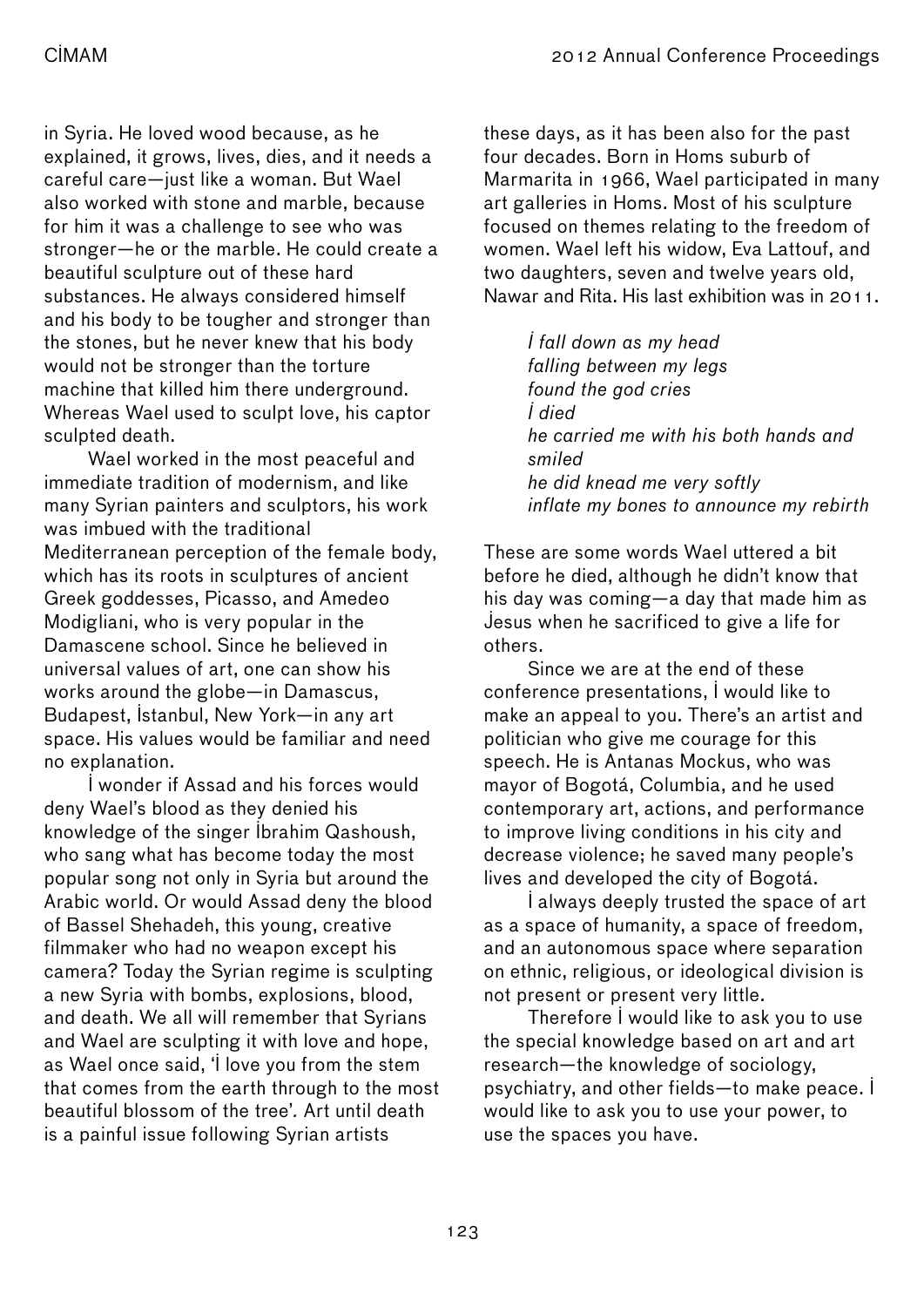I still trust this special space of freedom and humanity created by art and its art institutions and their power to make change. Therefore I ask you to do something for Syria. I ask you to show some Syrian artists' works, videos, paintings, sculptures, and screen some documentaries to give some Syrians a chance to raise up their voices in your spaces. Arrange a conference, or just some lectures, about the *Arab Spring* to take action for Syria. There are hundreds of ways that you can be part of ending the suffering of millions of Syrians. And we can help you in all those ways.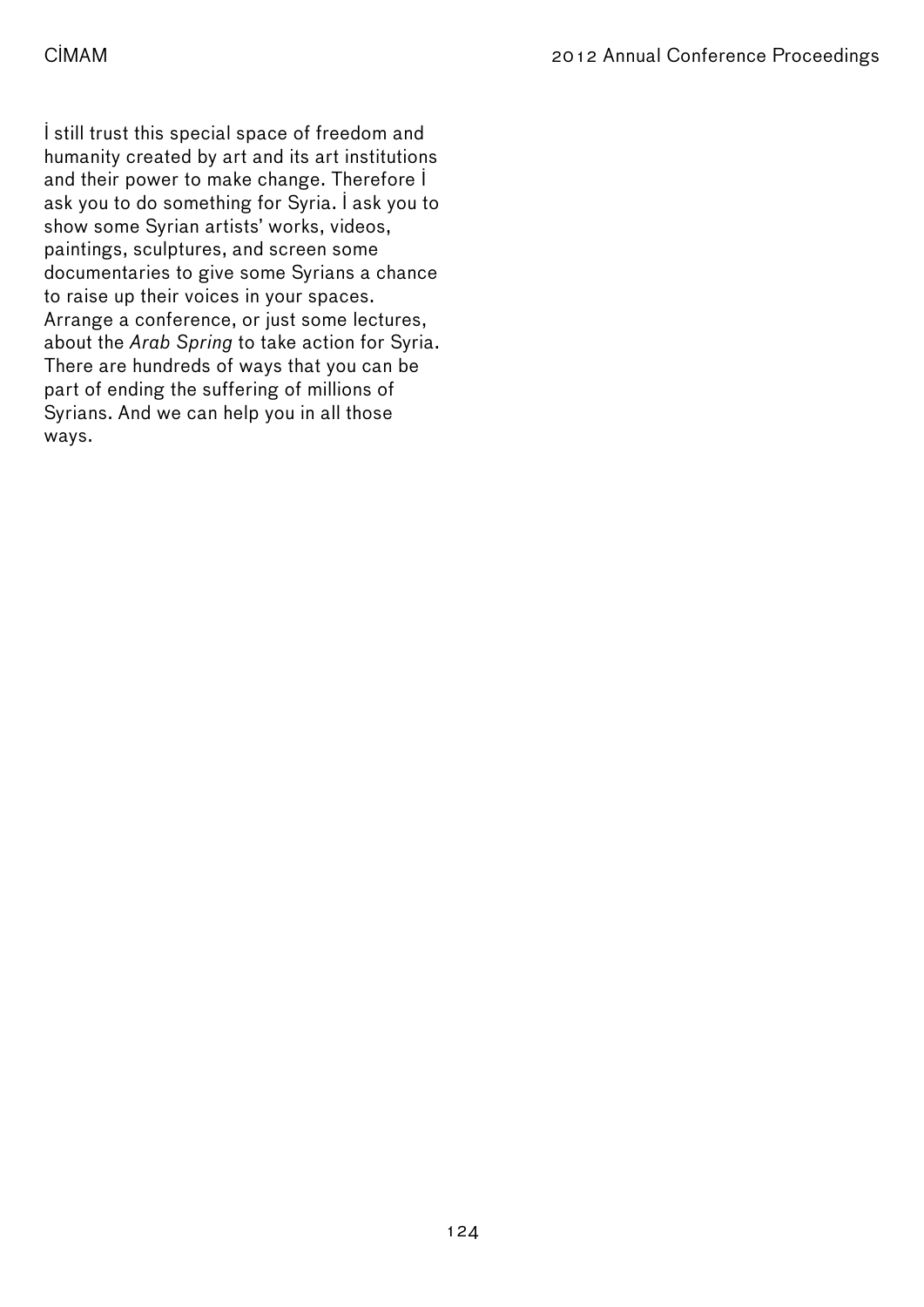## Workshops Conclusions

Good afternoon, good afternoon. We are going to try to summarize in a very synthetic way the results of the workshops that took place this afternoon. Each of the reporters has the endless time of two minutes to try to make sense out of these meetings; I announce also that the workshop number 7 on exchange will be reported by two members of the group not by the chairman who happens to be me, so I propose that we start from the first one. *Bartomeu Marí*

#### *Leader Worshop 1: Zdenka Badovinac*

My workshop was titled '*New Histories*'*.* Of course the first question was: what does the new histories mean? So it is something that is not '*Old History*' of course, 'Old History', so now we are talking in plural before we were talking in singular form, so when I say 'Old History' it means of course the canonical history so the need for the 'New Histories' or history sizing come from the new geopolitical situation from the fact and awareness that there are many unrepresented histories doesn't matter from which region, from which geopolitical situation and there is also the need to historicize the agents of the history making. It means the institutions but also other types of agents that we try to define and it is also important to think parallel to the new art histories about the new social histories and to try to do it, to change the situation, not just the content.

We are all aware now that we need to map the new artists especially from the 'New regions' that we need to redefine the histories so not just the content is important, more and more we are aware that the new methodology is important and for the new methodology we need new tools of translation so that was one of the conclusions and besides the professional history makers, it means museum people, curators, and so on—we have many new competitors, so there are many other new agents of the history making artists for example, new technologies make possible also new parallel history sizing and also oral histories are becoming more and more important. So all these new things required a redefinition of our profession and together with the redefinition of the profession, a definition of the museum. I think these are two minutes.

Bartomeu Marí: Perfect, excellent.

#### *Leader Worshop 2: Christine Van Assche*

Good afternoon. So I was leading workshop number 2, based on the topic: 'Private / public' as it is a large topic to talk about in one hour and I am not sure we will find a conclusion to this topic but I think it was more important in this workshop to give the opportunity to everybody, to introduce themselves and to give their opinion about this topic or even about CIMAM itself. So we are the group of directors, curators from Africa, India, Balkans, Europe and from different kinds of institutions, the range from really private like there was even a private commercial gallery up to the most public institution was in this workshop group. So we didn't propose one conclusion about this duality but I am only going to give you some remarks. Everybody, every institution has to find a right ethical model inside their own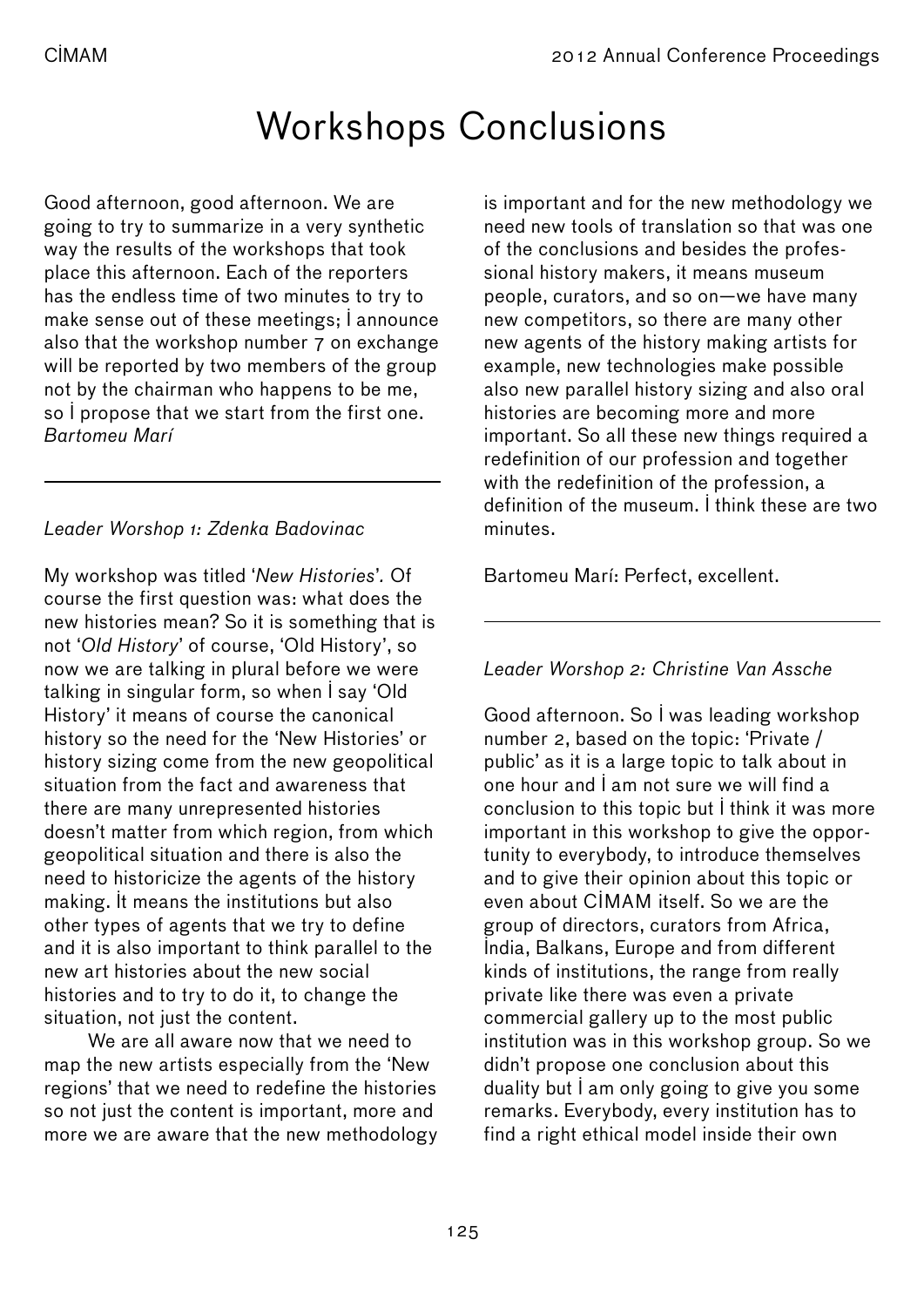context; private spaces should offer public services, open their space for free to the public and hire scientific professional staff to legally stabilize their collection. That's it.

#### *Leader Workshop 3: Tirdad Zolghadr*

Our group, which was group 3 spent time talking about 'Conflict regions' and I think I can summarize the conversation by way of three questions. One was how to act as a museum in a conflict? Another was, what is the difference between an artist and an activist? The third being what can CIMAM do, or what should CIMAM do in a situation of conflict? This first, how to act as a museum in a conflict is obviously much easier to define what not to do. It seems to me that consensus was that the best a museum can do is document the conflict or transcribe it and the Cairo setting was quoted as a positive example there of where someone referred to as a discursive situation where the energy was mainly invested in trying to make sure that things were not lost in the sound and the fury but were transcribed for history. When it came to the difference between an artist and an activist it was pointed out, that it's a question of efficiency but also that it's not fair to demand one role or the other from artists. It should be a matter of choice and this was immediately questioned and whether you do have a choice, whether the political setting decides for you, whether you are an activist or not. One example quoted was Nigeria, where artists are at the forefront of all manners of movements and initiatives but are not seen as activists no matter what they do—or was it the other way around? We will come back to this.

The point was that it wasn't up to them. The conversation moved to Ai Weiwei hogging the limelight and the question of other artists who are not visible in the international arena who are just as persecuted and this prompt to the important observation that the artist has a different relationship to the institution and the artist becomes visible through the institution in a way that is not provocative of the activist. But the third question is maybe the most poignant for this setting. Someone proposed that quoting a present from this morning: what would happen if CIMAM pushed for an artwork being placed in the hallway of every museum; an artwork that was, that reflected the Syrians, the conflict in Syria in some way?

An artwork by an artist within the context of the conflict that would spark that particular conversation and the question was immediately raised whether it had to be an artist, an object, or whether it could be a research project—but ultimately the conversation revolved around the fact that CIMAM was probably not kind of arena that carries these kinds of conversations; it was compared to the UN, which can protect the peace but not create it and it was also, the question was raised whether there was a certain agency to this because maybe for the generations down the line this urgency that some of us do share around political priorities urgencies would disappear and that if CIMAM were a body that could formalize, institutionalize certain priorities then at least this would be both set down as a historical record and they could be used as leverage of vis-à-vis local bodies like city councils, city governments, and so on.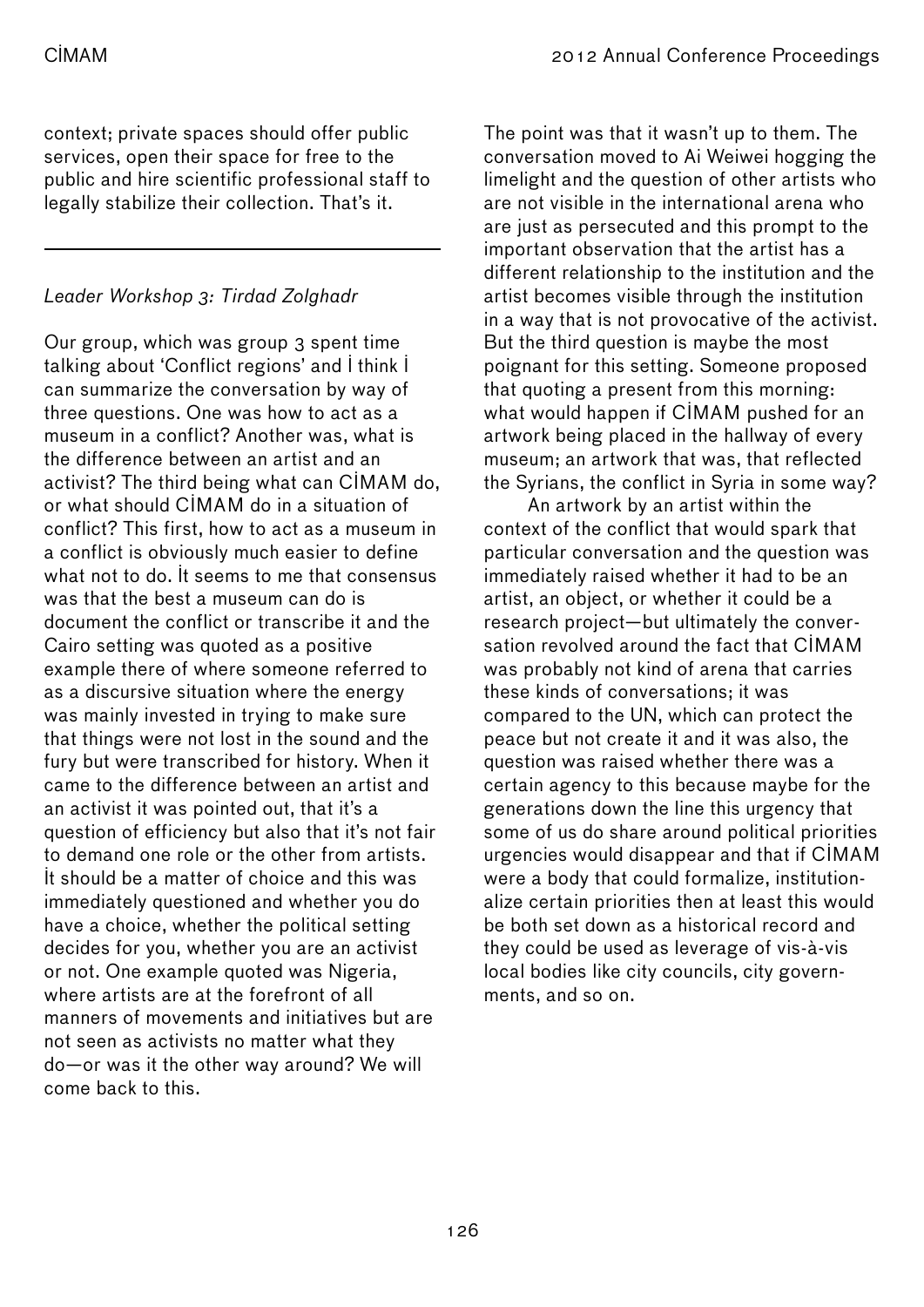#### *Leader Workshop 4: Elizabeth Ann Macgregor*

I was chairingthe group that was taking as a starting point the way in which the recent political crises and upheavals have used social media to reach people, in particular young people, and whether museums can learn any lessons or otherwise from that. The first conclusion we came to was that it is indeed possible for museums to mobilize support groups, they have to be careful doing that particularly if they are run by politicians. But in most cases social media was seen in a good way, obviously, to reach different groups and mobilize them.

Secondly, can institutions meet the expectations that are put out? People very quickly see through the kind of posturing that goes on by institutions trying to adopt the language of social media in ways that are completely false and not really delivering what it is expected and there was an interesting debate about whether Facebook and so on, actually did drive people to attend events, there was a diversity of views on this, some people thought that the event on Facebook, the announcement became the event itself and therefore wasn't actually performing a marketing function and the biggest debate I think was really about the use of language, the institutional language versus the informal, marketing speak as opposed to some kind of more language that really does come from the voice of people who you are trying to reach whether is young people or people from different backgrounds. A whole range of issues I think in common with everybody is that the importance of the workshop was that we did hear an immense diversity of voices that are from around the world and people have different stages in their development of social media and I think everybody found that it was a very valuable experience.

#### *Leader Workshop 5: Lawrence Rinder*

I was not the leader but I was drafted by my team, group 5: 'Art / Versus Creative Industries'. Creative industries, an emerging sector of economic and social forces that are being advanced by cities and government to typically promote local and national economies. Interestingly several people in the group said that their regions or cities have recently, specifically identified themselves to rebrand themselves as places that were centers of creative industries. We also realized that the definition of creative industries extended beyond simply their sort of arts and crafts stratum: visual art and fashion to include popular culture and music popular film and so on.

We determined it was a double-edged sword. It can be positive, there can actually be positive economic outcome for things like Bilbao, the development in Lyon, France for example but typically not without additional support for the social sector on top of that and also that there was a positive dimension in supporting the integration of the arts which have actually being integrated all along but facilitated that integration and the negative side, the imperative for creating industries is based on a economic rather than a culture idea and it made alienate or harm working class communities in the service of gentrification and global competitiveness.

As a marketing or branding approach it can overlook fundamental conditions that support integrative creative arts and industries such as low rent, social space, and access to tools; and it's fundamentally not organic, it's a top-down bureaucratic imperative and ignores the importance of creative ideas and processes flowing from the creative people themselves.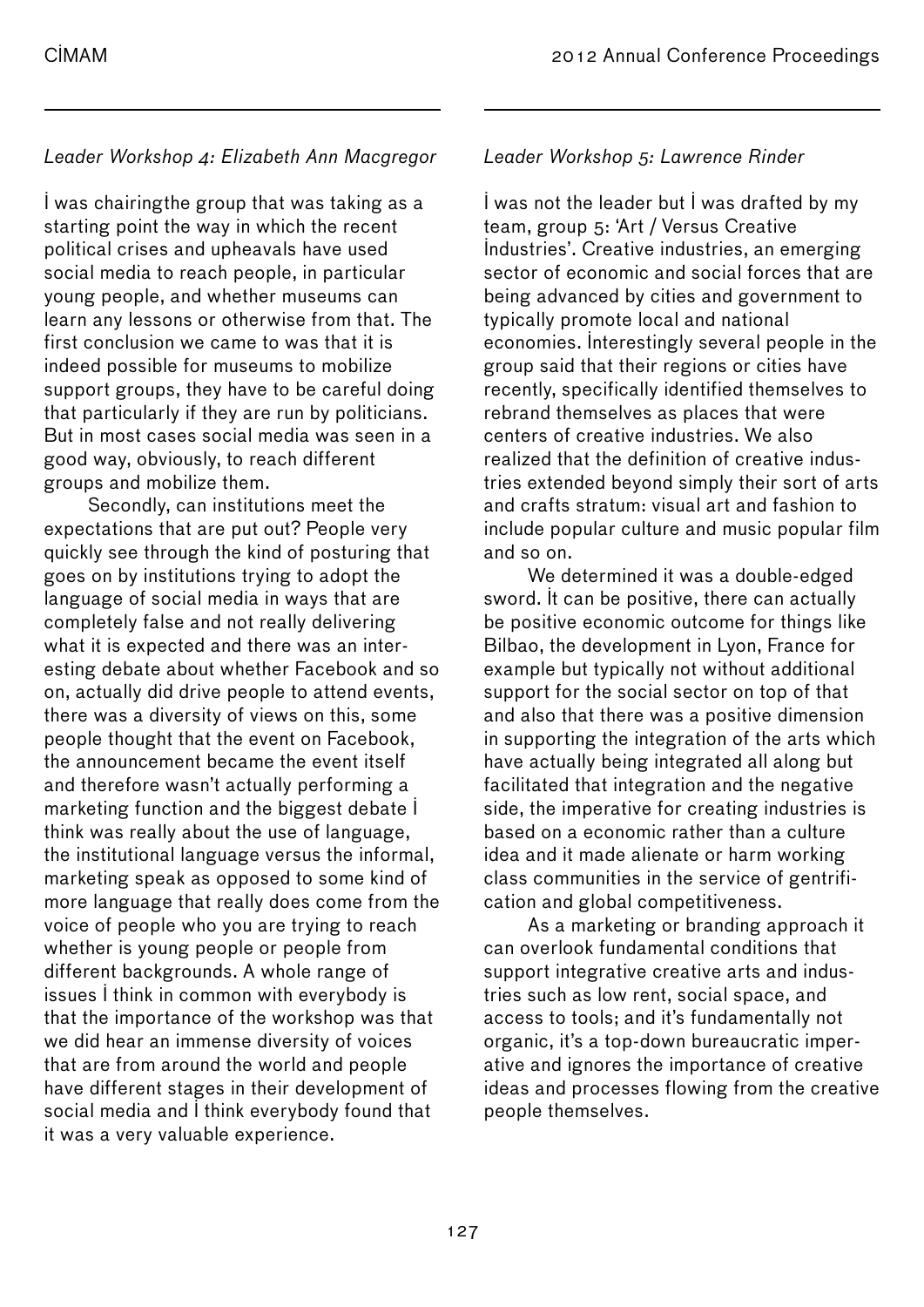### *Leader Workshop 6: Ivo Mesquita*

I was in the group number 6: 'Latin America as a New Region' and we didn't come as Latin Americans, we didn't come to any conclusion but we would like to say that it is clear for us that Latin America is not a 'new region' and considering that there is a presence of many Latin Americans today, historical Latin Americans, historical avant-garde Latin American art, it's present and represented in dominant institutions today, so the recommendation would be more in terms of observing what is is now emerging out of this predominant discourse of Western history, what is local that it is being produced and that could be taken as something out of this dominant perspective—also acknowledging that there is a level of institutionalization in the Latin American countries for art but at the same time there are still a lot of marginalized or little-known areas of artistic and cultural practices.

Bartomeu Marí: I would like to ask to Sarah Rifky and Maria Lind to come to explain the conclusion of the workshop number 7 on 'Exchange'.

## *Leader Workshop 7: Maria Lind*

So, our topic in group number 7 was: 'Share, collaborate, not compete' and we had a very interesting discussion and three points are what we would like to offer you. One has to do with terminology around the word 'collaborate', and other one is trust, and the third is size, and specifically a publication called Size Matters. So if I begin with the terminology of collaboration we started out by thinking around what collaboration actually is and in

neoliberal times where we are often demanded to collaborate it's extra important to be precise in defining what kind of collaboration we are involved with: how do they begin? How are they shaped? What are the outcomes? Partnerships, outsourcing, networking or downright collaboration.

Sara Rifky: Also not to presume that all institutions share the same values before we move on to underlining the important question of trust, to also like imagine trust that exists through common interests and an aligning of objectives and to be able to acknowledge mutual opportunism sometimes when it comes to collaboration. To pose a simple question, if the Tate comes knocking at my door to do a project that's of course one thing but if I go knocking on the Tate's door I am not so sure that the collaboration going to be made with the same amount of trust depending on the size of the organization. And one last thing in relation to that is also responding to the title of the workshop is, we are also not just competing for resources but often we are also competing for relevance and that leads us to the very last point.

Maria Lind: And the very last point is to do with size, size matters. We had an interesting case of a successful collaboration between a very big institution and a very small one in San Petersburg *The Pro Arte* foundation and the Hermitage—a thirteen-year-long collaboration that apparently has been very fruitful for both parties, otherwise we discussed a lot what it means to be big and small and how big and small could or even should do things together. And it was suggested that it's worthwhile taking a look at a report that exist on line called *Size Matters* that was published by a little lobby group in London called '*Common Practice*' consisting of small visual art organizations such as *The Showroom, Gasworks*,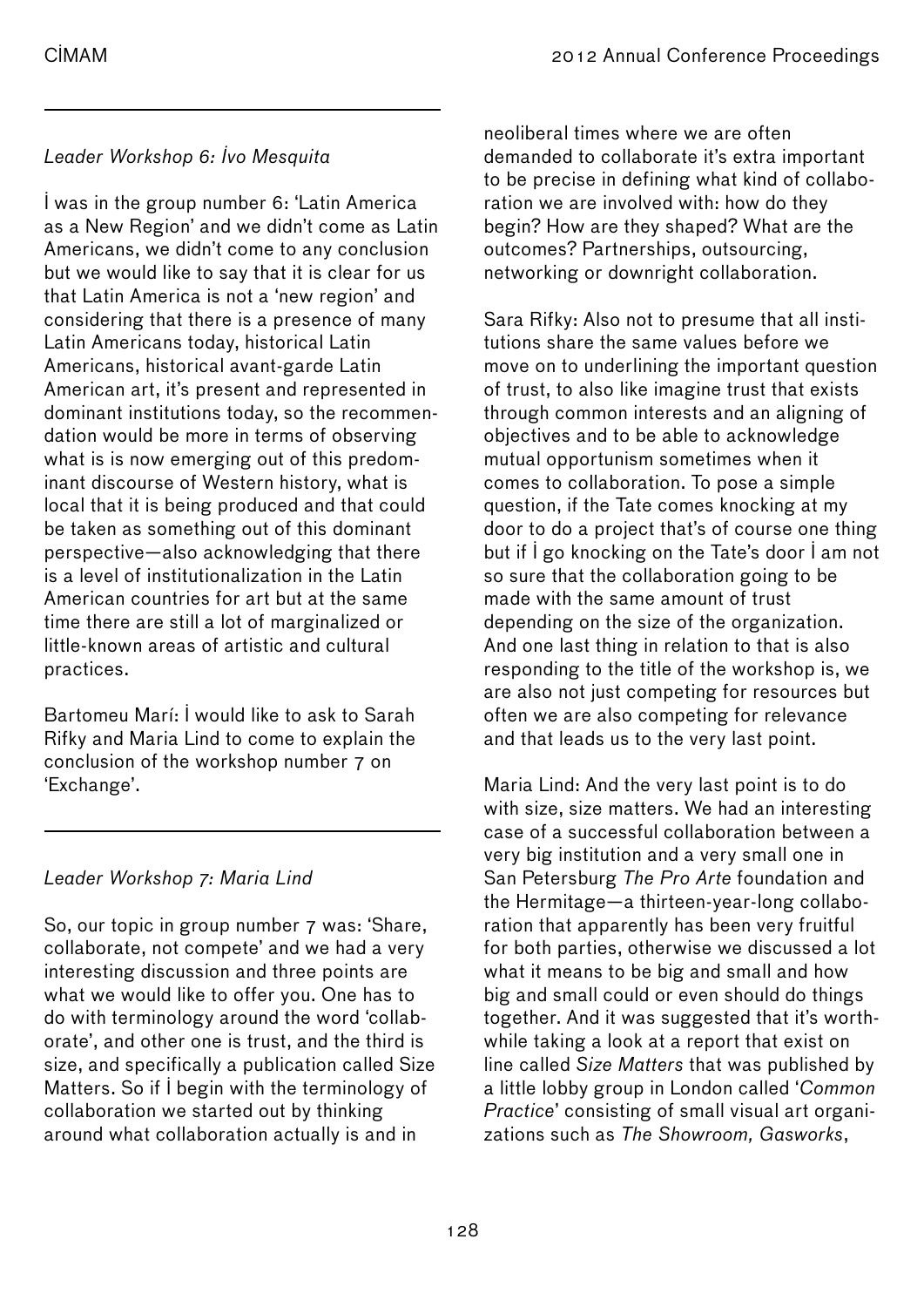*Chisenhale*, and it is extremely interesting in terms of what kind of values small institutions produce today and how this value can be capitalized on.

#### *Leader Workshop 8: Natalia Majluf*

Hello, the group I am representing discussed the issue of 'the public'*.* And one thing that we did was question the abstract notion of 'the public'*.* as a single fixed entity and we discussed the dangers associated with catering to what is often an idealized notion that each of us invents according to our personal fantasies. I think a lot of us discussed the idea of thinking about communities in the plural again, which is something that other groups have thought of, even there was discussion about how to involve communities in the institution, and even in the design of programs and there was a lot of discussion when this challenge is viable or practical and that is an open question that remains to be explored, I think, as something that we can work with.

We also explored the notion that each institution really creates its own context, its own audiences. They just don't exist out there, readymade for us; we are an active part in building those publics and in that regard, there was also a discussion about the danger of identity politics and playing with notions of identity and at the same time a concern for issues of a formative action—again a recurrent theme that probably has to do with creating the cultural industry is whether a public sphere can be built through the commercial mass media or the usual marketing tools of advertising and if we can use those tools in a creative way without betraying our purpose and our mission and finally the notion of public, was tied to the

idea of accountability and questions of who we are accountable to and again this also tended to get mixed with the notion of the public and the private, the state versus the independent organizations etc. There was a very rich discussion and I can only point to some of the routes that we took.

Bartomeu Marí: Thank you, thank you very much. I guess these are the conclusions of the workshop as you see those attending other meetings, the conclusions leave out a lot of the temperature and the components of the discussion which are the most interesting and for what was our case we would have continued longer but this is what we get I guess.

Question—Róza el Hassan: I am very thankful that what you bring up this question of politics and the activism. Actually I planned to make a statement I need two minutes for this and then I wanted to express my deep trust in the art space and also in the art institution space. For me it has been one of the most autonomous spaces in the world, it is defined as the most autonomous space without ideological, or religious, or ethnic divisions already. The main concept of contemporary art spaces since Alfred Barr, it's a freedom of thought and therefore I would like to remind you of Antanas Mockus, who was mayor of Bogota in Colombia. I don't know if you know him but his practice encourages me to make this statement, he applied arts and the performance and the art actions as a political tool and within two or three years when he was mayor of Bogota he could effectively save lives of so many people because of criminality and threat became really smaller in Colombia, which is not an easy place, either.

So I would like to appeal to all who are here to consider the possibility of creative politics we have the notion of creative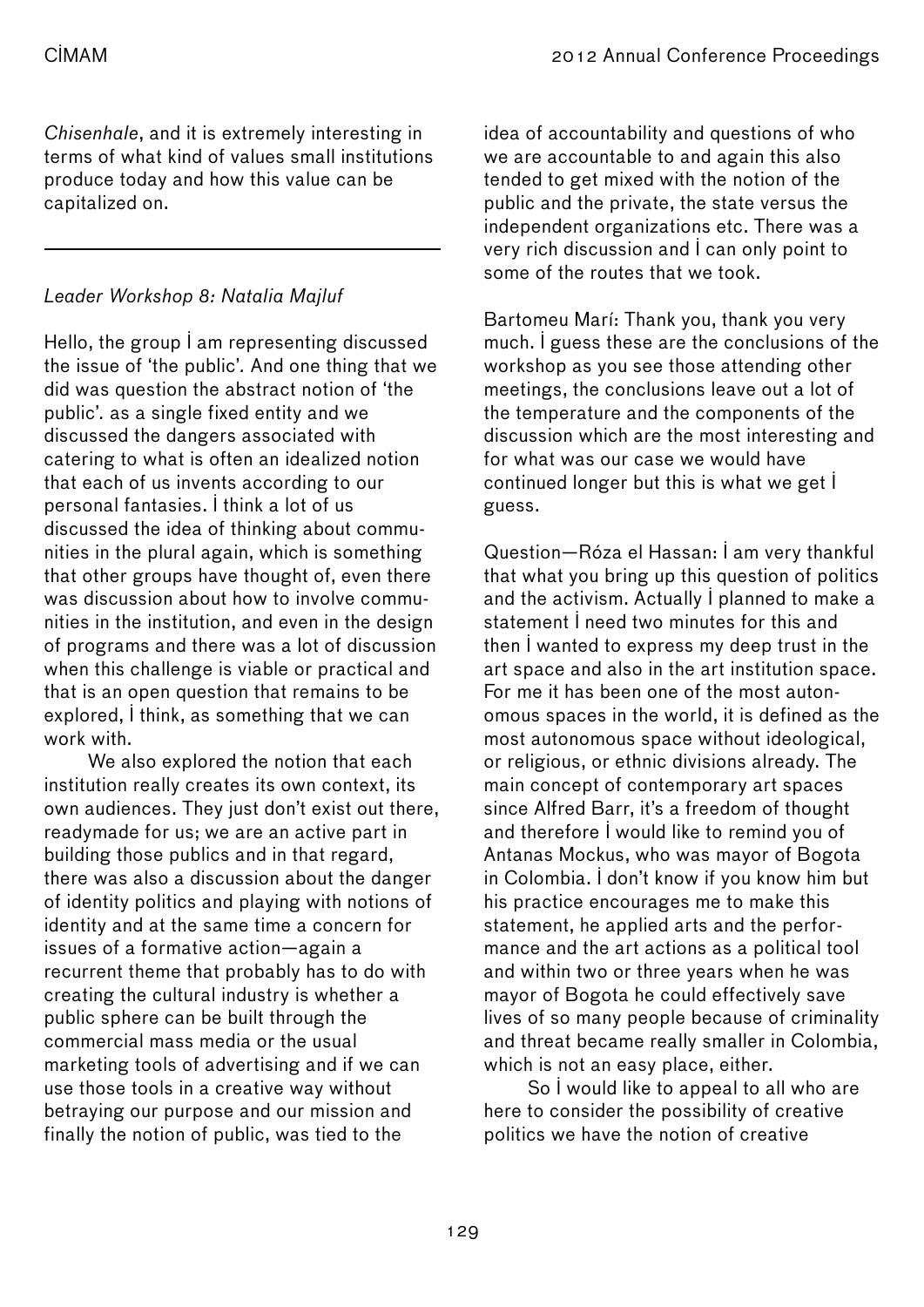industry which is very well known but I think here there is also a possibility of creative politics within art institutions. And this is an appeal to everybody who sits here to use the access to publicity to power and to use the special knowledge of art in the field of sociology and psychology and mediation and yes maybe to do something for Syria.

Zdenka Badovinac: Thank you very much for all your reports. Now we are about to start the General Assembly so it is obligatory just for the members, for all the members. Ok, so thank you very much.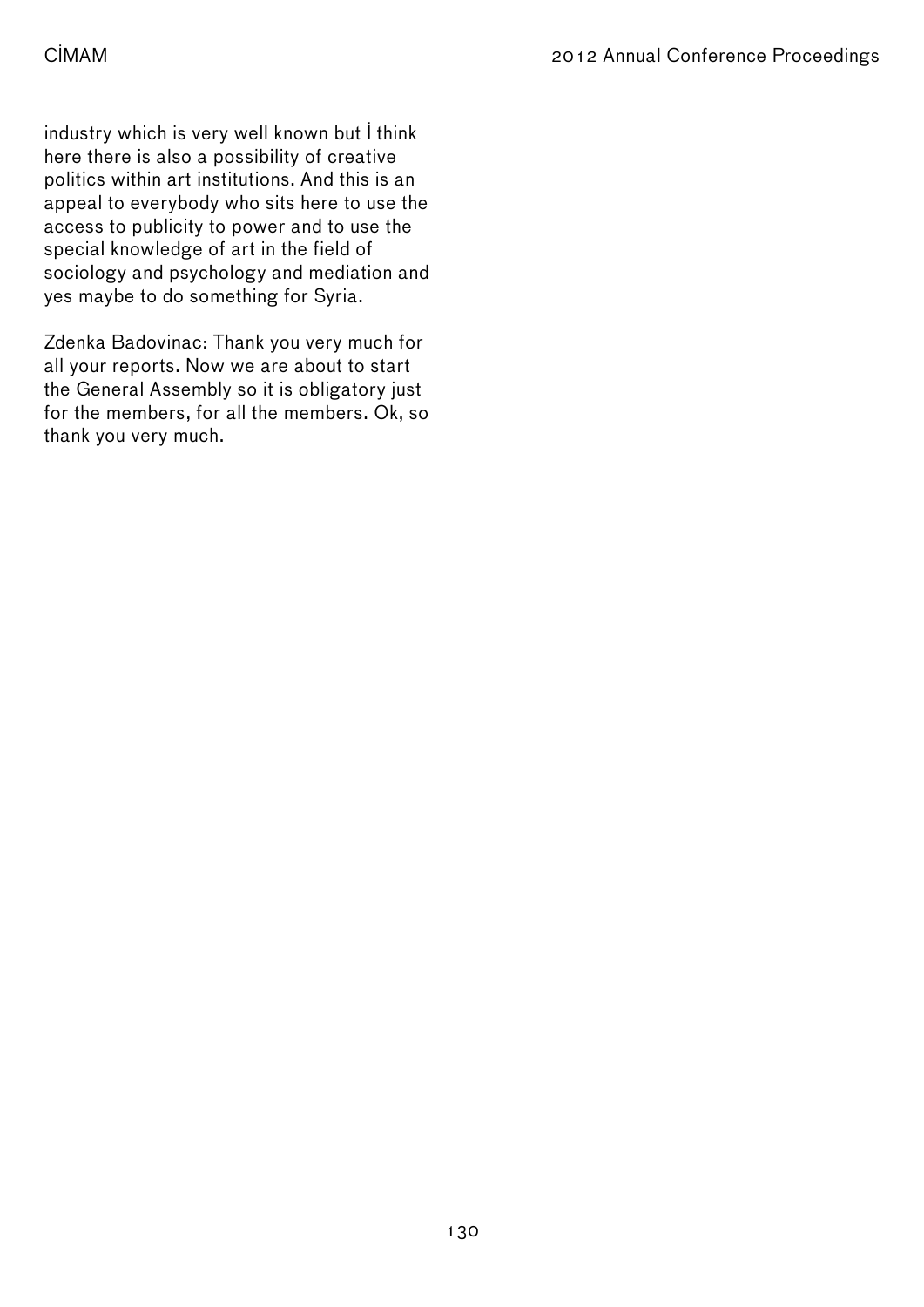# Conference Closing Remarks and General Assembly

Zdenka Badovinac: Ok, I think we can start. I would like to thank again the organizers especially Vasif and all the staff of SALT who helped organize this very important CIMAM conference and also I would like to thank Jenny Gil Schmitz and Inés Jover for their excellent work. It has been really hard work, it was not easy to prepare this conference, each conference takes a lot of time also from us volunteers, so Bartomeu thank you very much as well. So, I would like to make some conclusions maybe very individual, very personal and we all invite you at the end to comment on the conference as well, because each observation can be only really individual. So, as I see CIMAM and the CIMAM mission I think is just not about professional discussion—that is of course its first place but at the same time we need to ask ourselves what our profession is. Is it still the same as it was, let's say twenty, thirty, years ago? So, as I see the last actual conference that we just finished, the advantage of it is that it gave a voice to, as I call it, horizontal cultural productions—it means many small places, it means many individuals, it means artists and in the new situation in a global world this horizontal culture production is becoming extremely important. And it influences very strongly the vertical cultural production—the museums as we know them. So it also helps us to redefine our work.

So hopefully after this conference there will be time, before all of us go back to work, to our daily routine, so we can take a moment to reflect on it. To think about what all these different voices informed us about. I am very happy that we gave the voice to the local community. It's never enough, in two days it's

always impossible to hear different voices so we always are critical, we heard just this side, but at least I hope we got an impression of what the situation is in Istanbul but also in Turkey in general. So my personal impression is that non crisis is not necessarily the advantage so we saw also many good works but also maybe some problematic points that are the results maybe of this, maybe progress, or let's say different elements that define the situation of non-crisis.

I am extremely happy that CIMAM conference gave the voice to the conflict situation here in the vicinity. And I really was touched with the last presentation about the Syrian case. It is really not just about, you know our openness toward these different voices but it is about our future. I think we all profit from the knowledge that we get from all these individuals and spaces that are not necessarily the museum spaces. But we are preparing already the 2013 conference that as you know is taking place in Rio de Janeiro in August next year and it would be at the same time as the ICOM conference.

So the board of CIMAM is preparing some new tools, some new ideas, new comments, how to improve the communication with the members. How we make possible that you also contribute, your ideas of course we are going to talk today, there will be probably comments questions after Bartomeu gives his report, and there we have some hours left, but there will be many possibilities and I hope we can create a permanent platform for the communication with all of you, with all the members, also with those who couldn't attend the conference.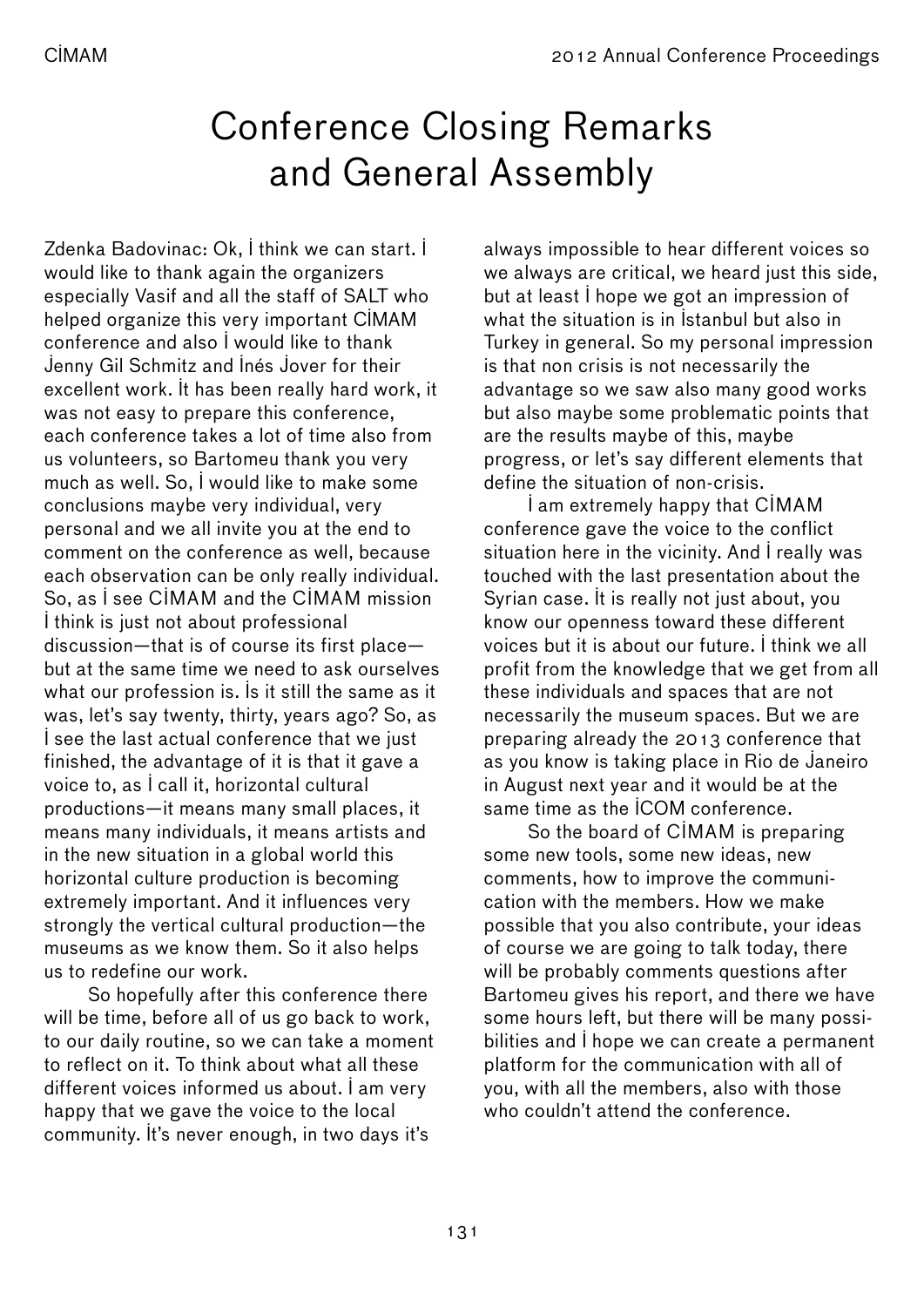So there are already also the proposals for the other venues after Rio, so for example there is a proposal that one of the future conferences would take place in Singapore, Sidney and India. So it's not necessarily that this three proposals are the only proposals all of you, you can also propose the future venues, the future concepts, ideas and speakers. CIMAM should be a democratic platform I think we all agree on it.

I would like to ask Bartomeu to make a short report on real things.

Bartomeu Marí: Thank you Zdenka. All the information that is going to be displayed here will be also on the net and I am not going to comment each and every single of these pages, I think it is the information that every year we would like to see how the CIMAM is evolving, how our organization is growing and in which way.

I think the different aspects of the life of this organization are, on the one hand and the everyday life ensured by Jenny Gil and Inés Jover in the permanent office and our yearly conference that brings together those who can attend. I think these numbers certify that CIMAM continues growing as an organization; we have more members of all kinds of membership is growing and also the number of countries from which these members come has also grown in 2012 as you can see.

This is the division of the type of membership between individual, institutional, with reduced version for both institutional and membership that compose our association. This is, in a graphic, what we showed earlier just in numbers starting from 2008 and 2008–10 to 2012. As I said, I am going to make it very short in order to keep as much space as possible for the discussion later on and remember that all this information will be posted on our webpage.

The membership of CIMAM seen also graphically in the world map; membership in Africa is the less intense but it's quite extended globally as you can see. We have also welcomed new patrons, which is a very important source for the sustainability of our organization. I think CIMAM has a very soft overhead cost and organizes its main event, which is this conference every year. The membership and sponsorship should cover these basic everyday costs. Also the type of patronage is evolving.

We are diversifying and simplifying the types of patronage that can support CIMAM and these new categories try to facilitate the diversification of patrons; we like to have more patrons in the future of this organization.

Here comes the score, for the music and some comments from this budget, the first comment is that it is very easy for me who knows nearly nothing about numbers to do this because Jenny and Inés have been taking care of this on a daily basis with total clarity.

CIMAM in 2012 went through very important changes when the former director Pilar Cortada ceased to be with us and Jenny Gil took over the responsibility of the organization together with Inés as the program coordinator. In this first year there are some important income increases in the registrations, going nearly above the 12,000 euros in relationship to 2011 and that in relation to 2013 also it is expected to be maintained. Remember that CIMAM receives the payment of membership every three years so the first year of this triennial goes up very easily and then the other years it decreases.

This year the membership has increased. Also I think we are increasing as well, even if we lost some patrons, we got some new ones which compensate for this change and I think it is very relevant to see the increase in the in-kind support, you don't see much because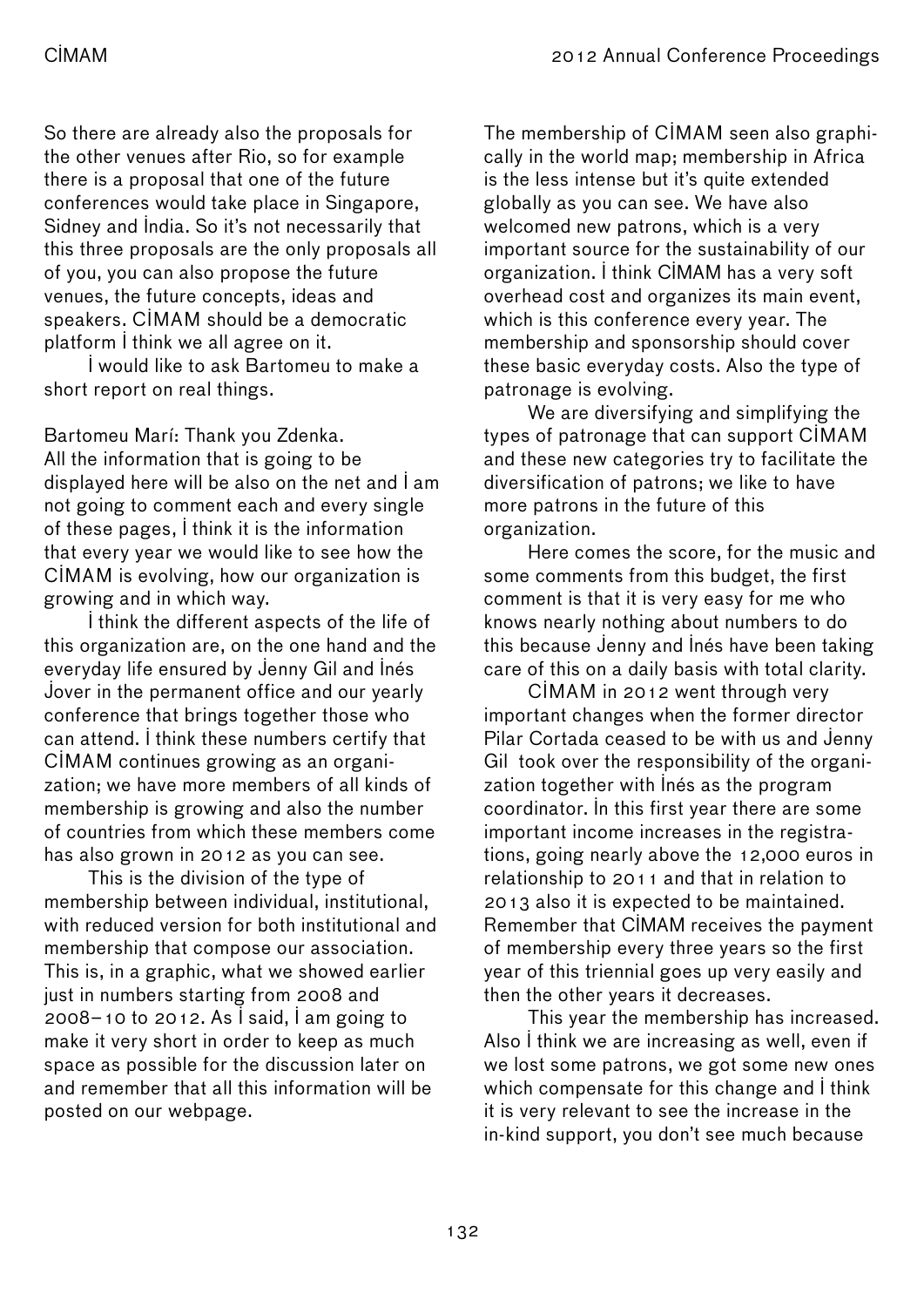it is at the level of the table, behind the table. But the in-kind has increased very much so thank you to all the local organizations who have made it possible to do it this. In the expenses there are also a couple of data that I'll like to mention. We have reduce the expenses related to the work of lawyers that have been helping us during 2011, in different legal questions and documents especially related to our relationship with ICOM. 2012 has not seen this expense.

For the organization cost I think there is also a very important reduction of expenses, which is savings if you want to say it in that way. Aside from the 6,000 euros that reflects the participation of Turkish Airlines' very generous support. We can not thank them enough. Another important element is the increase of publications, in the publications posts, online because in 2012 we are paying expenses related to 2010 and 2011 and if you see the expenses seen for 2013 that nearly doubles that of 2012, it's because on 2013 we will be undertaking expenses from 2012 and 2013 together.

The last element in the expenses part is a 10,000 euros expense that is about at the high of the table which means that we need to refurbish, remake our website. Our webpage has become obsolete, technologies become obsolete very quickly and to maintain our webpage it's very expensive, to change a coma it's a torture we need much more flexible instrument to, not only to communicate worldwide but to communicate also among us, members, and board and different executive direction, so it is really important to do this little investment and make more flexible and efficient this very important instrument of communication.

The last part, as a conclusion, the conclusion is only the conclusion at the end of the year, and at the end of the year means that we have closed the fiscal exercise for the

conference, which is the moment where we spent more money and also we manage more money but the result is very positive, because we end up with a positive balance again, until the end of the year we can't say anything and in the column of the middle you see this 4,400 and some euros is what we expect to end the year with and in bold characters under that numbers it what our balance in the bank shows. We are an association with a certain, with a financial health, and we are sustainable so far. So again my congratulations for the everyday managing—Jenny and Inés in Barcelona and especially also to the organization of this conference all together in Istanbul.

In the budget we have not reflected an expense that we should take on, which is the collection of the oral history of CIMAM that should be done through interviews to presidents and board members or relevant board members of past CIMAM triennials. In 2013 we will celebrate the 30th anniversary of CIMAM's bylaws, which means we celebrate the adult life of a legal organization. Ivo Mesquita mentioned this morning that in fact we are celebrating the 50th anniversary of CIMAM in 2012 since CIMAM was created in 1962, I think it is very necessary to collect while it is still possible the oral memory, the minutes of the meetings and so on exist, but they are really boring, and I think it's very important to collect the oral history and speak, or allow those who have been doing these things that we do now in other moments in order to see also how the world has changed through our organization.

Very quickly, the usual, at the end of every conference until now there was, we distributed a page where we asked the members to offer feedback to the organization from this year onwards we do this through our webpage this is to facilitate to everyone, you can do it whenever you want,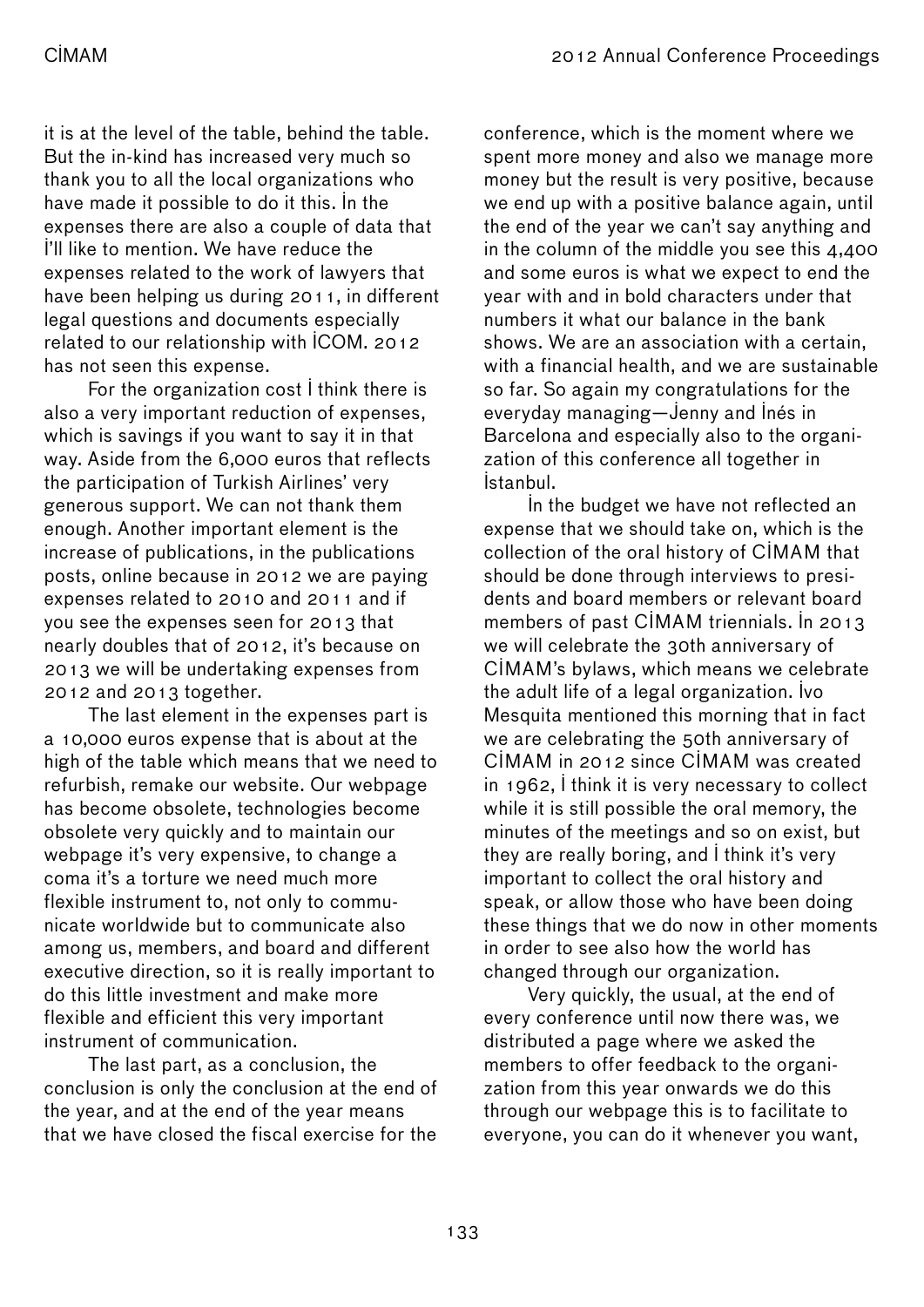you can send it whenever you want the sooner the better but, the feedback, reactions, comments, criticism of any kind are very welcome, and we appreciate it for the sake of future improvements. Some figures about the current conference, we are a lot, this is very positive, and remember that in 2013 the conference will take place in Rio de Janeiro coinciding with also the meeting of the board of ICOM. One more little data to finish, fruit of collaboration with the city council of Barcelona, CIMAM has offices within the complex of the *Fabra i Coats* factory in Sant Andreu, the city council of Barcelona, I haven't check but should have its logo somewhere as our supporter. They give free office space, we don't pay rent, we pay for cleaning and the electricity and I don´t know if there is heating because there was not heating when it started, I hope we do not have very cold winter unless we will have to invest in pullovers for Jenny and Inés. *Contemporary Art Museums Watch* is something that we encourage also all the members of the organization to follow. It's an instrument by which CIMAM has become aware of let's say violations or breaks in the codes, deontological codes, good practices for management for museums, it is also something to be continued and I have heard from several colleagues cases we have discussed at length as well the case of the dismissal of the chief curator at Los Angeles MOCA, there have been other cases of this kind. I think CIMAM plays a role as an international voice, as a collective voice that speaks not only to the museum world but beyond. And with this we are very much open to questions about what we said about what we didn't say with gratitude to the organization and to all of you for your patience and I return the word to Zdenka.

Zdenka Badovinac: We are going to publish the publication, the printed version, not just on internet, but with the help of the *Cambridge Scholar Press*, so that's also good news. So I think we explained many things so already we probably we forgot something, it is important also to have at least at the end also this open communication, so we would like to invite you to comment, to ask, to propose.

Question: Actually it is a question about last year's conference, Gabriela Rangel's presentation on the Venezuelan museums and the state they are in. I remember there was a huge outcry last year but I was wondering if anything happened. If CIMAM has had ideas or proposed anything.

Zdenka Badovinac: Not really.

Follow-up question: Shouldn't CIMAM be doing something?

Zdenka Badovinac: Yes of course, I think we had not formulated that problem really clearly at that time and so it's also now the possibility of correcting something that hasn't been done as it should have.

Bartomeu Marí: I think this as in other cases there is the activity of those who are closer to the problem and the activity of the organization as such, and in this case, and after calling the attention to the problem at the past conference, to my knowledge CIMAM has not proceeded.

Zdenka Badovinac: You know, the museum watch it's very important program between the two conferences and we have been inviting members to send us proposals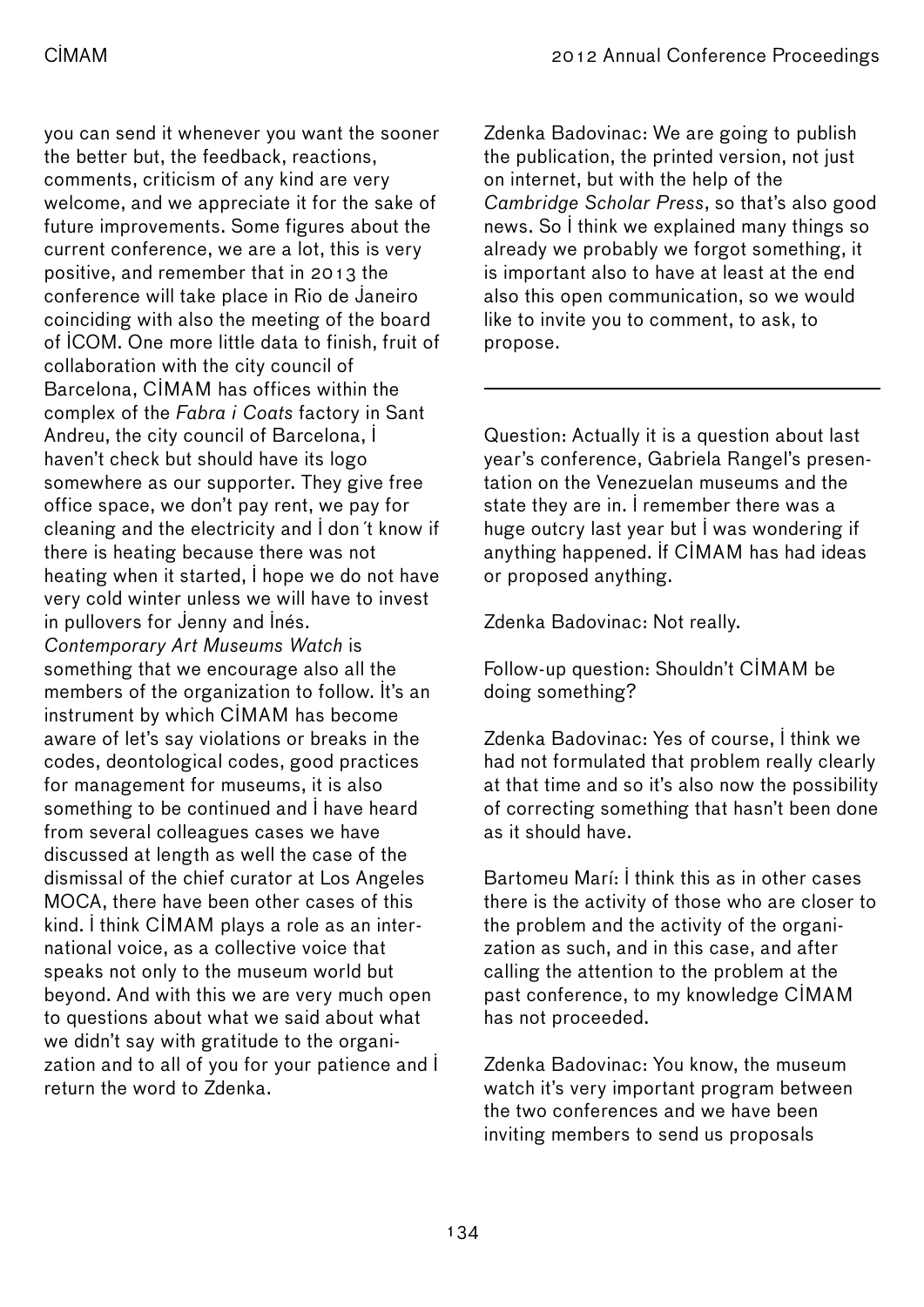because you know we are not in the localities so it is also possible that there are proposals and nobody really work on them so it's very important also to propose for example, I think we are taking about the who betrayed at that time you know, so I can say, because I don't know the situation, so it's very that one who proposes the problem also try to propose the one who betrayed about it so that's how we work also with this museum watch mission let's say and if there is anything we can correct please let us know, it's very important, I think it's becoming more and more important activities of CIMAM.

There were some examples that we were informed and then we were looking for the people who would report not just this case but from the global different situations and that was very difficult to get the writers and you know it's also a little bit difficult to invite people to write as we can't pay the fee, so it's always about the volunteers.

Question: What is the museum watch?

Zdenka Badovinac: We actually started after or before our post-tour in Sarajevo with a petition of Sarajevo museums, you remember there was a very strong and important petition, then we got three hundred signatures, unfortunately the situation there is not better after we did the petition, it's even worse; just recently they have closed all the institutions there. So, we are going to repeat the problematic very soon in the museum watch so it's actually the newsletter with a text about the problems, and the petitions and you know all kind of similar activities. So there is another initiative, for example, related to Sarajevo, a very recent problematic initiated by the artist Azra Aksamija that we are going to publish, so there was a Hungarian case,

then there was a Dutch case that we gave the space, and then the situation from North Africa, we were also looking for the writers to publish something about it, so whenever there is, and then Japan, when there was a earthquake and many different urgencies all around the globe also related to the museum problematics to the accession problematic too, I don´t remember all these different cases but it always, it's in the newsletter actually.

Bartomeu Marí: I think that it's very important that any of you that know about a case that should be exposed in such a way informs us because sometimes these things get into the public knowledge or into the knowledge of the art world very late. The idea of the museum watch is that, whenever there is a problematic situation of any kind then this information is reported and we distributed within our organization and outside of it.

Zdenka Badovinac: I will also use this opportunity thank you for the question it's really important, I would like to invite all the members to contribute the text, you know I also wrote a text for this museum watch I was provoked with the situation with Ai Weiwei and all these things, if you remember that was my text and then we also invited Pascal Gielen to write about that situation which I think it was also very deep it was not just an information, it was really an analysis on the case. So I know it takes time and it's not paid but that's CIMAM. It's important really if the members collaborate also in this way.

Question: In relation to this year's conference rather than last year's, well thank you first of all for the fantastic hospitality and organization which were amazing and I just have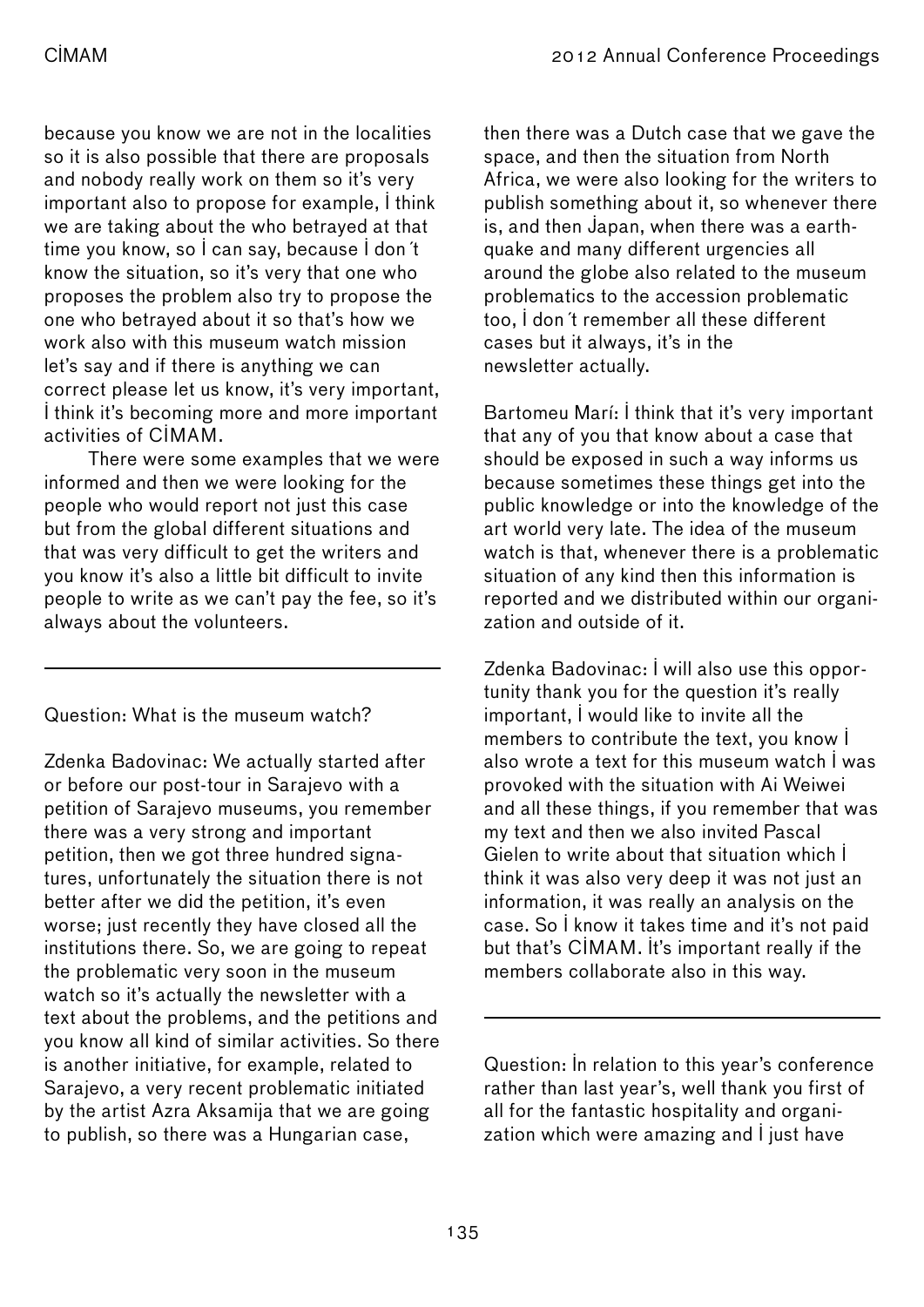two comments, one was in relation to the case studies which I think it's a good format but it would be nice to have more variety, because it seemed to me that although there was very good geographical variety it was not enough typological variety and maybe we could have had more small and big and how do the small relates to the big and I supposed given the title of our association, and the title of the conference it would have been good to have the museum addressed in relation to the artist space or organization and I suppose in relation to the slot: 'The local context' again I thought that was a great idea but we probably needed more background and it would have been good for us as foreigners to understand more about the relationship between the private and the public especially in this tumble and how that can relate or be understood in very different ways according to where you come from with or you are more of the public or the private and I think Istanbul has a fantastically and interesting situation, this wealth of private patronage it would be good to hear in what extend that is helpful or not helpful and how it, it's part of the ecology.

Zdenka Badovinac: Thank you. Is there any other comment, question, proposal, Elizabeth?

Elizabeth Ann MacGregor: I would just like to say that I was very staggered by the last session, It was an artist that did it and I think we should say a very big thank you to Roza for introducing such as an extraordinary piece into the session and I think a minute silence was what we were calling for afterwards but really puts into the frame what it's like dealing with these extraordinary situations that 90 percent of us don't deal with. So I just want to acknowledge her contribution and the fact that she gave up her opportunity to promote her own work in order to do that. Thank you.

Zdenka Badovinac: Ok if there is no other, or there is...

Question: There is just one. I would like to say that I agree with Penelope, I think that for next time it would be very interesting for us to discuss some museum issues and I would have liked to hear some of my colleagues from different museums, not only from independent structures because we are in a time where we are defining how CIMAM congress as a congress about the crisis of the museum and I think there is one and this crisis has a big impact on, not only our future but also on our daily life and also and also on our definition and it's very good to hear some people from outside the museum talking about what can be very positive answered to the needs of the society and all, but I would have liked to hear from the answers or perhaps just the questions of the main questions now in the museum so perhaps for the next time if we could come back to some museum issues some as collections, as display of the collection, some as exhibitions, some as problem of the blockbuster or not blockbuster also the structure and governance of the museums and of course the part of the private sense and how it affects as a museums and not only its life but its definition. All these subjects I think are more important today than ever.

Zdenka Badovinac: There was at least one very important museum case here that was *New Museum* presentation from Eungie so it was about the education, which I think it's extremely important activity in today's museums. So thank you for your comments and proposal so if we are more focused on the education in this conference and there was also another case on *Tehran Museum*  which is, of course, not the museum that we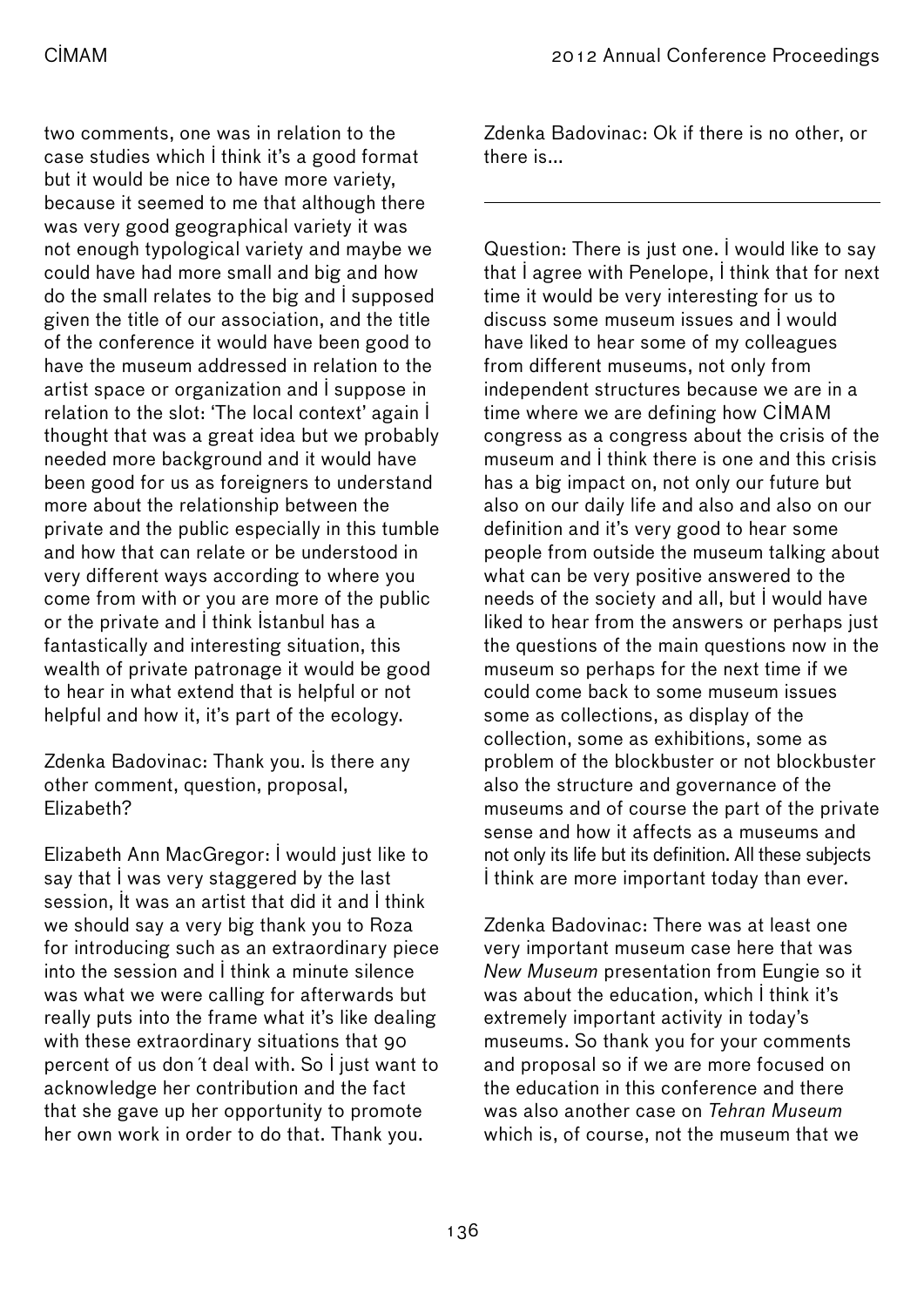think we can maybe learn a lot but at the same time maybe we are wrong, maybe we can learn also from a museum that seems really in deep crises a lot but yes, I think we should together also find the other very important topics that relate to the museums for the next conference. Thank you.

Question: To speak to what Catherine said, I was lucky enough to attend the *American Association of Museum Curators Conference* recently in Boston which was almost exclusively devoted to museum issues, issues of museum expansion for example, collections management, integration of the contemporary with modern collections and historical collections, so I feel very privileged to have attended now because it was hardly complementary to that and I found your presentation fascinating and for me I am completely fulfilled with what I have had here because I had that other experience so perhaps you could look at what was presented there for next time too.

Zdenka Badovinac: Thank you

Bartomeu Marí: Thank you

Question: I just want to thank you very much for this great organization in this maleram I was asking myself if the CIMAM congress is next year in Rio, and it's three hundred people, I think, I was just wondering how it is practical to, because I think it's so important to have this close relation to the institution like we have in the galleries; I am just thinking about how is it possible to organize the conference with so many people next year. Zdenka Badovinac: We will need to ask Jenny. Difficult.

Bartomeu Marí: It is possible with a good local partner. We are working very strongly already with the museum in Rio and as Zdenka said, with the great team at CIMAM and on the local context. So we hope that we do not go backward in our organizational skills and that next year it's even more successful event conference as this year if it is possible.

Zdenka Badovinac: Yes, Ok. Thank you very much for the questions and comments, we are going to take them very seriously, and there will be, I hope, many improvements next year and also celebration of 30th anniversary of CIMAM. We recognize that we don't know much about the CIMAM history so it will be also the opportunity for self-reflection so I think next conference should give space to the CIMAM history but from the today's point of view, so we'll have opportunity to learn from our own history; how to go on with such an important organization. Thank you very much.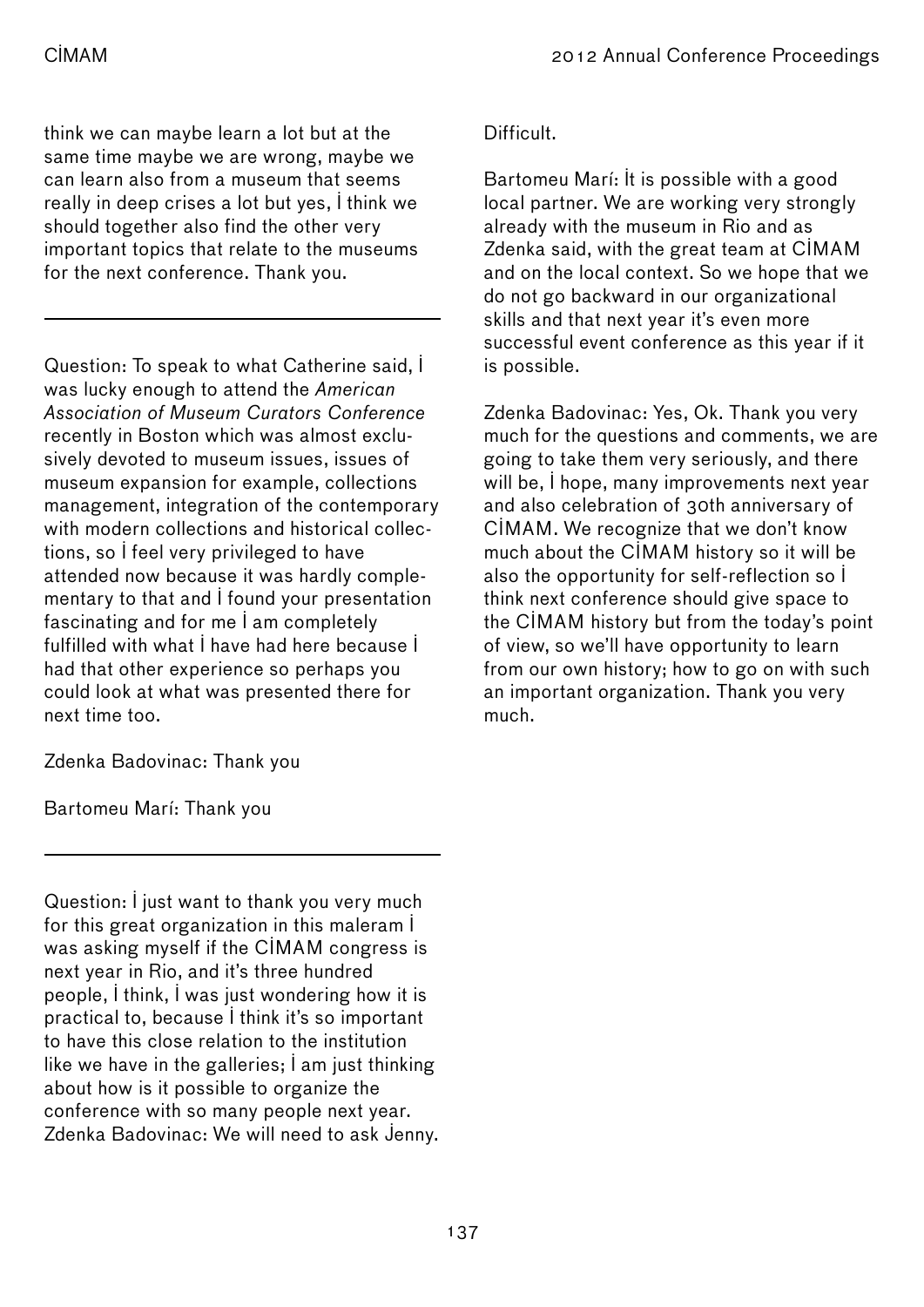#### CIMAM

International Committee for Museums and Collections of Modern Art

Board of Members 2011–2013

*President* Zdenka Badovinac *Secretary/Treasurer* Bartomeu Marí

- *Members* Sabine Breitwieser Chris Dercon Mohammed Djehiche Robert Fleck Ann Goldstein Madeleine Grynsztejn Elizabeth Ann MacGregor Kathy Halbreich Vasif Kortun Kian Chow Kwok Natalia Majluf Ivo Mesquita Christine Van Assche
- *Honorary Members* Tuula Arkio Manuel J. Borja-Villel Renilde Hamecher van der Brande María de Corral David Elliott Rudi Fuchs Olle Granath Jürgen Harten Thomas Messer (1920–2013) Richard Oldenburg Suzanne Pagé Alfred Pacquement Margit Rowell

*Founding Patrons* Fondation Louis Vuitton pour la Création Fundació 'la Caixa' Marc and Josée Gensollen Erika Hoffmann Leeum Samsung Museum of Art Patricia Phelps de Cisneros

*Patrons* Suha Shoman, Darat al Funun—The Khalid Shoman Foundation Liu Wenjin, Yellow River Arts Center Marie-Cécile Zinsou, Fondation Zinsou

*Sustaining Members* Fundación Botín Gwangju Biennale Foundation Albert M.A. Groot Mei-Lee Ney Sherman Contemporary Art Foundation

*Executive Director* Jenny Gil Schmitz

*Programs Coordinator* Inés Jover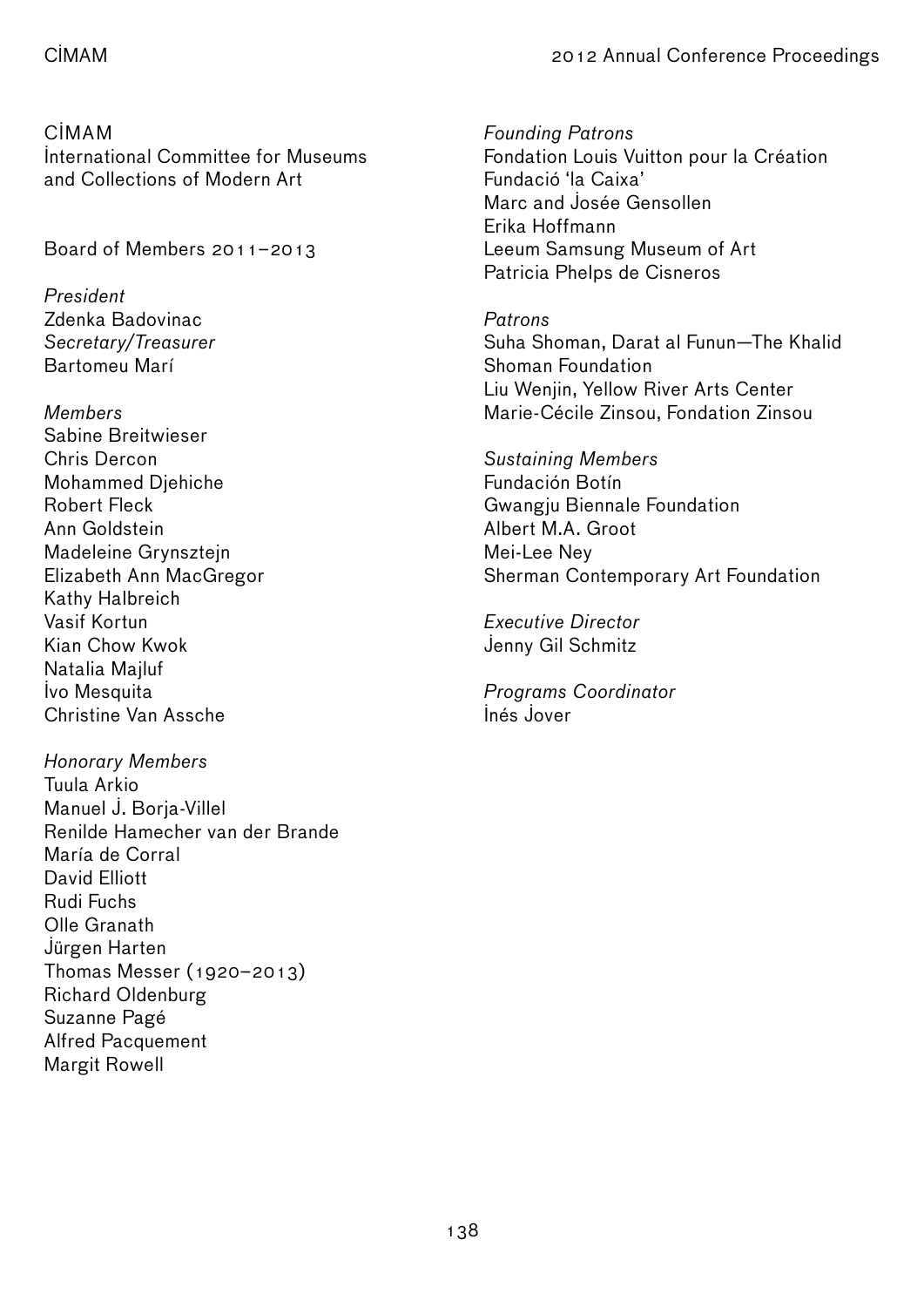*Museums beyond the Crises* CIMAM 2012 Annual Conference SALT, Istanbul, November 12–14

Organized in collaboration with SALT

*Official airline* Turkish Airlines

*Supported by* Arter Borusan Contemporary Galerist Istanbul Modern Rampa

*Travel grants funded by* The British Council Fundación Cisneros/Colección Patricia Phelps de Cisneros The Getty Foundation, Los Angeles

Museums beyond the Crises CIMAM 2012 Annual Conference Publication

*Published by* Cambridge Scholars Publishing, Cambridge CIMAM, Barcelona

*Online publication by* CIMAM, Barcelona

*With the support of* The Getty Foundation, Los Angeles CIMAM, Barcelona

*Publication directors* Zdenka Badovinac Bartomeu Marí

*Editor* Mary Christian

*Contributors* Volkan Aslan Zdenka Badovinac Emre Baykal Bassam el Baroni Merve Çaglar Banu Cennetoglu Keti Chukrov Cosmin Costinas Ismail Ertürk Róza El-Hassan Eungie Joo Koyo Kouoh Miguel A. López Didem Özbek Sarah Rifky Shadhi Al Shhadeh Sandra Terdjman Tirdad Zolghadr

*Coordination* Jenny Gil Schmitz Inés Jover